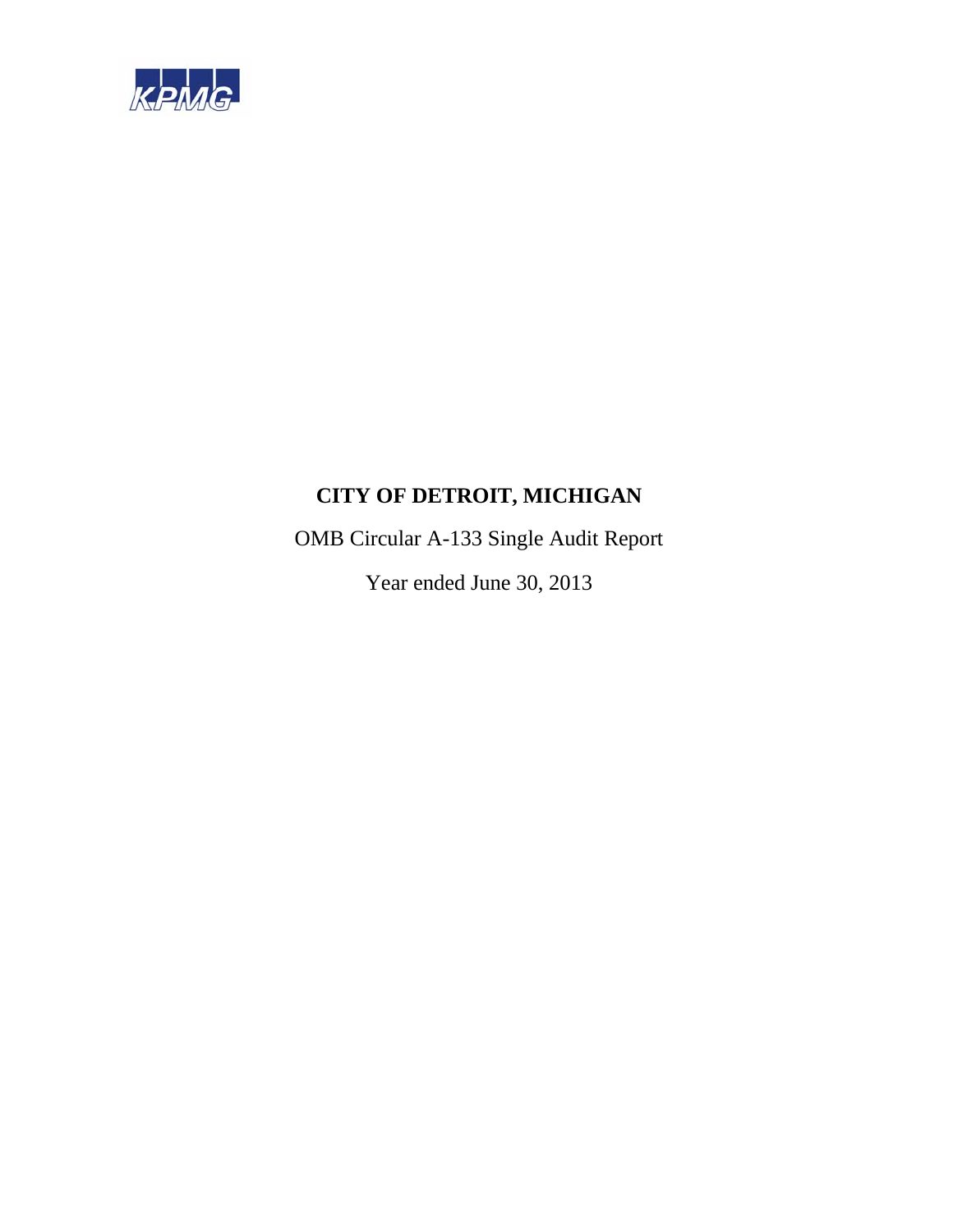# **Table of Contents**

| Independent Auditors' Report on Internal Control over Financial Reporting and on Compliance<br>and Other Matters Based on an Audit of Financial Statements Performed in Accordance with<br>Government Auditing Standards | $1 - 2$    |
|--------------------------------------------------------------------------------------------------------------------------------------------------------------------------------------------------------------------------|------------|
| Independent Auditors' Report on Compliance with Requirements That Could Have a Direct and<br>Material Effect on Each Major Program and on Internal Control over Compliance in                                            |            |
| Accordance with OMB Circular A-133                                                                                                                                                                                       | $3 - 14$   |
| Schedule of Expenditures of Federal Awards                                                                                                                                                                               | $15 - 18$  |
| Notes to the Schedule of Expenditures of Federal Awards                                                                                                                                                                  | 19         |
| Schedule of Findings and Questioned Costs                                                                                                                                                                                | $20 - 133$ |

**Page(s)**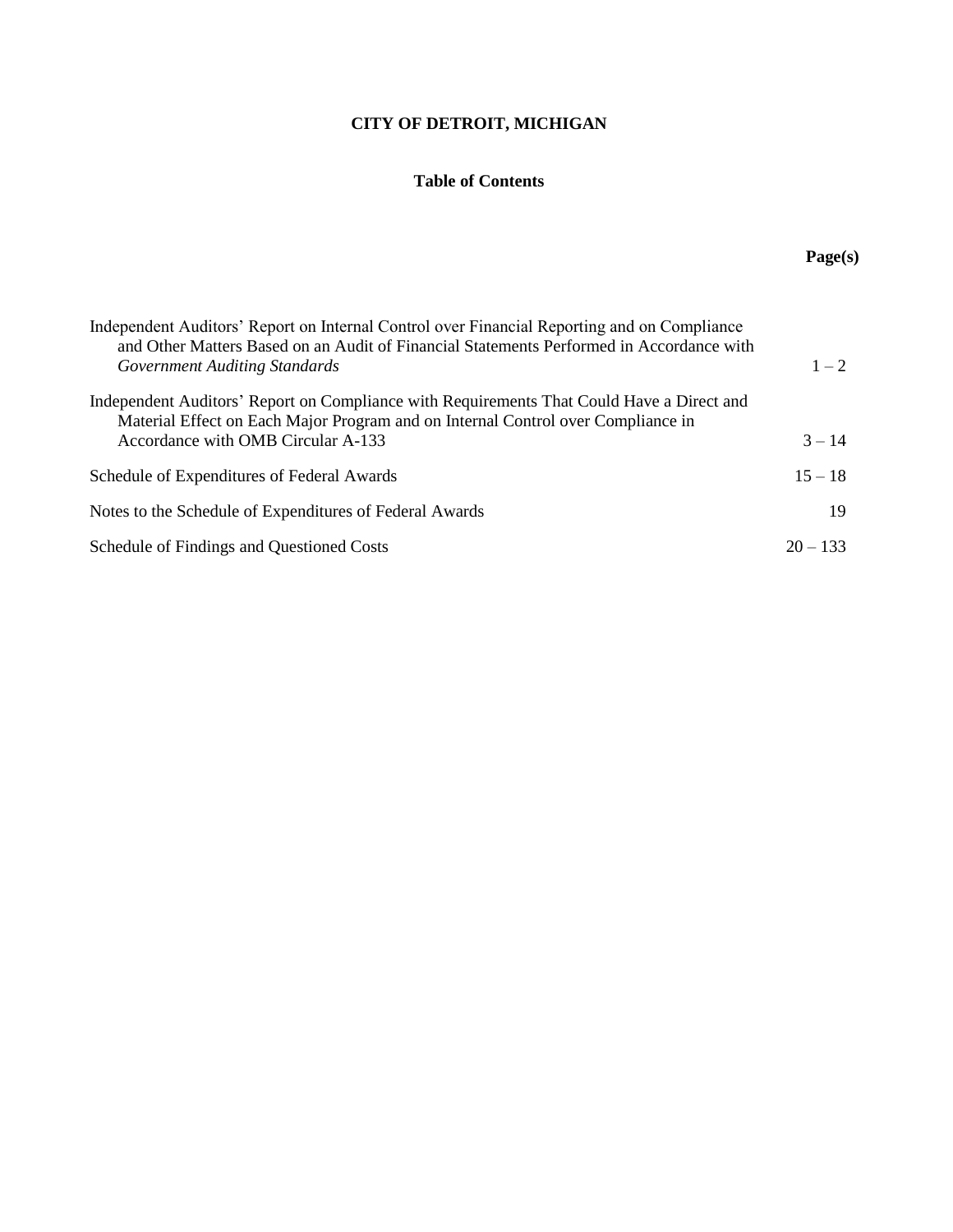

**KPMG LLP** Suite 1900 150 West Jefferson Detroit, MI 48226

**Independent Auditors' Report on Internal Control Over Financial Reporting and on Compliance and Other Matters Based on an Audit of Financial Statements Performed in Accordance With** *Government Auditing Standards*

Kevyn Orr, Emergency Financial Manager, The Honorable Mayor Mike Duggan, The Honorable Members of the City Council City of Detroit, Michigan:

We have audited, in accordance with the auditing standards generally accepted in the United States of America and the standards applicable to financial audits contained in *Government Auditing Standards* issued by the Comptroller General of the United States, the financial statements of the governmental activities, the business-type activities, the aggregate discretely presented component units, each major fund, and the aggregate remaining fund information of the City of Detroit, Michigan (the City), as of and for the year ended June 30, 2013, and the related notes to the financial statements, which collectively comprise the City's basic financial statements, and have issued our report thereon dated July 25, 2014. Our report included an emphasis of matter paragraph which states, along with other matters, that the City has filed a voluntary petition under Chapter 9 of the Bankruptcy Code, which raises substantial doubt about the City's ability to continue as a going concern. Other auditors audited the financial statements of the General Retirement System, the Police and Fire Retirement System, and all of the discretely presented component units, as described in our report on the City's basic financial statements. The financial statements of the General Retirement System, Policemen and Firemen Retirement System, and certain discretely presented component units identified in note I(a) to the City's basic financial statements were not audited in accordance with *Government Auditing Standards*.

# **Internal Control over Financial Reporting**

In planning and performing our audit of the basic financial statements, we considered the City's internal control over financial reporting (internal control) to determine the audit procedures that are appropriate in the circumstances for the purpose of expressing our opinions on the basic financial statements, but not for the purpose of expressing an opinion on the effectiveness of the City's internal control. Accordingly, we do not express an opinion on the effectiveness of the City's internal control.

Our consideration of internal control was for the limited purpose described in the preceding paragraph and was not designed to identify all deficiencies in internal control that might be material weaknesses or significant deficiencies and therefore, material weaknesses or significant deficiencies may exist that were not identified. However, as described in the accompanying schedule of findings and responses, we identified certain deficiencies in internal control over financial reporting that we consider to be material weaknesses.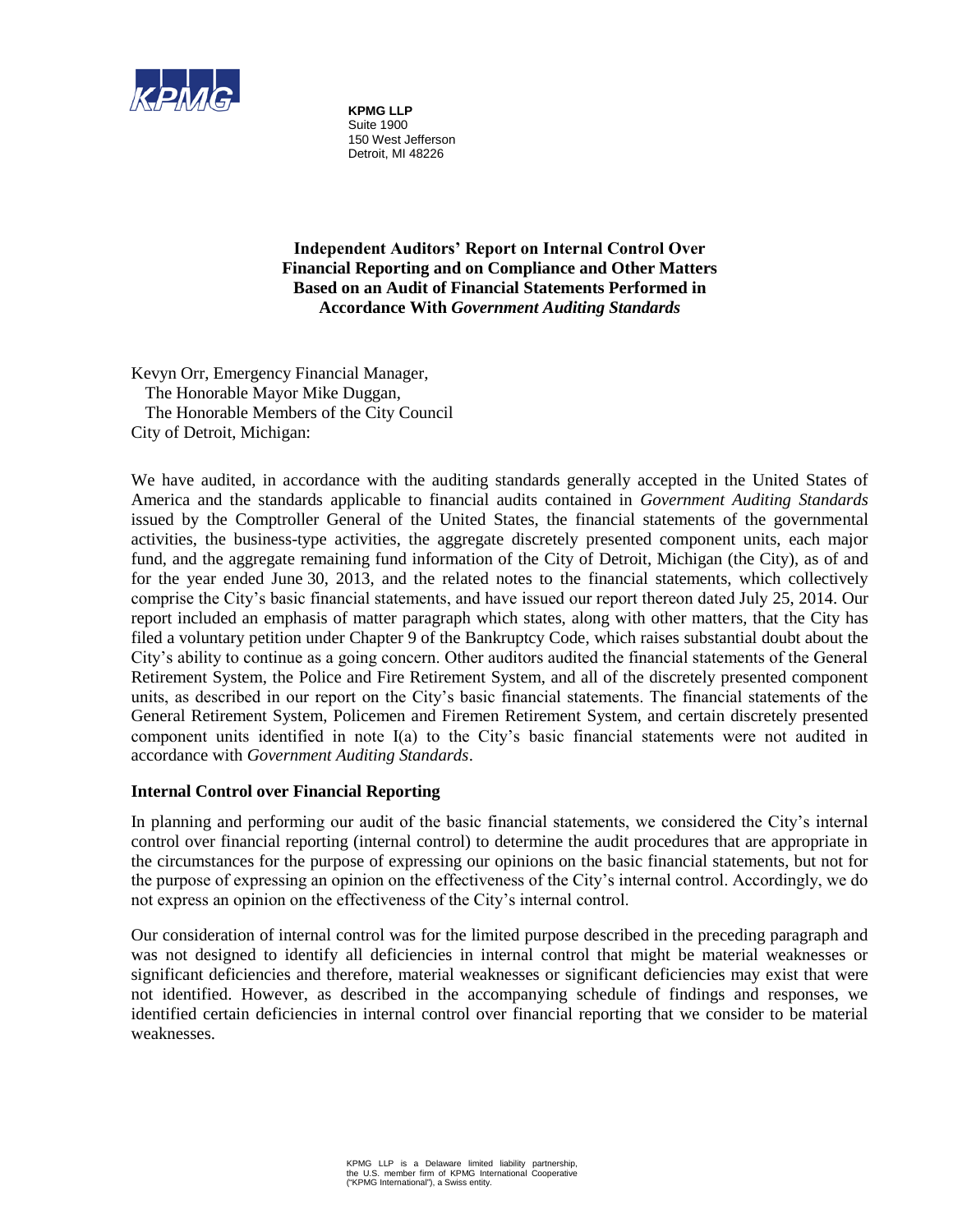

A deficiency in internal control exists when the design or operation of a control does not allow management or employees, in the normal course of performing their assigned functions, to prevent, or detect and correct, misstatements on a timely basis. A material weakness is a deficiency, or combination of deficiencies, in internal control, such that there is a reasonable possibility that a material misstatement of the entity's financial statements will not be prevented, or detected and corrected on a timely basis. We consider the deficiencies described in the accompanying schedule of findings and responses as findings 2013-01, 2013-02, and 2013-03 to be material weaknesses.

## **Compliance and Other Matters**

As part of obtaining reasonable assurance about whether City's basic financial statements are free from material misstatement, we performed tests of its compliance with certain provisions of laws, regulations, contracts, and grant agreements, noncompliance with which could have a direct and material effect on the determination of financial statement amounts. However, providing an opinion on compliance with those provisions was not an objective of our audit, and accordingly, we do not express such an opinion. The results of our tests disclosed instances of noncompliance or other matters that are required to be reported under *Government Auditing Standards* and which are described in the accompanying schedule of findings and responses as findings 2013-04, 2013-05, 2013-06, 2013-07, 2013-08, 2013-09, and 2013-10.

### **The City's Responses to Findings**

The City's responses to the findings identified in our audit are described in the accompanying schedule of findings and responses. The City's responses were not subjected to the auditing procedures applied in the audit of the basic financial statements and, accordingly, we express no opinion on the responses.

#### **Purpose of this Report**

The purpose of this report is solely to describe the scope of our testing of internal control and compliance and the results of that testing, and not to provide an opinion on the effectiveness of the City's internal control or on compliance. This report is an integral part of an audit performed in accordance with *Government Auditing Standards* in considering the City's internal control and compliance. Accordingly, this communication is not suitable for any other purpose.

KPMG LLP

Detroit, Michigan July 25, 2014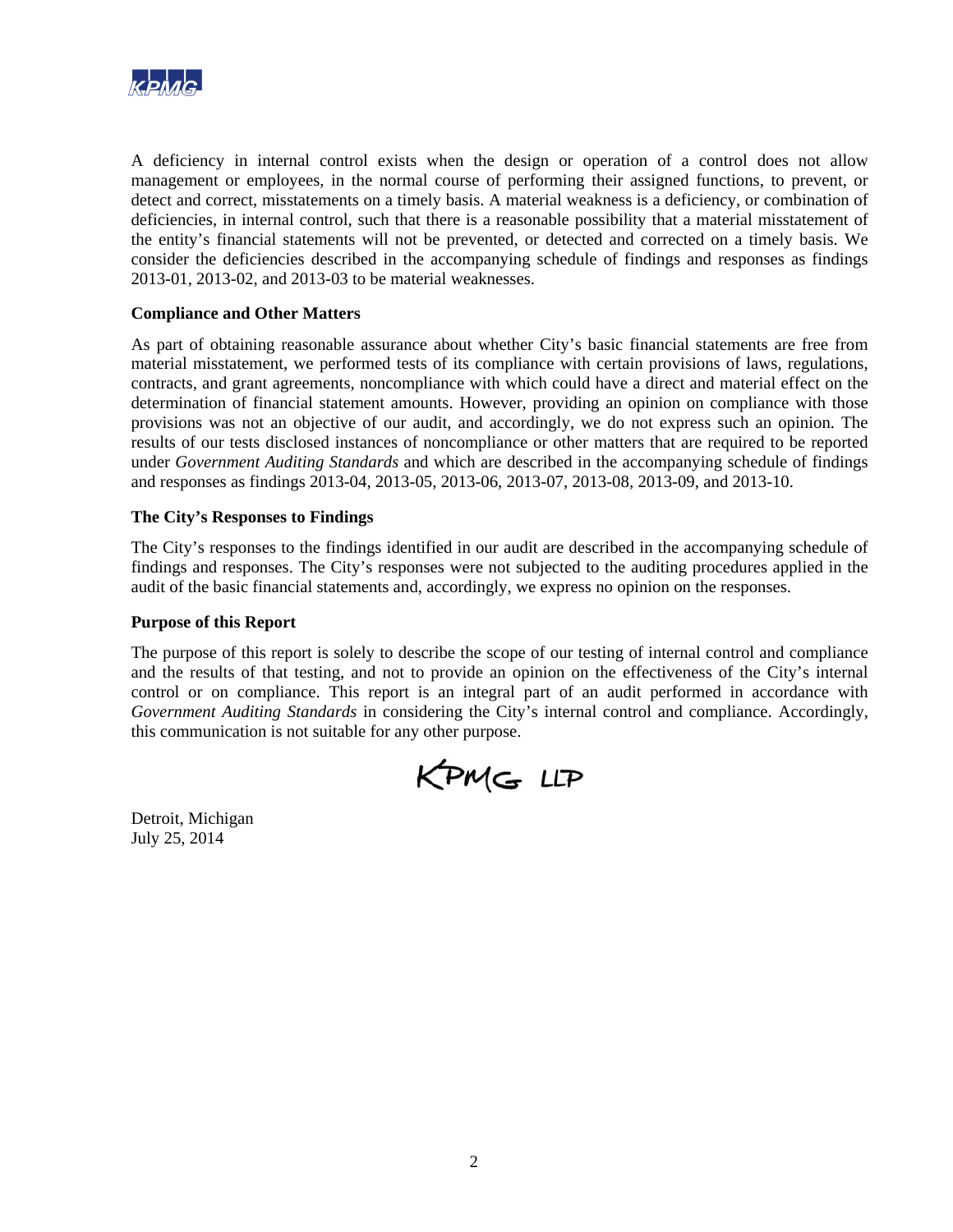

**KPMG LLP** Suite 1900 150 West Jefferson Detroit, MI 48226

**Report on Compliance for Each Major Federal Program; Report on Internal Control Over Compliance; and Report on Schedule of Expenditures of Federal Awards Required by OMB Circular A-133,** *Audits of States, Local Governments, and Non-Profit Organizations*

The Honorable Mayor Mike Duggan and the Honorable Members of the City Council City of Detroit, Michigan:

### **Report on Compliance for Each Major Federal Program**

We have audited the City of Detroit, Michigan's (the City) compliance with the types of compliance requirements described in the *OMB Circular A-133 Compliance Supplement* that could have a direct and material effect on each of the City's major federal programs for the year ended June 30, 2013. The City's major federal programs are identified in the summary of auditors' results section of the accompanying schedule of findings and questioned costs.

### *Management's Responsibility*

Management is responsible for compliance with the requirements of laws, regulations, contracts, and grants applicable to its federal programs.

#### *Auditors' Responsibility*

Our responsibility is to express an opinion on compliance for each of the City's major federal programs based on our audit of the types of compliance requirements referred to above.

The City's basic financial statements include the operations of the Detroit Brownfield Redevelopment Authority, Detroit Public Library, Detroit Transportation Corporation, Downtown Development Authority, Eastern Market Corporation, Economic Development Corporation, Greater Detroit Resource Recovery Authority, Local Development Finance Authority, Museum of African American History, Detroit Land Bank Authority, Eight Mile/Woodward Corridor Improvement Authority, and Detroit Employment Solutions Corporation as discretely presented component units, which received federal awards that are not included in the schedule of expenditures of federal awards for the year ended June 30, 2013. Our audit, described below, did not include the operations of the Detroit Brownfield Redevelopment Authority, Detroit Public Library, Detroit Transportation Corporation, Downtown Development Authority, Eastern Market Corporation, Economic Development Corporation, Greater Detroit Resource Recovery Authority, Local Development Finance Authority, Museum of African American History, Detroit Land Bank Authority, Eight Mile/Woodward Corridor Improvement Authority, and Detroit Employment Solutions Corporation because these component units engaged other auditors to perform audits in accordance with OMB Circular A-133.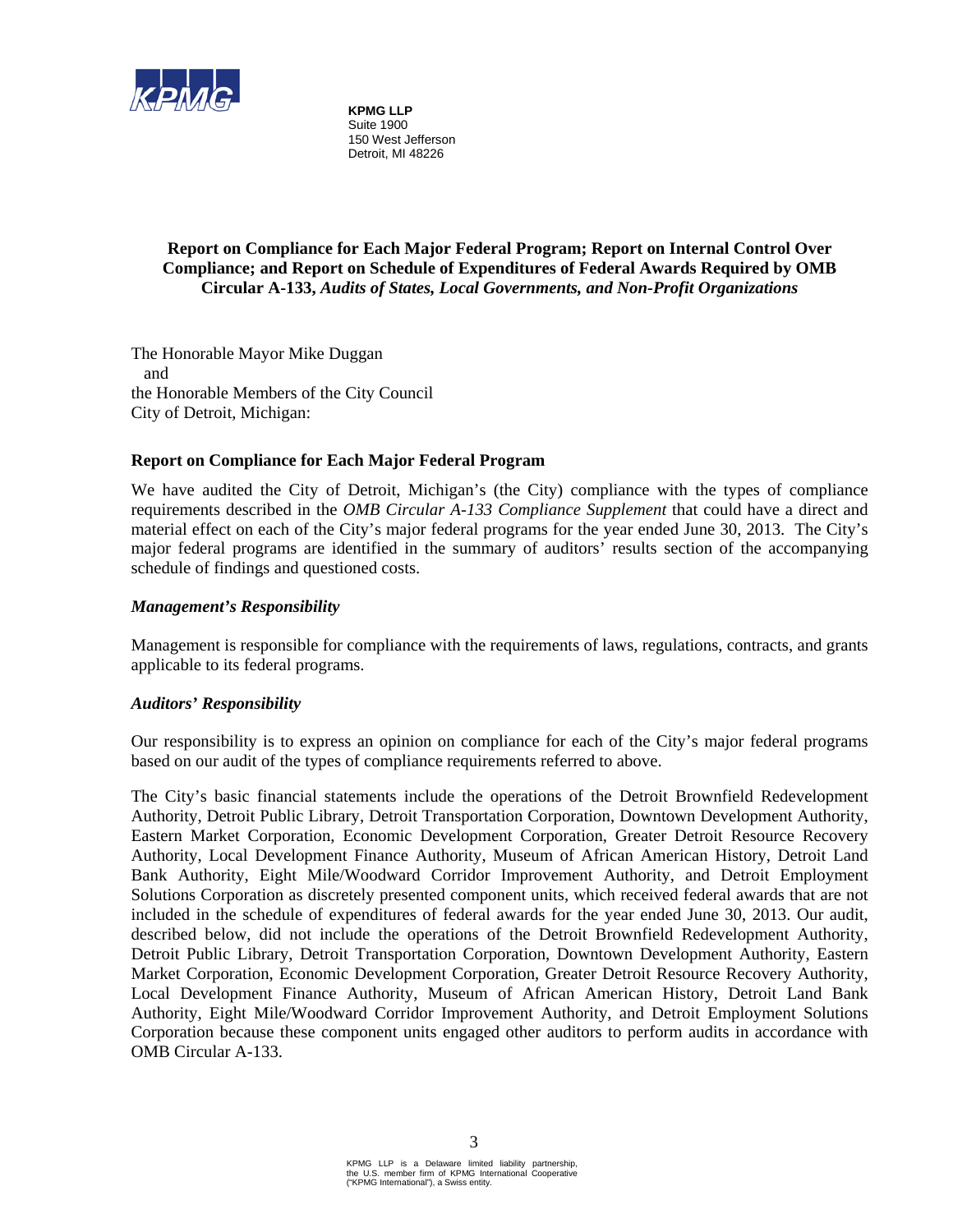

Except as discussed in the following paragraphs, we conducted our audit of compliance in accordance with auditing standards generally accepted in the United States of America; the standards applicable to financial audits contained in *Government Auditing Standards*, issued by the Comptroller General of the United States; and OMB Circular A-133, *Audits of States, Local Governments, and Non-Profit Organizations*. Those standards and OMB Circular A-133 require that we plan and perform the audit to obtain reasonable assurance about whether noncompliance with the types of compliance requirements referred to above that could have a direct and material effect on a major federal program occurred. An audit includes examining, on a test basis, evidence about the City's compliance with those requirements and performing such other procedures as we considered necessary in the circumstances.

We believe that the audit evidence we have obtained is sufficient and appropriate to provide a basis for our unmodified and modified audit opinions on compliance. However, our audit does not provide a legal determination of the City's compliance.

# *Basis for Adverse Opinion on the Community Development Block Grant program*

As described in the accompanying schedule of findings and questioned costs, we were unable to obtain sufficient appropriate audit evidence supporting the compliance of the City with the Community Development Block Grant program (CFDA #14.218) regarding the Procurement and Suspension and Debarment compliance requirements as discussed in Finding 2013-17, nor were we able to satisfy ourselves as to the City's compliance with those requirements by other auditing procedures. Consequently, we were unable to determine whether the City complied with the requirements applicable to the program. Also, as described in the accompanying schedule of findings and questioned costs, the City did not comply with requirements regarding the Community Development Block Grant as described in Table 1. Compliance with such requirements is necessary, in our opinion, for the City to comply with the requirements applicable to that program.

#### *Adverse Opinion on the Community Development Block Grant program*

In our opinion, based on the possible effects of the matter described in the Basis for Adverse Opinion paragraph, and because of the significance of the matter discussed in the Basis for Adverse Opinion paragraph and Table I, the City did not comply, in all material respects, with the compliance requirements referred to above that could have a direct and material effect on the Community Development Block Grant program for the year ended June 30, 2013. As identified in Table IV, the results of our auditing procedures also disclosed other instances of noncompliance with those requirements, which are required to be reported in accordance with OMB Circular A-133, and which are described in the accompanying schedule of findings and questioned costs as Findings 2013-16, 2013-20, 2013-21, and 2013-22.

# *Basis for Adverse Opinion on the Public Safety Partnership and Community Policing Grants program*

As described in the accompanying schedule of findings and questioned costs, we were unable to obtain sufficient appropriate audit evidence supporting the compliance of the City with the Public Safety Partnership and Community Policing Grants program (CFDA #16.710) regarding the Activities Allowed or Unallowed and Allowable Costs/Cost Principles compliance requirements as discussed in Finding 2013-34, nor were we able to satisfy ourselves as to the City's compliance with those requirements by other auditing procedures. Consequently, we were unable to determine whether the City complied with the requirements applicable to the program. Also, as described in the accompanying schedule of findings and questioned costs, the City did not comply with requirements regarding the Public Safety Partnership and Community Policing Grants program as described in Table 1. Compliance with such requirements is necessary, in our opinion, for the City to comply with the requirements applicable to that program.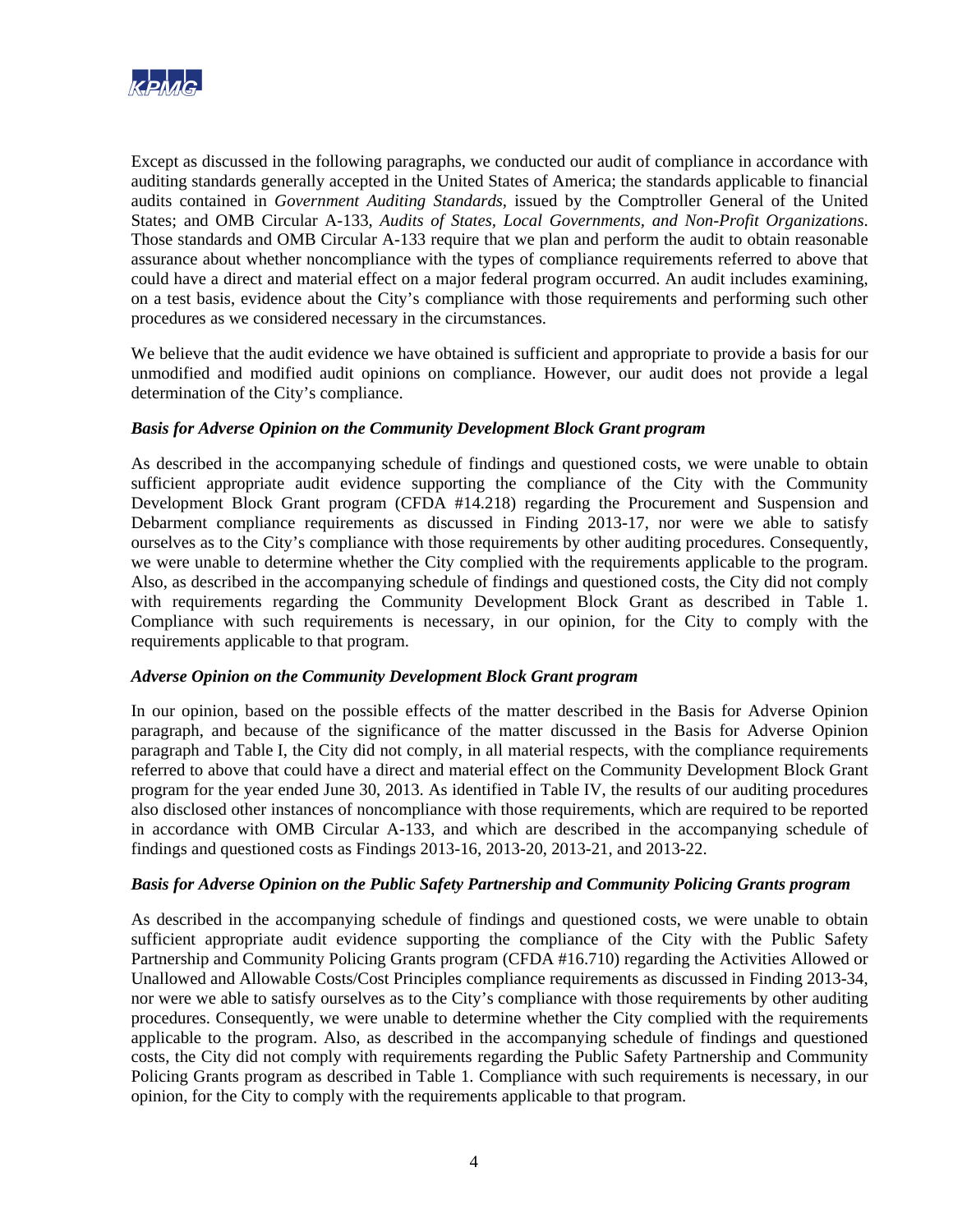

# *Adverse Opinion on the Public Safety Partnership and Community Policing Grants program*

In our opinion, based on the possible effects of the matter described in the Basis for Adverse Opinion paragraph, and because of the significance of the matter discussed in the Basis for Adverse Opinion paragraph and Table I, the City did not comply, in all material respects, with the compliance requirements referred to above that could have a direct and material effect on the Community Policing Grants program for the year ended June 30, 2013. As identified in Table IV, the results of our auditing procedures also disclosed another instance of noncompliance with those requirements, which is required to be reported in accordance with OMB Circular A-133, and which is described in the accompanying schedule of findings and questioned costs as Finding 2013-32.

### *Basis for Adverse Opinion on the Workforce Investment Act program*

As described in the accompanying schedule of findings and questioned costs, we were unable to obtain sufficient appropriate audit evidence supporting the compliance of the City with the Workforce Investment Act program (CFDA #17.259, 17.259, 17.278) regarding the Activities Allowed or Unallowed and Allowable Costs/Cost Principles, Cash Management, and Subrecipient Monitoring compliance requirements as discussed in Finding 2013-44, nor were we able to satisfy ourselves as to the City's compliance with those requirements by other auditing procedures. Consequently, we were unable to determine whether the City complied with the requirements applicable to the program. Also, as described in the accompanying schedule of findings and questioned costs, the City did not comply with requirements regarding the Workforce Investment Act program as described in Finding 2013-44. Compliance with such requirements is necessary, in our opinion, for the City to comply with the requirements applicable to that program.

# *Adverse Opinion on the Workforce Investment Act program*

In our opinion, based on the possible effects of the matter described in the Basis for Adverse Opinion paragraph, and because of the significance of the matter discussed in the Basis for Adverse Opinion paragraph, the City did not comply, in all material respects, with the compliance requirements referred to above that could have a direct and material effect on the Workforce Investment Act program for the year ended June 30, 2013.

# *Basis for Adverse Opinion on the Temporary Assistance for Needy Families program*

As described in the accompanying schedule of findings and questioned costs, we were unable to obtain sufficient appropriate audit evidence supporting the compliance of the City with the Temporary Assistance for Needy Families program (CFDA #93.558) regarding the Cash Management and Subrecipient Monitoring compliance requirements as discussed in Finding 2013-47, nor were we able to satisfy ourselves as to the City's compliance with those requirements by other auditing procedures. Consequently, we were unable to determine whether the City complied with the requirements applicable to the program. Also, as described in the accompanying schedule of findings and questioned costs, the City did not comply with requirements regarding the Temporary Assistance for Needy Families program as described in Finding 2013-47. Compliance with such requirements is necessary, in our opinion, for the City to comply with the requirements applicable to that program.

#### *Adverse Opinion on the Temporary Assistance for Needy Families program*

In our opinion, based on the possible effects of the matter described in the Basis for Adverse Opinion paragraph, and because of the significance of the matter discussed in the Basis for Adverse Opinion paragraph, the City did not comply, in all material respects, with the compliance requirements referred to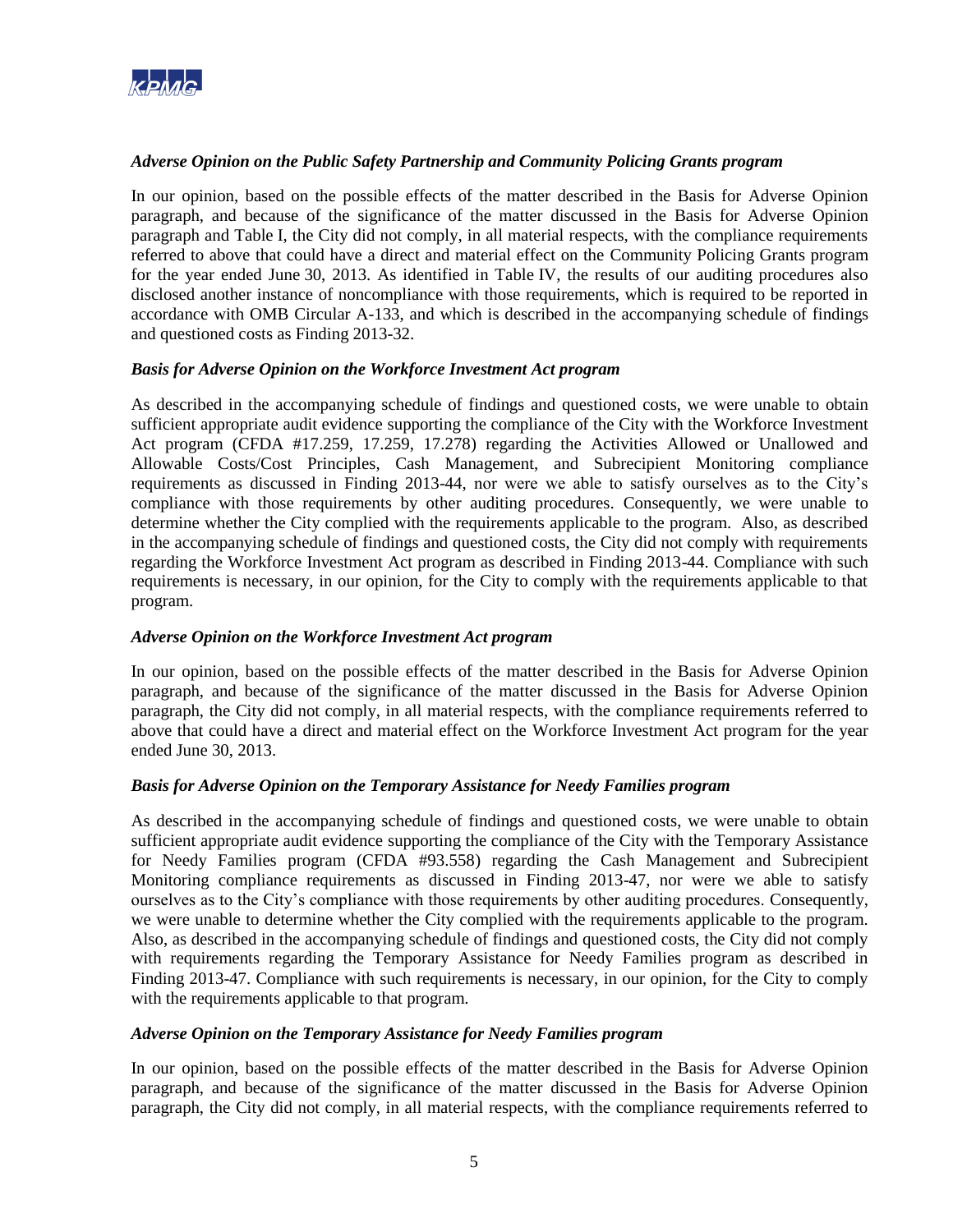

above that could have a direct and material effect on the Temporary Assistance for Needy Families program for the year ended June 30, 2013.

### *Basis for Adverse Opinion on the Community Services Block Grant program*

As described in the accompanying schedule of findings and questioned costs, we were unable to obtain sufficient appropriate audit evidence supporting the compliance of the City with the Community Services Block Grant program (CFDA #93.569) regarding the Activities Allowed or Unallowed and Allowable Costs/Cost Principles compliance requirements as discussed in Findings 2013-49 and 2013-50, the Cash Management compliance requirements as discussed in Finding 2013-52, the Reporting compliance requirements as discussed in Findings 2013-52 and 2013-55, and the Subrecipient Monitoring compliance requirements as discussed in Finding 2013-58, nor were we able to satisfy ourselves as to the City's compliance with those requirements by other auditing procedures. Consequently, we were unable to determine whether the City complied with the requirements applicable to the program. Also, as described in the accompanying schedule of findings and questioned costs, the City did not comply with requirements regarding the Community Services Block Grant program as described in Table 1. Compliance with such requirements is necessary, in our opinion, for the City to comply with the requirements applicable to that program.

#### *Adverse Opinion on the Community Services Block Grant program*

In our opinion, based on the possible effects of the matter described in the Basis for Adverse Opinion paragraph, and because of the significance of the matter discussed in the Basis for Adverse Opinion paragraph and Table I, the City did not comply, in all material respects, with the compliance requirements referred to above that could have a direct and material effect on the Community Services Block Grant program for the year ended June 30, 2013.

#### *Basis for Adverse Opinion on the Homeland Security Grant Program*

As described in the accompanying schedule of findings and questioned costs, we were unable to obtain sufficient appropriate audit evidence supporting the compliance of the City with the Homeland Security Grant Program (CFDA #97.067) regarding the Cash Management compliance requirements as discussed in Findings 2013-63 and 2013-64, the Equipment and Real Property Management compliance requirements as discussed in Finding 2013-66, and the Reporting compliance requirements as discussed in Finding 2013- 68, nor were we able to satisfy ourselves as to the City's compliance with those requirements by other auditing procedures. Consequently, we were unable to determine whether the City complied with the requirements applicable to the program. Also, as described in the accompanying schedule of findings and questioned costs, the City did not comply with requirements regarding the Homeland Security Grant program as described in Table 1. Compliance with such requirements is necessary, in our opinion, for the City to comply with the requirements applicable to that program.

#### *Adverse Opinion on the Homeland Security Grant Program*

In our opinion, based on the possible effects of the matter described in the Basis for Adverse Opinion paragraph, and because of the significance of the matter discussed in the Basis for Adverse Opinion paragraph and Table I, the City did not comply, in all material respects, with the compliance requirements referred to above that could have a direct and material effect on the Homeland Security Grant Program for the year ended June 30, 2013.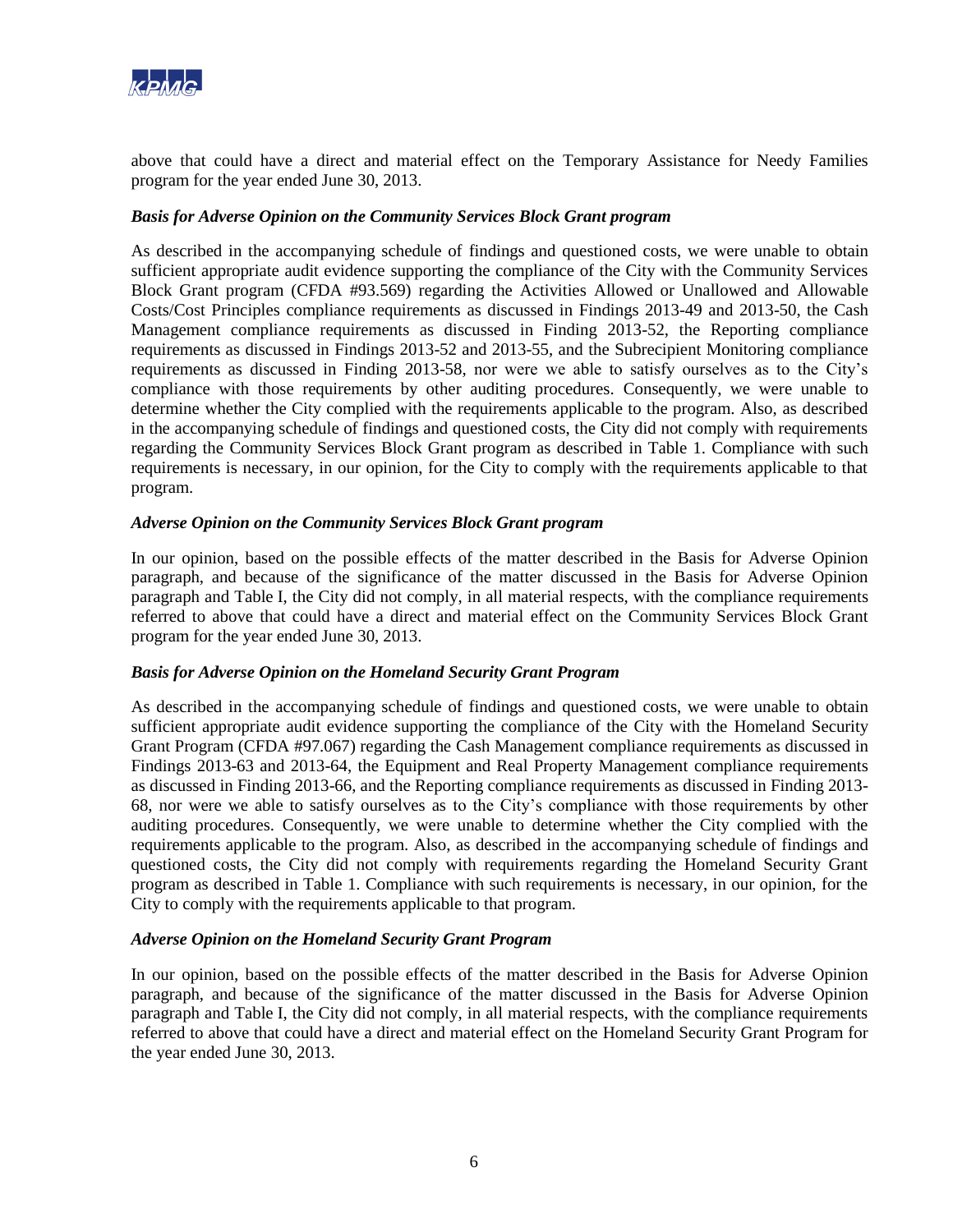

# *Basis for Adverse Opinion on the Staffing for Adequate Fire and Emergency Response program*

As described in the accompanying schedule of findings and questioned costs, we were unable to obtain sufficient appropriate audit evidence supporting the compliance of the City with the Staffing for Adequate Fire and Emergency Response program (CFDA #97.083) regarding the Activities Allowed or Unallowed and Allowable Costs/Cost Principles compliance requirements as discussed in Finding 2013-69, nor were we able to satisfy ourselves as to the City's compliance with those requirements by other auditing procedures. Consequently, we were unable to determine whether the City complied with the requirements applicable to the program. Also, as described in the accompanying schedule of findings and questioned costs, the City did not comply with requirements regarding the Staffing for Adequate Fire and Emergency Response program as described in Table 1. Compliance with such requirements is necessary, in our opinion, for the City to comply with the requirements applicable to that program.

### *Adverse Opinion on the Staffing for Adequate Fire and Emergency Response program*

In our opinion, based on the possible effects of the matter described in the Basis for Adverse Opinion paragraph, and because of the significance of the matter discussed in the Basis for Adverse Opinion paragraph and Table I, the City did not comply, in all material respects, with the compliance requirements referred to above that could have a direct and material effect on the Staffing for Adequate Fire and Emergency Response program for the year ended June 30, 2013. As identified in Table IV, the results of our auditing procedures also disclosed other instances of noncompliance with those requirements, which are required to be reported in accordance with OMB Circular A-133, and which are described in the accompanying schedule of findings and questioned costs as Finding 2013-71 and 2013-74.

| Federal<br><b>Awarding</b><br><b>Agency</b> | <b>CFDA</b><br>Number(s) | <b>Federal Program</b>                  | Compliance<br>Requirement                                                              | <b>Finding Number</b> |
|---------------------------------------------|--------------------------|-----------------------------------------|----------------------------------------------------------------------------------------|-----------------------|
| Housing and Urban<br>Development            | 14.218                   | Community<br>Development Block<br>Grant | <b>Activities Allowed</b><br>or Unallowed and<br>Allowable<br>Costs/Cost<br>Principles | 2013-12               |
| Housing and Urban<br>Development            | 14.218                   | Community<br>Development Block<br>Grant | <b>Activities Allowed</b><br>or Unallowed and<br>Allowable<br>Costs/Cost<br>Principles | 2013-13               |
| Housing and Urban<br>Development            | 14.218                   | Community<br>Development Block<br>Grant | Cash Management                                                                        | 2013-14               |
| Housing and Urban<br>Development            | 14.218                   | Community<br>Development Block<br>Grant | Reporting                                                                              | 2013-18               |
| Housing and Urban<br>Development            | 14.218                   | Community<br>Development Block          | Subrecipient<br>Monitoring                                                             | 2013-23               |

# **TABLE I – MATERIAL NONCOMPLIANCE NOTED IN PROGRAMS WITH SCOPE LIMITATIONS**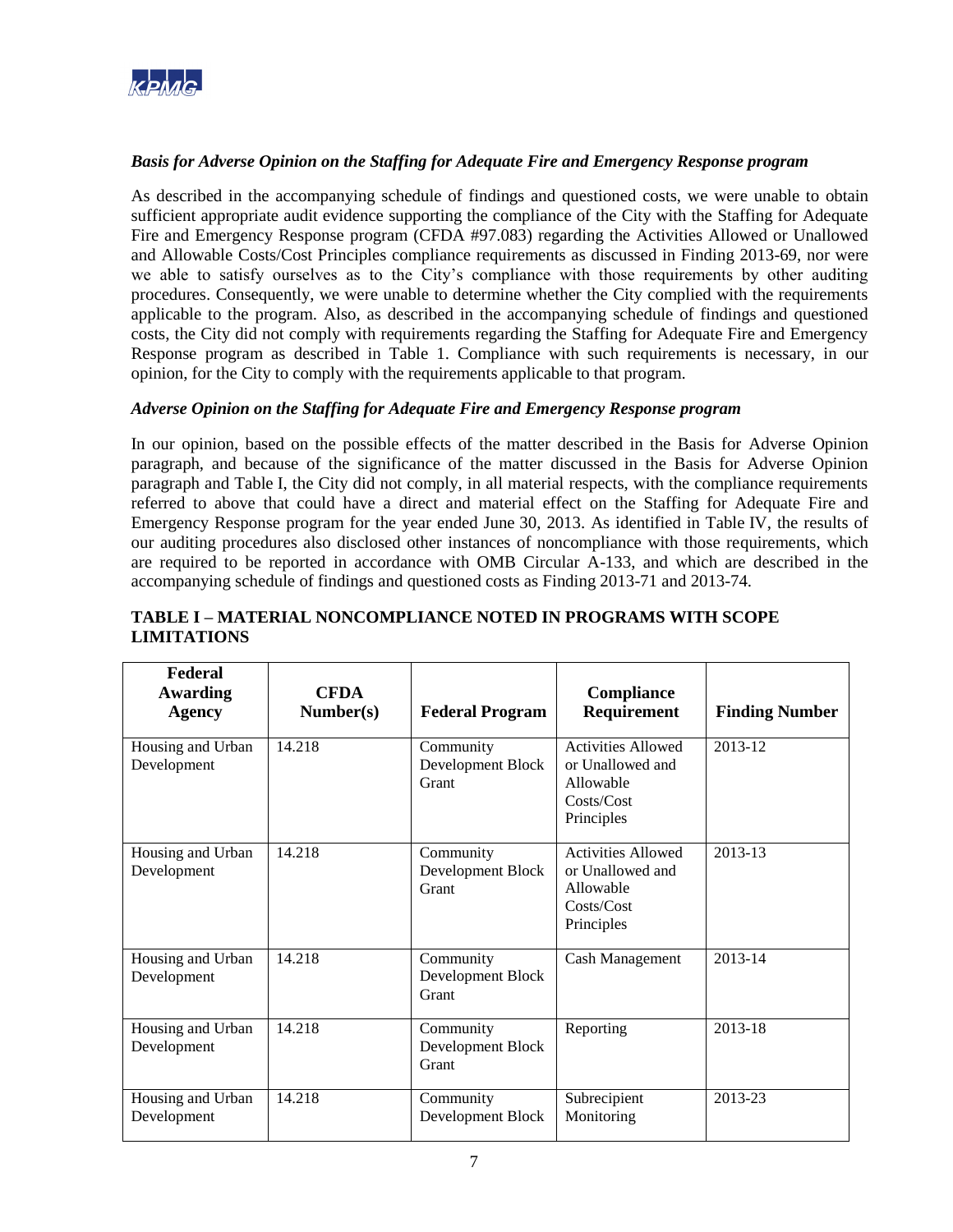

| Federal<br><b>Awarding</b><br><b>Agency</b> | <b>CFDA</b><br>Number(s) | <b>Federal Program</b>                                                         | Compliance<br><b>Requirement</b>                                                                        | <b>Finding Number</b> |
|---------------------------------------------|--------------------------|--------------------------------------------------------------------------------|---------------------------------------------------------------------------------------------------------|-----------------------|
|                                             |                          | Grant                                                                          |                                                                                                         |                       |
| Justice                                     | 16.710                   | Public Safety<br>Partnership and<br>Community<br><b>Policing Grants</b>        | <b>Activities Allowed</b><br>or Unallowed and<br>Allowable<br>Costs/Cost<br>Principles                  | 2013-31               |
| Justice                                     | 16.710                   | <b>Public Safety</b><br>Partnership and<br>Community<br><b>Policing Grants</b> | <b>Equipment and Real</b><br>Property<br>Management                                                     | 2013-35               |
| Justice                                     | 16.710                   | Public Safety<br>Partnership and<br>Community<br>Policing Grants               | Level of Effort -<br>Supplement not<br>Supplant                                                         | 2013-36               |
| Health and Human<br>Services                | 93.569                   | Community<br><b>Services Block</b><br>Grant                                    | <b>Activities Allowed</b><br>or Unallowed and<br>Allowable<br>Costs/Cost<br>Principles                  | 2013-48               |
| Health and Human<br>Services                | 93.569                   | Community<br><b>Services Block</b><br>Grant                                    | <b>Activities Allowed</b><br>or Unallowed and<br>Allowable<br>Costs/Cost<br>Principles                  | 2013-51               |
| Health and Human<br>Services                | 93.569                   | Community<br>Services Block<br>Grant                                           | Procurement                                                                                             | 2013-53               |
| Health and Human<br>Services                | 93.569                   | Community<br>Services Block<br>Grant                                           | Reporting                                                                                               | 2013-54               |
| Health and Human<br>Services                | 93.569                   | Community<br><b>Services Block</b><br>Grant                                    | Period of<br>Availability                                                                               | 2013-56               |
| Health and Human<br>Services                | 93.569                   | Community<br>Services Block<br>Grant                                           | <b>Activities Allowed</b><br>or Unallowed and<br>Allowable<br>Costs/Cost<br>Principles and<br>Reporting | 2013-57               |
| Homeland Security                           | 97.067                   | Homeland Security<br><b>Grant Program</b>                                      | <b>Activities Allowed</b><br>or Unallowed and                                                           | 2013-62               |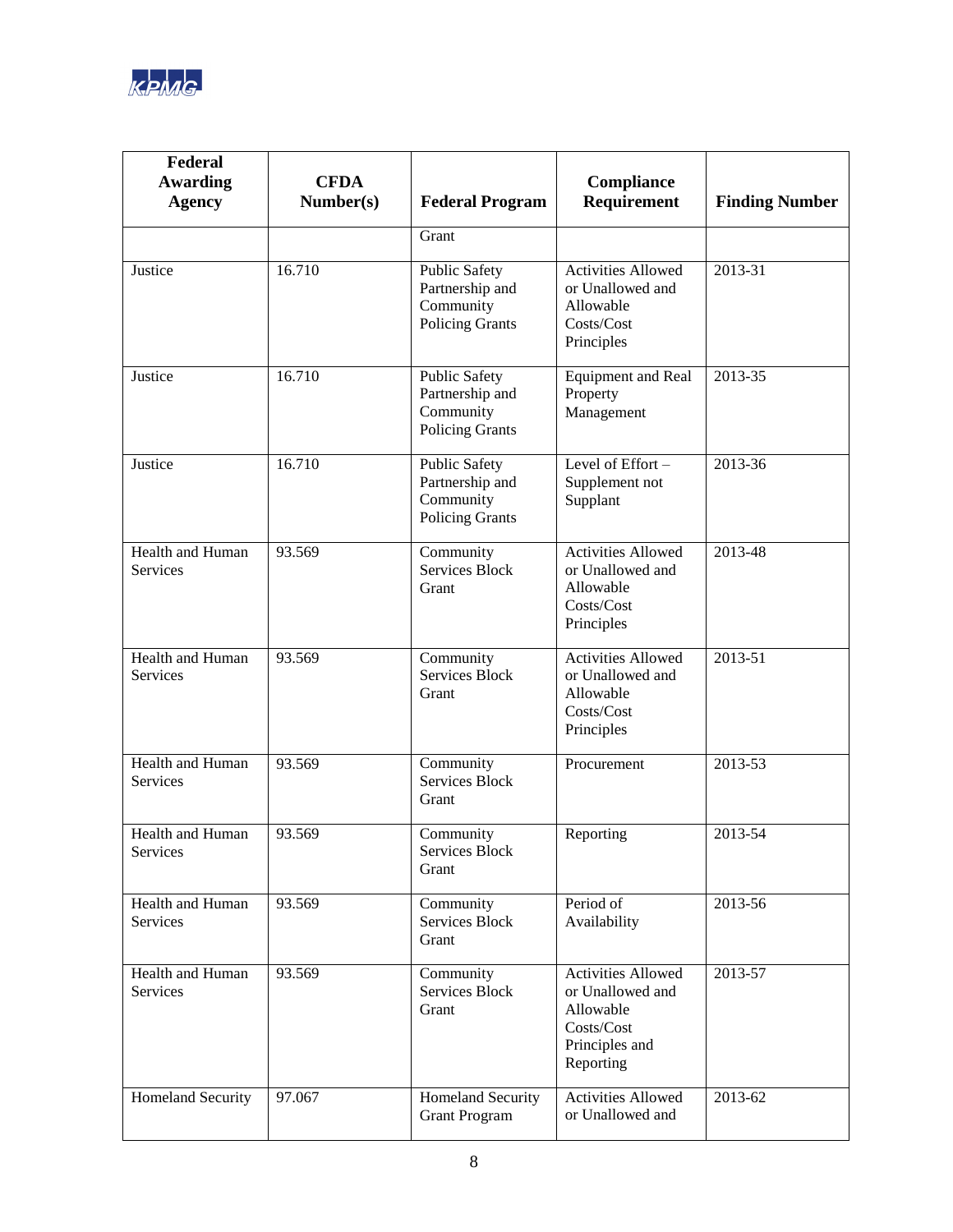

| Federal<br>Awarding<br><b>Agency</b> | <b>CFDA</b><br>Number(s) | <b>Federal Program</b>                                     | Compliance<br>Requirement                                                              | <b>Finding Number</b> |
|--------------------------------------|--------------------------|------------------------------------------------------------|----------------------------------------------------------------------------------------|-----------------------|
|                                      |                          |                                                            | Allowable<br>Costs/Cost<br>Principles                                                  |                       |
| Homeland Security                    | 97.067                   | Homeland Security<br><b>Grant Program</b>                  | Earmarking                                                                             | 2013-65               |
| Homeland Security                    | 97.083                   | Staffing for<br>Adequate Fire and<br>Emergency<br>Response | <b>Activities Allowed</b><br>or Unallowed and<br>Allowable<br>Costs/Cost<br>Principles | 2013-70               |
| Homeland Security                    | 97.083                   | Staffing for<br>Adequate Fire and<br>Emergency<br>Response | <b>Activities Allowed</b><br>or Unallowed and<br>Allowable<br>Costs/Cost<br>Principles | 2013-73               |
| Homeland Security                    | 97.083                   | Staffing for<br>Adequate Fire and<br>Emergency<br>Response | Reporting                                                                              | 2013-75               |

# *Basis for Adverse Opinion on the Edward Byrne Memorial Justice Assistance Grant*

As described in the accompanying schedule of findings and questioned costs, the City did not comply with requirements identified in Table II. Compliance with such requirements is necessary, in our opinion, for the City to comply with the requirements applicable to that program.

# *Adverse Opinion on the Edward Byrne Memorial Justice Assistance Grant*

In our opinion, because of the significance of the matter discussed in the Basis for Adverse Opinion paragraph, the City did not comply in all material respects, with the types of compliance requirements referred to above that could have a direct and material effect on the Edward Byrne Memorial Justice Assistance Grant for the year ended June 30, 2013.

# **TABLE II – MATERIAL NONCOMPLIANCE NOTED IN PROGRAMS RESULTING IN ADVERSE OPINION**

| Federal<br>Awarding<br>Agency | <b>CFDA</b><br>Number(s) | <b>Federal Program</b>                                                    | <b>Compliance</b><br><b>Requirement</b>      | <b>Finding Number</b> |
|-------------------------------|--------------------------|---------------------------------------------------------------------------|----------------------------------------------|-----------------------|
| Justice                       | 16.738, 16.803           | <b>Edward Byrne</b><br><b>Memorial Justice</b><br><b>Assistance Grant</b> | Equipment and Real<br>Property<br>Management | 2013-40               |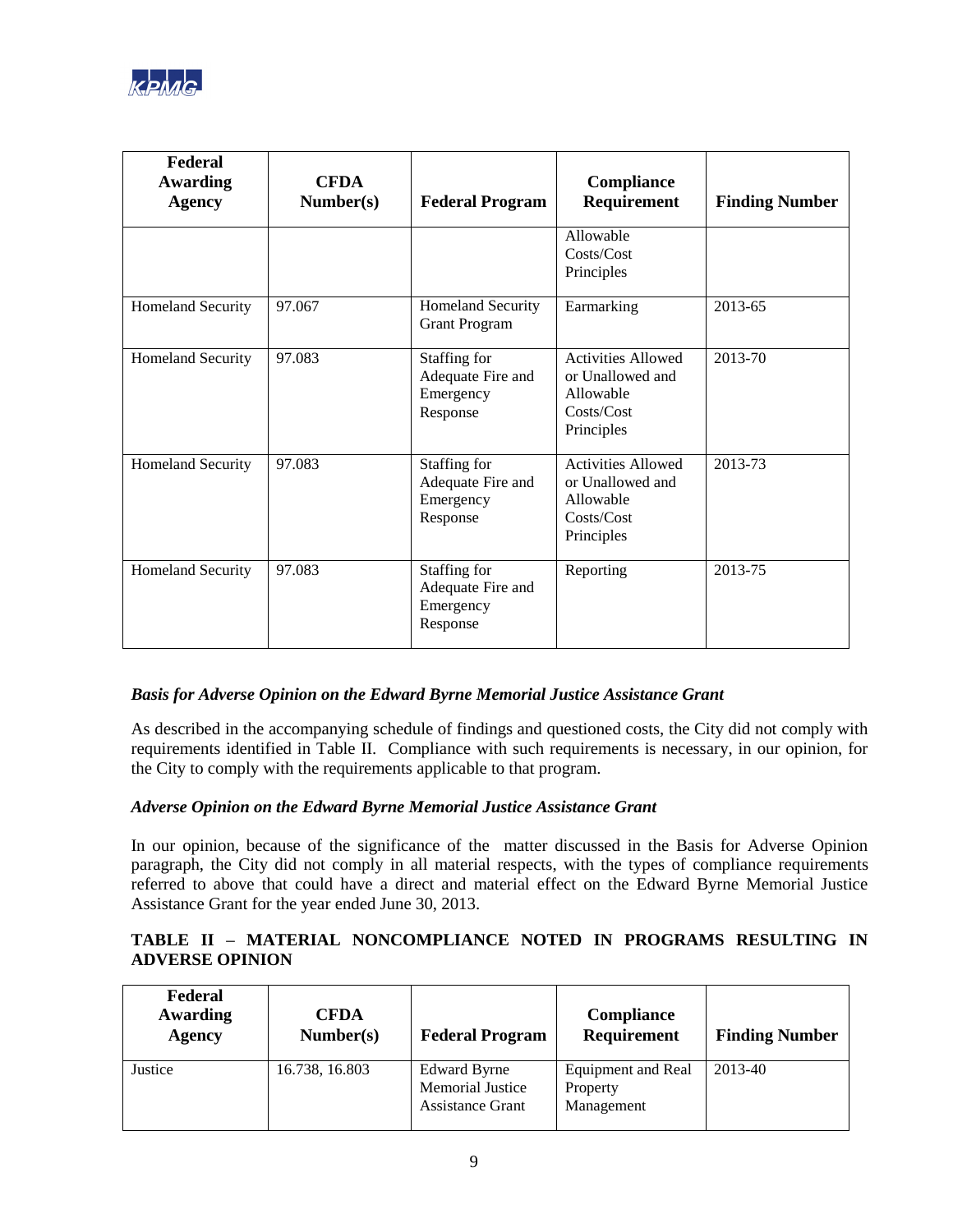

| Federal<br>Awarding<br><b>Agency</b> | <b>CFDA</b><br>Number(s) | <b>Federal Program</b>                                             | Compliance<br>Requirement                          | <b>Finding Number</b> |
|--------------------------------------|--------------------------|--------------------------------------------------------------------|----------------------------------------------------|-----------------------|
| Justice                              | 16.738, 16.803           | <b>Edward Byrne</b><br>Memorial Justice<br><b>Assistance Grant</b> | Procurement.<br>Suspension and<br><b>Debarment</b> | 2013-41               |
| Justice                              | 16.738, 16.803           | <b>Edward Byrne</b><br>Memorial Justice<br><b>Assistance Grant</b> | Reporting                                          | 2013-42               |
| Justice                              | 16.738, 16.803           | <b>Edward Byrne</b><br><b>Memorial Justice</b><br>Assistance Grant | Subrecipient<br>Monitoring                         | 2013-43               |

# *Basis for Qualified Opinions on HOME Investment Partnerships Program, Community Development Block Grants – Section 108 Loan Guarantees Program, Federal Transit Cluster, and HIV Emergency Relief*

As described in the accompanying schedule of findings and questioned costs, the City did not comply with requirements identified in Table III. Compliance with such requirements is necessary, in our opinion, for the City to comply with the requirements applicable to each program.

# *Qualified Opinions on HOME Investment Partnerships Program, Community Development Block Grants – Section 108 Loan Guarantees Program, Federal Transit Cluster, and HIV Emergency Relief*

In our opinion, except for the noncompliance described in the Basis for Qualified Opinion paragraph and Table III, the City complied, in all material respects, with the types of compliance requirements referred to above that could have a direct and material effect on the Home Investment Partnerships Program, Community Development Block Grants – Section 108 Loan Guarantees Program, Federal Transit Cluster, and HIV Emergency Relief program for the year ended June 30, 2013.

# **TABLE III – MATERIAL NONCOMPLIANCE NOTED IN PROGRAMS RESULTING IN QUALIFIED OPINION**

| Federal<br>Awarding<br><b>Agency</b> | <b>CFDA</b><br>Number(s) | <b>Federal Program</b>                                                   | <b>Compliance</b><br>Requirement                                         | <b>Finding Number</b> |
|--------------------------------------|--------------------------|--------------------------------------------------------------------------|--------------------------------------------------------------------------|-----------------------|
| Housing and Urban<br>Development     | 14.239                   | <b>HOME</b> Investment<br>Partnerships<br>Program                        | Procurement.<br>Suspension and<br><b>Debarment</b>                       | 2013-25               |
| Housing and Urban<br>Development     | 14.239                   | <b>HOME</b> Investment<br>Partnerships<br>Program                        | Reporting                                                                | 2013-26               |
| Housing and Urban<br>Development     | 14.248                   | Community<br>Development Block<br>Grant - Section 108<br>Loan Guarantees | <b>Activities Allowed</b><br>or Unallowed and<br>Allowable<br>Costs/Cost | 2013-28               |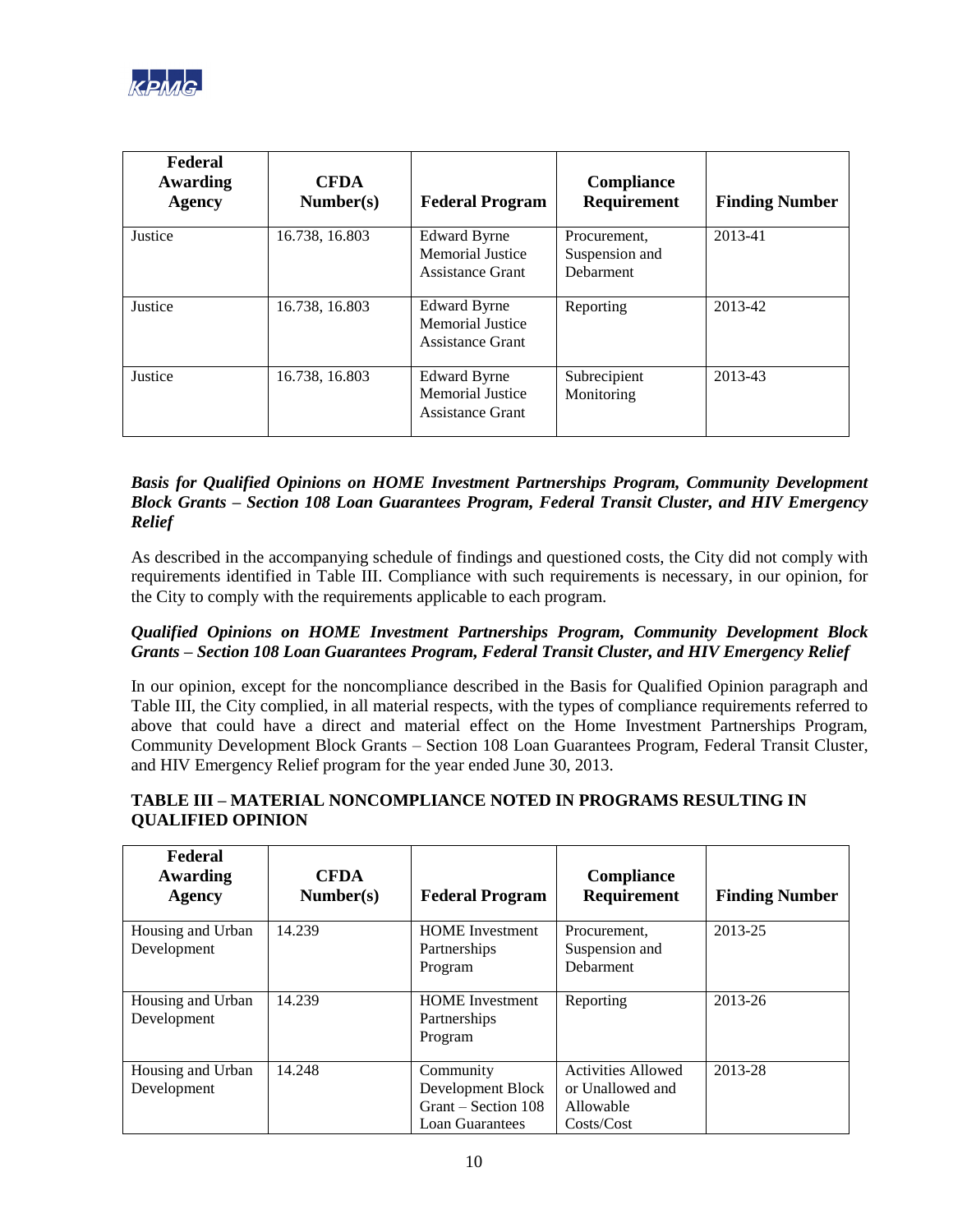

|                                  |                | Program                                                                                    | Principles                                  |         |
|----------------------------------|----------------|--------------------------------------------------------------------------------------------|---------------------------------------------|---------|
| Housing and Urban<br>Development | 14.248         | Community<br>Development Block<br>Grant - Section 108<br><b>Loan Guarantees</b><br>Program | Cash Management                             | 2013-29 |
| Housing and Urban<br>Development | 14.248         | Community<br>Development Block<br>Grant - Section 108<br><b>Loan Guarantees</b><br>Program | Procurement.<br>Suspension and<br>Debarment | 2013-30 |
| Transportation                   | 20.500, 20.507 | <b>Federal Transit</b><br>Cluster                                                          | Davis Bacon                                 | 2013-45 |
| Transportation                   | 20.500, 20.507 | <b>Federal Transit</b><br>Cluster                                                          | Procurement,<br>Suspension and<br>Debarment | 2013-46 |
| Health and Human<br>Services     | 93.914         | <b>HIV</b> Emergency<br>Relief                                                             | Procurement,<br>Suspension and<br>Debarment | 2013-59 |
| Health and Human<br>Services     | 93.914         | <b>HIV</b> Emergency<br>Relief                                                             | Procurement,<br>Suspension and<br>Debarment | 2013-60 |
| Health and Human<br>Services     | 93.914         | <b>HIV</b> Emergency<br>Relief                                                             | Subrecipient<br>Monitoring                  | 2013-61 |

# *Unmodified Opinion on the State Revolving Loan program*

In our opinion, the City complied, in all material respects, with the types of compliance requirements referred to above that could have a direct and material effect on the Capitalization Grants for Clean Water State Revolving Funds program for the year ended June 30, 2013.

# *Other Matters*

As identified in Table IV, the results of our auditing procedures disclosed other instances of noncompliance, which are required to be reported in accordance with OMB Circular A-133 and which are described in the accompanying schedule of findings and questioned costs. Our opinion on each major federal program is not modified with respect to these matters.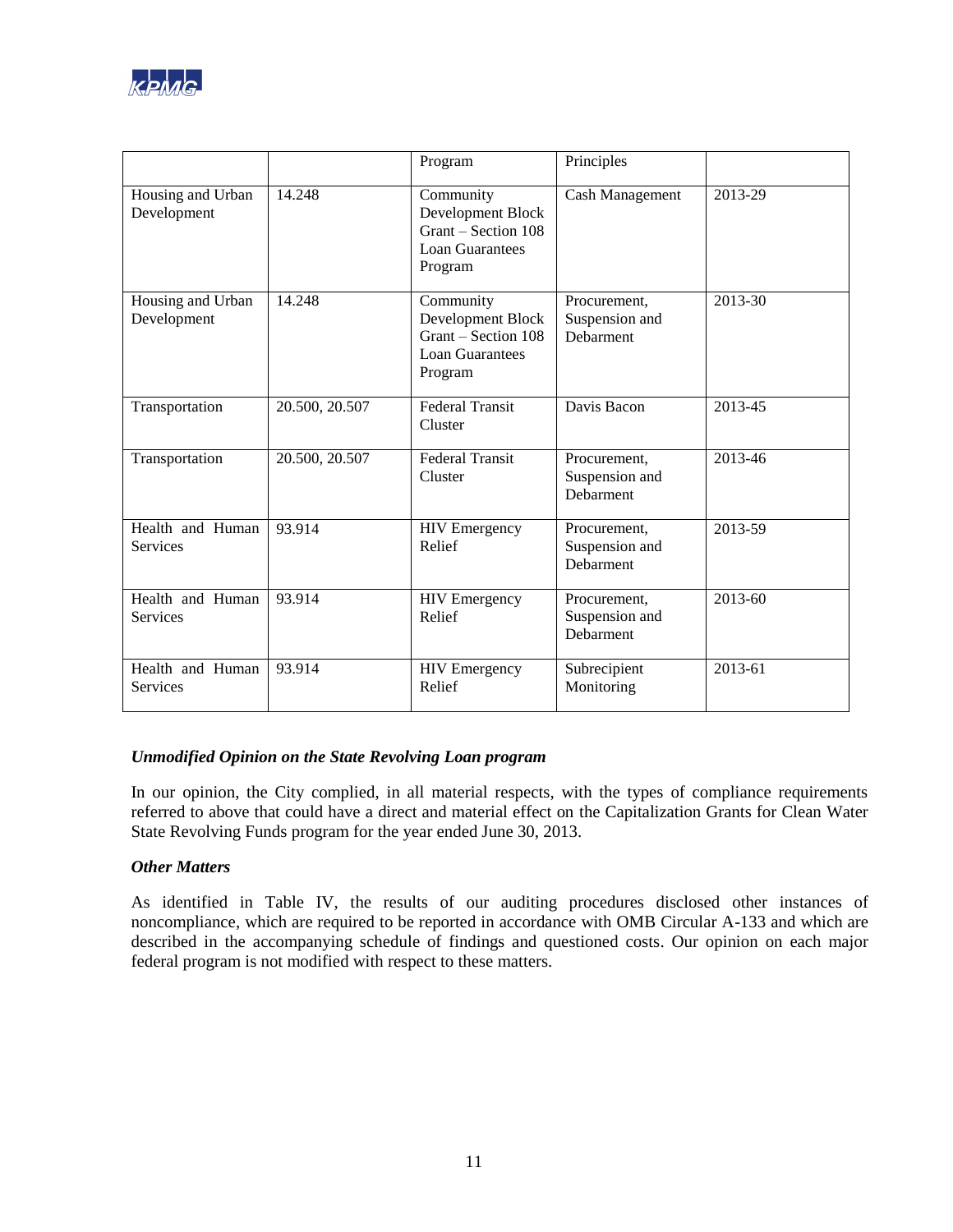

# **TABLE IV – OTHER REPORTABLE INSTANCES OF NONCOMPLIANCE**

| Federal<br><b>Awarding</b><br><b>Agency</b> | <b>CFDA</b><br>Number(s) | <b>Federal Program</b>                                                         | Compliance<br>Requirement                                                              | <b>Finding Number</b> |
|---------------------------------------------|--------------------------|--------------------------------------------------------------------------------|----------------------------------------------------------------------------------------|-----------------------|
| Housing and Urban<br>Development            | 14.218                   | Community<br>Development Block<br>Grants/Entitlement<br>Grants                 | Period of<br>Availability                                                              | 2013-16               |
| Housing and Urban<br>Development            | 14.253                   | Community<br>Development Block<br>Grants/Entitlement<br>Grants                 | Reporting                                                                              | 2013-20               |
| Housing and Urban<br>Development            | 14.218                   | Community<br>Development Block<br>Grants/Entitlement<br>Grants                 | Reporting                                                                              | 2013-21               |
| Housing and Urban<br>Development            | 14.218                   | Community<br>Development Block<br>Grants/Entitlement<br>Grants                 | Reporting                                                                              | 2013-22               |
| Housing and Urban<br>Development            | 14.239                   | <b>HOME</b> Investment<br>Partnerships<br>Program                              | Reporting                                                                              | 2013-27               |
| Justice                                     | 16.710                   | <b>Public Safety</b><br>Partnership and<br>Community<br><b>Policing Grants</b> | <b>Activities Allowed</b><br>or Unallowed and<br>Allowable<br>Costs/Cost<br>Principles | 2013-32               |
| Justice                                     | 16.738, 16.803           | <b>Edward Byrne</b><br><b>Memorial Justice</b><br><b>Assistance Grant</b>      | Cash Management                                                                        | 2013-39               |
| Homeland Security                           | 97.083                   | Staffing for<br>Adequate Fire and<br>Emergency<br>Response                     | <b>Activities Allowed</b><br>or Unallowed,<br>Allowable<br>Costs/Cost<br>Principles    | 2013-71               |
| <b>Homeland Security</b>                    | 97.083                   | Staffing for<br>Adequate Fire and<br>Emergency<br>Response                     | Reporting                                                                              | 2013-74               |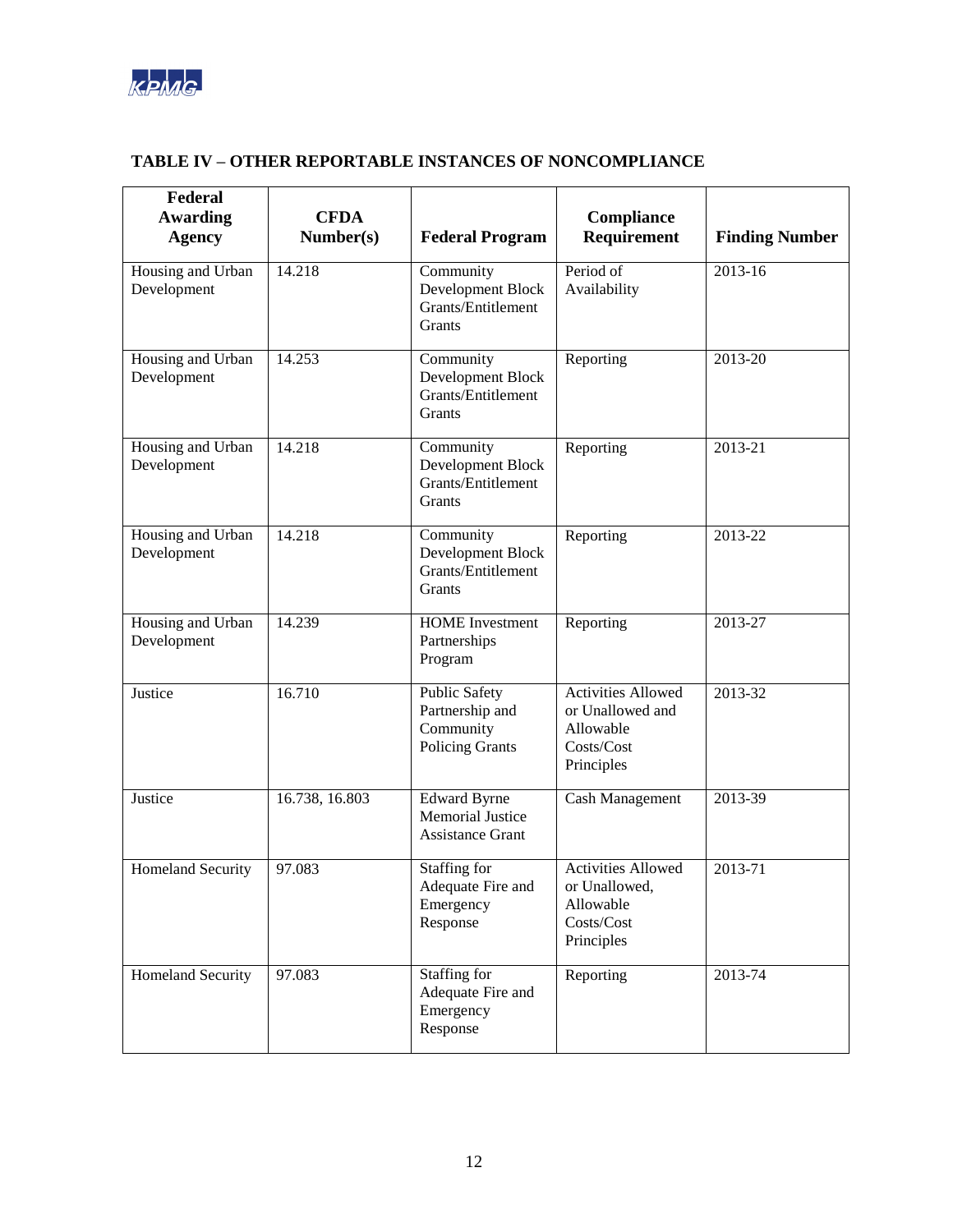

The City's responses to the noncompliance findings identified in our audit are described in the accompanying schedule of findings and questioned costs. The City's responses were not subjected to the auditing procedures applied in the audit of compliance and, accordingly, we express no opinion on the responses.

# **Report on Internal Control Over Compliance**

Management of the City is responsible for establishing and maintaining effective internal control over compliance with the types of compliance requirements referred to above. In planning and performing our audit of compliance, we considered the City's internal control over compliance with the types of requirements that could have a direct and material effect on each major federal program to determine the auditing procedures that are appropriate in the circumstances for the purpose of expressing an opinion on compliance for each major federal program and to test and report on internal control over compliance in accordance with OMB Circular A-133, but not for the purpose of expressing an opinion on the effectiveness of internal control over compliance. Accordingly, we do not express an opinion on the effectiveness of the City's internal control over compliance.

Our consideration of internal control over compliance was for the limited purpose described in the preceding paragraph and was not designed to identify all deficiencies in internal control over compliance that might be material weaknesses or significant deficiencies and therefore, material weaknesses or significant deficiencies may exist that were not identified. However, as discussed below, we identified certain deficiencies in internal control over compliance that we consider to be material weaknesses and significant deficiencies.

A deficiency in internal control over compliance exists when the design or operation of a control over compliance does not allow management or employees, in the normal course of performing their assigned functions, to prevent, or detect and correct, noncompliance with a type of compliance requirement of a federal program on a timely basis. A material weakness in internal control over compliance is a deficiency, or combination of deficiencies, in internal control over compliance, such that there is a reasonable possibility that material noncompliance with a type of compliance requirement of a federal program will not be prevented, or detected and corrected, on a timely basis. We consider the deficiencies in internal control over compliance described in the accompanying schedule of findings and questioned costs as items 2013-11, 2013-67, 2013-72, the items in Table I, the items in Table II, and the items in Table III to be material weaknesses.

A significant deficiency in internal control over compliance is a deficiency, or a combination of deficiencies, in internal control over compliance with a type of compliance requirement of a federal program that is less severe than a material weakness in internal control over compliance, yet important enough to merit attention by those charged with governance. We consider the deficiencies in internal control over compliance described in the accompanying schedule of findings and questioned costs as items 2013-15, 2013-19, 2013-24, 2013-33, 2013-37, 2013-38, and the items in Table IV to be significant deficiencies.

The City's responses to the internal control over compliance findings identified in our audit are described in the accompanying schedule of findings and questioned costs. The City's responses were not subjected to the auditing procedures applied in the audit of compliance and, accordingly, we express no opinion on the responses.

The purpose of this report on internal control over compliance is solely to describe the scope of our testing of internal control over compliance and the results of that testing based on the requirements of OMB Circular A-133. Accordingly, this report is not suitable for any other purpose.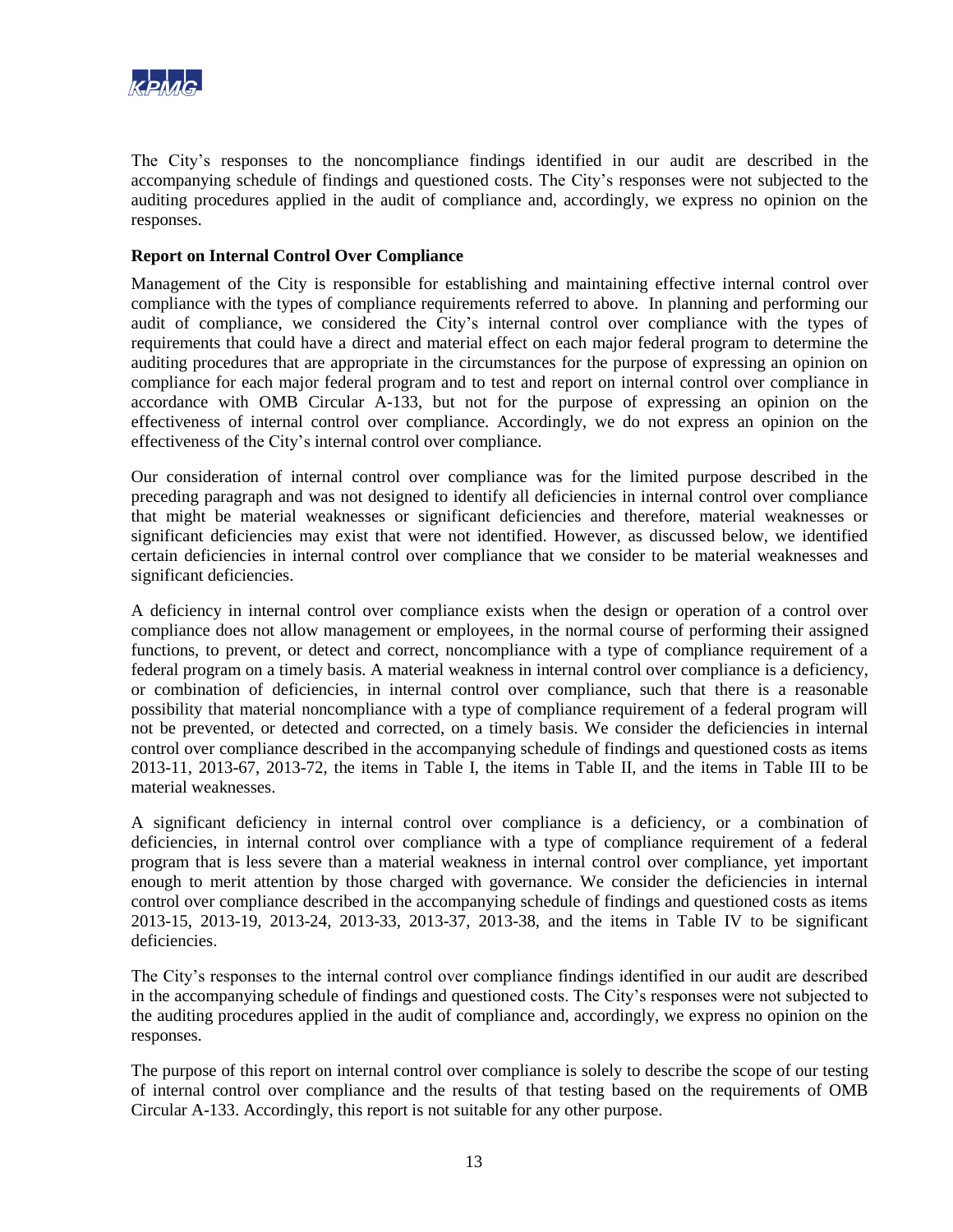

## **Report on Schedule of Expenditures of Federal Awards Required by OMB Circular A-133**

We have audited the financial statements of the governmental activities, the business-type activities, the aggregate discretely presented component units, each major fund, and the aggregate remaining fund information of the City as of and for the year ended June 30, 2013, and the related notes to the financial statements, which collectively comprise the City's basic financial statements. We issued our report thereon dated July 25, 2014. Our report included an emphasis of matter paragraph which states, along with other matters, that the City has filed a voluntary petition under Chapter 9 of the Bankruptcy Code which raises substantial doubt about the City's ability to continue as a going concern. Our report on the basic financial statements was modified to recognize that we did not audit the financial statements of the Detroit Brownfield Redevelopment Authority, Detroit Public Library, Detroit Transportation Corporation, Downtown Development Authority, Eastern Market Corporation, Economic Development Corporation, Greater Detroit Resource Recovery Authority, Local Development Finance Authority, Museum of African American History, Detroit Land Bank Authority, Eight Mile/Woodward Corridor Improvement Authority, and Detroit Employment Solutions Corporation which represent 100% of the assets and expenses of the aggregate discretely presented component units. We also did not audit the financial statements of the General Retirement System and the Police and Fire Retirement System (together the Retirement Systems) and the Detroit Building Authority, which represent 96% and 50% of the assets expenses/expenditures/deductions, respectively, of the aggregate remaining fund information. Those financial statements were audited by other auditors whose reports thereon were furnished to us, and our opinions, insofar as they relate to the amount included in the aggregate discretely presented component units and the aggregate remaining fund information, are based solely on the reports of other auditors.

Our audit was conducted for the purpose of forming opinions on the financial statements that collectively comprise the basic financial statements. The accompanying schedule of expenditures of federal awards is presented for purposes of additional analysis as required by OMB Circular A-133 and is not a required part of the basic financial statements. Such information is the responsibility of management and was derived from and relates directly to the underlying accounting and other records used to prepare the basic financial statements. The information has been subjected to the auditing procedures applied in the audit of the basic financial statements and certain additional procedures, including comparing and reconciling such information directly to the underlying accounting and other records used to prepare the basic financial statements or to the basic financial statements themselves, and other additional procedures in accordance with auditing standards generally accepted in the United States of America. In our opinion, the schedule of expenditures of federal awards is fairly stated in all material respects in relation to the basic financial statements as a whole.

KPMG LLP

Detroit, Michigan December 30, 2014, except for our report on the Schedule of Expenditures of Federal Awards, for which the date is July 25, 2014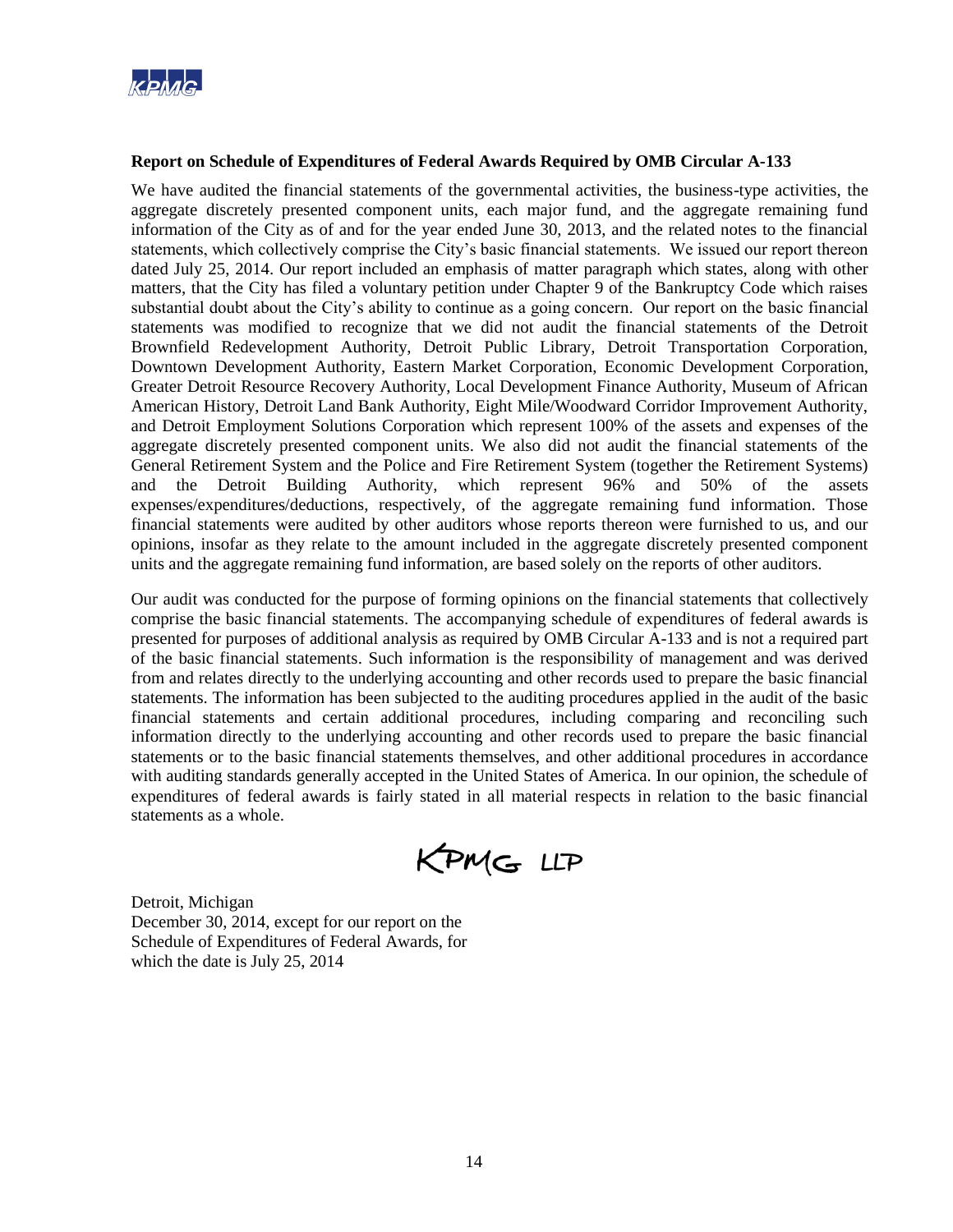#### Schedule of Expenditures of Federal Awards

| <b>Grant Title</b>                                                                                                                                               | <b>Catalog of</b><br>Federal<br><b>Domestic</b><br>Assistance | Grant<br>Number                    | 2013<br><b>Expenditure</b> |
|------------------------------------------------------------------------------------------------------------------------------------------------------------------|---------------------------------------------------------------|------------------------------------|----------------------------|
| Department of Agriculture:                                                                                                                                       |                                                               |                                    |                            |
| Via Michigan Department of Community Health:                                                                                                                     |                                                               |                                    |                            |
| Special Supplemental Nutrition Program for Women, Infants, and Children<br>Special Supplemental Nutrition Program for Women, Infants, and Children Breastfeeding | 10.557<br>10.557                                              | \$<br>IW100342<br>W500342          | 1,702,010                  |
| Total Supplemental Nutritional Assistance Program WIC                                                                                                            |                                                               |                                    | 14,119<br>1,716,129        |
| Via Michigan Department of Human Services:                                                                                                                       |                                                               |                                    |                            |
| <b>Head Start UCACF</b>                                                                                                                                          | 10.558                                                        | 99-000-0038                        | 6,619                      |
| Via Workforce Development Agency State of Michigan:                                                                                                              |                                                               |                                    |                            |
| FY 2012 Supportive Services                                                                                                                                      | 10.561                                                        | 2MI400100                          | 5,828                      |
| FY 2012 Supportive Services<br>FY 2013 Supportive Services                                                                                                       | 10.561<br>10.561                                              | 2MI400100<br>2MI400100             | 153<br>11,439              |
| FY 2012 Food Assistance                                                                                                                                          | 10.561                                                        | 2MI420122                          | 24,045                     |
| FY 2012 Food Assistance                                                                                                                                          | 10.561                                                        | 2MI420122                          | 327.229                    |
| FY 2013 Food Assistance                                                                                                                                          | 10.561                                                        | 2MI420122                          | 541,693                    |
| Total Supplemental Nutritional Assistance Program                                                                                                                |                                                               |                                    | 910,387                    |
| Total Department of Agriculture                                                                                                                                  |                                                               |                                    | 2,633,135                  |
| Department of Defense Federal Voting Assistance:<br>Direct Awards:                                                                                               |                                                               |                                    |                            |
| Electronic Absentee Systems for Elections (EASE Grant)                                                                                                           | 12.217                                                        | H98210-12-0018                     | 264,220                    |
| <b>Total Department of Defense</b>                                                                                                                               |                                                               |                                    | 264,220                    |
| Department of Housing and Urban Development:                                                                                                                     |                                                               |                                    |                            |
| Direct Awards:                                                                                                                                                   |                                                               |                                    |                            |
| Community Development Block Grants/Entitlement Grants                                                                                                            | 14.218                                                        | N/A                                | 384,586                    |
| <b>Community Development Block Grant</b><br><b>Entitlement Grant - NSP Demolition</b>                                                                            | 14.218<br>14.218                                              | B-12-MC-26-0006<br>B-08-MN-26-0004 | 28,463,255<br>12,950,065   |
| NSP III                                                                                                                                                          | 14.218                                                        | N/A                                | 949,983                    |
| <b>Total CDBG</b>                                                                                                                                                |                                                               |                                    | 42,747,889                 |
| <b>Emergency Shelter Grant</b>                                                                                                                                   | 14.231                                                        | E-11-MC-26-0006                    | 2,246,177                  |
| Home Investment Partnership (Special Housing)                                                                                                                    | 14.239                                                        | M-12-MC-26-0202                    | 18,436,225                 |
| HOPWA Aids Housing 6/2013<br>CDBG Section 108 Loan Guarantees                                                                                                    | 14.241<br>14.248                                              | <b>MIH11F001</b><br>N/A            | 1,952,821<br>3,734,073     |
| <b>CDBG ARRA</b>                                                                                                                                                 | 14.253                                                        | B-09-MY-0006                       | 2,871,597                  |
| NSP <sub>2</sub>                                                                                                                                                 | 14.256                                                        | N/A                                | 2,674,762                  |
| Lead Hazard Reduction Demo - HUD Lead Hazard II                                                                                                                  | 14.905                                                        | MILHD0196-09                       | 749,244                    |
| Total Department of Housing and Urban Development                                                                                                                |                                                               |                                    | 75,412,789                 |
| Department of History, Arts and Libraries:                                                                                                                       |                                                               |                                    |                            |
| Direct Awards:                                                                                                                                                   |                                                               |                                    |                            |
| Historic Preservation Fund Grants - Rehabilitation Master Plan                                                                                                   | 15.904                                                        | N/A<br>CG11-413                    | 20,000                     |
| Historic Preservation Fund Grants - Belle Isle Aquarium Building<br>Historic Preservation Fund Grants - National Register of Historic Places                     | 15.904<br>15.904                                              | CG11-412                           | 45,000<br>6,600            |
| Total Department of History, Arts and Libraries                                                                                                                  |                                                               |                                    | 71,600                     |
| Department of Justice:                                                                                                                                           |                                                               |                                    |                            |
| Direct Awards:                                                                                                                                                   |                                                               |                                    |                            |
| We're Here and We Care Program                                                                                                                                   | 16.541                                                        | 2009-JL-FX-0149                    | 125,740                    |
| Via Michigan Department of Community Health:<br>Crime Victim Assist - Rape Counseling Center Prog 2011                                                           | 16.575                                                        | 20083-15V10                        | 115,199                    |
| Crime Victim Assist - Rape Counseling Center Prog 2011                                                                                                           | 16.575                                                        | 20083-16V12                        | 492,906                    |
| <b>Total Crime Victim Assistance</b>                                                                                                                             |                                                               |                                    | 608,105                    |
| <b>Encourage to Arrest</b>                                                                                                                                       | 16.590                                                        | 2008-WE-AX-0030                    | 151,710                    |
| Direct Awards:                                                                                                                                                   |                                                               |                                    |                            |
| <b>Technology Program Grant</b>                                                                                                                                  | 16.710                                                        | 2009-CK-WX-0549                    | 41,287                     |
| <b>Technology Program Grant</b><br>COPS Hiring Program Grant - ARRA                                                                                              | 16.710<br>16.710                                              | 2009-CK-WX-0557<br>2009-RJ-WX-0053 | 69,389<br>1,330,520        |
| <b>COPS</b> Technology Program                                                                                                                                   | 16.710                                                        | 2010-CK-WX-0506                    | 89,859                     |
| 2011 COPS Hiring Program Grant                                                                                                                                   | 16.710                                                        | 2011-UL-WX-0018                    | 1,492,820                  |
| <b>Total Community Policing Grants</b>                                                                                                                           |                                                               |                                    | 3,023,875                  |
| Via Michigan State Police:                                                                                                                                       |                                                               |                                    |                            |
| Safe Comm Underage Drinking Grant 2012                                                                                                                           | 16.727                                                        | $JJ-12-01$                         | 8,561                      |
| Via The County of Wayne<br>2009 Justice Assistance Grant                                                                                                         | 16.738                                                        | 2009-DJ-BX-0788                    | 45,000                     |
| 2009 Justice Assistance Grant - ARRA                                                                                                                             | 16.738                                                        | 2009-SB-B9-1422                    | 3,307,869                  |
| 2010 Justice Assistance Grant                                                                                                                                    | 16.738                                                        | 2010-DJ-BX-1068                    | 415,386                    |
| 2011 Justice Assistance Grant                                                                                                                                    | 16.738                                                        | 2011-DJ-BX-2481                    | 44,000                     |
| Total Edward Byrne Memorial JAG                                                                                                                                  |                                                               |                                    | 3,812,255                  |
| Direct Awards:                                                                                                                                                   |                                                               |                                    |                            |
| Eastside Districts Firearm Reduction Initiative<br>Via Michigan Department of Community Health:                                                                  | 16.753                                                        | 2010-DD-BX-0383                    | 66,343                     |
| Byrne JAG 2009 - ARRA                                                                                                                                            | 16.803                                                        | 50001-1-09-B                       | 52,135                     |
| <b>Total Department of Justice</b>                                                                                                                               |                                                               |                                    | 7,848,723                  |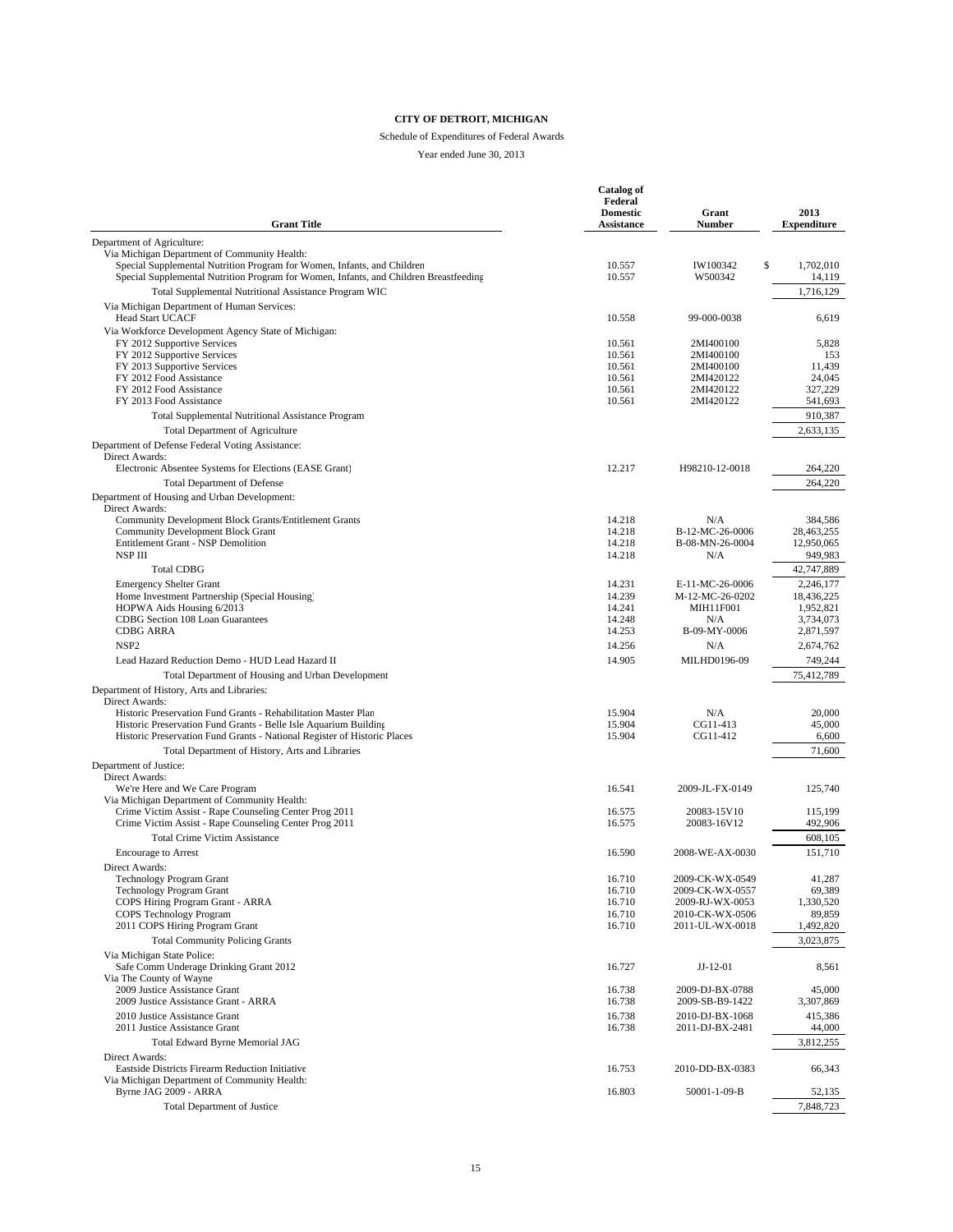#### Schedule of Expenditures of Federal Awards

| <b>Grant Title</b>                                                                                                              | <b>Catalog of</b><br>Federal<br><b>Domestic</b><br>Assistance | Grant<br><b>Number</b>                          | 2013<br><b>Expenditure</b> |
|---------------------------------------------------------------------------------------------------------------------------------|---------------------------------------------------------------|-------------------------------------------------|----------------------------|
| Department of Labor:                                                                                                            |                                                               |                                                 |                            |
| Via Workforce Development Agency State of Michigan:<br><b>Wagner Peyser</b><br><b>Employment Services Grant</b>                 | 17.207<br>17.207<br>17.207                                    | - \$<br>ES207561055A26<br>ES224371155A26<br>N/A | 38,684<br>113,093          |
| Employment Serv/Wayne Peyser FY 2012<br>Employment Serv/Wayne Peyser FY 2013                                                    | 17.207                                                        | N/A                                             | 607,259<br>1,671,444       |
| Total Employment Service/Wagner-Peyser Funded Activities                                                                        |                                                               |                                                 | 2,430,480                  |
| RES/REA EUC Administration                                                                                                      | 17.225                                                        | ES224371155A26                                  | 626,062                    |
| <b>Employment Services Grant</b>                                                                                                | 17.225                                                        | ES224371155A26                                  | 20,910                     |
| <b>Total Employment Service Grant</b>                                                                                           |                                                               |                                                 | 646,972                    |
| Trade Adjustment Assist 2002 FY 2013<br>Trade Adjustment Assist 2009/2011 FY 2013                                               | 17.245<br>17.245                                              | N/A<br>N/A                                      | 768,657<br>515,323         |
| Trade Adjustment Assist FY 2012                                                                                                 | 17.245                                                        | N/A                                             | 950,692                    |
| <b>Employment Services Grant</b>                                                                                                | 17.245                                                        | N/A                                             | 22,624                     |
| <b>Total Trade</b>                                                                                                              |                                                               |                                                 | 2,257,296                  |
| WIA Adult                                                                                                                       | 17.258                                                        | AA214021155A26                                  | 5,617,305                  |
| Statewide - Earn and Learn                                                                                                      | 17.258, 17.259, 17.278                                        | AA202001055A26                                  | 550,000                    |
| Statewide Youth Activity High Concentration<br>Workforce Investment Act                                                         | 17.258, 17.259, 17.278<br>17.258, 17.259, 17.278              | AA202001055A26<br>AA202001055A26                | 21,659<br>243,641          |
| Workforce Investment Act (WIA)                                                                                                  | 17.258, 17.259, 17.278                                        | AA202001055A26                                  | 669,912                    |
| Administration                                                                                                                  | 17.258, 17.259, 17.278                                        | AA214021155A26                                  | 1,427,054                  |
| <b>Total WIA Cluster</b>                                                                                                        |                                                               |                                                 | 2,912,266                  |
| WIA Youth                                                                                                                       | 17.259                                                        | AA221101155A26                                  | 5,713,432                  |
| One Stop Operation<br><b>WIA Dislocated Worker</b>                                                                              | 17.278<br>17.278                                              | AA202001055A26<br>AA214021155A26                | 191,775<br>3,072,775       |
| Workforce Investment Act                                                                                                        | 17.278                                                        | AA214021155A26                                  | 119,913                    |
| <b>Total WIA Dislocated Worker</b>                                                                                              |                                                               |                                                 | 3,384,463                  |
| <b>Total Department of Labor</b>                                                                                                |                                                               |                                                 | 22,962,213                 |
| Department of Transportation:<br>Via Michigan Department of Transportation - Bureau of Aeronautics:<br>Workforce Investment Act | 20.205                                                        | DWDD11-RCAR4                                    | 4,192                      |
| Via Federal Transit Administration:                                                                                             |                                                               |                                                 |                            |
| Federal Transit Capital Investment Grant<br>Federal Transit Capital Investment Grant                                            | 20.500<br>20.500                                              | MI-04-0054<br>MI-90-X374                        | 1,802,955<br>35,561        |
| Total Federal Transit Capital Investment Grants                                                                                 |                                                               |                                                 | 1,838,516                  |
| Via Federal Transit Administration:<br>Federal Transit Formula Grant                                                            | 20.507                                                        | MI-90-X563                                      | 107,990                    |
| Federal Transit Formula Grant                                                                                                   | 20.507                                                        | MI-90-X604                                      | 2,242,217                  |
| Federal Transit Formula Grant<br>Federal Transit Formula Grant                                                                  | 20.507<br>20.507                                              | MI-90-X605                                      | 22,857,459                 |
| Federal Transit Formula Grant                                                                                                   | 20.507                                                        | MI-95-X023<br>MI-95-X062                        | 645,815<br>339,089         |
| Federal Transit Formula Grant - ARRA                                                                                            | 20.507                                                        | MI-96-X011                                      | 406,903                    |
| Total Federal Transit Formula Grants                                                                                            |                                                               |                                                 | 26,599,473                 |
| <b>Transportation Grants Fund</b>                                                                                               | 20.514                                                        | U12-12006                                       | 265,555                    |
| Via Michigan Department of State Police:                                                                                        |                                                               |                                                 |                            |
| Det Comprehensive Traffic safety Grant 2011-2012<br>Safe Communities Grant - DPD 2010-2011                                      | 20.600<br>20.600                                              | CP-12-06<br>$PT-11-06$                          | 29,001<br>7,989            |
| Safe Communities: Underage Drinking Grant 2010                                                                                  | 20.600                                                        | PT-12-01                                        | 148,274                    |
| Strategic Traffic Enforcement Prog 2012-2013                                                                                    | 20.600                                                        | PT-13-02                                        | 201.636                    |
| Elec Crash Capture & Submission 2012-2012<br>Total State & Community Highway Safety                                             | 20.600                                                        | TR-12-08                                        | 160,853<br>547,753         |
| Total Department of Transportation                                                                                              |                                                               |                                                 | 29,255,489                 |
| National Endowment for the Arts:                                                                                                |                                                               |                                                 |                            |
| Via Michigan Council for Arts and Cultural Affairs:<br>2012-13 Mini-Grants Program Awards                                       | 45.025                                                        | 12RR0020RG                                      | 52,000                     |
| Total National Endowment for the Arts                                                                                           |                                                               |                                                 | 52,000                     |
| Environmental Protection Agency:                                                                                                |                                                               |                                                 |                            |
| Via Michigan Department of Environmental Quality:<br>Capitalization Grants for Clean Water - State Revolving Loan               | 66.458                                                        | 5175-06                                         | 4,376,217                  |
| Capitalization Grants for Clean Water - State Revolving Loan                                                                    | 66.458                                                        | 5486-01                                         | 5,523,024                  |
| Capitalization Grants for Clean Water - State Revolving Loan - ARRA                                                             | 66.458                                                        | 5175-07                                         | 276,442                    |
| Capitalization Grants for Clean Water - State Revolving Loan - ARRA                                                             | 66.458                                                        | 5175-08                                         | 179,398                    |
| Total Capitalization Grants for Clean Water State Revolving Funds<br>Bed Bug                                                    |                                                               |                                                 | 10,355,082                 |
| Brownfield Assess & Clean-up: Eastern Market Site Assessment                                                                    | 66.716<br>66.818                                              | N/A<br>N/A                                      | 3,138<br>92,382            |
| Brownfield Assess & Clean-up: Eastern Market Site Assessment                                                                    | 66.818                                                        | N/A                                             | 468,081                    |
| Total Brownfield Assessment & Clean-up                                                                                          |                                                               |                                                 | 560,462                    |
| <b>Total Environmental Protection Agency</b>                                                                                    |                                                               |                                                 | 10,918,682                 |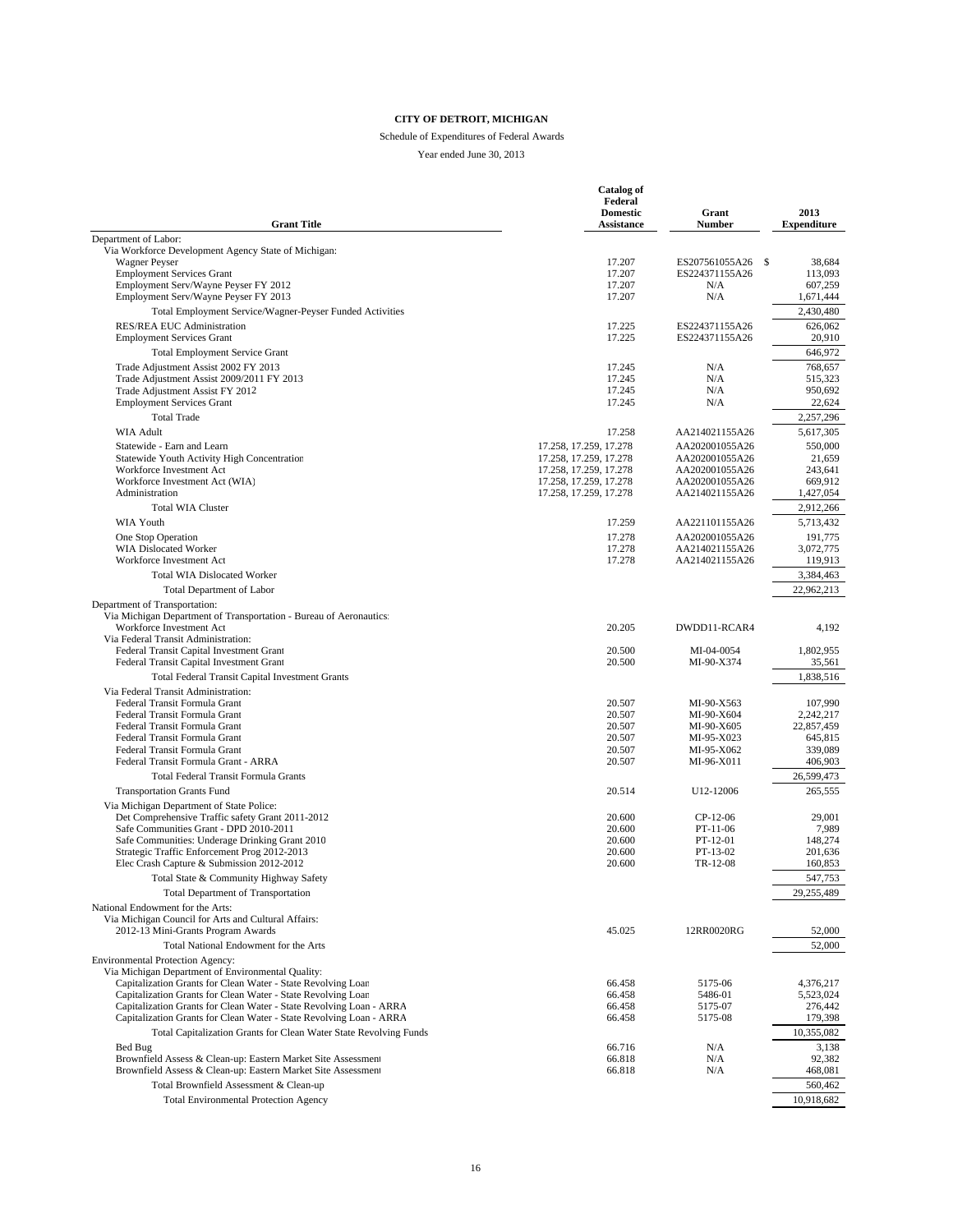#### Schedule of Expenditures of Federal Awards

| <b>Grant Title</b>                                                                                       | <b>Catalog of</b><br>Federal<br><b>Domestic</b><br>Assistance | Grant<br>Number              | 2013<br><b>Expenditure</b> |
|----------------------------------------------------------------------------------------------------------|---------------------------------------------------------------|------------------------------|----------------------------|
| Department of Energy:                                                                                    |                                                               |                              |                            |
| Via Michigan Department of Human Services:<br>ARRA Weatherization for Low Income Persons                 | 81.042                                                        | DOE- S-09-82007<br>-S        | 858,788                    |
| ARRA Emergency Efficiency & Conservation BG                                                              | 81.128                                                        | DE-EE0000747                 | 707,405                    |
| Smart Buildings Detroit Program EDC Grant                                                                | 81.128                                                        | DE-EE0003559                 | 101,635                    |
| <b>Total Emergency Efficiency Grant</b>                                                                  |                                                               |                              | 809,040                    |
| <b>Total Department of Energy</b>                                                                        |                                                               |                              | 1,667,828                  |
| Department of Health and Human Services:<br>Via National Association of County and City Health Officials |                                                               |                              |                            |
| Medical Reserve Corps Small Grant Program                                                                | 93.008                                                        | N/A<br><b>B1MIMCHS</b>       | 9,600                      |
| Childhood Lead Prevention<br>Bio-Terrorism Emerg Prep 9/2012                                             | 93.069<br>93.069                                              | U90TP000528                  | 11,990<br>69,557           |
| Cities Readiness Initiatives 9/2011                                                                      | 93.069                                                        | U90TP517018                  | 75,430                     |
| Total Public Health Emergency Preparedness                                                               |                                                               |                              | 156,976                    |
| Direct Awards:                                                                                           |                                                               |                              |                            |
| TB Prev & Control 12/2012                                                                                | 93.116                                                        | U52/CCU500843                | 252,048                    |
| Via Michigan Department of Community Health:<br>HIV/AIDS Maternal Care 9/2012                            | 93.153                                                        | H12HA24795                   | 11,695                     |
| Family Planning 9/2012                                                                                   | 93.217                                                        | GFPHPA05017341               | 321,249                    |
| Vaccine Replacement & Handling 9/2012                                                                    | 93.268                                                        | N/A                          | 1,480                      |
| Immunization Vaccines for Children 09/2012                                                               | 93.268                                                        | N/A                          | 254,451                    |
| Immunization Reaching More Children & Adults                                                             | 93.268                                                        | H23 CCH522556                | 177,994                    |
| <b>Total CDC Immunization</b>                                                                            |                                                               |                              | 433,925                    |
| Wisewoman Program                                                                                        | 93.283                                                        | N/A                          | 4,095                      |
| Via Workforce Development Agency State of Michigan:                                                      |                                                               |                              |                            |
| TANF Supportive Services (FY 2012)<br>TANF WorkFirst (FY 2012)                                           | 93.558<br>93.558                                              | G-1102MITANF<br>G-1102MITANF | 60,000<br>3,755,226        |
| TANF Jet                                                                                                 | 93.558                                                        | G-1202MITANF                 | 393,930                    |
| TANF Supportive Services (FY 2013)                                                                       | 93.558                                                        | G-1202MITANF                 | 365,000                    |
| TANF WorkFirst (FY 2013)                                                                                 | 93.558                                                        | G-1202MITANF                 | 9,751,911                  |
| <b>Total TANF</b>                                                                                        |                                                               |                              | 14,326,067                 |
| Via Michigan Department of Human Services:<br><b>Community Services Block Grant</b>                      | 93.569                                                        | CSBG-10-82007                | 3,502,213                  |
| Direct Awards:                                                                                           |                                                               |                              |                            |
| <b>Head Start</b><br>Early Head Start                                                                    | 93.600<br>93.600                                              | 05CH0113/46<br>05CH0113/47   | 10,865<br>70,769           |
| <b>Head Start</b>                                                                                        | 93.600                                                        | 05CH0113/47                  | 592,403                    |
| <b>HS Training Technical Asst</b>                                                                        | 93.600                                                        | 05CH0113/47                  | 5,679                      |
| <b>Total Head Start</b>                                                                                  |                                                               |                              | 679,716                    |
| Via Workforce Development Agency State of Michigan:                                                      |                                                               |                              |                            |
| Chaffee Foster Care Independence Program                                                                 | 93.674                                                        | N/A                          | 248,000                    |
| Via Michigan Department of Community Health:<br>CSHCS Outreach & Advocacy 9/2012                         | 93.778                                                        | <b>B1MIMCHS</b>              | 72,922                     |
| Direct Awards:                                                                                           |                                                               |                              |                            |
| HIV emerg Supp Relief 2/2014                                                                             | 93.914                                                        | H89HA00021                   | 9,222,150                  |
| <b>Healthy Start Imitative</b>                                                                           | 93.926                                                        | H49MC00147                   | 61,811                     |
| Healthy Start Initiative 5/2012                                                                          | 93.926                                                        | H49MC00147                   | 125,000                    |
| Healthy Start Initiative 5/2013                                                                          | 93.926                                                        | H49MC00147                   | 1,272,683                  |
| <b>Total Healthy Start Initiative</b>                                                                    |                                                               |                              | 1,459,494                  |
| Via Michigan Department of Community Health:<br>HIV/AIDS Prevention 9/2012                               | 93.940                                                        | U62CCU52346401               | 148,084                    |
| HIV/AIDS Rapid Testing 9/2012                                                                            | 93.940                                                        | U62CCU52346401               | 25,553                     |
| <b>Total HIV Prevention</b>                                                                              |                                                               |                              | 173,636                    |
| Via Michigan Department of Community Health:                                                             |                                                               |                              |                            |
| Childhood Lead (MDCH) 9/2012                                                                             | 93.944                                                        | <b>NONE</b>                  | 129,741                    |
| Substance Abuse Prevention and Treatment Block Grant<br>Laboratory Svcs STD 9/2011                       | 93.959<br>93.977                                              | 10B1MISAPT<br>U90TP517018    | 1,699,074<br>164,242       |
| Vision and Hearing - MDCH 9/2012                                                                         | 93.994                                                        | N/A                          | 126,929                    |
| CSHCS Outreach and Advo BG 9/2012                                                                        | 93.994                                                        | <b>B1MIMCHS</b>              | 41,019                     |
| Mat & Infant Care (MIC)                                                                                  | 93.994                                                        | <b>B1MIMCHS</b>              | 487,102                    |
| Family Planning 9/2012                                                                                   | 93.994                                                        | GFPHPA05017341               | 3,744                      |
| Total Maternal & Child Health Block Grant                                                                |                                                               |                              | 658,794                    |
| <b>Total Health and Human Services</b>                                                                   |                                                               |                              | 33,525,637                 |
| Department of Homeland Security:                                                                         |                                                               |                              |                            |
| Direct Awards:<br>2009 Port Authority Grant                                                              | 97.044                                                        | 2009-PU-T9-K029              | 34,598                     |
| 2010 Assistance to Firefighters Grant - Fire Prevention and Safety                                       | 97.044                                                        | EMW-2010-FP-01318            | 4,206                      |
| 2010 Assistance to Firefighters Grant - Fire Prevention and Safety                                       | 97.044                                                        | EMW-2010-FP-01318            | 4,800                      |
| 2011 Assistance to Firefighters Grant - Fire Prevention and Safety                                       | 97.044                                                        | EMW-2011-FP-01398            | 1,018,869                  |
| Total Assistance to Firefighters Grant                                                                   |                                                               |                              | 1,062,473                  |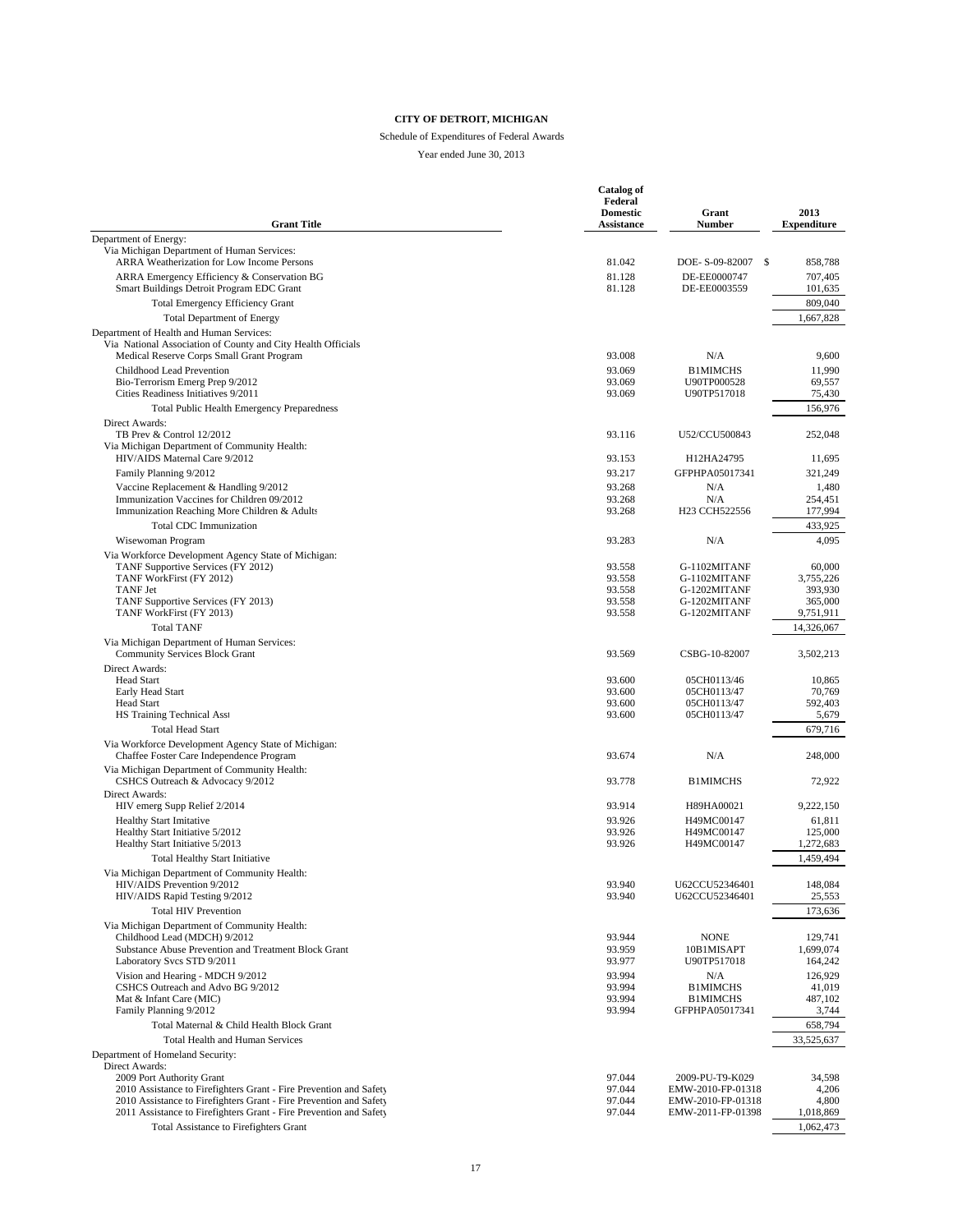#### Schedule of Expenditures of Federal Awards

| <b>Grant Title</b>                                     | <b>Catalog of</b><br>Federal<br><b>Domestic</b><br>Assistance | Grant<br><b>Number</b> | 2013<br><b>Expenditure</b> |
|--------------------------------------------------------|---------------------------------------------------------------|------------------------|----------------------------|
| Via Michigan Department of State Police:               |                                                               |                        |                            |
| 2008 HSGP Metropolitan Medical Response System Program | 97.067                                                        | \$<br>N/A              | 116,717                    |
| 2008 HSGP Urban Area Security Initiative Program       | 97.067                                                        | N/A                    | 418,510                    |
| 2009 HSGP Citizen Corps Program                        | 97.067                                                        | 2009-SS-T9-0060        | 29,688                     |
| 2009 HSGP Metropolitan Medical Response System Program | 97.067                                                        | 2009-SS-T9-0060        | 117,136                    |
| 2009 HSGP Urban Area Security Initiative Program       | 97.067                                                        | 2009-SS-T9-0060        | 1,061,438                  |
| 2010 HSGP Citizen Corps Program                        | 97.067                                                        | 2010-SS-T0-0009        | 28,578                     |
| 2010 HSGP Metropolitan Medical Response System Program | 97.067                                                        | 2010-SS-T0-0009        | 175,818                    |
| Via The County of Macomb:                              |                                                               |                        |                            |
| 2010 HSGP Urban Area Security Initiative Program       | 97.067                                                        | 2010-SS-T0-0009        | 2,166,195                  |
| 2011 HSGP Urban Area Security Initiative Program       | 97.067                                                        | N/A                    | 18,106                     |
| 2010 HSGP Urban Area Security Initiative Program       | 97.067                                                        | 2010-SS-T0-0009        | 85                         |
| <b>Total HSGP</b>                                      |                                                               |                        | 4,132,272                  |
| 2010 Bufferzone Protection Plan (BZPP)                 | 97.078                                                        | N/A                    | 352,554                    |
| Direct Awards:                                         |                                                               |                        |                            |
| 2011 Safer Grant                                       | 97.083                                                        | EMW-2011-FH-00489      | 8,646,497.45               |
| 2012 Safer Grant                                       | 97.083                                                        | EMW-2012-FH-00665      | 1,360,592.47               |
| <b>Total Safer Grant</b>                               |                                                               |                        | 10,007,090                 |
| <b>Total Department of Homeland Security</b>           |                                                               |                        | 15,554,389                 |
| <b>Total Federal Awards</b>                            |                                                               |                        | 200,166,706                |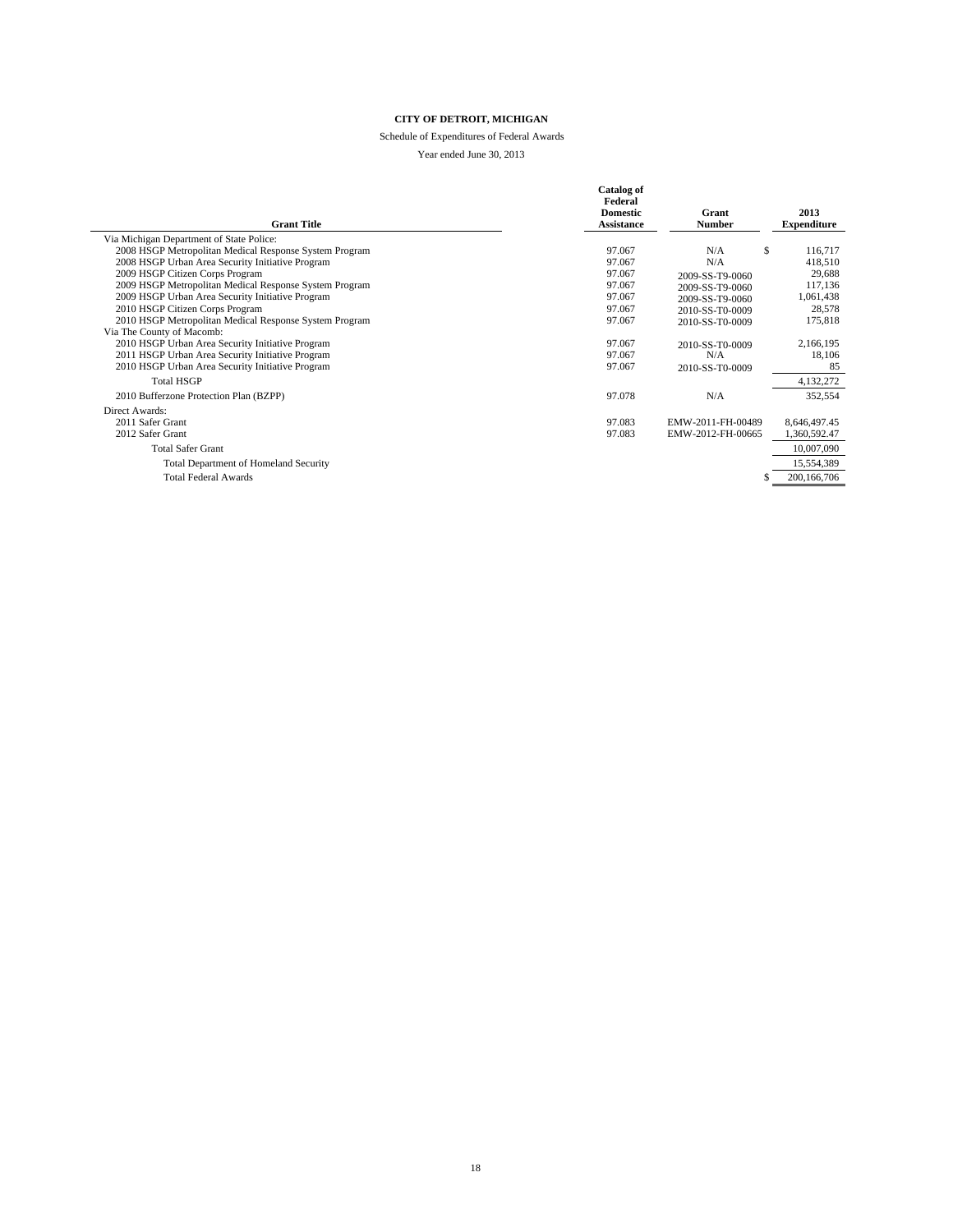#### Notes to Schedule of Expenditures of Federal Awards

For the Year ended June 30, 2013

### **(1) General**

The accompanying schedule of expenditures of federal awards (the SEFA) presents federal financial assistance for the City of Detroit, Michigan (the City). The reporting entity for the City is defined in Section I, note A to the City's basic financial statements. Federal financial assistance received directly from federal agencies, including federal financial assistance passed through other government agencies, is included in the SEFA.

#### **(2) Basis of Presentation**

The accompanying SEFA includes the federal grant activity of the City and is presented on the modified accrual basis of accounting. The information in the SEFA is presented in accordance with the requirements of OMB Circular A-133, *Audits of States, Local Governments, and Non-Profit Organizations*.

### **(3) Subrecipient Awards**

Of the federal expenditures presented in the SEFA, \$55,102,668 of federal awards were provided to subrecipients.

### **(4) Noncash Transactions**

The value of the noncash assistance received was determined in accordance with the provisions of OMB Circular A-133.

# **(5) Highway and Construction Program**

The City participates in various road, street, and bridge construction and repair projects. The projects are funded through an award granted to the State of Michigan Department of Transportation (the State), which administers the grant for the City. The City identifies the projects needed in the locality, and the State performs the procurement, payment, and cash management functions on behalf of the City. The award is managed directly by the State and has not been included in the tests of compliance with laws and regulations associated with the City's Single Audit. The award is approximately \$15.1 million for the year ended June 30, 2013.

#### **(6) Outstanding Loan Balance**

The U.S. Department of Housing and Urban Development (HUD) has insured certain mortgage loan borrowings (CFDA #14.248) made by the City of Detroit through the Planning and Development Department in connection with certain development projects. These loans had outstanding principal due of \$88,310,000 at June 30, 2013. There were no new borrowings in fiscal year 2013; however, the outstanding principal on existing loans made in prior years have continuing compliance requirements.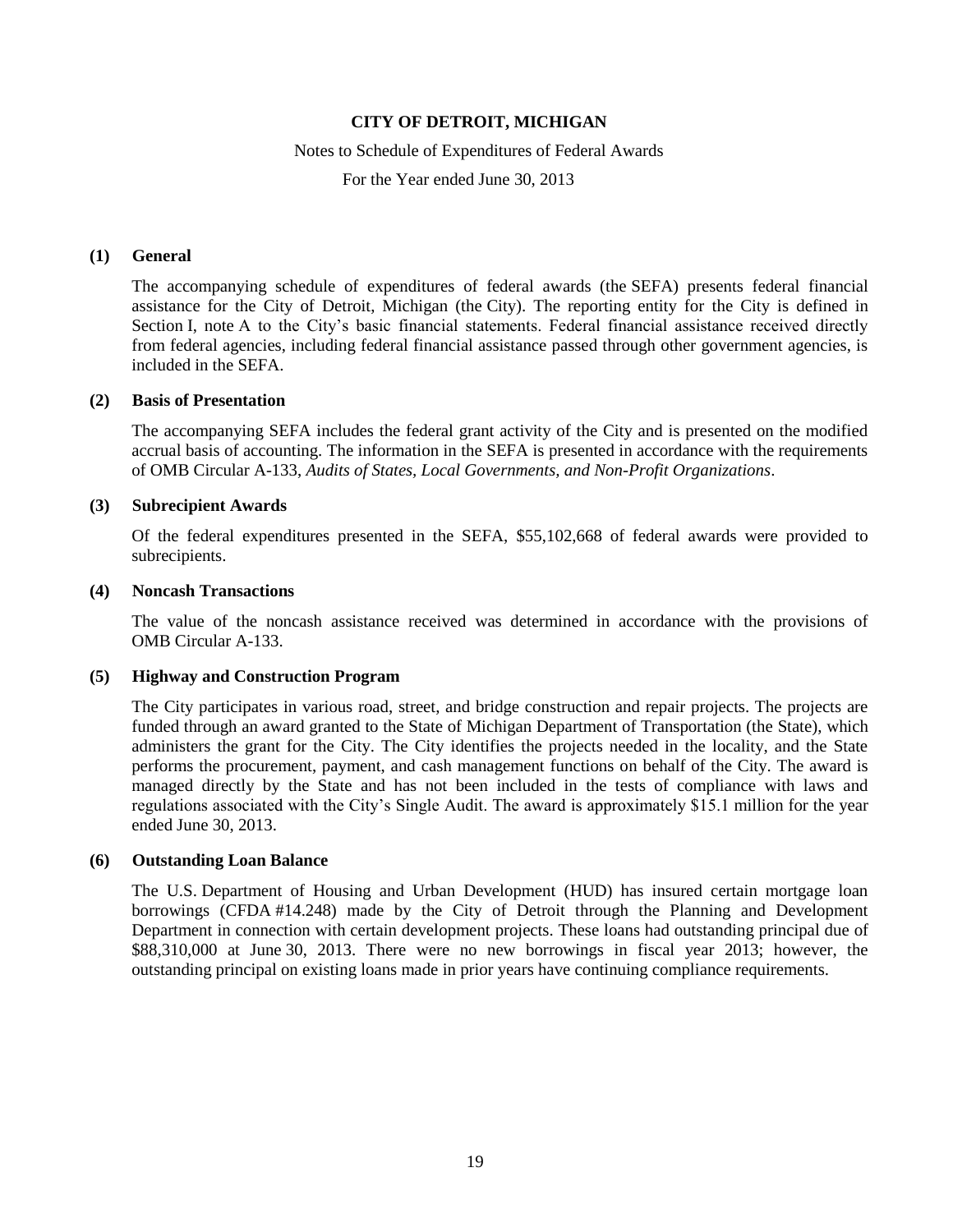Schedule of Findings and Responses

Year ended June 30, 2013

# **1. Summary of Auditors' Results**

#### *Basic Financial Statements*

- a) An unqualified opinion was issued on the governmental activities, the business-type activities, the aggregate discretely presented component units, the budgetary comparison statement, each major fund, and the aggregate remaining fund information of the Government of the City of Detroit Michigan (the City) as of and for the year ended June 30, 2013.
- b) The audit identified three material weaknesses and no significant deficiencies in internal control over financial reporting in connection with the basic financial statements of the City as of and for the year ended June 30, 2013.
- c) The audit disclosed seven instances of noncompliance that are material to the basic financial statements of the City as of and for the year ended June 30, 2013.

### *Single Audit*

d) The audit of Federal financial assistance disclosed material weaknesses and significant deficiencies that were reported in connection with major Federal programs of the City for the year ended June 30, 2013.

| $\#$ | <b>Major Program/Cluster</b>                                                | <b>CFDA Number(s)</b>  | <b>Type of Report</b><br><b>Issued</b> |
|------|-----------------------------------------------------------------------------|------------------------|----------------------------------------|
| 1    | <b>Community Development Block Grants/Entitlement</b><br><b>Grants</b>      | 14.218, 14.253         | Scope Limitation /<br>Adverse          |
|      | <b>HOME</b> Investment Partnerships Program                                 | 14.239                 | Qualified                              |
| 3    | Community Development Block Grants – Section 108<br>Loan Guarantees Program | 14.248                 | Qualified                              |
| 4    | Public Safety Partnership and Community Policing<br>Grants                  | 16.710                 | Scope Limitation /<br>Adverse          |
| 5    | <b>Edward Byrne Memorial Justice Assistance Grant</b>                       | 16.738, 16.803         | Adverse                                |
| 6    | <b>Workforce Investment Act</b>                                             | 17.258, 17.259, 17.278 | Scope Limitation /<br>Adverse          |
| 7    | <b>Federal Transit Cluster</b>                                              | 20.500, 20.507         | Qualified                              |
| 8    | Capitalization Grants for Clean Water State Revolving<br>Funds              | 66.458                 | Unmodified                             |
| 9    | Temporary Assistance for Needy Families                                     | 93.558                 | Scope Limitation /<br>Adverse          |

e) The type of report issued on compliance for each major program is as follows: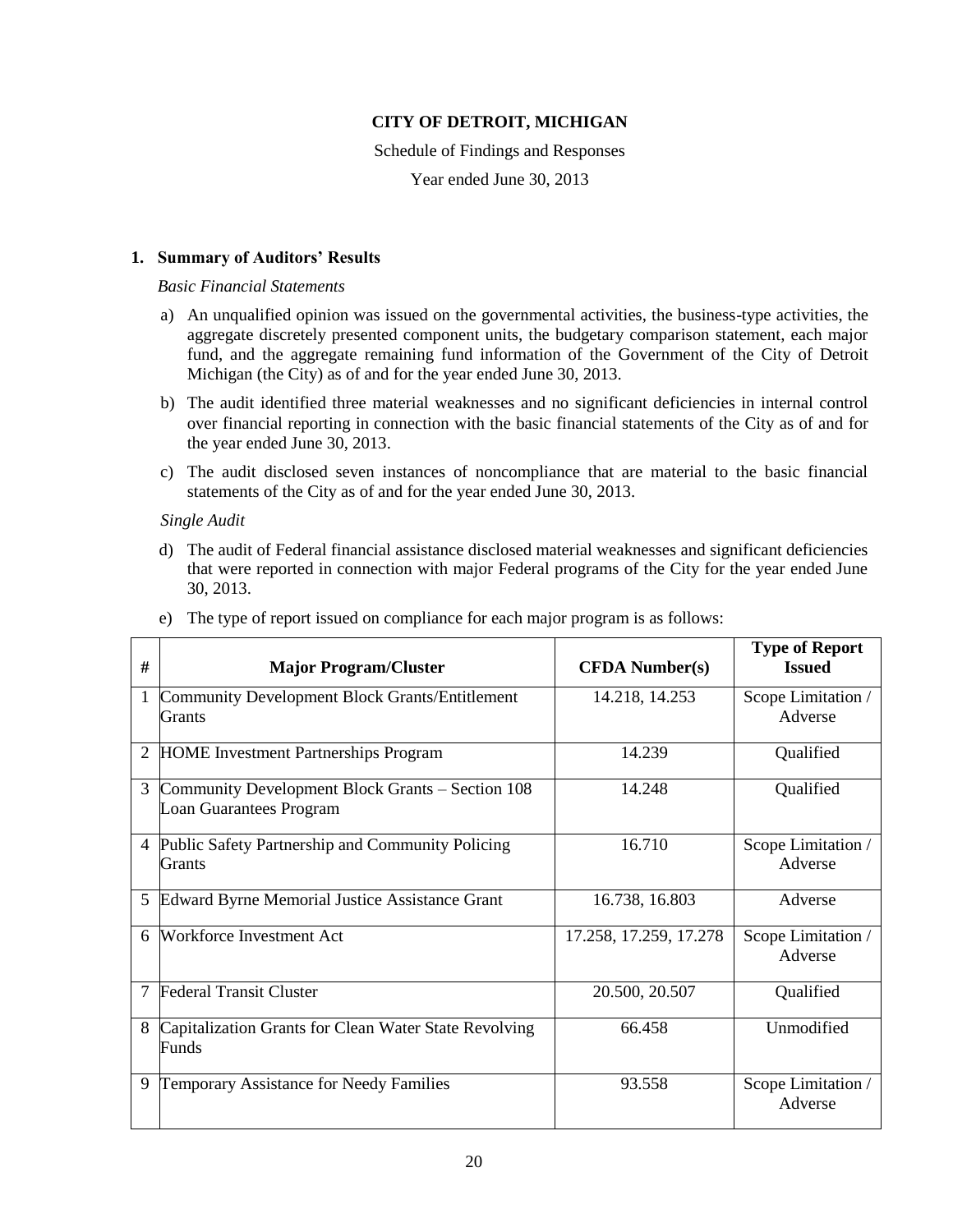Schedule of Findings and Responses

| # | <b>Major Program/Cluster</b>                         | <b>CFDA</b> Number(s) | <b>Type of Report</b><br><b>Issued</b> |
|---|------------------------------------------------------|-----------------------|----------------------------------------|
|   | 10 Community Services Block Grant                    | 93.569                | Scope Limitation /<br>Adverse          |
|   | 11 HIV Emergency Relief                              | 93.914                | Qualified                              |
|   | 12 Homeland Security Grant Program                   | 97.067                | Scope Limitation /<br>Adverse          |
|   | 13 Staffing for Adequate Fire and Emergency Response | 97.083                | Scope Limitation /<br>Adverse          |

- f) There were audit findings that are required to be reported under Section 510(a) of OMB Circular A-133 for the year ended June 30, 2013.
- g) The major Federal programs of the City for the year ended June 30, 2013, were as follows:

| #              | <b>Major Program/Cluster</b>                                                | <b>CFDA Number(s)</b>  |
|----------------|-----------------------------------------------------------------------------|------------------------|
| $\mathbf{1}$   | <b>Community Development Block Grants/Entitlement</b><br>Grants             | 14.218, 14.253         |
| $\overline{2}$ | <b>HOME</b> Investment Partnerships Program                                 | 14.239                 |
| 3              | Community Development Block Grants - Section 108<br>Loan Guarantees Program | 14.248                 |
| 4              | Public Safety Partnership and Community Policing Grants                     | 16.710                 |
| 5              | <b>Edward Byrne Memorial Justice Assistance Grant</b>                       | 16.738, 16.803         |
| 6              | Workforce Investment Act                                                    | 17.258, 17.259, 17.278 |
| 7              | <b>Federal Transit Cluster</b>                                              | 20.500, 20.507         |
| 8              | Capitalization Grants for Clean Water State Revolving<br>Funds              | 66.458                 |
| 9              | Temporary Assistance for Needy Families                                     | 93.558                 |
| 10             | <b>Community Services Block Grant</b>                                       | 93.569                 |
| 11             | <b>HIV Emergency Relief</b>                                                 | 93.914                 |
| 12             | Homeland Security Grant Program                                             | 97.067                 |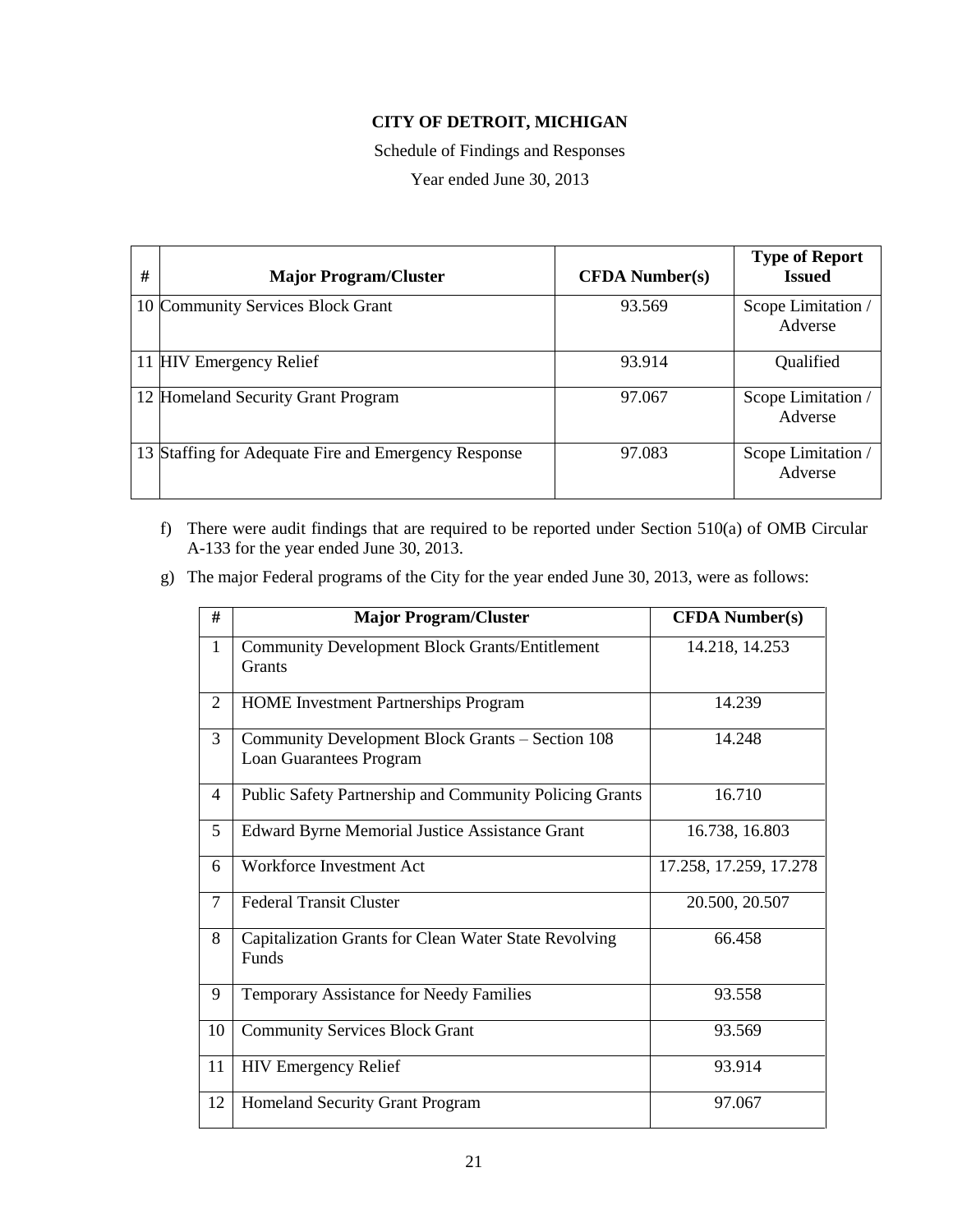Schedule of Findings and Responses

| 13   Staffing for Adequate Fire and Emergency Response | 97.083 |
|--------------------------------------------------------|--------|
|                                                        |        |

- h) The dollar threshold used to distinguish between type A and type B programs was \$3,000,000 for Federal awards for the year ended June 30, 2013.
- i) The City did not qualify as a low-risk auditee for the year ended June 30, 2013.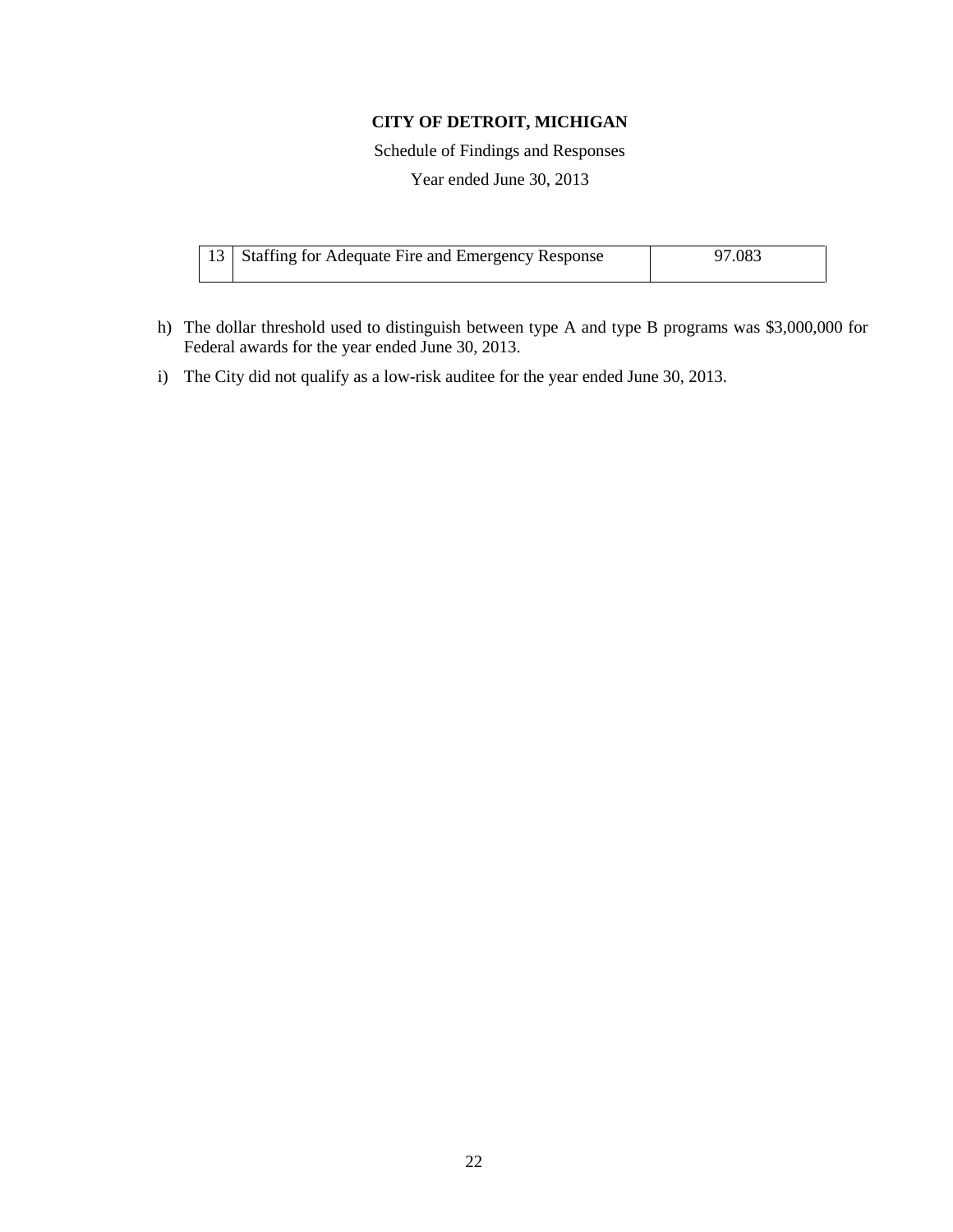Schedule of Findings and Responses

Year ended June 30, 2013

# **2. Findings Related to the Basic Financial Statements Reported in Accordance with** *Government Auditing Standards*

# **Finding 2013-01 – Financial Closing and Reporting**

The City of Detroit (the City) had internal control deficiencies in the financial closing and reporting processes, the processes to evaluate accounts, and in the processes to record entries into the general ledger in a timely, complete, and accurate manner. These deficiencies included the following:

- The process to prepare closing entries and financial statements relied partly upon decentralized accounting staff and software applications other than the City's DRMS general ledger. The process required a significant amount of manual intervention in order to get information from these other systems into DRMS.
- The process to identify significant transactions throughout the City's fiscal year to determine the appropriate accounting treatment did not result in timely consideration of how to record or report such transactions. Certain of these transactions were not identified until the end of the fiscal year during the financial reporting process. There was inadequate communication between various City departments on transactions and on how they affected the individual stand-alone financial reports and the Comprehensive Annual Financial Report (CAFR). Information necessary to effectuate a timely and accurate closing of the books was not consistently communicated between certain departments and agencies of the City.
- The process to close the books and prepare financial statements included the recording of a significant number of manual post-closing entries. For the year ended June 30, 2013, there were 537 manual journal entries that were made after the books were closed for the year (i.e., after frozen trial balance).
- The process to close the books and evaluate accounts occurred only on an annual basis instead of monthly or quarterly. As a result, certain key account reconciliations and account evaluations were not performed timely and required an extended amount of time to complete during the year-end closing process.
- The management review control for review of the financial statements prior to submitting to the auditors did not operate at an appropriate level of precision.
- The procedures to identify and accurately disclose certain information within the notes to the financial statements were not consistently followed.
- Continuing professional education and training was not offered or required to maintain an appropriate level of skills and knowledge of the accounting staff. Additionally, the employee evaluation process was not consistently utilized or enforced to assist the accounting staff in managing their performance.

# *Recommendation*

We recommend management continue to develop and refine its financial reporting systems and processes. Refinements should include assignment of accounts and reporting units to qualified personnel to conduct detailed analysis of accounts throughout the year on a monthly and quarterly basis. We further recommend management conduct a thorough assessment of the adequacy and completeness of the City's accounting and financial reporting policies and procedures. Management should perform an annual risk assessment process at the entity and process levels to identify and evaluate past internal control deficiencies and any internal and external changes that may impact the design or operating effectiveness of control activities. Based on the results of the assessments, management should determine the need to develop new policies, procedures, and internal controls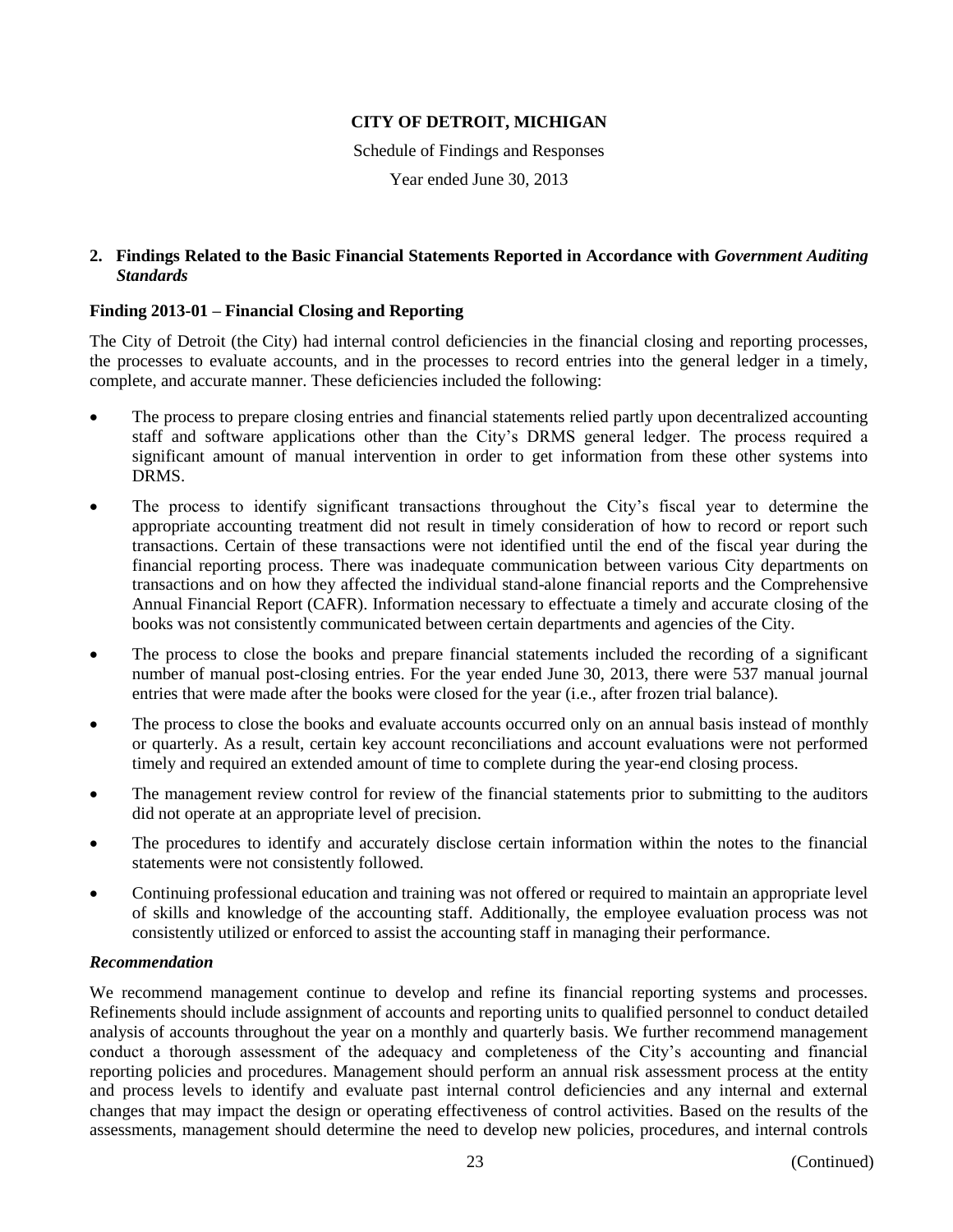Schedule of Findings and Responses

Year ended June 30, 2013

and should reinforce the new and existing policies and procedures to personnel through training and monitoring. The process to close the books and prepare closing entries does not utilize enough adequately trained and appropriately experienced employees to appropriately monitor reporting issues throughout the year. We recommend management evaluate the City's organizational structure and personnel composition to determine the adequacy of the accounting and internal control related skills and knowledge of assigned personnel in relation to their assigned duties.

### *Views of Responsible Officials*

We have reviewed the finding and concur with the recommendations. The City continues to make improvements and is working on a plan to implement the recommendations herein. The revised Financial Stability Agreement requirements with the State of Michigan includes submitting a monthly Budget to Actual Revenues and Expenditures Report (FSA Section 2.1), which has caused the Finance Department to put more effort into overall financial reporting. In addition, the quality of life loan, restructuring initiatives, and the pending bankruptcy plan of adjustment has funding and strategies incorporated to specifically address these internal control deficiencies by reorganizing the accounting staff under the Office of the Chief Financial Officer, increasing training and implementing a new Enterprise Resource Planning (ERP) system. In the interim, we continue to work on improving the monthly financial reports, which will enable the City's management to make informed decisions.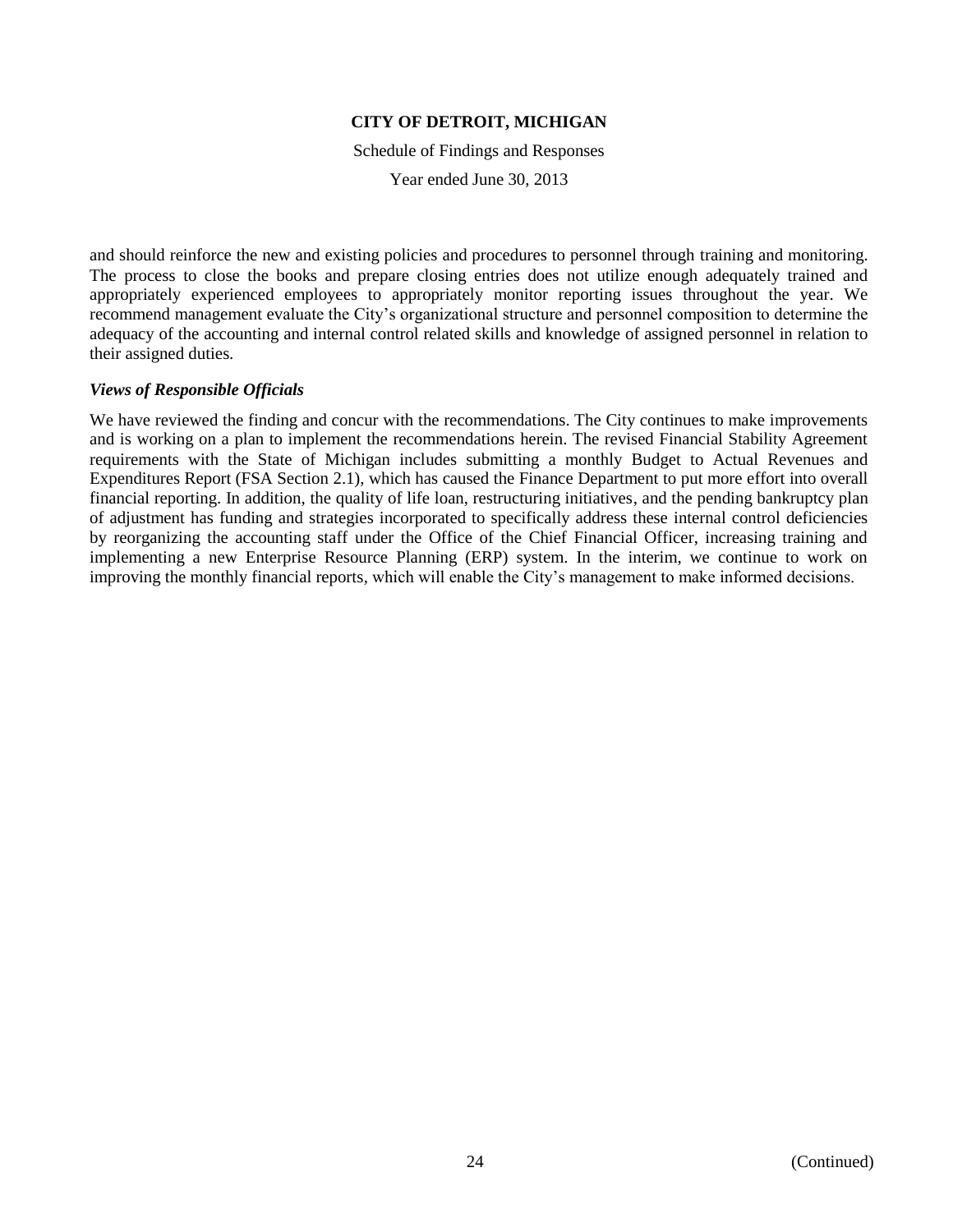Schedule of Findings and Responses

Year ended June 30, 2013

# **Finding 2013-02 – Reconciliations, Transaction Processing, Account Analysis, and Document Retention**

Operations of the City are carried out by numerous City departments utilizing a variety of people, processes, and systems. This type of environment requires diligence in ensuring accurate information is processed and shared with others in the City. Performing reconciliations of data reported from different systems and sources and account analysis are an integral part of ensuring transactional data integrity and accurate financial reporting. During our audit, we noted deficiencies in the areas of transaction processing, account analysis, data integrity, reconciliation performance, and document retention. Those deficiencies include the following:

- The City's process to identify necessary expense accruals is not adequate to ensure expenses are recorded in the proper fiscal year. Although the City has implemented a second level review over accruals, the review does not operate at an appropriate level of precision considering the knowledge and skill sets of the operators of the first level accrual control activity.
- 5 out of 40 employee terminations tested contained termination dates in the human resources system that did not match information on documents in the personnel files. Upon researching the discrepancies, the City was unable to provide adequate explanations for the discrepancies.
- The City's controls to ensure only active employees are listed as active with valid data in the human resources and payroll systems were not operating effectively. Based on a test of all employees, the following discrepancies were noted: 15 employees were included as active even though they were deceased prior to fiscal year 2013; 1 employee had the incorrect birth date, 1 employee had the incorrect social security number, and 1 employee was included as active that was terminated in fiscal year 2010.
- Employee census data that is provided by the City to the pension actuaries contained inaccuracies and the City does not have a process in place to ensure the completeness and accuracy of such data prior to submission.
- The City's payroll system, PPS, and the related manual procedures do not provide a mechanism to track paid time off to supporting documents. The paid time off is tracked manually and input into the system, however, the paper timesheet data that supports the actual paid time off used is not maintained.
- The management review control over the calculation of the net pension asset is not designed to operate at the appropriate level of precision. The calculation of the net pension asset is a significant estimate. The management level review of the estimate requires a high degree of judgment. The design of the control did not appropriately consider the criteria or metrics that the operator of the control should consider when conducting their review. Additionally, the design of the control did not appropriately consider whether the criteria are consistently applied, what would constitute an outlier or an exception, or whether the operator has the appropriate knowledge or skill set to operate the control. Additionally, the design of the control did not take into account the process level controls that should have been utilized in compiling the underlying data used in making the estimate.
- The data provided to the actuary for the actuarial determination of the liability for Other Postemployment Benefits (OPEB) was incomplete. Several assumptions related to coverage were required to be made in order to complete the valuation. Information related to spouses was not consistently available for persons identified as having healthcare coverage for multiple people.
- Reconciliations of subsidiary ledgers to general ledgers and other IT systems to DRMS were either not completed, not completed timely, or contained inappropriately aged, unsupported, or unreconciled items.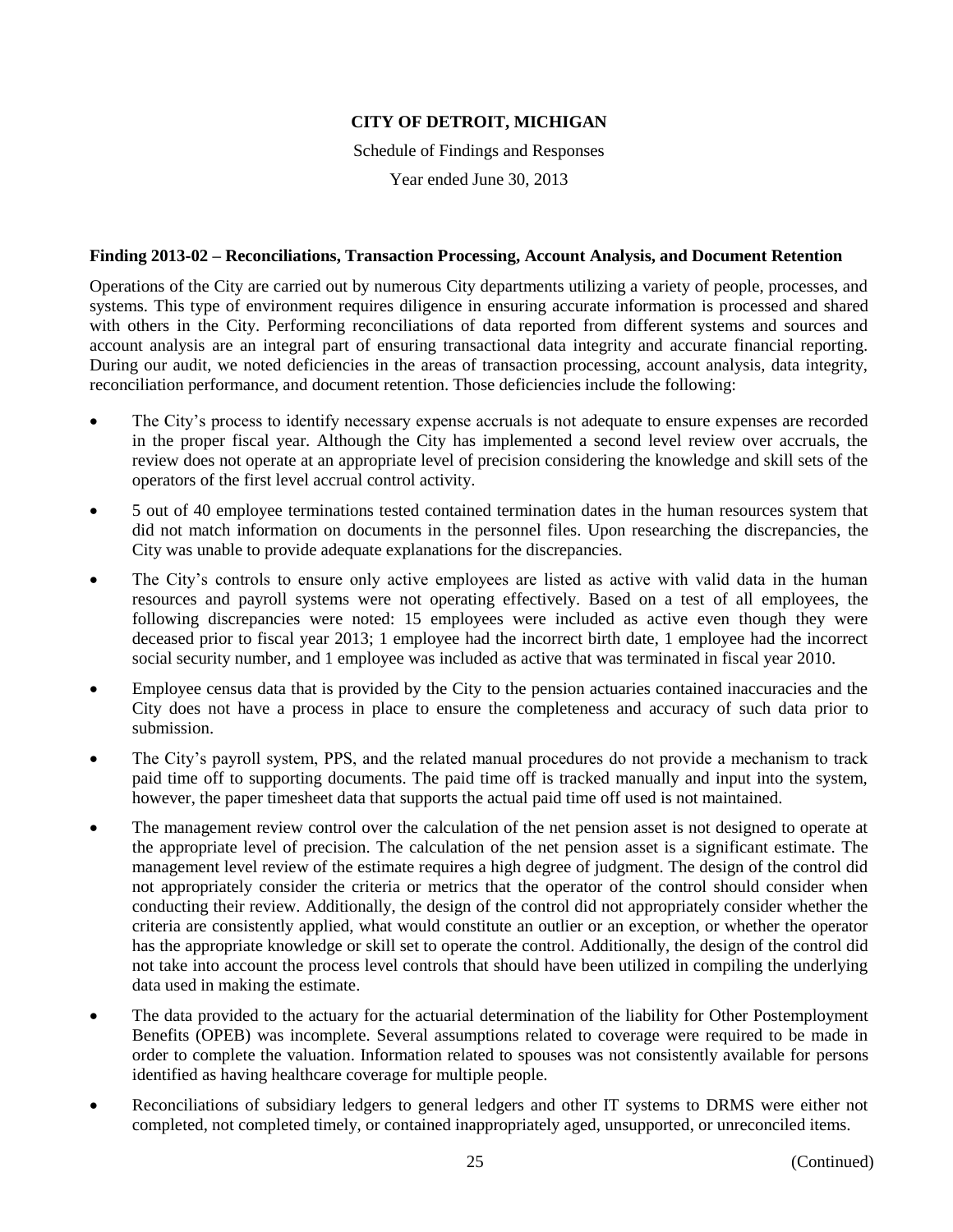Schedule of Findings and Responses

- The City used various service organizations to process significant transactions on its behalf such as health and dental claims, payroll, parking operations, fines and fee collections, and EMS fee collections. A listing of internal controls employed by service organizations was not prepared and evaluated for adequacy by the City. The City did not review the service organization auditor reports (SOC1 Reports) to ensure that the service organizations have effective internal controls. Further, the City did not evaluate the user controls (i.e., controls that should be in place at the City) outlined in the SOC1 reports to ensure that the City had these controls in place.
- Certain bank, investment, and imprest cash reconciliations were either not prepared properly, not prepared timely, or not reviewed timely and contained aged or uncorrected reconciling items. Additionally, an error existed related to the recording of a cash account that did not belong to the City. Additionally, certain bank balances were inappropriately excluded from the trial balance until corrected by management. Additionally, the City relied on the investment valuations provided by the custodians without understanding or approving the investment valuation methods utilized by the custodians.
- Interfund and inter-departmental transfers, balances, and other transactions were not reconciled throughout the year on a timely basis or reviewed for accuracy and proper financial statement classification. Additionally, committed fund balance was transferred from the Risk Management Fund to the General Fund without obtaining the approvals required by the City's accounting policies.
- A physical inventory count of fixed assets was not completed by all agencies, as required by the City's asset management policies. Additionally, the City did not record capital assets in the capital asset subledger on a timely basis. Additionally, capital asset impairments were not recorded in the appropriate fiscal year.
- The calculations of average weekly wages as a basis for weekly payments of workers' compensation are a manual calculation that contained errors. No management level review control existed over the calculations.
- The City did not maintain individual claim data typically maintained as insurance statistics for self-insurance programs for its workers compensation program. Additionally, data provided by the City to the actuaries for estimating workers' compensation liabilities was not reviewed by the City for accuracy nor reconciled by the City to supporting data prior to submission.
- The City's process to follow up and resolve prior audit findings was not operating effectively.
- The City did not have effectively operating controls in place to record, administer, and monitor grant revenues and the related deferred revenues.
- Manual journal entries were not reviewed at the appropriate level of precision. Certain manual journal entries were posted after being reviewed and approved for posting even though they contained errors. Additionally, certain other journal entries were posted before being reviewed and approved.
- The City did not perform a sufficient review of open accounts receivable items and their related collectability for certain revenue streams. The City's accounts receivable write-off policy was not specific enough to explain when and how amounts determined to be uncollectable should be written off. Additionally, the City did not follow its existing policy for the write-off of accounts receivable balances.
- The accounting records related to legal reserve liabilities were not consistently updated in a timely manner when new facts pertaining to the status of cases became available. Additionally, the management review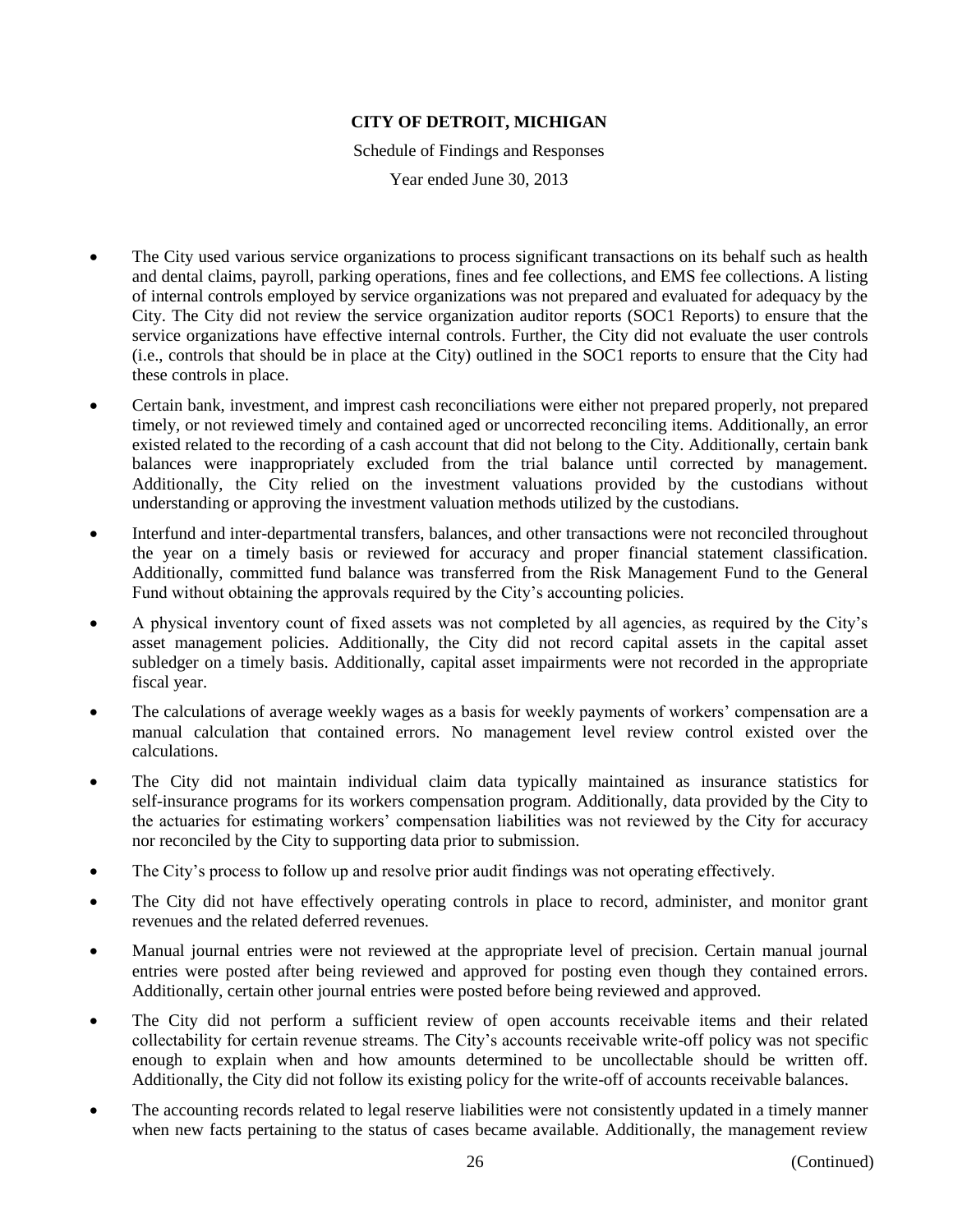Schedule of Findings and Responses

Year ended June 30, 2013

control did not operate at an appropriate level of precision considering the volume of cases and the level of accounting knowledge and skills of the operator of the process level control.

- The City did not have a process for anonymous reporting of ethical or fraud violations to the City Board of Ethics. Additionally, the Office of Inspector General (OIG) was required to submit quarterly reports to the City Council and Mayor regarding the results of open investigations and audits undertaken by the OIG; however, quarterly reports have not been provided.
- Supporting documentation was not retained in accordance with the City's record retention policies.
- The City did not have effectively operating controls in place regarding the recording of financing transactions. Bond proceeds and bond premiums were recorded incorrectly until discovered in the audit and subsequently corrected by management. Additionally, the City's process for monitoring compliance with debt covenants and disclosure requirements did not operate at an appropriate level of precision to identify and track all pertinent requirements.
- The City did not perform a sufficient review of the projects within the construction work in progress accounts balance to properly capitalize or expense costs within a timely manner.
- The City did not have a control in place to identify and assess potential related-party relationships including relationships between employees and vendors. During a comparison of street addresses between the vendor file and employee file, there were 65 matches. The City did not have a process in place to assess and monitor the appropriateness of these relationships.

#### *Recommendation*

We recommend management develop or improve existing policies and procedures related to reconciliations and account analysis such that transactions are recorded in the general ledger completely, accurately, and in a timely manner. We recommend the City undertakes a comprehensive risk assessment process that would consider risks to organizational and operational objectives. Such an approach should take place at both the entity wide and the individual activity level. The risk assessment should be undertaken not as a theoretical exercise but instead as a practical means to identify actions required by management to mitigate risks and to identify areas that require the establishment or strengthening of control activities.

We further recommend that the City review its document retention and filing policies and procedures and make necessary adjustments such that information is accessible and provides for an adequate audit trail. Also, an electronic filing system should be created with file locations and file naming conventions specified so that all reconciliations and reports are saved to well-organized file servers instead of just desktop computers.

We recommend the creation of a comprehensive listing of required reconciliations. Individuals and departments should be provided a subset of the listing (a checklist) to indicate which specific reconciliations they are responsible for, what frequency is required, who is responsible for monitoring to ensure timeliness, and who is responsible for reviewing to ensure accuracy. Additionally, specific parameters should be developed for how to conduct an appropriate management level review for each reconciliation. Each reconciliation needs to have its own review parameters that take into consideration the level of judgment required in the operation of the control activities, the underlying process level controls, and the skills and knowledge of the reviewer and the operator of the process level controls. Additionally, we recommend training staff how to prepare reconciliations that are thorough and well documented and how to conduct effective reviews of the work of others.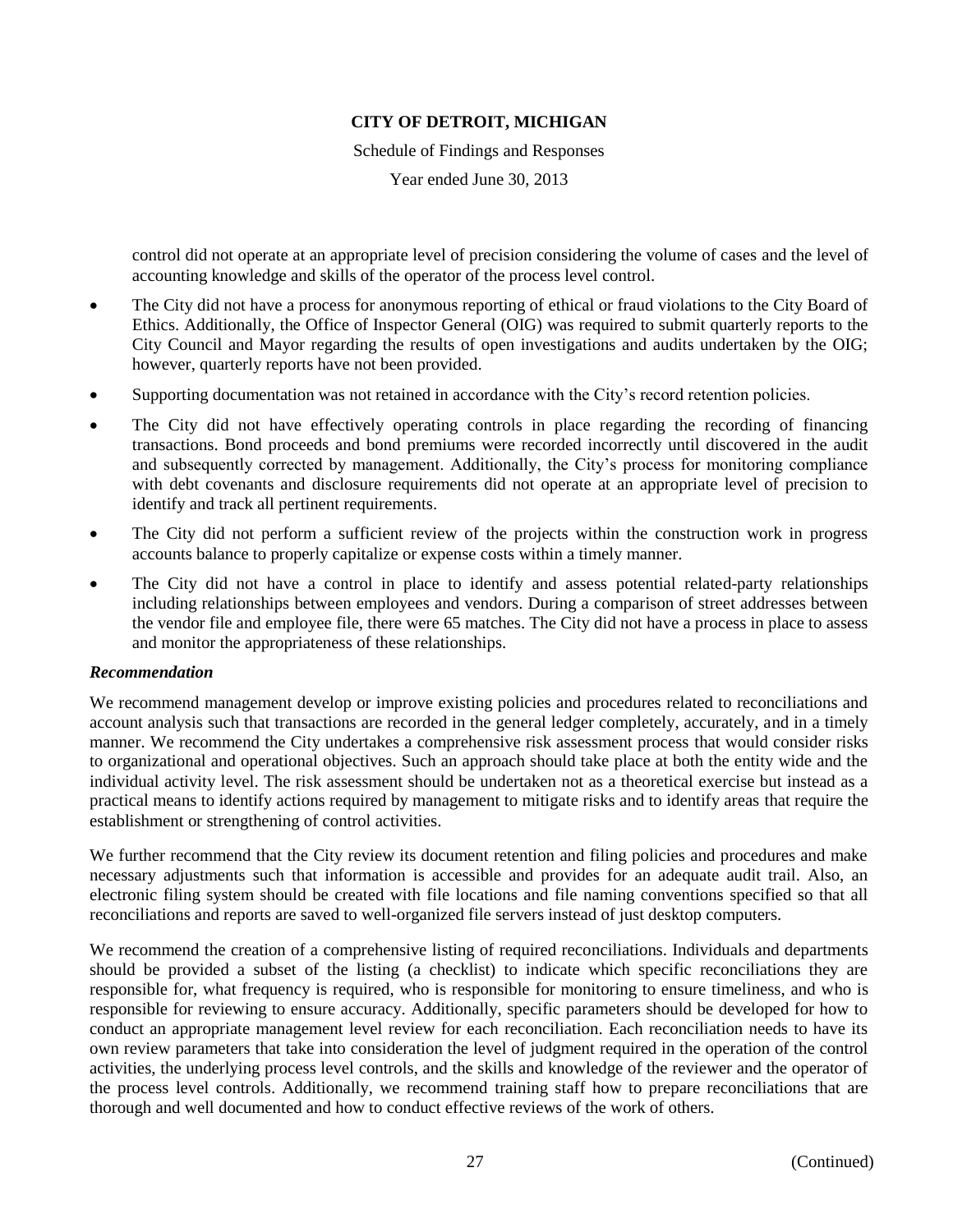Schedule of Findings and Responses

Year ended June 30, 2013

# *Views of Responsible Officials*

# **Accounting**

We have reviewed the finding and concur with the recommendations. We have been evaluating the City's diverse accounting systems and operations to consolidate and improve the City's accounting. As a result, the quality of life loan, restructuring initiatives, and the pending bankruptcy plan of adjustment has funding and strategies incorporated to specifically address the accounting deficiencies by adding new accounting staff, increasing training and implementing a new ERP. Additionally, in concert with this process, the Finance Department will continue to develop and enforce bank/general ledger account reconciliation policies and procedures to ensure reconciling differences are identified and researched in a timely manner. We will also continue to improve the City's accounting including implementing the recommendations herein.

### **Human Resources**

The City is looking at a new integrated Human Resource Management Information System to replace our current legacy system. This will result in increased efficiencies and a reduction in the current error rates, as a result of manual processes. In addition, HR conducted a dependent verification audit in 2013, which required employees/retirees to provide proper support documentation of covered dependents/spouses to ensure the validity and completeness of data.

#### **Office of Inspector General**

We have reviewed the finding and concur. The OIG is currently implementing a new software based case management system, which will allow them to track the progress of their caseload. This new system will enable the OIG to meet all of its quarterly reporting requirements going forward.

# **Treasury**

We have reviewed the finding and concur with the recommendation. Treasury is currently performing a comprehensive analysis of delinquent accounts receivable to determine the likelihood of collectability. Any accounts receivable deemed uncollectible or exceeding the statute of limitations for debt collection, will be presented to the Law Department and City Council for write-off as prescribed by the City Charter. In addition, Treasury will work with Finance Administration and the Accounts Division to develop a bad debt write-off policy/Finance Directive that details the accounts receivable write-off methodology; this will augment the delinquent account collection requirements defined by the City Charter.

# **Legal**

We have reviewed the finding and concur with the recommendation. The Law Department is currently engaged in a restructuring initiative, using quality of life funds that addresses case, time, and data management issues outlined herein.

# **Grants**

We have reviewed the finding and concur with the recommendation. The City is in the process of creating an Office of Grants Management that will be responsible for all aspects of Grants, which includes Grant accounting, reporting, and compliance.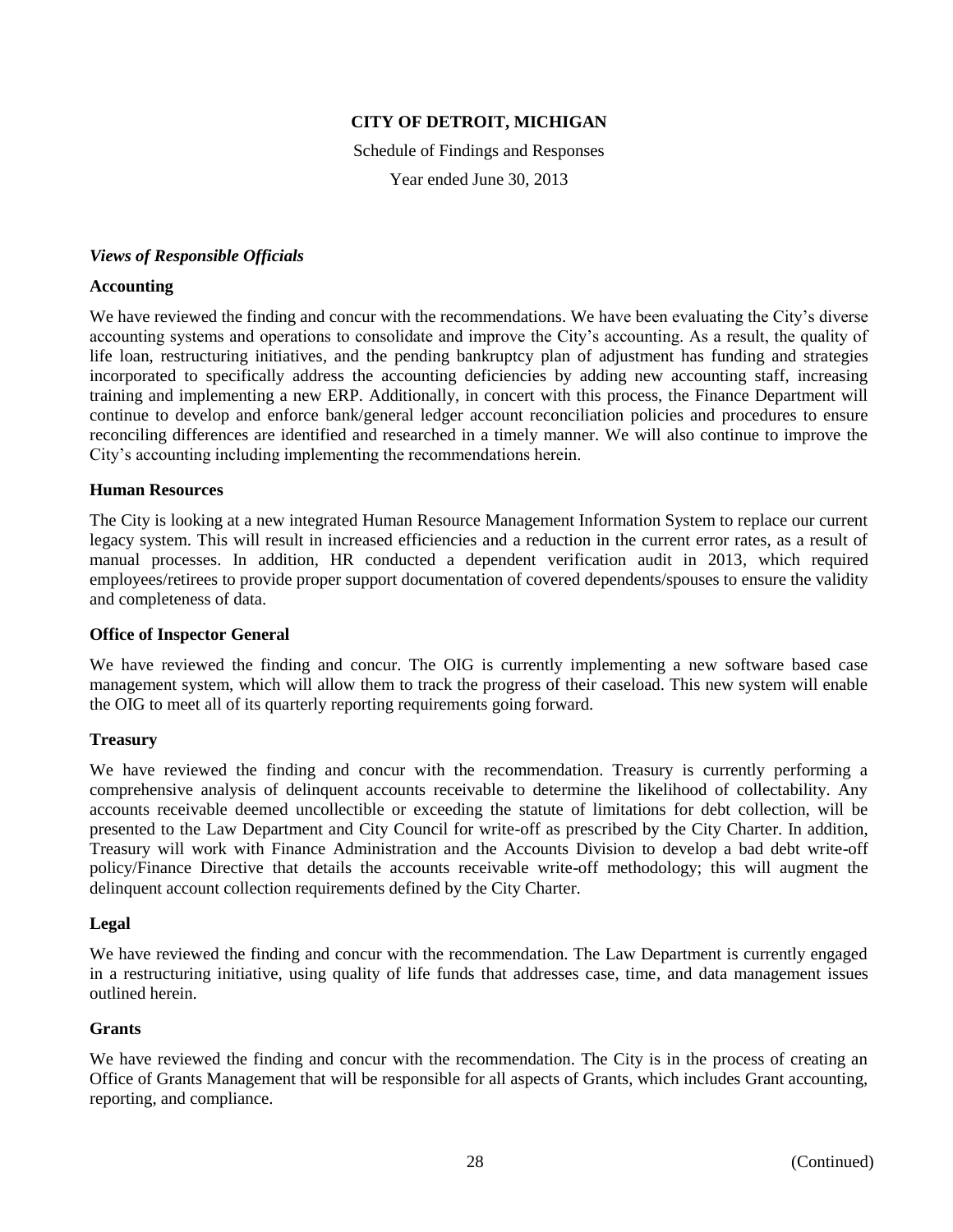Schedule of Findings and Responses

Year ended June 30, 2013

#### **Risk Management**

We have reviewed the finding and concur with the recommendation. These manual processes are being replaced through the engagement of a Third-Party Administrator (TPA) for workers' compensation.

#### *Procurement*

We have reviewed the finding and concur with the recommendation. Purchasing will implement a process to identify potential related-party relationships by periodically vouching vendor data against employee information. Any matches will be reviewed and analyzed for appropriateness. In addition, a new future state model of the procurement process has been designed and is in the process of being implemented.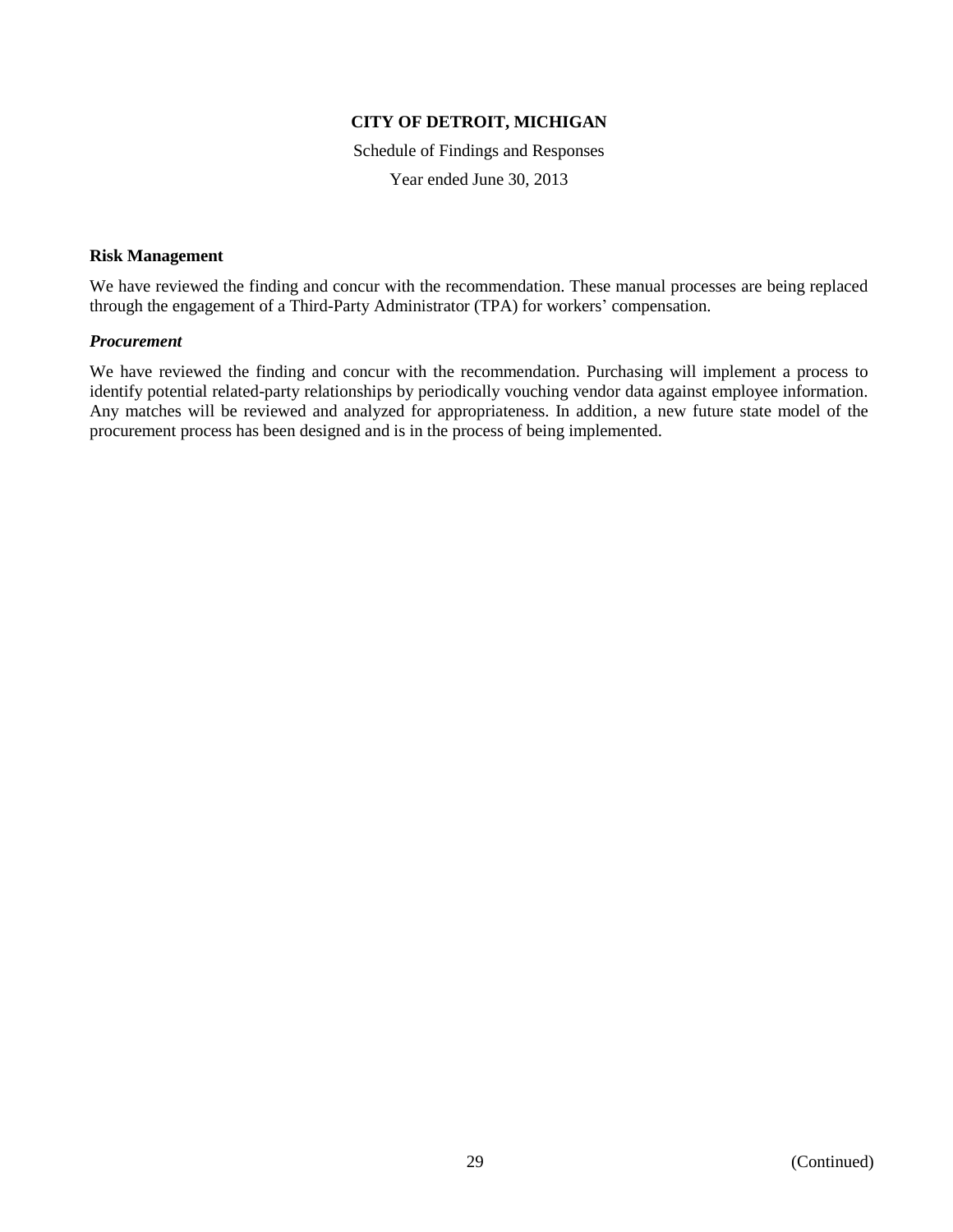Schedule of Findings and Responses

Year ended June 30, 2013

# **Finding 2013-03 – Information Technology**

General controls and application controls work together to ensure the completeness, accuracy, and validity of financial and other information in the systems. Deficiencies existed in the areas of general and application controls. Those deficiencies include the following for some or all systems:

- Administrative access was granted to unauthorized accounts.
- Segregation of duties conflicts existed between the database administration function and the back-end database administration function.
- Adequate procedures were not in place to remove and review segregation of duties conflicts.
- Automated methods were not in place for tracking of the changes and customizations made to certain applications.
- Program developers had access to move program changes into production for certain applications.
- The City's payroll system inappropriately included nonpay hours in the calculation of overtime pay, resulting in overpayment to City employees.

### *Recommendation*

We recommend the following:

- Access to the back-end database should be restricted to database administrators or compensating controls should be implemented to mitigate the risk associated with concurrent access at the front-end and back-end levels.
- Administrative access to the front-end application should be restricted to application administrators or compensating controls should be implemented to mitigate the risk associated with concurrent access at the front-end and back-end levels.
- Create a matrix to identify application functions that when granted together will give rise to segregation of duties conflict. Follow and enforce the segregation of duties matrix to ensure that segregation of duties conflicts do not exist at the time of role/profile creation.
- Create and enforce a policy to log all confirmation changes, obtain approval from authorized individuals for all configuration changes, and perform appropriate testing on all confirmation changes prior to promoting changes to production.
- Develop and enforce a policy that does not grant access to developers to promote changes into production and access to promote changes into production should be restricted to authorized individuals.
- Correct the calculation used by the City's payroll system to excluded nonpay hours in order to properly calculate overtime pay.

# *Views of Responsible Officials*

We have reviewed the findings and concur with the recommendations. The Information Technology Services Department (ITSD) is implementing the recommendations for those systems supported by ITSD. Additionally, ITSD is working with technology staff in other agencies to implement the recommendations for findings related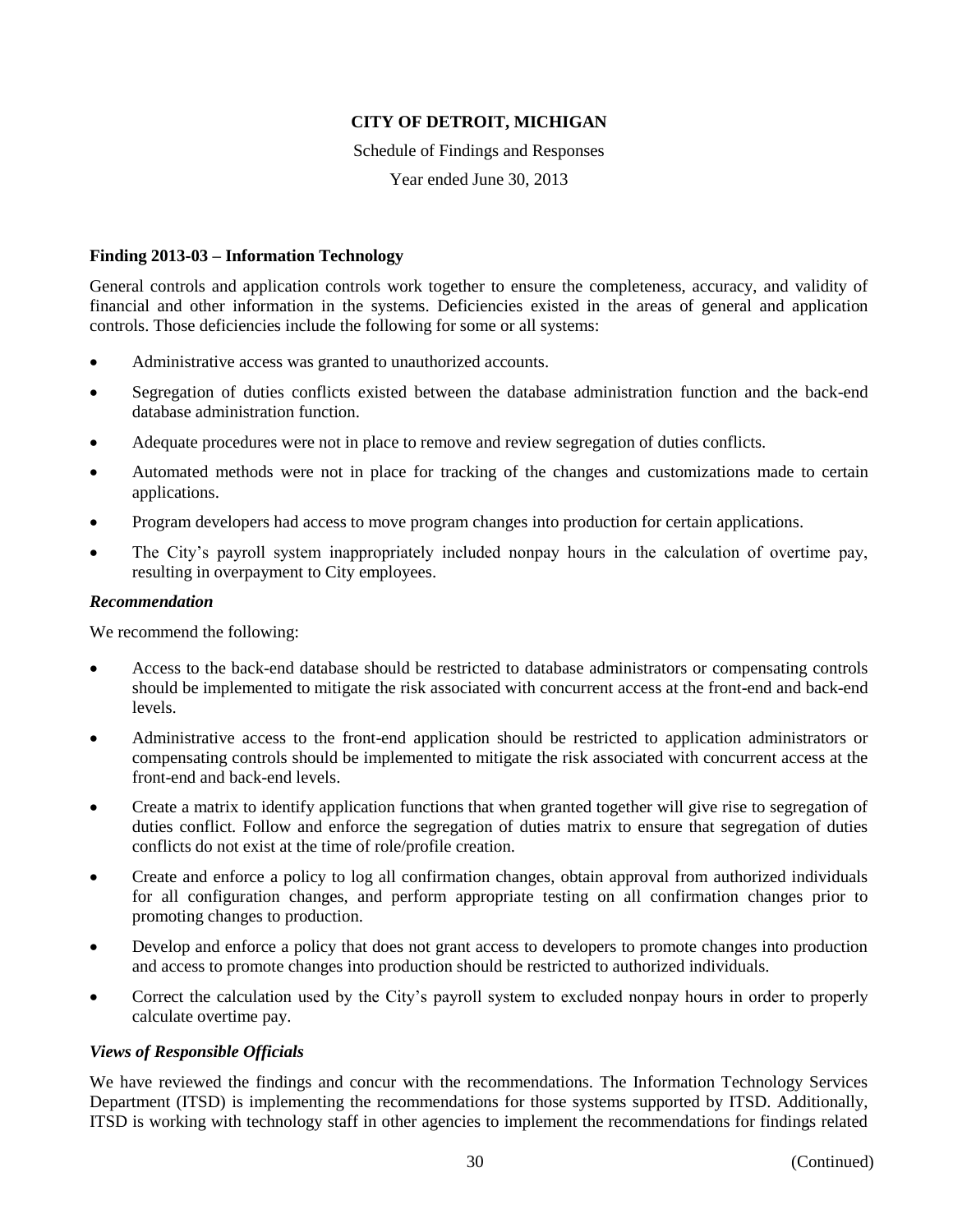Schedule of Findings and Responses

Year ended June 30, 2013

to the systems supported directly by the agencies themselves. The City identified legacy systems where technology does not support the parameters recommended and the systems are scheduled for retirement.

## **Separation of duties and Administrative/System Access**

Procedures used by the central IT staff are being developed and will be shared with technology staff in other agencies to facilitate consistency in compliance. The lack of human resources will create challenges for improving separation of duties. However, the City will continue to work toward improving IT controls by implementing a standard IT governance model via embedded system controls when possible. For legacy systems, ITSD will work with the system owners to develop standard operating procedures and policies for compliance with the new policies. Chief among these will be the implementation of a formal process for periodic review of user access, the development of a technical "Separation of Duties" matrix, a role based access control matrix, and the implementation of change management and technical review process. Policies and procedures already exist that require such authorization prior to granting/changing access and implementing configuration changes. The ITSD will also develop a method for ensuring that documentation of authorizations is maintained and retrievable for audit reviews.

The City is exploring the implementation of a new Cloud based ERP and HRMIS that will include automated controls to aid the system owners and administrators in enforcing access and security policies. The new Cloud based system(s) along with security policies will aid ITSD with mitigating the conflicting and concurrent access issues by database and application administrators. Moving to a cloud based managed service environment will force the City to comply with standard security and application protocols including the tracking of application changes, customization, promotion of applications to production, and maintaining back-up job logs.

The City will also provide more centralization of IT functions to improve consistency in development and enforcement of policies, which will help with those systems currently outside of centralized IT control.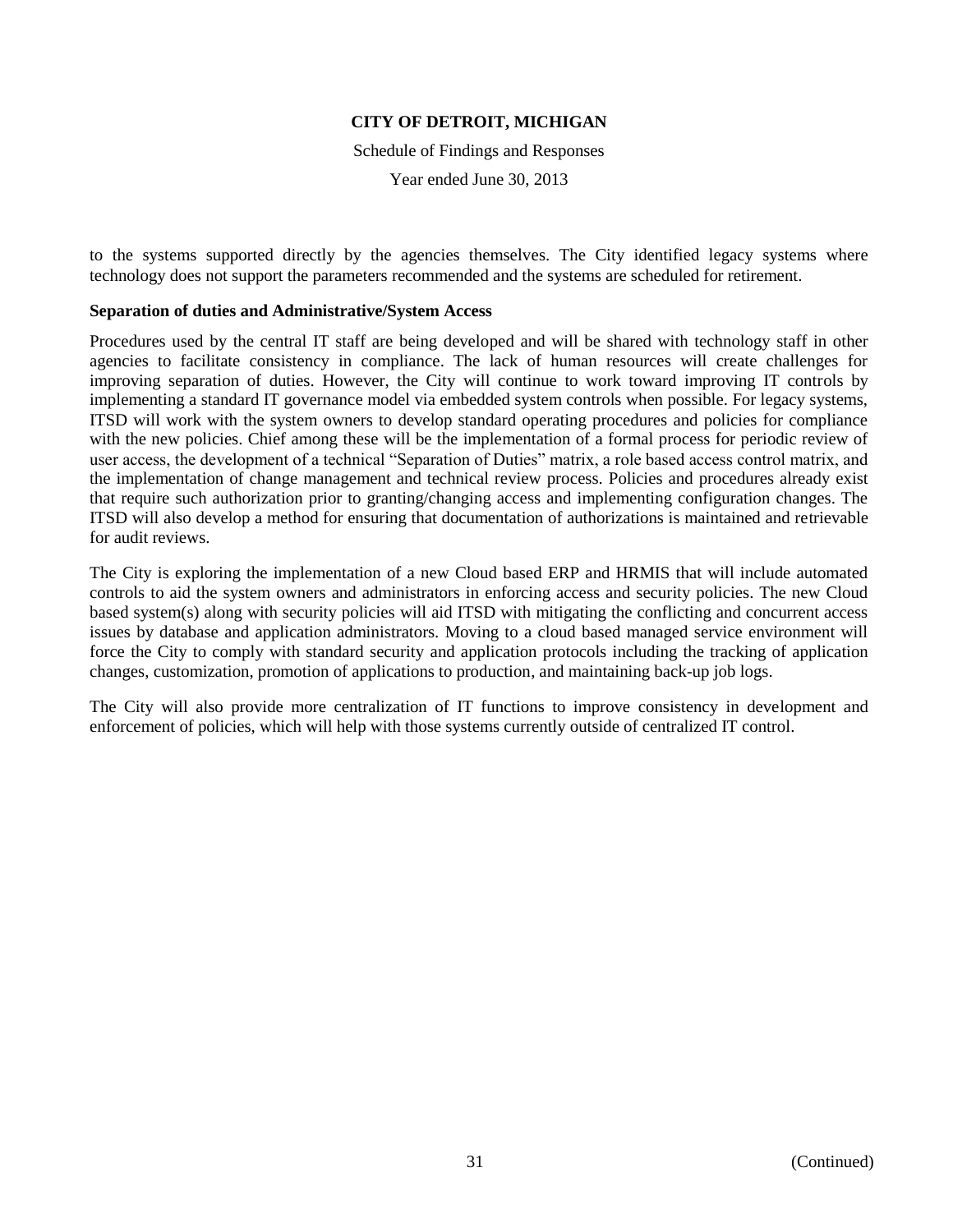Schedule of Findings and Responses

Year ended June 30, 2013

### **Finding 2013-04 – Escheatment Law**

The City filed the required annual report of unclaimed property to the State of Michigan; however, it was inaccurate as it did not include property tax overpayments. Additionally, the City did not remit escheatable property to the State.

The Uniform Unclaimed Property Act (Public Act 29 of 1995) requires the Michigan Holder Transmittal Annual Report of Unclaimed Property be submitted annually by November 1.

Any holder of unclaimed property who fails to file a report of unclaimed property is subject to fines and penalties as prescribed in Public Act 29 of 1995.

### *Recommendation*

We recommend the City conduct an assessment and evaluation of unclaimed property held and file the required report within the annual required deadlines and remit all property required to be remitted.

# *Views of Responsible Officials*

We have reviewed the findings and concur with the recommendation. Treasury is currently developing a process to identify and remit property tax overpayments to the State of Michigan in accordance with annual required deadlines. In addition, as part of the property tax refund process, Treasury will routinely review tax payer overpayments and issue overpayment refunds in a timely manner. This measure will mitigate the likelihood of any escheatable items. Treasury is also coordinating efforts with Income Tax, A/P, Payroll, and the Accounts Division to identify other potential escheatable items that will need to be addressed.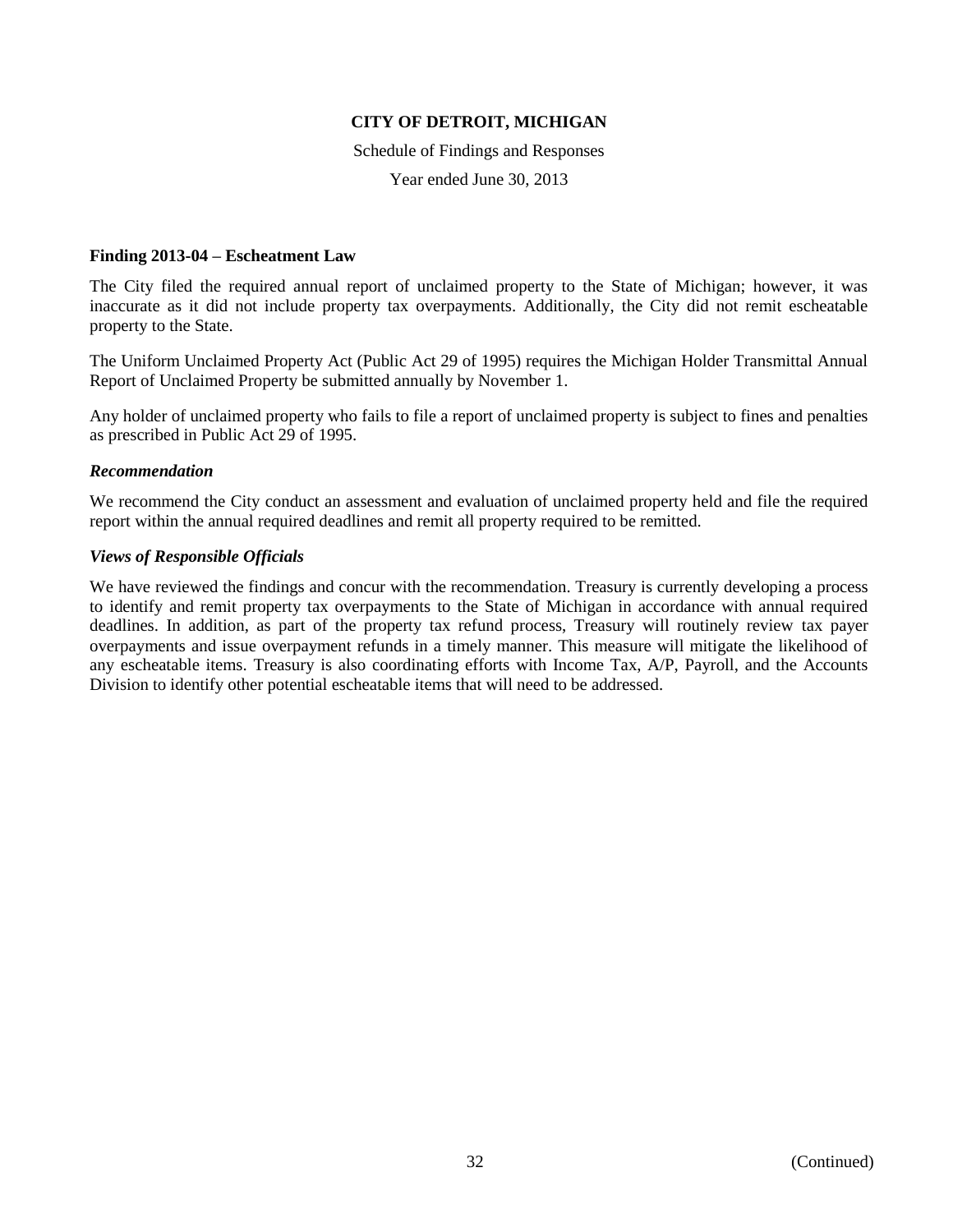Schedule of Findings and Responses

Year ended June 30, 2013

#### **Finding 2013-05 – Act 451**

The City's Solid Waste fund was not in compliance with Michigan Public Act 451 Part 115. The General Fund borrowed cash from the Solid Waste fund, which should be restricted for a specific purpose.

Public Act 451 Part 115 Section 324.11520 states that Solid Waste fees collected under the Part shall be deposited in a special fund designated for the use in implementing this Part.

## *Recommendation*

We recommend the City assesses which funding has restricted purposes and create individual bank accounts for those cash and investments and restrict access to appropriate personnel who are aware of the restrictions.

### *Views of Responsible Officials*

Treasury has opened a new account for the Solid Waste fund and will cease comingling restricted Solid Waste funds with the General Fund.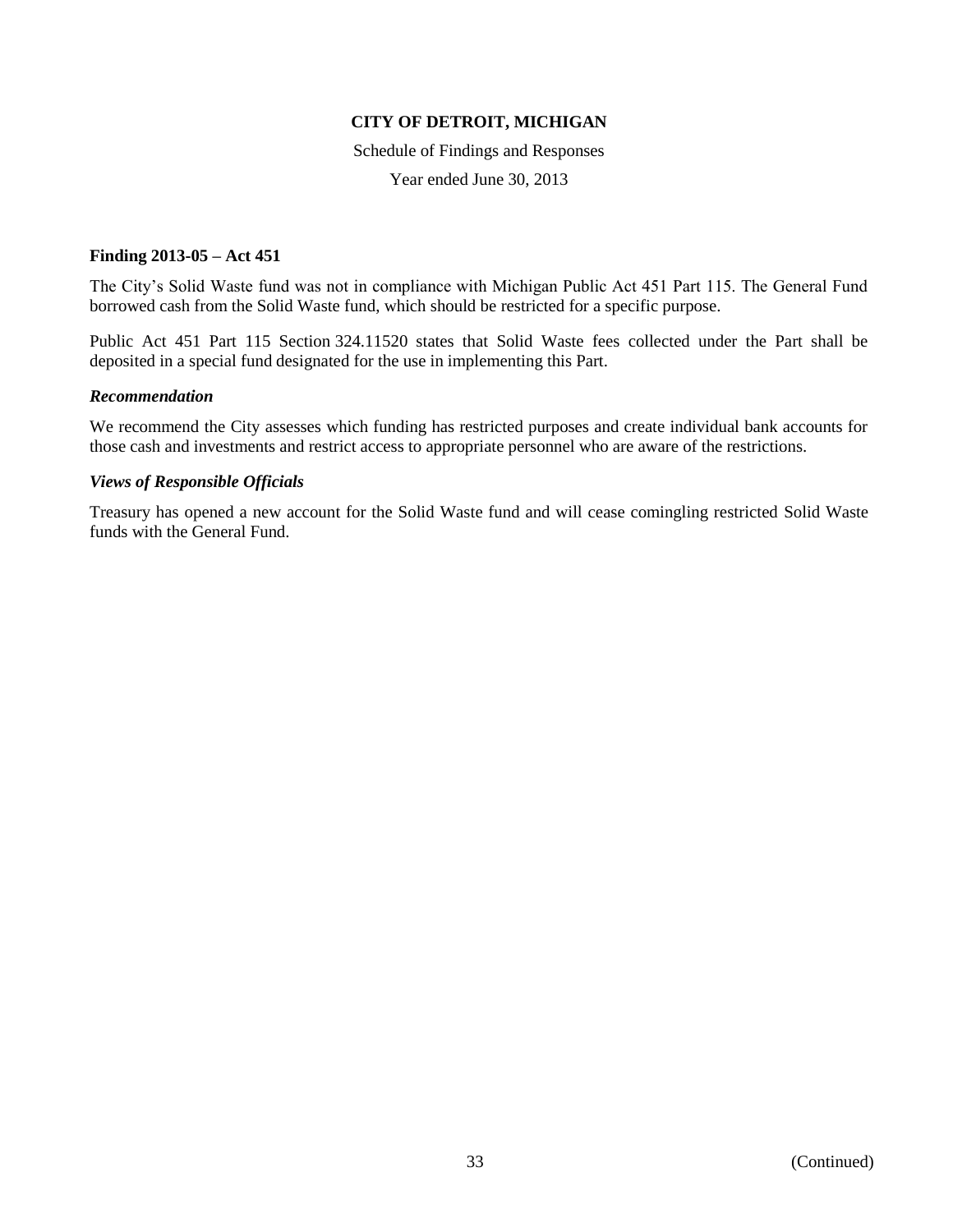Schedule of Findings and Responses

Year ended June 30, 2013

# **Finding 2013-06 – Uniform Budgeting and Accounting Act**

The City was not in compliance with Michigan Compiled Laws Act 2 of 1968, Uniform Budgeting and Accounting Act. For certain appropriations stated in note 2(d), the City's actual expenditures were more than budgeted expenditures.

Per Act 2 of 1968, Section 141.438 (3), "Except as otherwise provided in section 19, an administrative officer of the local unit shall not incur expenditures against an appropriation account in excess of the amount appropriated by the legislative body."

Additionally, the City was not in compliance with State of Michigan Public Act 2 of 1968, which requires a local unit to pass a general appropriations act for all funds except trust or agency, internal service, enterprise, debt service, or capital projects funds for which the legislative body may pass a special appropriation act. Specifically, the Public Lighting Authority (PLA) a special revenue fund and blended component unit of the City that was established during FY13 did not adopt a budget prior to year-end.

### *Recommendation*

The Budget Act requires budget amendments before any expenditures exceed the budget. There is no authority to amend the budget after year-end. We recommend budget projections to be prepared on a monthly basis and for amendments to be made as soon as a variance becomes apparent.

# *Views of Responsible Officials*

We concur with the finding and City management has taken steps to prevent recurring violations of the Uniform Budgeting and Accounting Act. The Chief Financial Officer issued a budget directive to all city departments in August 2012 that reminded employees of City Charter prohibitions on actions that would violate this act and the severe penalties to individuals who violate these Charter provisions. The directive also clarified and narrowed the types of transactions that the City would consider legal obligations going forward. The Budget Department had meetings with departments in FY 2014 to assist in compliance with the budget. This resulted in amendments to better align the budget with actual spending. The Budget Department is in the process of restructuring our operations and adding additional staff to continue this effort. The Budget Department will begin preparing monthly budget to actual reports that will be shared with the department, the CFO, and the Mayor to maintain compliance with the budget.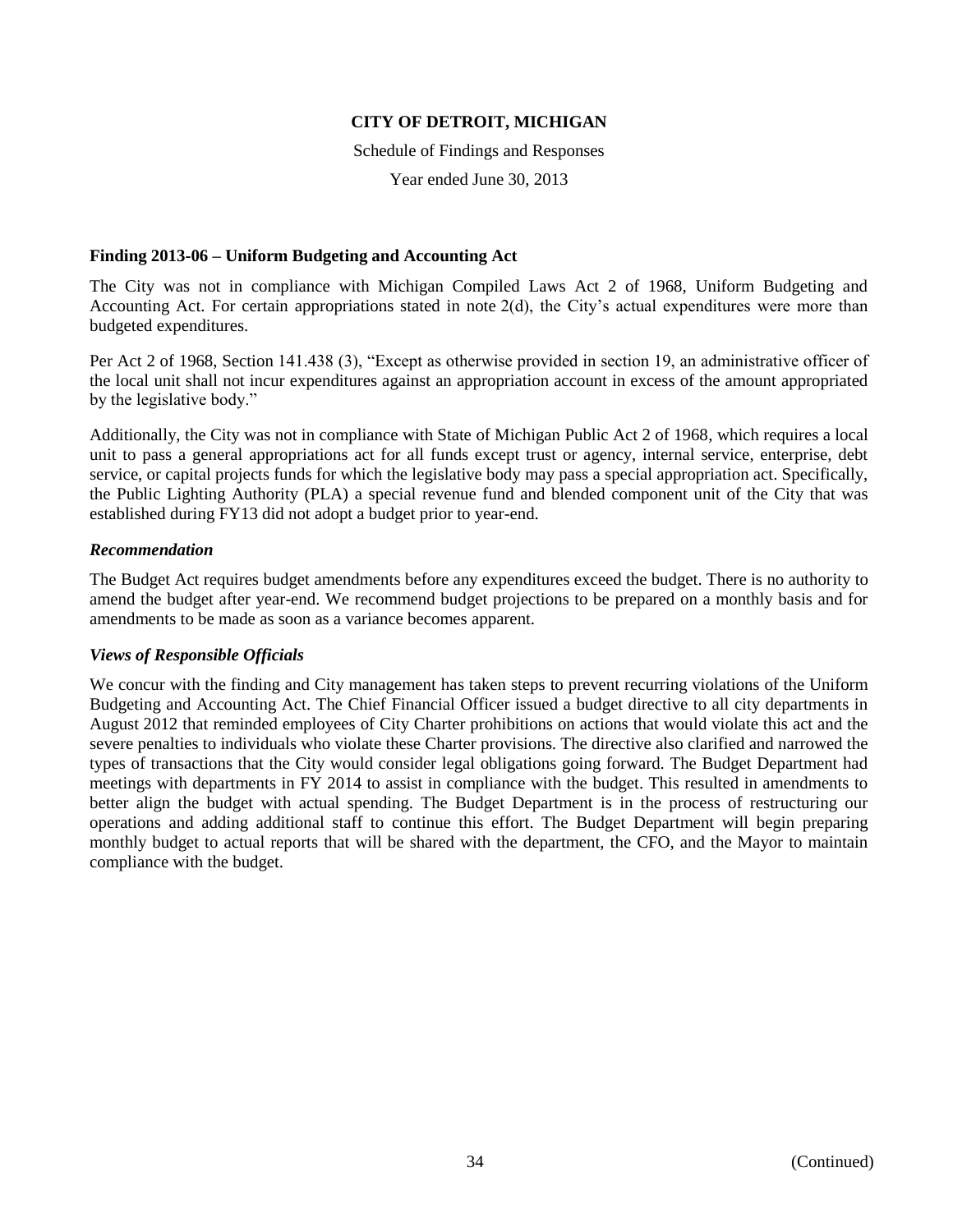Schedule of Findings and Responses

Year ended June 30, 2013

# **Finding 2013-07 – Act 346**

The City participates in PILOT (Payment in Lieu of Taxes) programs governed under the Michigan State Housing Development Act of 1966 (MSHDA p.A. 346). Under this act, developers may propose a building project to the City's Assessment Division to be approved for the PILOT program, which would allow the developer to pay a service fee instead of property taxes. The development project must meet several requirements to be approved, including providing a portion of housing to low-income or a disadvantaged group of persons and the City will bill the development owner (customer) once a year for the PILOT service fee.

Per MSHDA p.A.346, the City must distribute PILOT service fee collections to Wayne County, the State of Michigan, and to Detroit Public Schools (DPS). The MSHDA Fee Annual Return is provided to the City each year by the State, indicating the millage rates to be used to determine the allocation for distribution to the three entities. The City did not distribute the 2010 and 2012 PILOT collections to the State of Michigan in a timely manner and, therefore, is not in compliance with the State of Michigan Public Act 346 of 1966.

# *Recommendation*

We recommend the City identify all compliance related regulations and implement control processes to ensure compliance is maintained and monitored.

## *Views of Responsible Officials*

We have reviewed the finding and concur with the recommendation. We will monitor and implement controls to ensure PILOT compliance is maintained.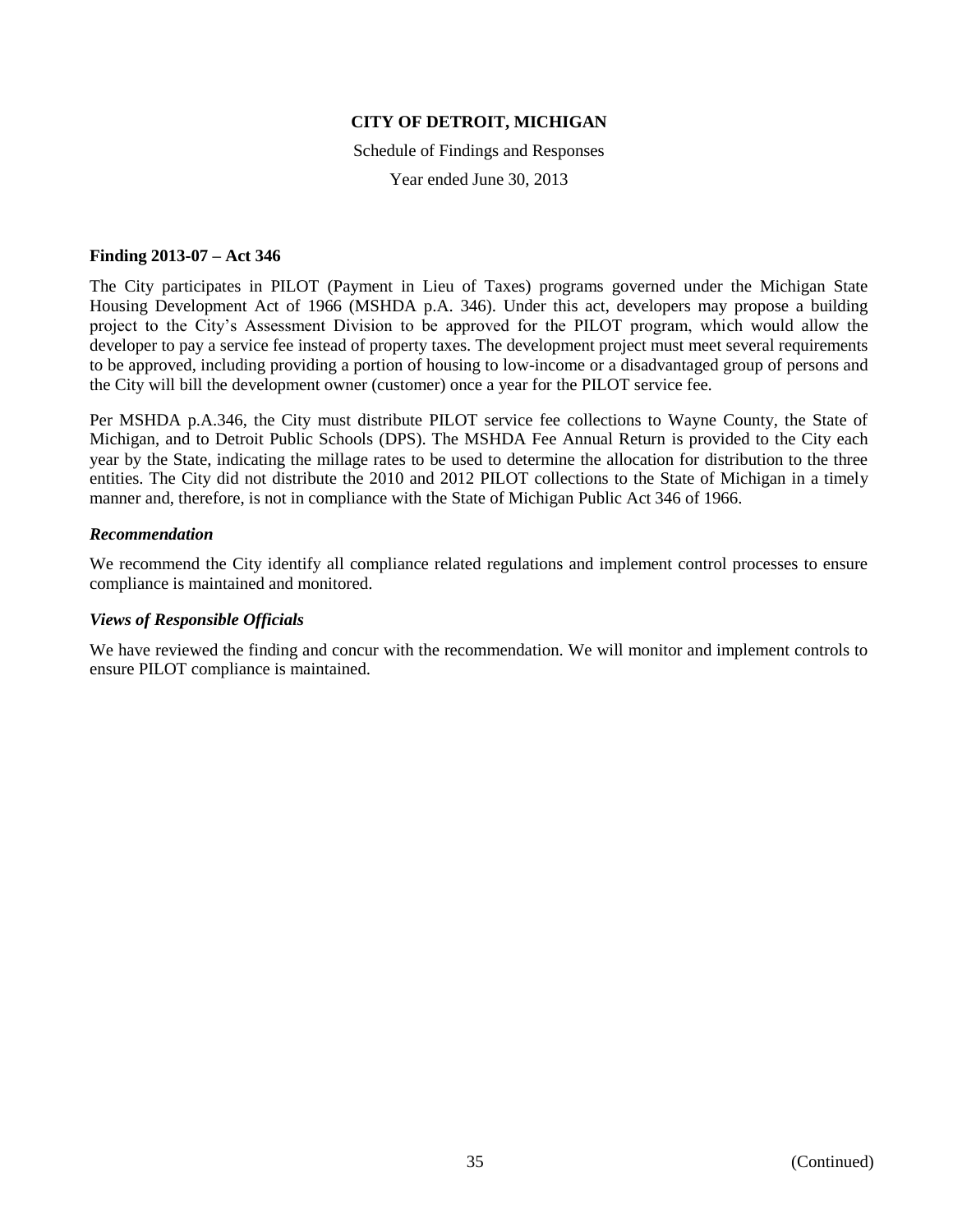Schedule of Findings and Responses

Year ended June 30, 2013

# **Finding 2013-08 – Retirement Pension Contributions**

The City is required by State of Michigan law to fund its minimally required pension contributions for the fiscal year ended June 30, 2013, prior to said date. The City failed to remit its complete contribution prior to June 30, 2013.

# *Recommendation*

We recommend the City identify all compliance related regulations and implement control processes to ensure compliance is maintained and monitored.

# *Views of Responsible Officials*

The City acknowledges noncompliance with the State of Michigan law to fund its minimally required pension contributions. However, this is indicative of the City's overall liquidity issue and the eventual filing for Chapter 9 bankruptcy on July 18, 2013. The pending bankruptcy plan of adjustment submitted to the court details the City's intent post-bankruptcy to make all required pension payments to ensure compliance with the State law.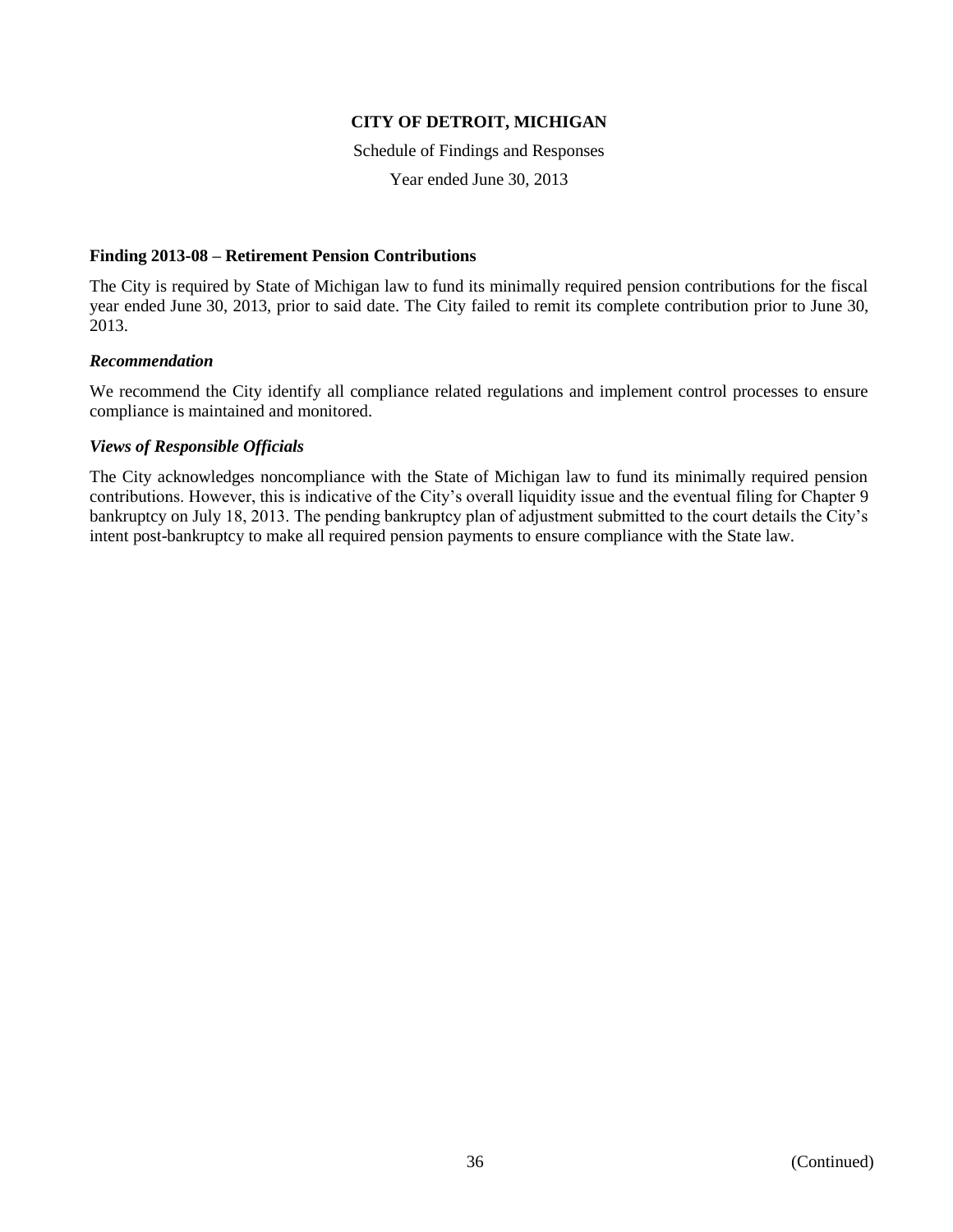Schedule of Findings and Responses

Year ended June 30, 2013

# **Finding 2013-09 – Public Act 206 Property Tax Act**

The City is required by the State of Michigan Public Act 2005 and the General Property Tax Act, MCL 211.43(3)(a) to deliver within 10 business days after the 1st and 15th of each month, the tax collections on hand to the county treasurer and other tax assessing units. The City did not deliver within 10 days, and thus, was noncompliant with PA 206 related to property tax collections and disbursements.

# *Recommendation*

We recommend Management assesses the process in place to distribute General Property Tax Act collections to the county treasurer and other tax assessing units and implement control procedures to ensure timely distribution of collections subject to the General Property Tax Act.

# *Views of Responsible Officials*

We have reviewed the finding and concur with the recommendation. Treasury has completely revamped the property tax distribution process and has hired adequate staff to ensure that property tax collections for the appropriate taxing authorities are remitted by the PA 206 statutory distribution deadline. In addition, a process and procedure is being implemented to monitor all General Property Tax transactions using discrete bank and general ledger accounts to ensure compliance with State of Michigan Public Act 2005 and General Property Tax Act, MCL 211.43(3)(a).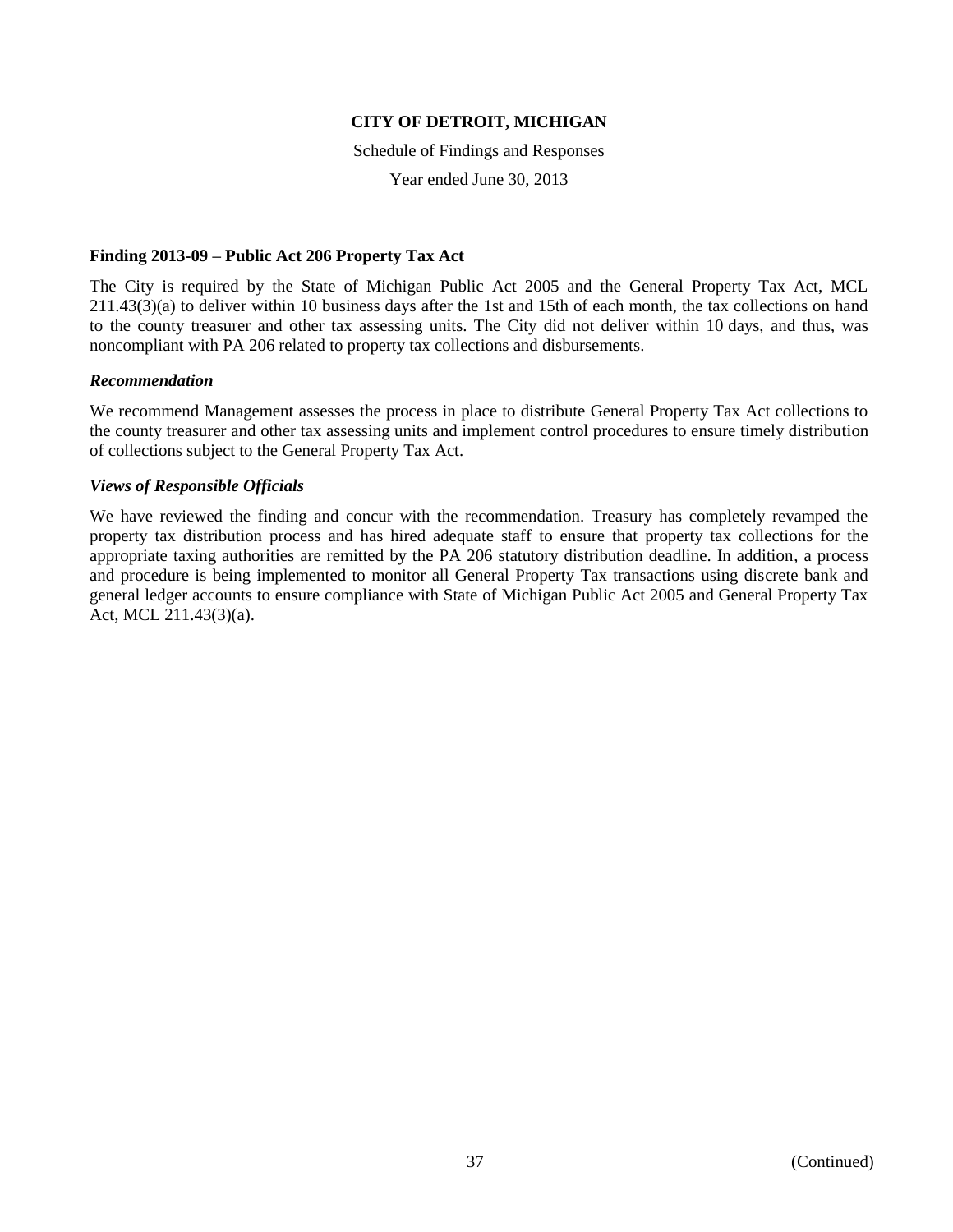Schedule of Findings and Responses

Year ended June 30, 2013

# **Finding 2013-10 – OMB Circular A-133, Section 300**

The City did not appropriately track grant activities in the general ledger for the fiscal year ended June 30, 2013. The general ledger records are not accurate at the individual grant level, as required by OMB Circular A-133, Section 300.

OMB Circular A-133, Section 300 states, "The auditee shall:

- 1) Identify, in its accounts, all Federal awards received and expended and the Federal programs under which they were received. Federal program and award identification shall include, as applicable, the CFDA title and number, award number and year, name of the Federal agency, and name of the pass-through entity.
- 2) Maintain internal control over Federal programs that provides reasonable assurance that the auditee is managing Federal awards in compliance with laws, regulations, and the provisions of contracts or grant agreements that could have a material effect on each of its Federal programs.
- 3) Comply with laws, regulations, and the provisions of contracts or grant agreements related to each of its Federal programs."

## *Recommendation*

The City should implement a comprehensive grants management program that addresses risks of noncompliance with the terms of grant agreements and other related laws and regulations.

# *Views of Responsible Officials*

We have reviewed the finding and concur with the recommendation. The City has created an Office of Grants Management within the office of the CFO and implemented a new grants management system. The Office of Grants Management will be responsible for all nonprogrammatic aspects of the grants process, which includes grant management, accounting, reporting, and compliance.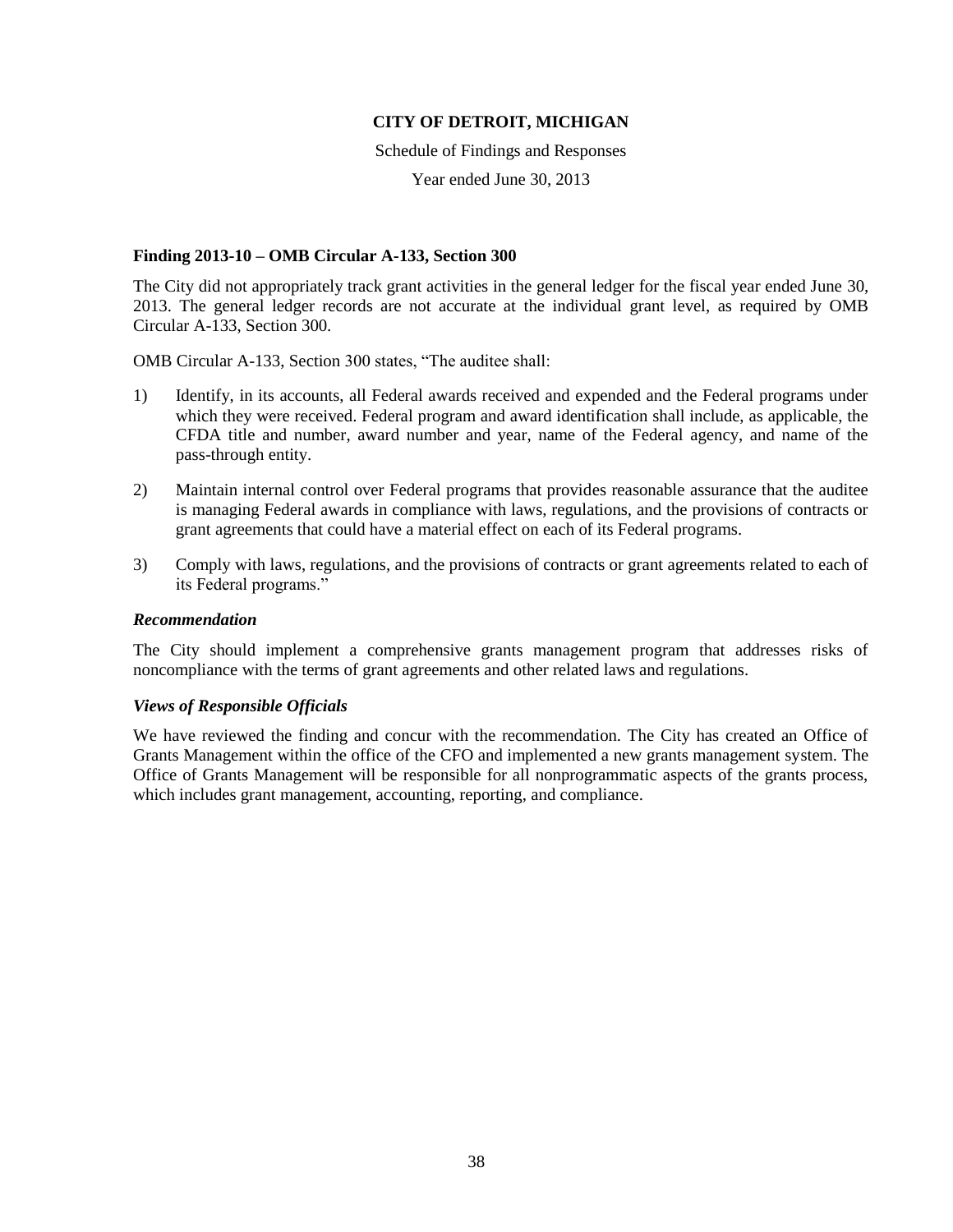Schedule of Findings and Questioned Costs Year ended June 30, 2013

# **3. Findings and Questioned Costs Relating to Federal Awards:**

| <b>Finding Number</b>             | 2013-11                  |
|-----------------------------------|--------------------------|
| <b>Finding Type</b>               | <b>Material weakness</b> |
| <b>Prior Year Finding</b>         | 2012-07                  |
| <b>Federal Program</b>            | All                      |
| <b>Federal Award Number</b>       | <b>Various</b>           |
| <b>Federal Agency</b>             | N/A                      |
| <b>Pass-Through Entity</b>        | N/A                      |
| <b>City of Detroit Department</b> | N/A                      |
| <b>Compliance Requirement</b>     | <b>Various</b>           |

# *Criteria*

According to Section .310(b)(3) of OMB Circular A-133, auditees must complete the Schedule of Expenditures of Federal Awards (SEFA). The preparations should be based on the underlying accounting records and general ledger of the auditee.

# *Condition*

There were several significant unreconciled differences between the SEFA and the General Ledger. The City's attempt to complete the reconciliation continued more than 8 months after fiscal year end and errors that required adjustments to the SEFA were discovered throughout this process.

# *Possible Asserted Cause and Effect*

The internal control procedures were not adequately designed to identify all sources of federal funds on a timely basis. The existing internal control policies and procedures of the City were not followed or monitored properly to perform a complete and accurate reconciliation of the SEFA to the General Ledger on a timely basis. Unreconciled differences between the SEFA, the General Ledger, and supporting documentation could result in errors in the financial statements or SEFA.

#### *Recommendation*

Management should redesign the internal controls over the SEFA preparation and reconciliation processes including the process for monitoring internal compliance with existing policies. The process should include procedures to identify all sources of federal funds and the related federal compliance requirements. The process should also include procedures to compare source documentation (e.g., federal draw down requests, grant agreements, deposits of federal funds, etc.) to the recorded information in the general ledger for completeness and consistency throughout the year.

# *Questioned Costs*

None

# *Views of Responsible Officials*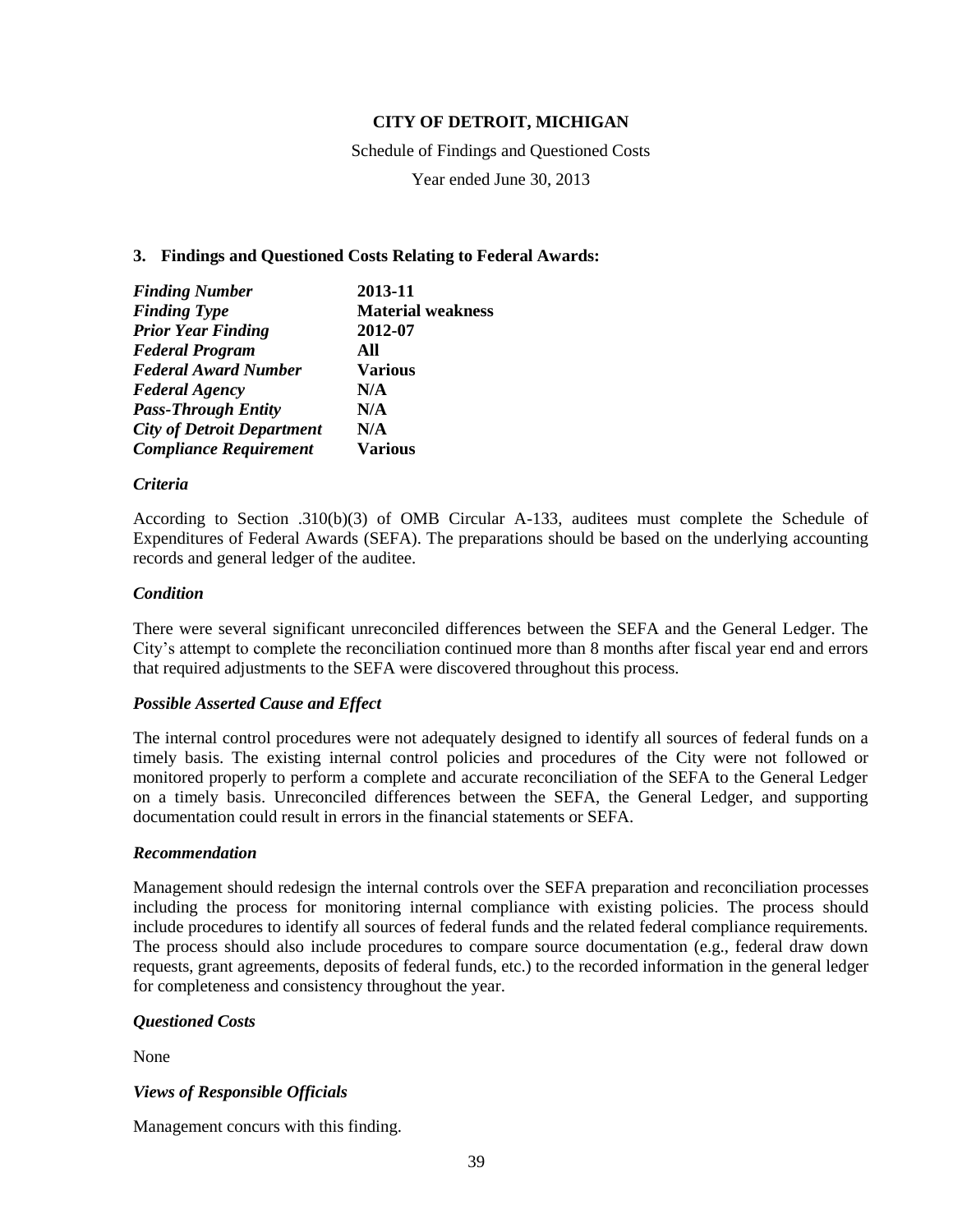Schedule of Findings and Questioned Costs

Year ended June 30, 2013

| <b>Finding Number</b>             | 2013-12                                                                    |
|-----------------------------------|----------------------------------------------------------------------------|
| <b>Finding Type</b>               | Material noncompliance / material weakness                                 |
| <b>Prior Year Finding</b>         | 2012-11                                                                    |
| <b>Federal Program</b>            | <b>Community Development Block Grant (CDBG) (CFDA #14.218)</b>             |
| <b>Federal Award Number</b>       | B-12-MC-26-0006                                                            |
| <b>Federal Award Year</b>         | July 1, 2012 - June 30, 2013                                               |
| <b>Federal Agency</b>             | <b>U.S. Department of Housing and Urban Development (HUD)</b>              |
| <b>Pass-Through Entity</b>        | N/A                                                                        |
| <b>City of Detroit Department</b> | <b>Planning &amp; Development Department</b>                               |
| <b>Compliance Requirement</b>     | <b>Activities Allowed or Unallowed and Allowable Costs/Cost Principles</b> |

#### *Criteria*

Per 2 CFR Part 225 Appendix E, A (1) and (3), indirect cost rates will be reviewed, negotiated, and approved by the cognizant Federal agency on a timely basis. The results of each negotiation shall be formalized in a written agreement between the cognizant agency and the governmental unit.

## **Condition**

We reviewed the Indirect Cost Rate Proposal submitted on 12/20/13 and noted that the City used an indirect cost rate of 71.81% instead of the 57.15% rate that was approved. We also noted that the rate of 57.15% was not approved by HUD until 5/21/14 (the rate was subsequently approved by the Planning and Development Department on 6/17/14). In addition, the Department was unable to reconcile the indirect costs per the general ledger to the expenditures included in the SEFA. As a result, all indirect costs charged to CDBG, totaling \$5,772,034, are questioned costs.

#### *Possible Asserted Cause and Effect*

An approved indirect cost plan was not used for indirect charges to the grant. Compliance with Indirect Cost requirements was not achieved as an approved indirect cost plan was not used for indirect charges to the grant.

# *Recommendation*

We recommend that policies are developed and monitored to ensure that any indirect costs charged to the grant are only from approved indirect cost plans in accordance with regulations and the terms and conditions of the award.

# *Questioned Costs*

\$5,772,034

#### *Views of Responsible Officials*

HUD's approval was delayed, therefore the rate used was based on a prior year's approval at the time of this finding.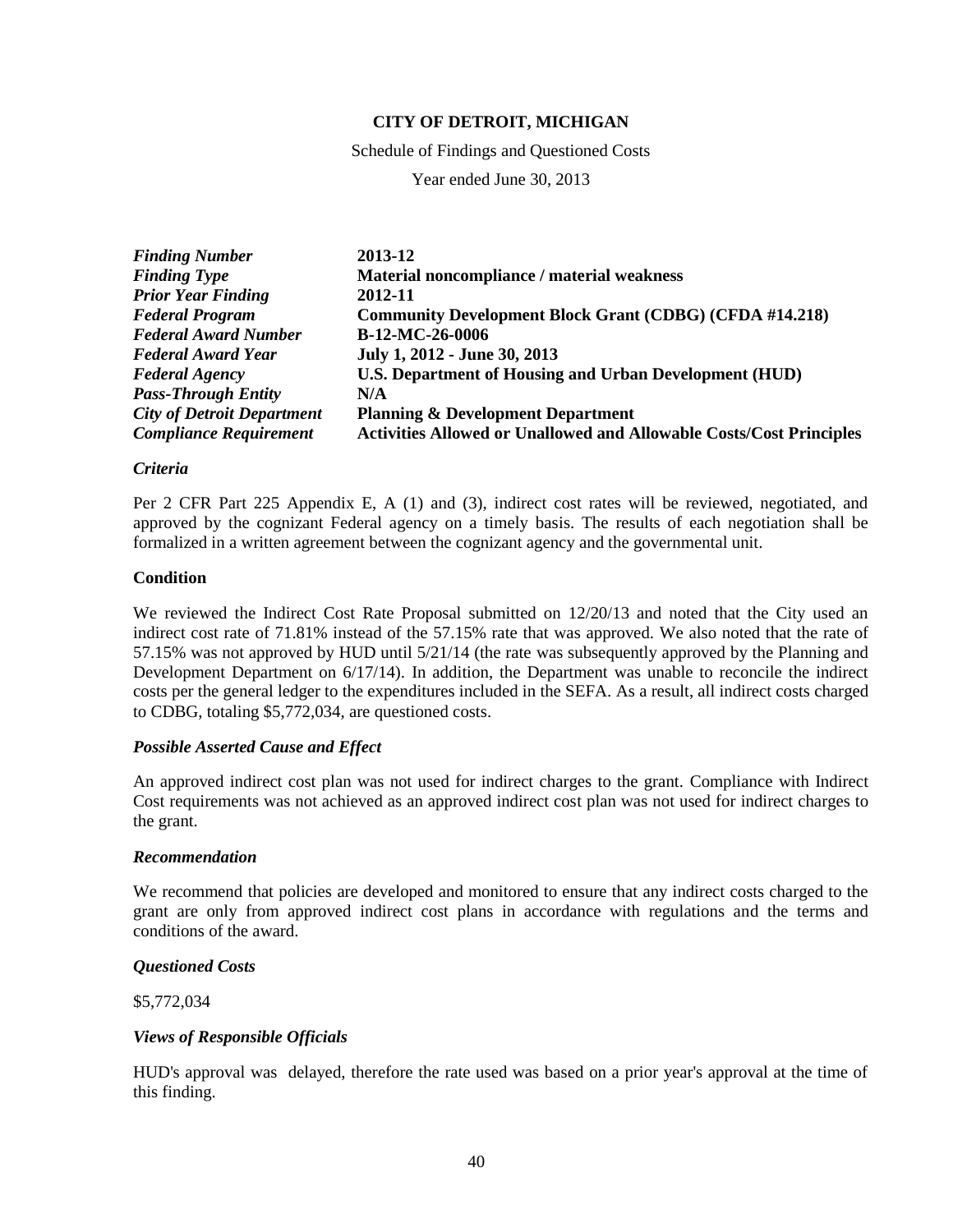Schedule of Findings and Questioned Costs

Year ended June 30, 2013

| <b>Finding Number</b>             | 2013-13                                                                    |
|-----------------------------------|----------------------------------------------------------------------------|
| <b>Finding Type</b>               | Material noncompliance / material weakness                                 |
| <b>Prior Year Finding</b>         | 2012-12                                                                    |
| <b>Federal Program</b>            | <b>Community Development Block Grant (CDBG) (CFDA #14.218)</b>             |
| <b>Federal Award Number</b>       | B-12-MC-26-0006, B-08-MN-26-0004                                           |
| <b>Federal Award Year</b>         | July 1, 2012 - June 30, 2013                                               |
| <b>Federal Agency</b>             | <b>U.S. Department of Housing and Urban Development (HUD)</b>              |
| <b>Pass-Through Entity</b>        | N/A                                                                        |
| <b>City of Detroit Department</b> | <b>Planning &amp; Development Department</b>                               |
| <b>Compliance Requirement</b>     | <b>Activities Allowed or Unallowed and Allowable Costs/Cost Principles</b> |

#### *Criteria*

According to A-87, Attachment B (8)(h), where employees are expected to work solely on a single Federal award or cost objective, charges for their salaries and wages will be supported by periodic certifications that the employees worked solely on that program for the period covered by the certification. These certifications will be prepared at least semi-annually and will be signed by the employee or supervisory official having first hand knowledge of the work performed by the employee. Where employees work on multiple activities or cost objectives, a distribution of their salaries or wages will be supported by personnel activity reports or equivalent documentation. The A-102 common rule requires non-Federal entities receiving Federal awards establish and maintain internal control designed to reasonable ensure compliance with Federal laws, regulations, and program compliance requirements.

# *Condition*

PAR forms were submitted for some employees working on multiple grants, however, payroll costs were not distributed to the applicable grants as required. Also, as described below, time and effort reports and/or semi-annual certifications were missing for 8 of 19 employees selected for testing. Additionally, the City was unable to reconcile fringe benefits charged to the grant to the general ledger. As a result, 100% of payroll and fringe costs charged to the Block Grant are questioned costs, amounting to \$6,500,328.

Of the 19 employee files tested, the following results were obtained:

- No time and effort reports (PAR forms) were provided for 8 of the employees
- Neither PAR forms nor semi-annual certifications were provided for 8 employees who reportedly worked 100% of their time on CDBG
- 1 employee's timesheet did not agree to the hours worked per the PAR form
- 3 employees' timesheets did not agree to the hours paid per the payroll detail
- 3 employees' gross wages did not agree to the gross wages calculated based on rate and hours worked
- No employee history report was provided for 1 of the employees
- 9 employees' history reports were not updated with the most current salary and one employee's history report was not updated with the most current salary or position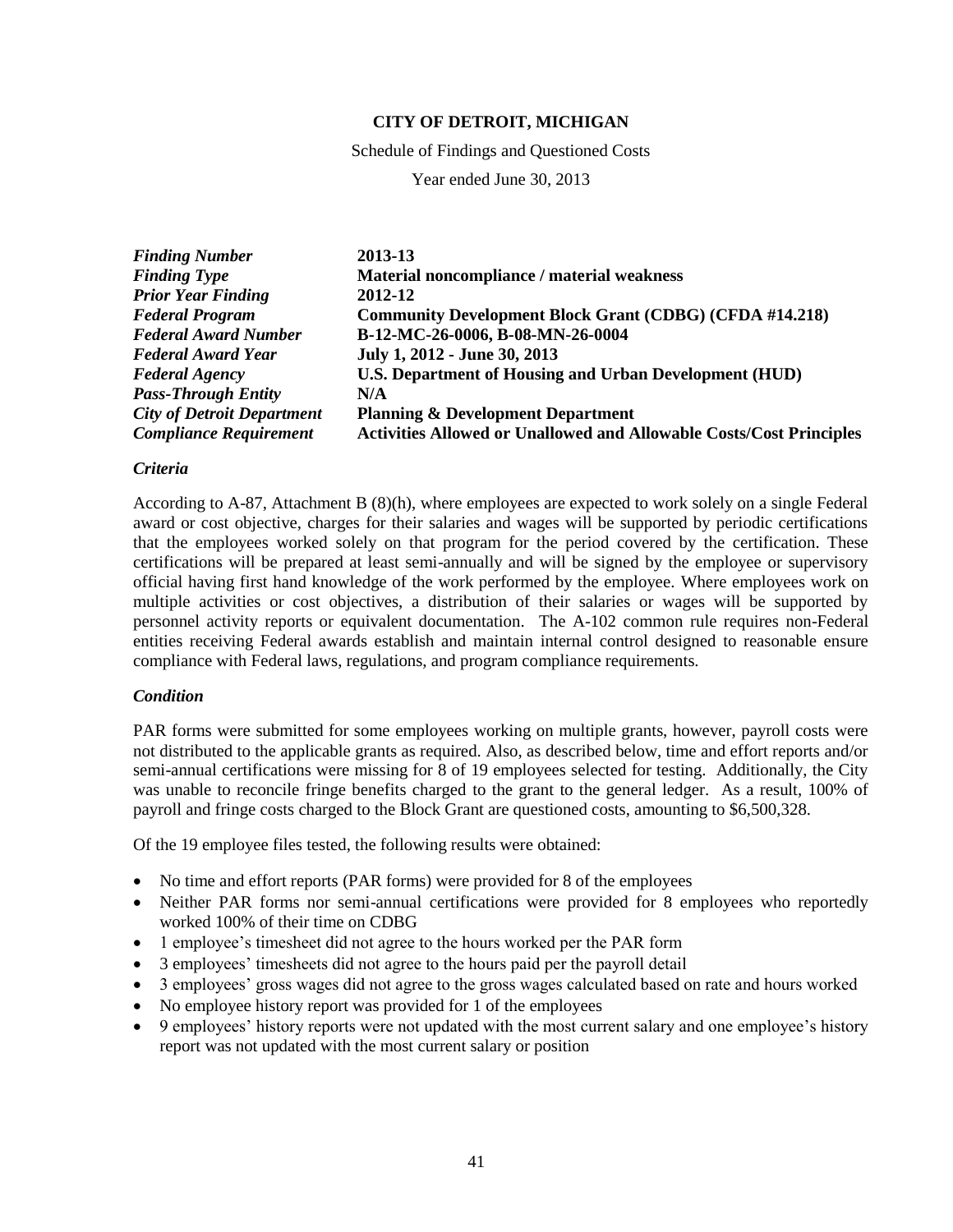Schedule of Findings and Questioned Costs

Year ended June 30, 2013

# *Possible Asserted Cause and Effect*

Ineffective oversight of compliance with payroll documentation requirements and cost allocations resulted in non-compliance with the requirements of OMB Circular A-87.

# *Recommendation*

Policies and procedures should be developed and monitored for compliance to ensure that all PAR forms are accurately completed and reviewed for accuracy, and that semi-annual certifications are properly completed on a semi-annual basis by all employees working 100% on the grant.

# *Questioned Costs*

\$6,500,328

# *Views of Responsible Officials*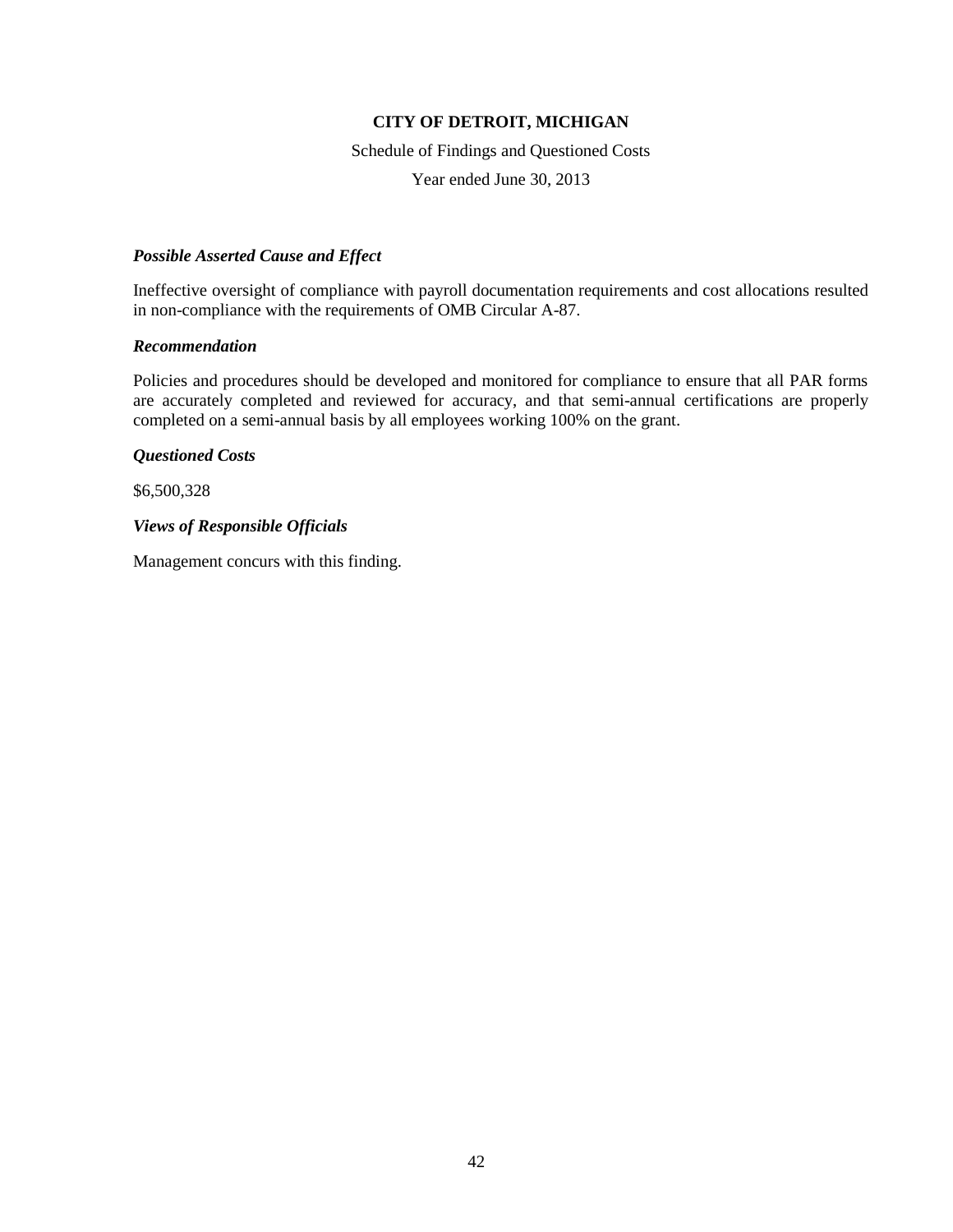Schedule of Findings and Questioned Costs

Year ended June 30, 2013

| <b>Finding Number</b>             | 2013-14                                                 |
|-----------------------------------|---------------------------------------------------------|
| <b>Finding Type</b>               | Material noncompliance / material weakness              |
| <b>Prior Year Finding</b>         | 2012-13                                                 |
| <b>Federal Program</b>            | Community Development Block Grant (CDBG) (CFDA #14.218, |
|                                   | 14.253 - ARRA)                                          |
| <b>Federal Award Number</b>       | B-12-MC-26-0006, B-09-MY-0006, B-08-MN-26-0004          |
| <b>Federal Award Year</b>         | July 1, 2012 - June 30, 2013                            |
| <b>Federal Agency</b>             | U.S. Department of Housing and Urban Development (HUD)  |
| <b>Pass-Through Entity</b>        | N/A                                                     |
| <b>City of Detroit Department</b> | <b>Planning &amp; Development Department</b>            |
| <b>Compliance Requirement</b>     | <b>Cash Management</b>                                  |

#### *Criteria*

Per 24 CFR 85.20, procedures for minimizing the time elapsing between the transfer of funds from the U.S. Treasury and disbursement by grantees and subgrantees must be followed whenever advance payment procedures are used. Grantees must establish reasonable procedures to ensure the receipt of reports on subgrantees' cash balances and cash disbursements in sufficient time to enable them to prepare complete and accurate cash transactions reports to the awarding agency.

Per OMB Circular A-102, Grants and Cooperative Agreements with State and Local Governments Attachment (1)(a), agency methods and procedures for transferring funds shall minimize the time elapsing between transfer to recipients of grants and cooperative agreements and the recipient's need for the funds.

According to Office of Justice Financial Guide, Part II - Chapter 3: Standards of Financial Management Systems, funds specifically budgeted and/or received for one project may not be used to support another.

#### *Condition*

60 subrecipient payments totaling \$6,560,987 were selected for testing. The City did not minimize the time lapse between draw down and payment to 3 days or less as required for 13 of the 60 expenditures, totaling \$2,800,948. 3 of the expenditures exceeded the time lapse by 1 to 5 days, 5 of the expenditures exceeded the time lapse by 6 to 10 days, and 5 of the expenditures exceeded the time lapse by 11 or more days.

40 OTPS payments totaling \$2,280,982 were selected for testing. The City did not minimize the time lapse between draw down and payment to 3 days or less as required for 14 of the expenditures totaling \$634,660. 5 of the expenditures exceeded the time lapse by 1 to 5 days, 3 of the expenditures exceeded the time lapse by 6 to 10 days, and 6 of the expenditures exceeded the time lapse by 11 or more days

Additionally, Block Grant funds were inappropriately used to pay vendors when fire insurance funds and refunds were available. As such, eight out of 115 payments totaling \$988,067 should not have been paid using Block Grant funds. The Block Grant funds were reimbursed by the City on a monthly basis over a period of time for the amounts used for fire demolition costs. We were unable to determine the date on which these funds were originally drawn down and therefore, were unable to determine whether the time lapse was minimized.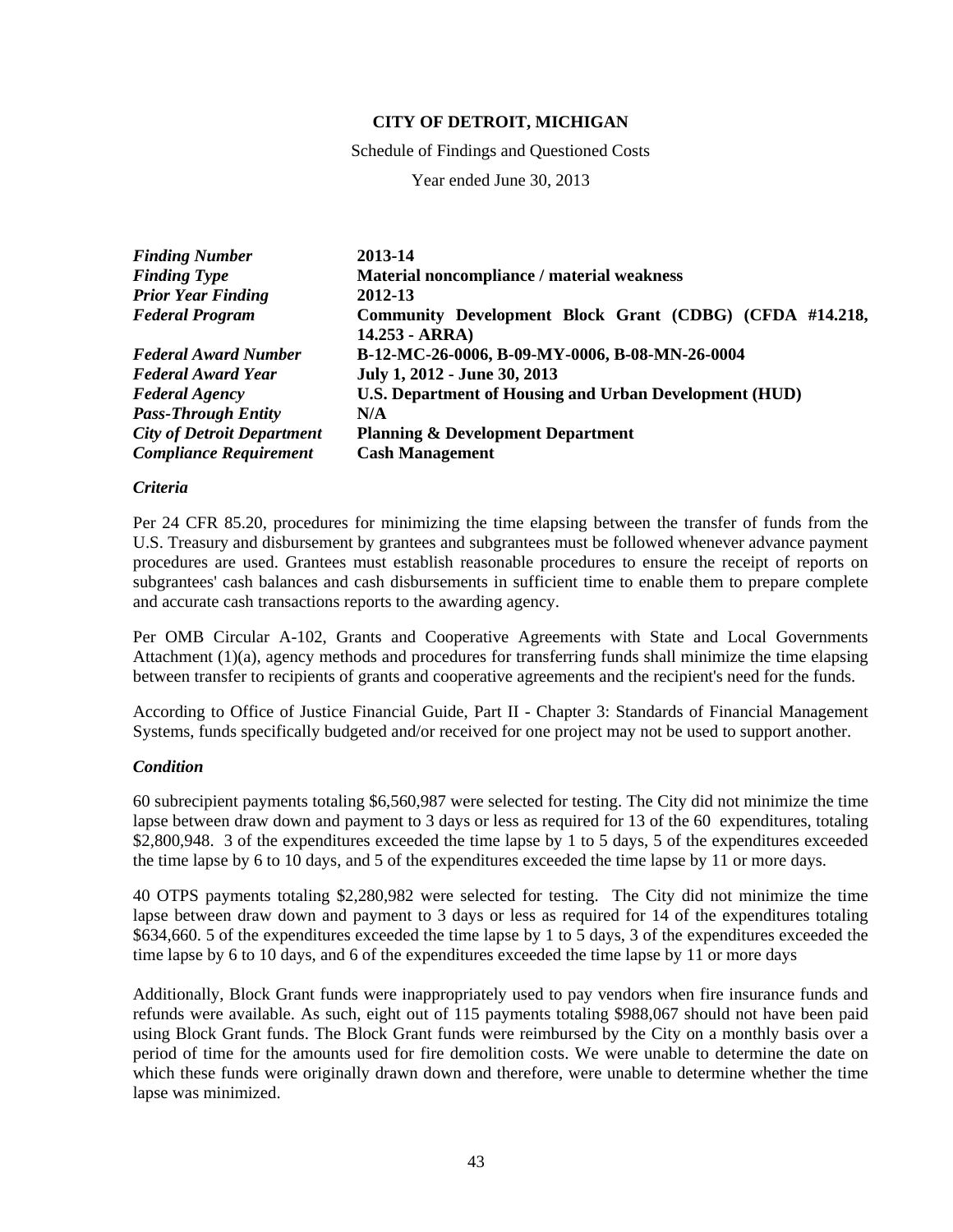Schedule of Findings and Questioned Costs

Year ended June 30, 2013

# *Possible Asserted Cause and Effect*

Payment procedures utilized by the City do not allow for precision in determining the time lag between a request for payment and the payment being made. As a result, certain payments have a time lapse that exceeds the 3 day requirement.

#### *Recommendation*

We recommend policies and procedures are developed, implemented, and monitored to ensure that all funds are disbursed in accordance with regulations or the terms and conditions of the award.

# *Questioned Costs*

None

# *Views of Responsible Officials*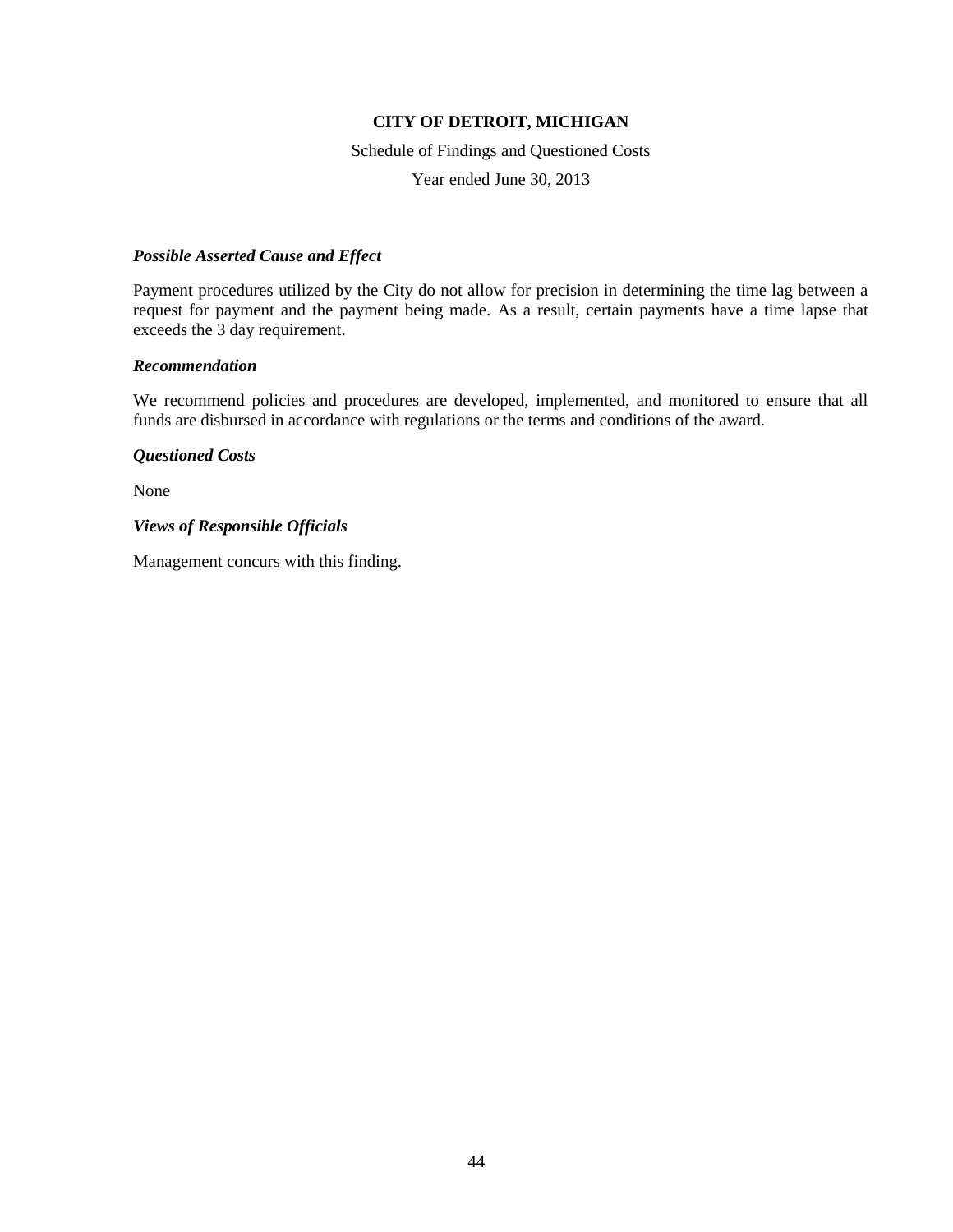Schedule of Findings and Questioned Costs

Year ended June 30, 2013

| <b>Finding Number</b>             | 2013-15                                                                    |
|-----------------------------------|----------------------------------------------------------------------------|
| <b>Finding Type</b>               | <b>Significant Deficiency</b>                                              |
| <b>Prior Year Finding</b>         | N/A                                                                        |
| <b>Federal Program</b>            | Community Development Block Grant (CDBG) (CFDA #14.218,<br>$14.253 - ARRA$ |
| <b>Federal Award Number</b>       | B-12-MC-26-0006, B-09-MY-0006, B-08-MN-26-0004                             |
| <b>Federal Award Year</b>         | July 1, 2011 - June 30, 2012                                               |
| <b>Federal Agency</b>             | U.S. Department of Housing and Urban Development (HUD)                     |
| <b>Pass-Through Entity</b>        | N/A                                                                        |
| <b>City of Detroit Department</b> | <b>Planning &amp; Development Department</b>                               |
| <b>Compliance Requirement</b>     | <b>Davis Bacon</b>                                                         |

## *Criteria*

The A-102 common rule requires non-Federal entities receiving Federal awards establish and maintain internal control designed to reasonably ensure compliance with Federal laws, regulations, and program compliance requirements.

### *Condition*

1 of 8 samples reviewed did not contain evidence of review and approval of the contractor's certified payrolls by an authorized reviewer.

# *Possible Asserted Cause and Effect*

Procedures to ensure certified payrolls are reviewed and approved were not operating effectively.

#### *Recommendation*

We recommend that internal control monitoring procedures are developed to ensure compliance with the City's existing policies that are designed to ensure compliance with the Davis Bacon requirements.

# *Questioned Costs*

None

## *Views of Responsible Officials*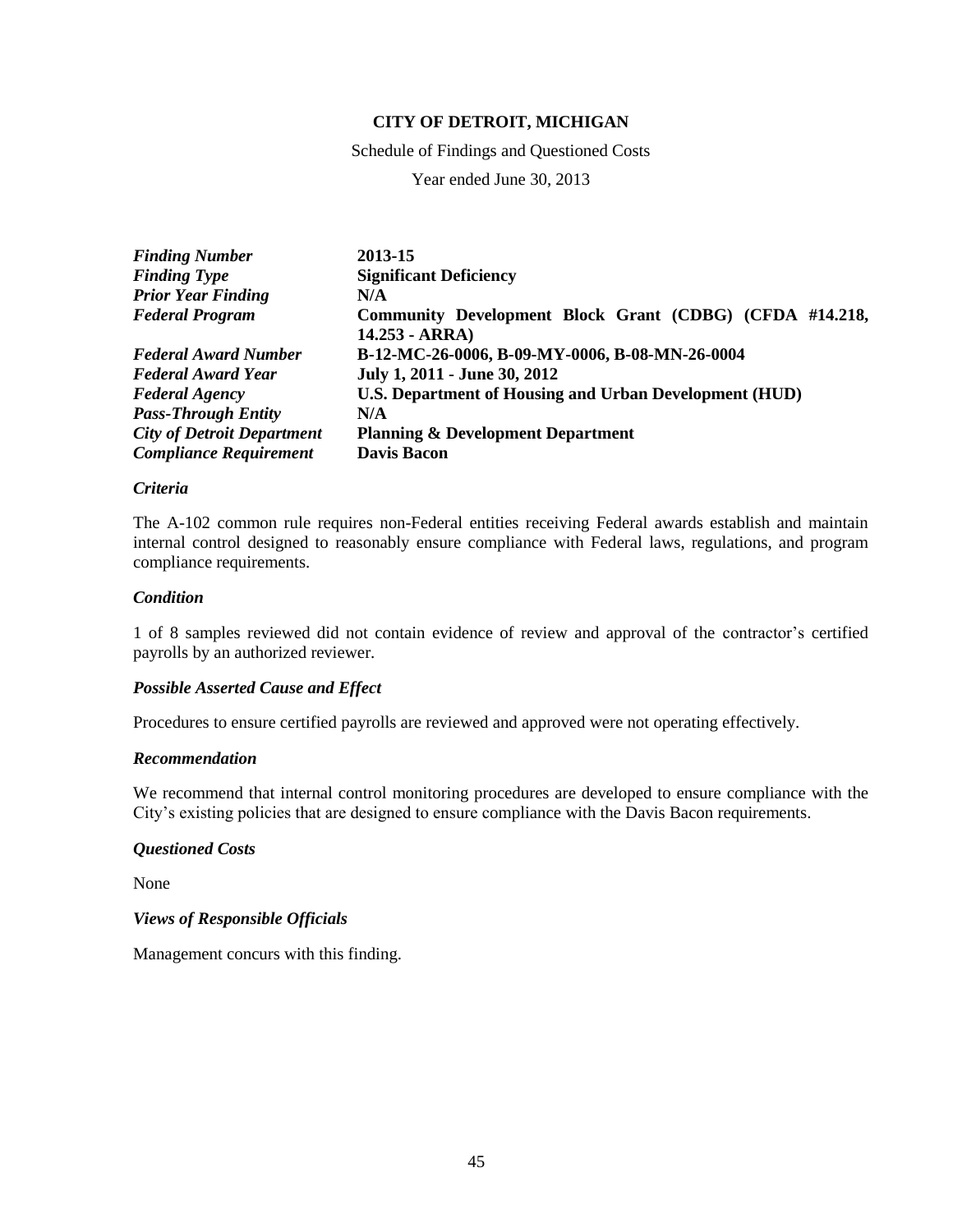Schedule of Findings and Questioned Costs

Year ended June 30, 2013

| <b>Finding Number</b>             | 2013-16                                                        |
|-----------------------------------|----------------------------------------------------------------|
| <b>Finding Type</b>               | Noncompliance / significant deficiency                         |
| <b>Prior Year Finding</b>         | N/A                                                            |
| <b>Federal Program</b>            | <b>Community Development Block Grant (CDBG) (CFDA #14.218)</b> |
| <b>Federal Award Number</b>       | B-12-MC-26-0006                                                |
| <b>Federal Award Year</b>         | July 1, 2012 - June 30, 2013                                   |
| <b>Federal Agency</b>             | <b>U.S. Department of Housing and Urban Development (HUD)</b>  |
| <b>Pass-Through Entity</b>        | N/A                                                            |
| <b>City of Detroit Department</b> | <b>Planning &amp; Development Department</b>                   |
| <b>Compliance Requirement</b>     | <b>Period of Availability</b>                                  |

#### *Criteria*

Per 24 CFR 570.902(a)(i), HUD will consider an entitlement recipient... to be failing to carry out its CDBG activities in a timely manner if, sixty days prior to the end of the grantee's current program year, the amount of entitlement grant funds available to the recipient under grant agreements but undisbursed by the U.S. Treasury is more than 1.5 times the entitlement grant amount for its current program year.

#### *Condition*

As previously noted in the HUD Timeliness Alert dated May 9, 2013, the City received notification that they did not meet the timely expenditure requirements of the CDBG program. At May 2, 2013, the City of Detroit had a balance in its line of credit that was 1.65 times its annual grant amount.

#### *Possible Asserted Cause and Effect*

Management was not in compliance with the period of availability requirements.

# *Recommendation*

We recommend policies are developed, implemented, and monitored to ensure grant funds are expended timely in accordance with regulations and the terms and conditions of the award.

# *Questioned Costs*

None

#### *Views of Responsible Officials*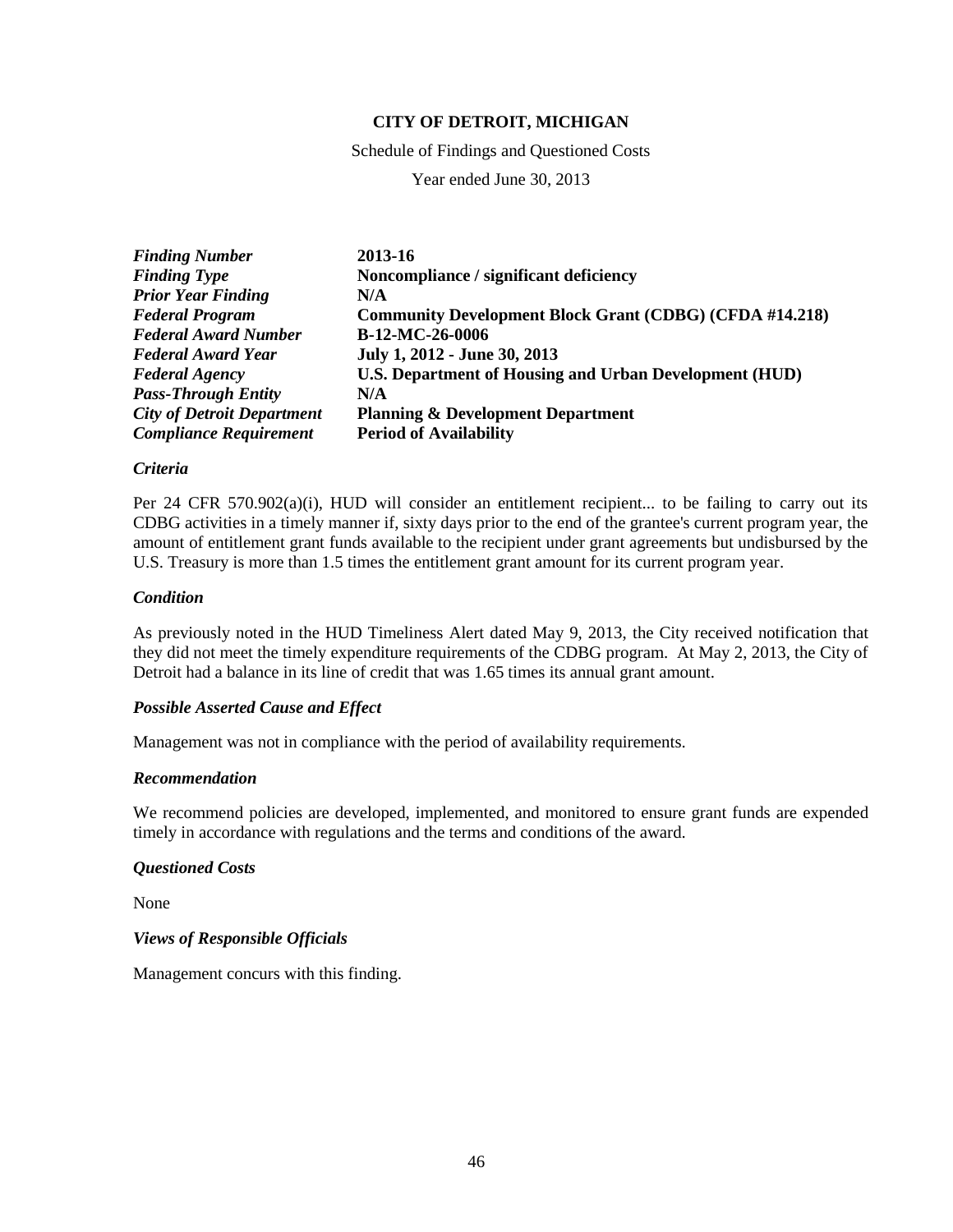Schedule of Findings and Questioned Costs

Year ended June 30, 2013

| <b>Finding Number</b>             | 2013-17                                                       |
|-----------------------------------|---------------------------------------------------------------|
| <b>Finding Type</b>               | Scope limitation / material noncompliance / material weakness |
| <b>Prior Year Finding</b>         | 2012-15                                                       |
| <b>Federal Program</b>            | Community Development Block Grant (CDBG) (CFDA #14.218,       |
|                                   | 14.253 - ARRA)                                                |
| <b>Federal Award Number</b>       | B-12-MC-26-0006, B-09-MY-0006, B-08-MN-26-0004                |
| <b>Federal Award Year</b>         | July 1, 2012 - June 30, 2013                                  |
| <b>Federal Agency</b>             | U.S. Department of Housing and Urban Development (HUD)        |
| <b>Pass-Through Entity</b>        | N/A                                                           |
| <b>City of Detroit Department</b> | <b>Planning &amp; Development Department</b>                  |
| <b>Compliance Requirement</b>     | <b>Procurement, Suspension and Debarment</b>                  |

#### *Criteria*

The A-102 common rule requires non-Federal entities receiving Federal awards establish and maintain internal control designed to reasonably ensure compliance with Federal laws, regulations, and program compliance requirements.

Per 2 CFR 180.300, when you enter into a covered transaction with another person at the next lower tier, you must verify that the person with whom you intend to do business is not excluded or disqualified.

Per 24 CFR 85.42 section (e) part (1), retention and access requirements for records - access to records, the awarding agency and the Comptroller General of the United States, or any of their authorized representatives, shall have the right of access to any pertinent books, documents, papers, or other records of grantees and subgrantees which are pertinent to the grant, in order to make audits, examinations, excerpts, and transcripts.

#### *Condition*

We selected a total of 48 samples for procurement testing and received no contract files or support for 40 of 48 samples. Of the 8 procurement files tested, we noted the following:

• 7 files did not include any suspension and debarment certification or evidence of an EPLS/SAM search.

• 5 of the vendors could not be located in the SAM website.

• 3 contracts provided covered the period of July 2010-June 2012 and did not include any amendments that covered fiscal year 2013 (i.e. the year under audit).

#### *Possible Asserted Cause and Effect*

Management did not comply with procurement, suspension and debarment requirements.

## *Recommendation*

We recommend policies are developed, implemented, and monitored to ensure procurement documentation is maintained and retained in accordance with regulations and the terms and conditions of the award.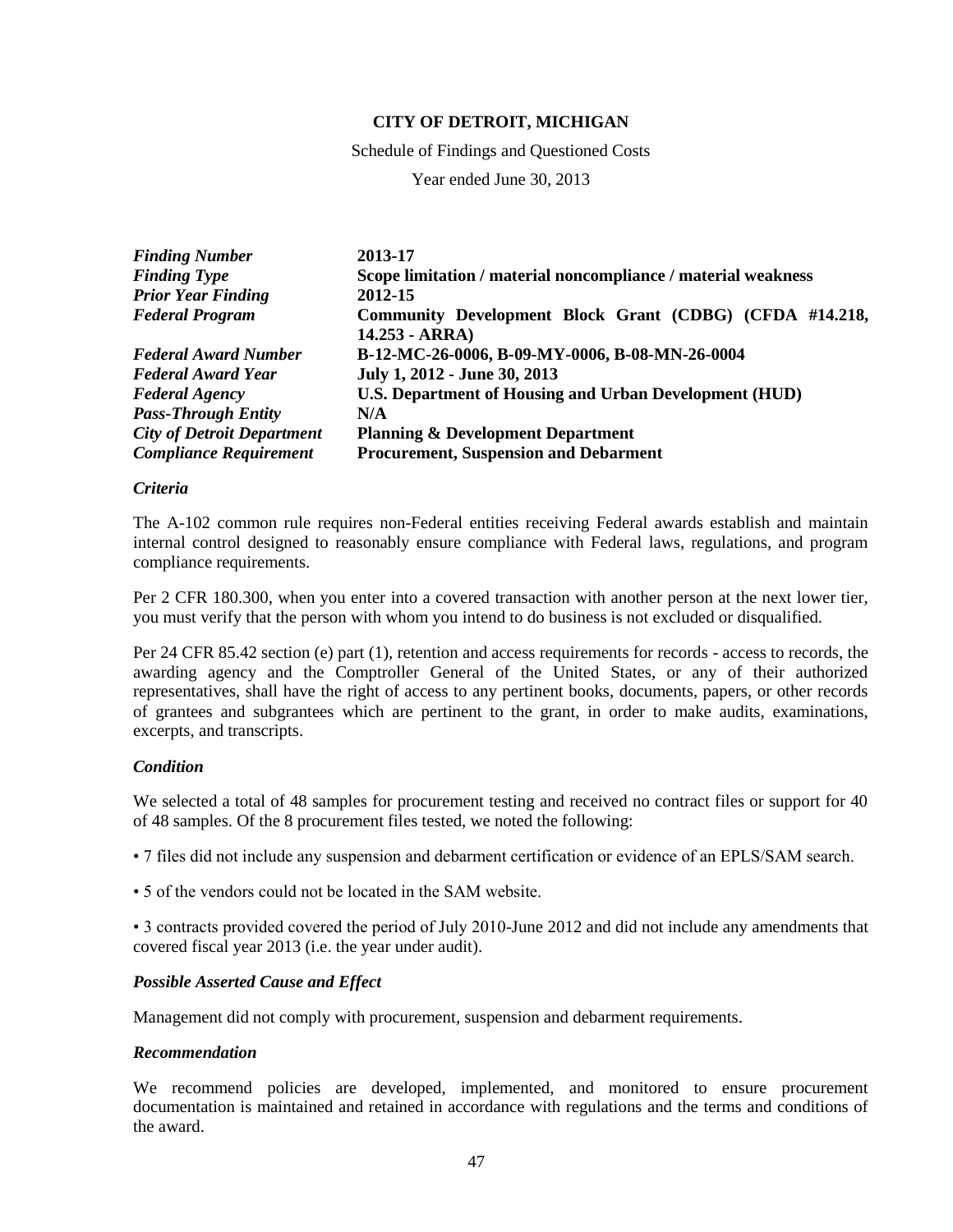Schedule of Findings and Questioned Costs Year ended June 30, 2013

*Questioned Costs*

None

*Views of Responsible Officials*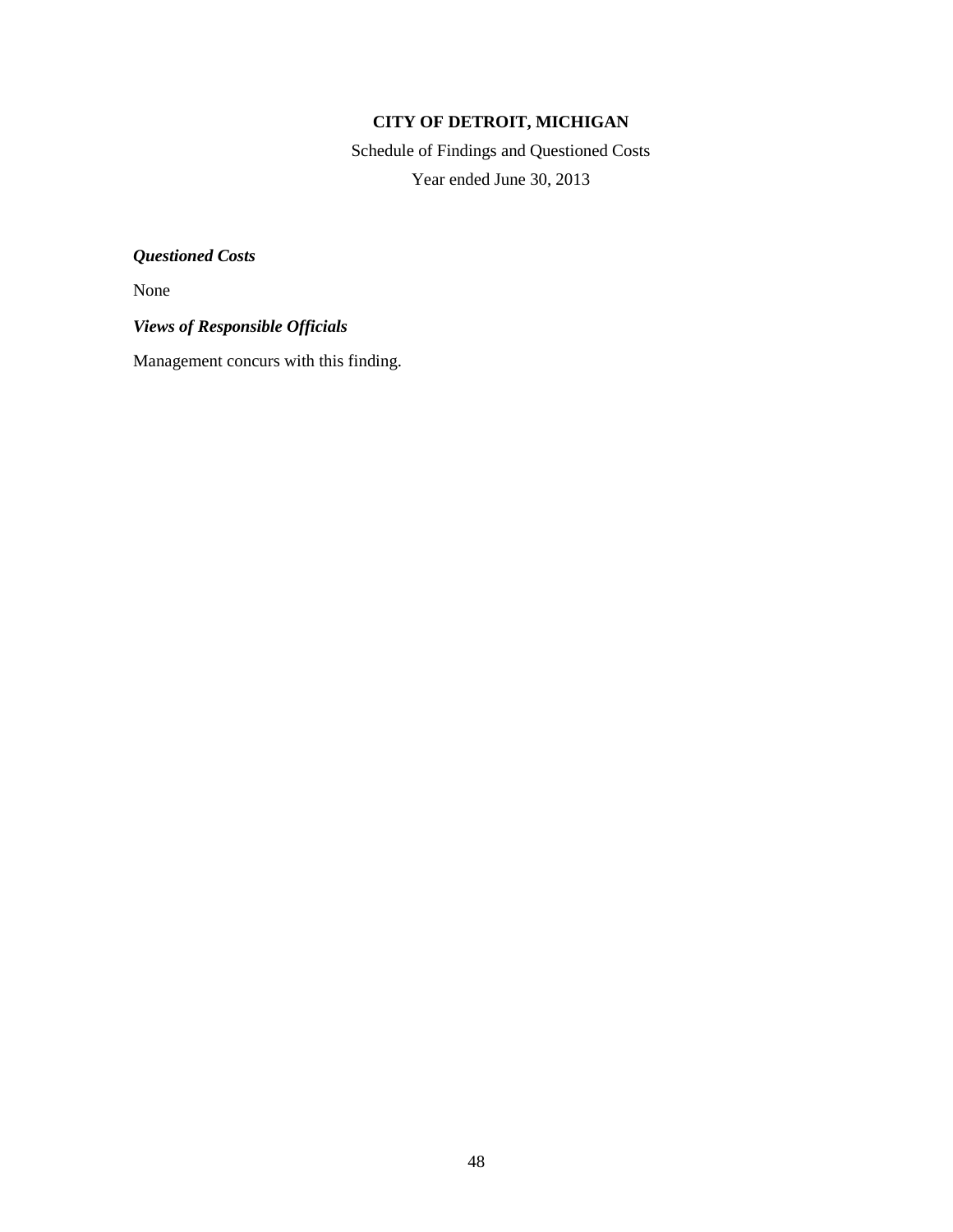Schedule of Findings and Questioned Costs

Year ended June 30, 2013

| <b>Finding Number</b>             | 2013-18                                                 |
|-----------------------------------|---------------------------------------------------------|
| <b>Finding Type</b>               | Material noncompliance / material weakness              |
| <b>Prior Year Finding</b>         | 2012-16                                                 |
| <b>Federal Program</b>            | Community Development Block Grant (CDBG) (CFDA #14.218, |
|                                   | $14.253 - ARRA$                                         |
| <b>Federal Award Number</b>       | B-12-MC-26-0006, B-09-MY-0006, B-08-MN-26-0004          |
| <b>Federal Award Year</b>         | July 1, 2012 - June 30, 2013                            |
| <b>Federal Agency</b>             | U.S. Department of Housing and Urban Development (HUD)  |
| <b>Pass-Through Entity</b>        | N/A                                                     |
| <b>City of Detroit Department</b> | <b>Planning &amp; Development Department</b>            |
| <b>Compliance Requirement</b>     | <b>Reporting</b>                                        |

#### *Criteria*

The A-102 common rule requires non-Federal entities receiving Federal awards establish and maintain internal control designed to reasonably ensure compliance with Federal laws, regulations, and program compliance requirements.

Per 24 CFR 135.90, each recipient which receives directly from HUD financial assistance that is subject to the requirements of this part shall submit to the Assistant Secretary an annual report in such form and with such information as the Assistant Secretary may request, for the purpose of determining the effectiveness of section 3. Where the program providing the section 3 covered assistance requires submission of an annual performance report, the section 3 report will be submitted with that annual performance report.

#### *Condition*

Per review of the HUD 60002, Section 3, Summary Report for CDBG, CDBG-R, and NSP, the reports were submitted 18 calendar days late (the reports were due on 9/30/13 and were submitted on 10/18/13). Also, there was no information reported in Part I for any of the three programs.

Per review of the HUD 60002, Section 3, Summary Report for CDBG-R, the information in Part II of the report did not agree with the underlying support (the total contract amount was reported as \$7,343,499 instead of the correct amount of \$7,613,500, the total Section 3 contract amount was reported as \$740,767 instead of the correct amount of \$296,041, the percentage of Section 3 contracts was incorrectly calculated due to the incorrect figures used, and the number of Section 3 businesses receiving contracts was reported as 4 instead of the correct amount of 3).

Per review of the HUD 60002, Section 3, Summary Report for NSP-1, the total Section 3 contracts awarded and the associated number of Section 3 businesses awarded contracts were not sufficiently supported by documentation. As such, the percentage of Section 3 contracts awarded could not be verified.

# *Possible Asserted Cause and Effect*

Existing policies and procedures to ensure reports are prepared accurately and on time did not operate effectively.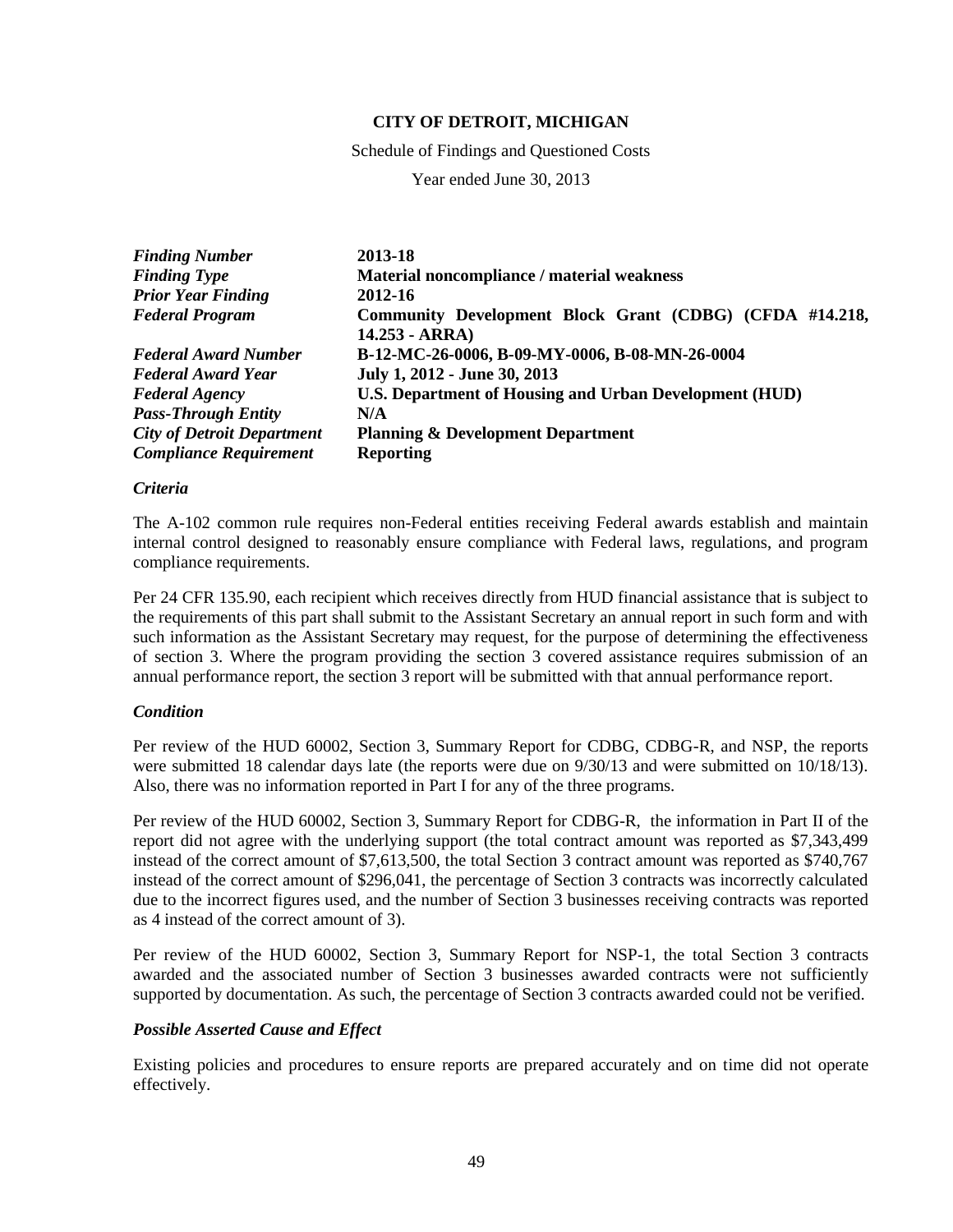Schedule of Findings and Questioned Costs Year ended June 30, 2013

## *Recommendation*

We recommend that reporting policies and procedures to ensure that all reports are submitted timely with accurate data are developed and appropriately monitored.

## *Questioned Costs*

None

*Views of Responsible Officials*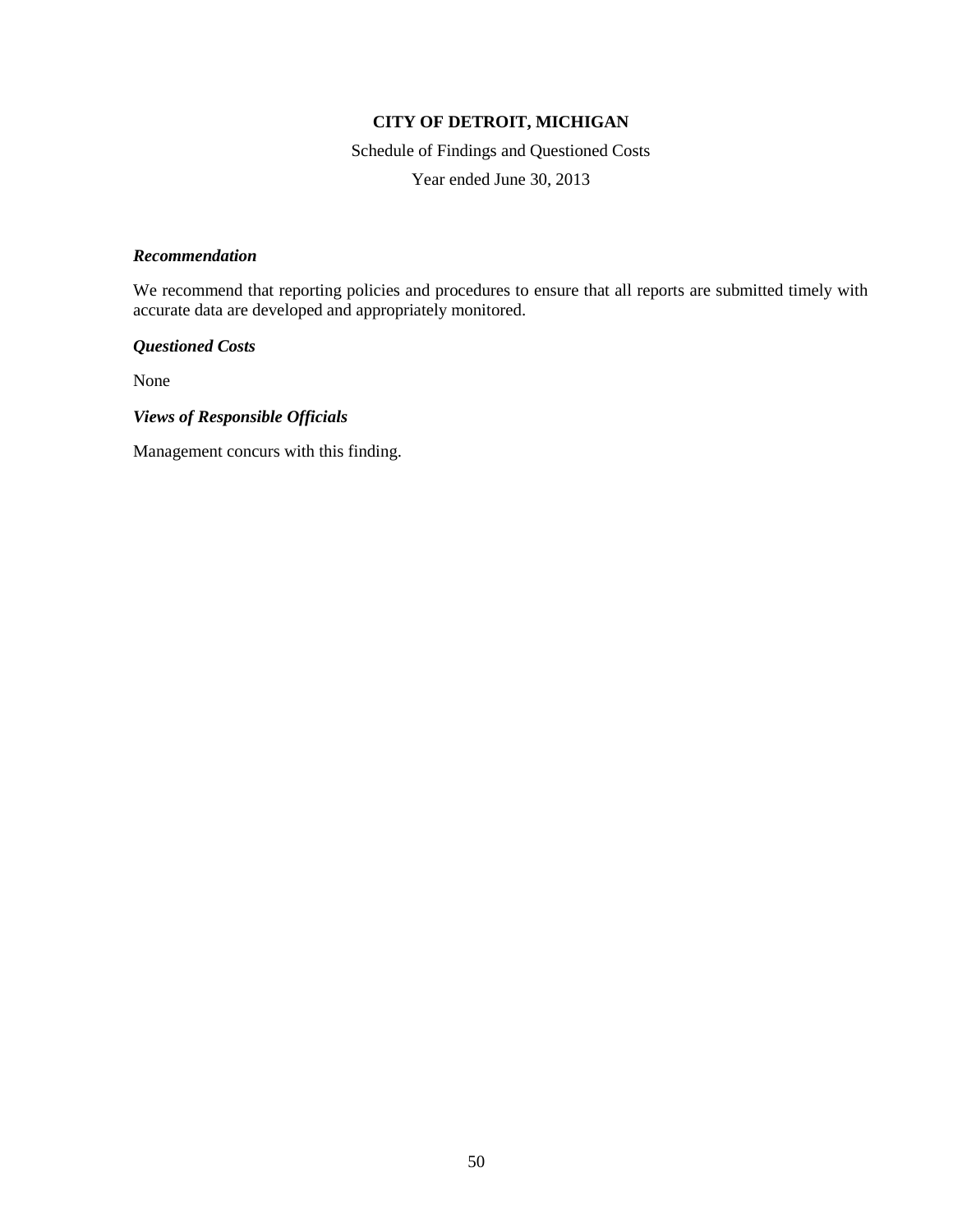Schedule of Findings and Questioned Costs

Year ended June 30, 2013

| <b>Finding Number</b>             | 2013-19                                                        |
|-----------------------------------|----------------------------------------------------------------|
| <b>Finding Type</b>               | <b>Significant Deficiency</b>                                  |
| <b>Prior Year Finding</b>         | 2012-17                                                        |
| <b>Federal Program</b>            | <b>Community Development Block Grant (CDBG) (CFDA #14.218)</b> |
| <b>Federal Award Number</b>       | B-12-MC-26-0006, B-08-MN-26-0004                               |
| <b>Federal Award Year</b>         | July 1, 2012 - June 30, 2013                                   |
| <b>Federal Agency</b>             | <b>U.S. Department of Housing and Urban Development (HUD)</b>  |
| <b>Pass-Through Entity</b>        | N/A                                                            |
| <b>City of Detroit Department</b> | <b>Planning &amp; Development Department</b>                   |
| <b>Compliance Requirement</b>     | <b>Reporting</b>                                               |

#### *Criteria*

The A-102 common rule requires non-Federal entities receiving Federal awards establish and maintain internal control designed to reasonably ensure compliance with Federal laws, regulations, and program compliance requirements.

#### *Condition*

There were no identifiable controls in place over the preparation and submission of the data included in the Transparency Act Reports.

# *Possible Asserted Cause and Effect*

Procedures to ensure reports are prepared accurately and on time did not operate effectively.

#### *Recommendation*

We recommend that reporting policies and procedures to ensure that all reports are submitted timely with accurate data are developed and appropriately monitored.

#### *Questioned Costs*

None

*Views of Responsible Officials*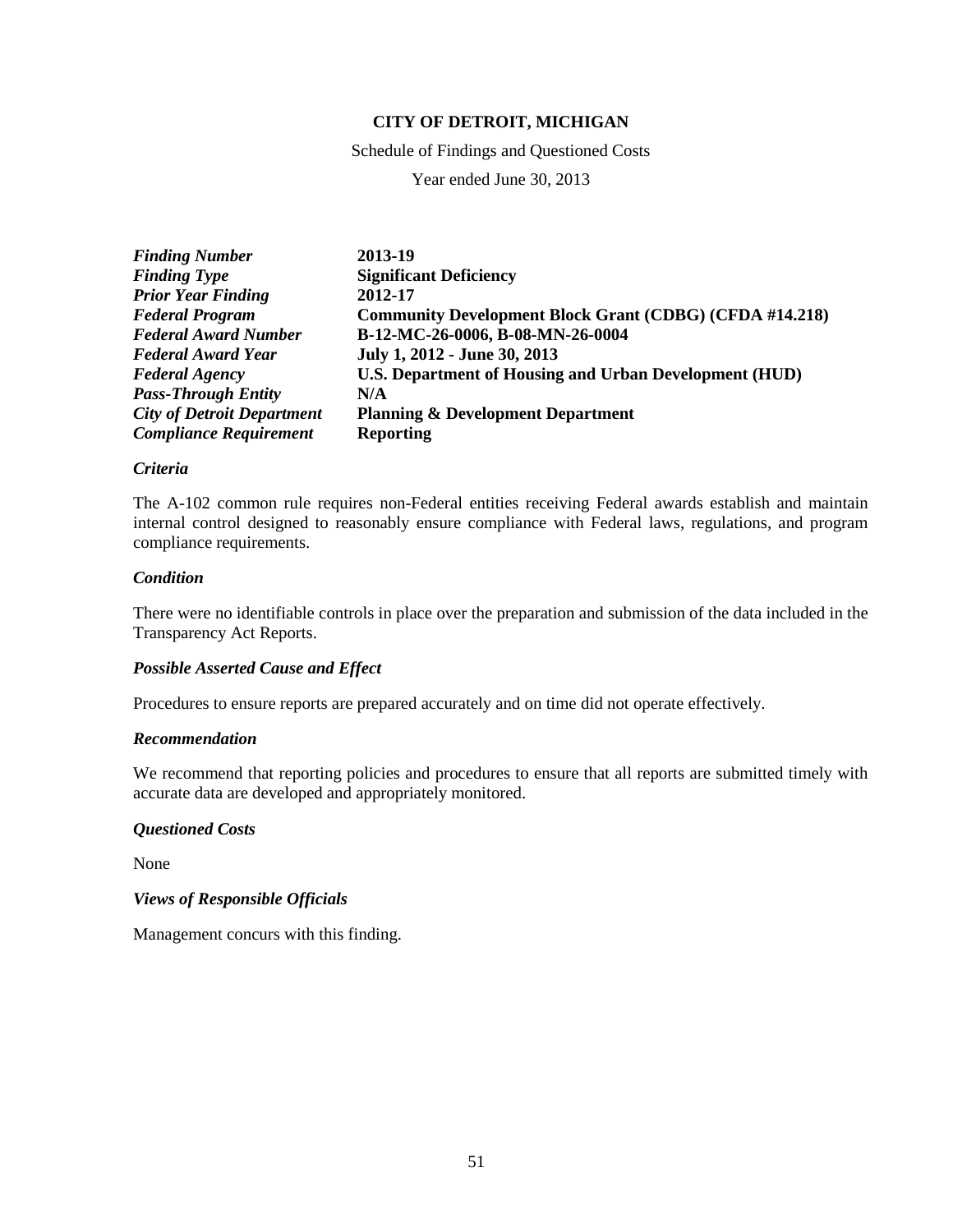Schedule of Findings and Questioned Costs

Year ended June 30, 2013

| <b>Finding Number</b>             | 2013-20                                                  |
|-----------------------------------|----------------------------------------------------------|
| <b>Finding Type</b>               | Noncompliance / significant deficiency                   |
| <b>Prior Year Finding</b>         | 2012-18                                                  |
| <b>Federal Program</b>            | Community Development Block Grant (CDBG) (CFDA #14.253 - |
|                                   | ARRA)                                                    |
| <b>Federal Award Number</b>       | <b>B-09-MY-0006</b>                                      |
| <b>Federal Award Year</b>         | July 1, 2012 - June 30, 2013                             |
| <b>Federal Agency</b>             | U.S. Department of Housing and Urban Development (HUD)   |
| <b>Pass-Through Entity</b>        | N/A                                                      |
| <b>City of Detroit Department</b> | <b>Planning &amp; Development Department</b>             |
| <b>Compliance Requirement</b>     | <b>Reporting</b>                                         |

#### *Criteria*

The A-102 common rule requires non-Federal entities receiving Federal awards establish and maintain internal control designed to reasonably ensure compliance with Federal laws, regulations, and program compliance requirements.

Per Section 1512 of the American Recovery and Reinvestment Act (ARRA), Subtitle A (c), not later than 10 days after the end of each calendar quarter, each recipient that received recovery funds from a Federal agency shall submit a report to that agency that contains-(1) the toal amount of recovery funds received from that agency; (2) the amount of recovery funds received that were expended or obligated to projects or activities; and (3) a detailed list of all projects or activities for which recovery funds were expended or obligated, including (A) the name of the project or activity; (B) a description of the project or activity; (C) an evaluation of the completion status of the project or activity; (D) an estimate of the number of jobs created and the number of jobs retained by the project or activity; and (E) for infrastructure investment made by state and local government, the purpose, total cost, and rationale of the agency for funding the infrastructure investment with funds made available under this Act, and name of the person to contact at the agency if there are concerns with the infrastructure investment.

# *Condition*

Per review of the Sec 1512 ARRA Report, the following results were obtained:

• The Sub Award Information on the physical report does not agree to the report submitted in reporting.gov (for one subrecipient the congressional district was reported as 14 when it should have been reported as 13, and for another subrecipient the Sub Award Date in the website is listed as 6/1/11 while the supporting documentation shows the date as 3/29/11).

• Additionally, we were unable to test the operating effectiveness of the controls in place over the preparation and submission of the Section 1512 ARRA report.

# *Possible Asserted Cause and Effect*

Procedures to ensure reports are prepared accurately and on time did not operate effectively.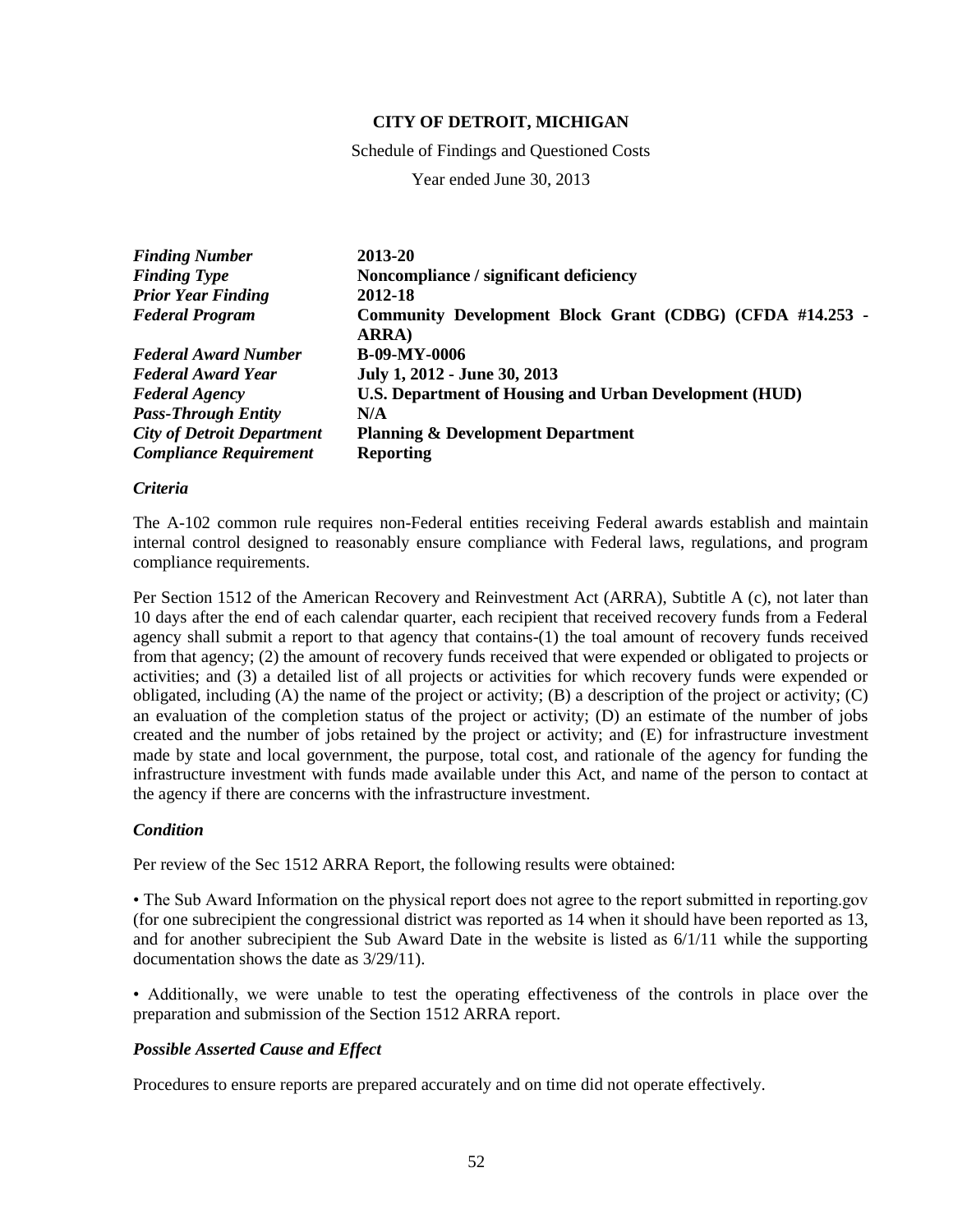Schedule of Findings and Questioned Costs Year ended June 30, 2013

## *Recommendation*

We recommend that reporting policies and procedures to ensure that all reports are submitted timely with accurate data are developed and appropriately monitored.

## *Questioned Costs*

None

*Views of Responsible Officials*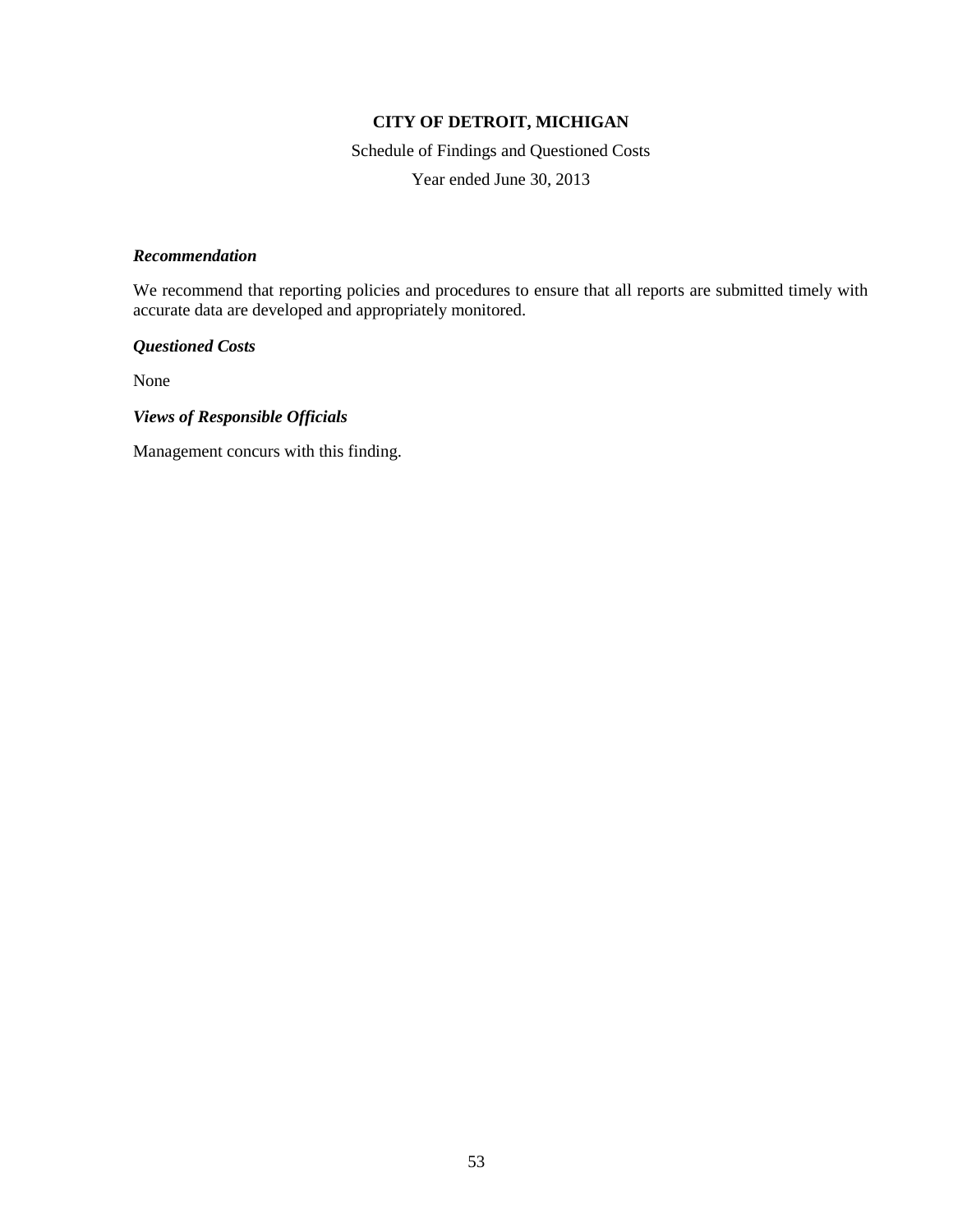Schedule of Findings and Questioned Costs

Year ended June 30, 2013

| <b>Finding Number</b>             | 2013-21                                                        |
|-----------------------------------|----------------------------------------------------------------|
| <b>Finding Type</b>               | Noncompliance / significant deficiency                         |
| <b>Prior Year Finding</b>         | N/A                                                            |
| <b>Federal Program</b>            | <b>Community Development Block Grant (CDBG) (CFDA #14.218)</b> |
| <b>Federal Award Number</b>       | B-12-MC-26-0006                                                |
| <b>Federal Award Year</b>         | July 1, 2012 - June 30, 2013                                   |
| <b>Federal Agency</b>             | <b>U.S. Department of Housing and Urban Development (HUD)</b>  |
| <b>Pass-Through Entity</b>        | N/A                                                            |
| <b>City of Detroit Department</b> | <b>Planning &amp; Development Department</b>                   |
| <b>Compliance Requirement</b>     | <b>Reporting</b>                                               |

#### *Criteria*

The A-102 common rule requires non-Federal entities receiving Federal awards establish and maintain internal control designed to reasonably ensure compliance with Federal laws, regulations, and program compliance requirements.

Per the reporting requirements found in A-102 Common Rule, 2 CFR section 215.52 - Financial Reporting, and 2 CFR section 215.51 - Monitoring and reporting program performance, financial, performance, and special reports should be complete and accurate.

#### *Condition*

In the CAPER report, there was a variance between the program income per the general ledger (\$2,110,011) and the PR 26 CDBG Financial Summary report (\$1,780,242). Per review of the supporting documents, there were two journal entries that should have been accounted for in the PR 26 report totaling \$328,245. In addition, there is an unreconciled difference of \$1,524.

#### *Possible Asserted Cause and Effect*

Procedures to ensure reports are prepared accurately and on time did not operate effectively.

#### *Recommendation*

We recommend that reporting policies and procedures to ensure that all reports are submitted timely with accurate data are developed and appropriately monitored.

#### *Questioned Costs*

None

#### *Views of Responsible Officials*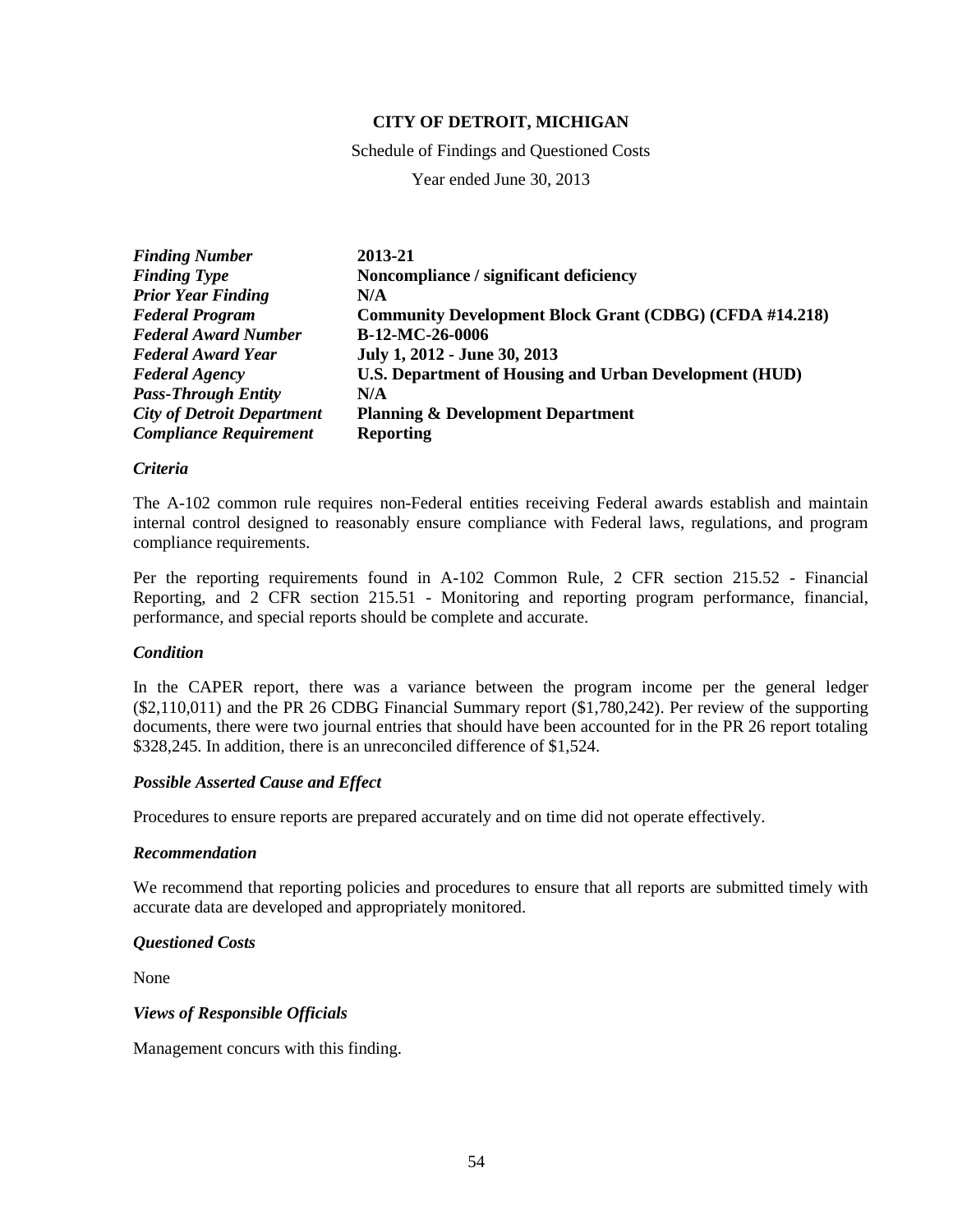Schedule of Findings and Questioned Costs

Year ended June 30, 2013

| <b>Finding Number</b>             | 2013-22                                                        |
|-----------------------------------|----------------------------------------------------------------|
| <b>Finding Type</b>               | Noncompliance / significant deficiency                         |
| <b>Prior Year Finding</b>         | N/A                                                            |
| <b>Federal Program</b>            | <b>Community Development Block Grant (CDBG) (CFDA #14.218)</b> |
| <b>Federal Award Number</b>       | B-12-MC-26-0006                                                |
| <b>Federal Award Year</b>         | July 1, 2012 - June 30, 2013                                   |
| <b>Federal Agency</b>             | <b>U.S. Department of Housing and Urban Development (HUD)</b>  |
| <b>Pass-Through Entity</b>        | N/A                                                            |
| <b>City of Detroit Department</b> | <b>Planning &amp; Development Department</b>                   |
| <b>Compliance Requirement</b>     | <b>Reporting</b>                                               |

#### *Criteria*

Per the Federal Financial Report Instructions, cash receipts and cash disbursements should be reported on a cumulative basis as of the reporting period end date.

#### *Condition*

The SF-425 Federal Financial Report erroneously reported quarter to date information instead of cumulative to date information.

#### *Possible Asserted Cause and Effect*

Procedures to ensure reports are prepared accurately and on time did not operate effectively.

# *Recommendation*

We recommend that reporting policies and procedures to ensure that all reports are submitted timely with accurate data are developed and appropriately monitored.

## *Questioned Costs*

None

#### *Views of Responsible Officials*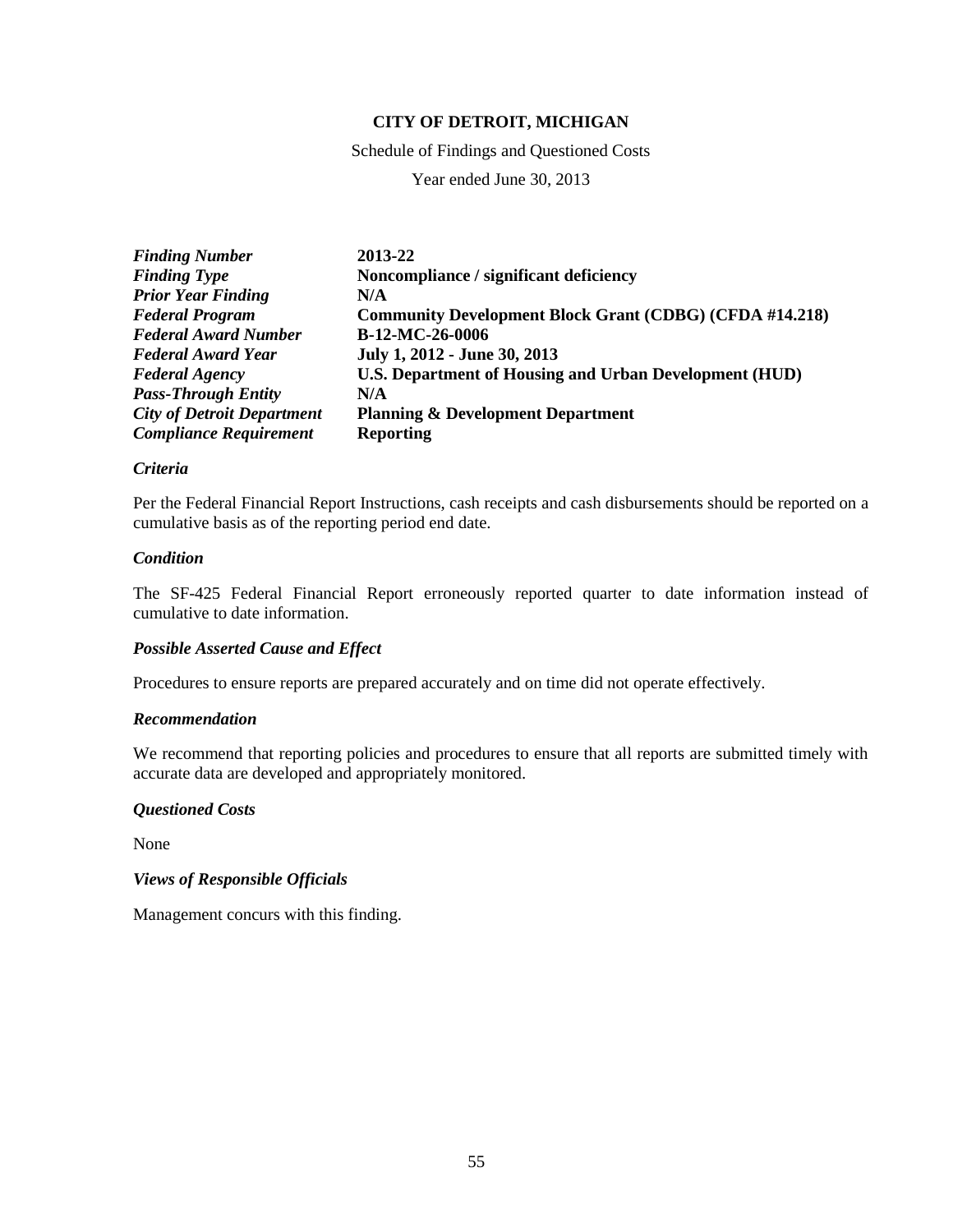Schedule of Findings and Questioned Costs

Year ended June 30, 2013

| <b>Finding Number</b>             | 2013-23                                                 |
|-----------------------------------|---------------------------------------------------------|
| <b>Finding Type</b>               | Material noncompliance / material weakness              |
| <b>Prior Year Finding</b>         | 2012-19                                                 |
| <b>Federal Program</b>            | Community Development Block Grant (CDBG) (CFDA #14.218, |
|                                   | $14.253 - ARRA)$                                        |
| <b>Federal Award Number</b>       | B-12-MC-26-0006, B-09-MY-0006, B-08-MN-26-0004          |
| <b>Federal Award Year</b>         | July 1, 2012 - June 30, 2013                            |
| <b>Federal Agency</b>             | U.S. Department of Housing and Urban Development (HUD)  |
| <b>Pass-Through Entity</b>        | N/A                                                     |
| <b>City of Detroit Department</b> | <b>Planning &amp; Development Department</b>            |
| <b>Compliance Requirement</b>     | <b>Subrecipient Monitoring</b>                          |

#### *Criteria*

The A-102 common rule requires non-Federal entities receiving Federal awards establish and maintain internal control designed to reasonably ensure compliance with Federal laws, regulations, and program compliance requirements.

Per OMB Circular A-133, Subpart D(d) (1) and (3), a pass-through entity shall perform the following for federal awards it makes: (1) Identify federal awards made by informing each subrecipient of CFDA title and number, award name and number, award year, if the award is R&D, and name of federal agency; (3) Monitor the activities of subrecipients as necessary to ensure that Federal awards are used for authorized purposes in compliance with laws, regulations, and the provisions of contracts or grant agreements and that performance goals are achieved.

Per 2 CFR 180.300, when you enter into a covered transaction with another entity at the next lower tier, you must verify that the entity with whom you intend to do business is not excluded or disqualified.

## *Condition*

We selected 35 subrecipient monitoring files for testing. We reviewed 33 non-ARRA funded subrecipient monitoring files and noted the following:

- 11 files did not contain evidence of annual performance or financial monitoring
- 6 files contained agreements that did not include the grant's CFDA number or title
- 9 files contained agreements that did not include the subrecipient's DUNS number.

We reviewed 2 ARRA-funded subrecipient monitoring files and noted the following:

• 1 file did not contain evidence of a CCR registration

Of the total 35 subrecipients selected, we noted 14 did not show up as registered in the SAM website.

# *Possible Asserted Cause and Effect*

Management did not comply with subrecipient monitoring requirements.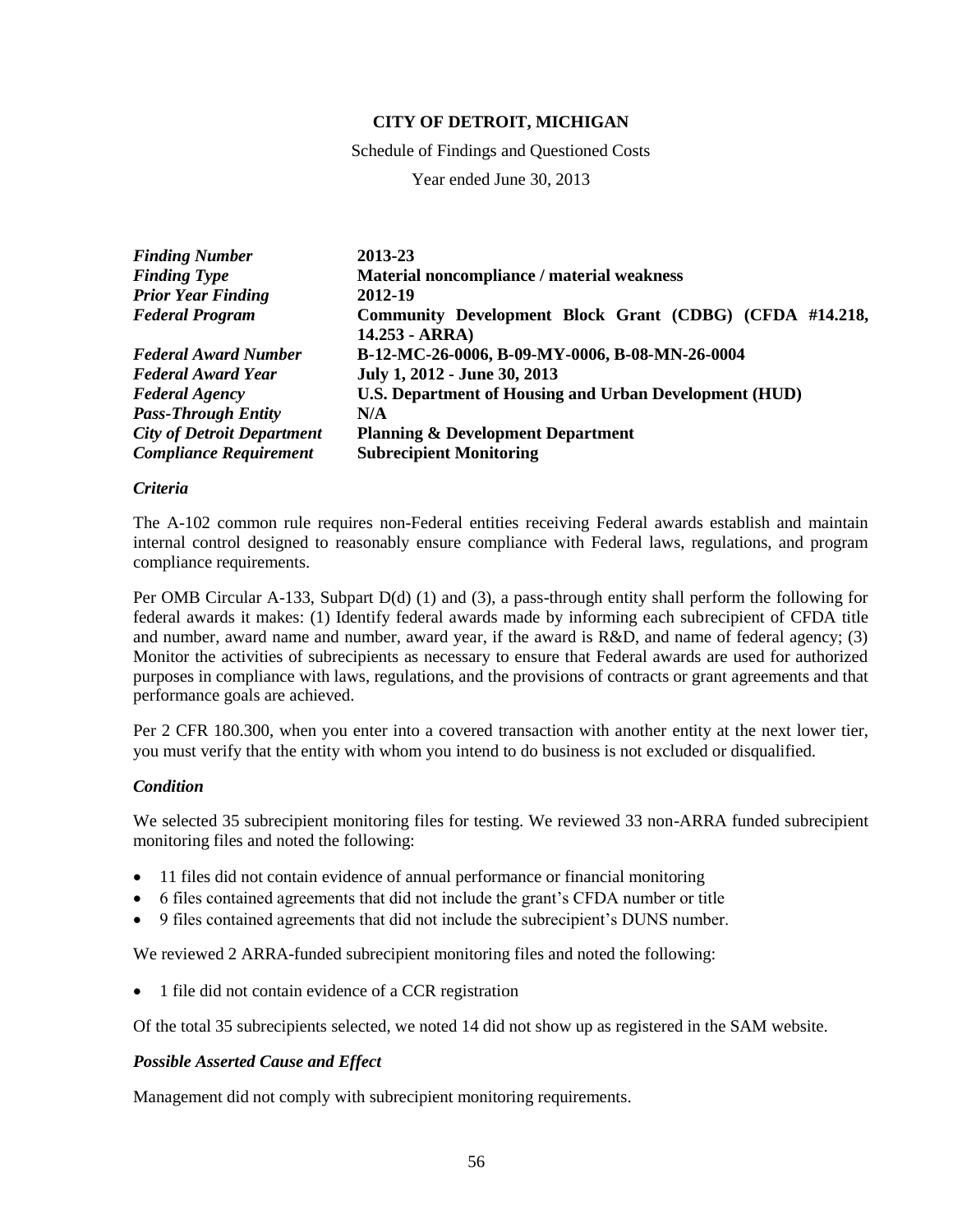Schedule of Findings and Questioned Costs Year ended June 30, 2013

# *Recommendation*

We recommend that appropriate subrecipient monitoring take place and that documentation that provides evidence of compliance is maintained according to the City's document retention policies.

# *Questioned Costs*

None

*Views of Responsible Officials*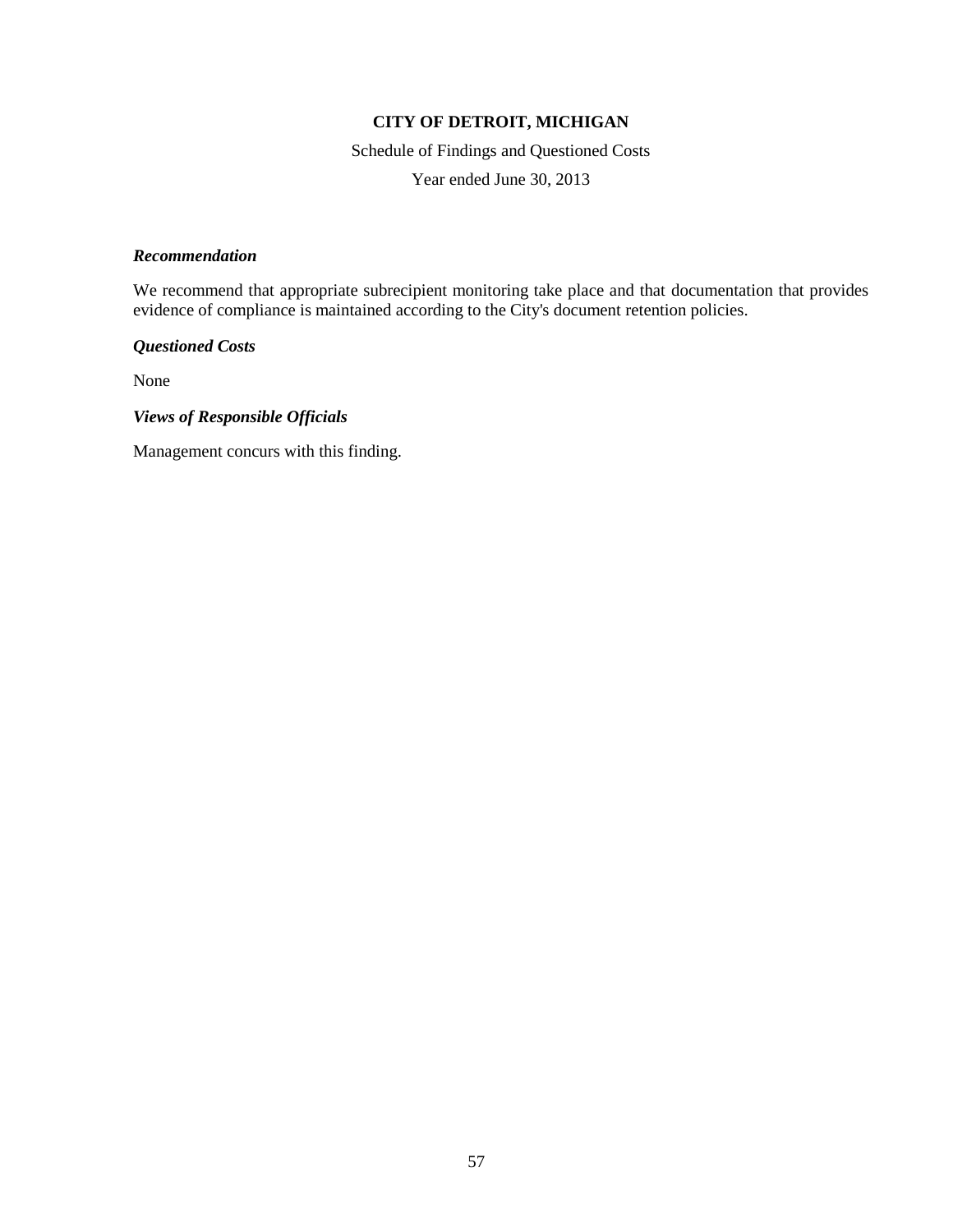Schedule of Findings and Questioned Costs

Year ended June 30, 2013

| <b>Finding Number</b>             | 2013-24                                                    |
|-----------------------------------|------------------------------------------------------------|
| <b>Finding Type</b>               | <b>Significant deficiency</b>                              |
| <b>Prior Year Finding</b>         | N/A                                                        |
| <b>Federal Program</b>            | Home Investment Partnerships Program (HOME) (CFDA #14.239) |
| <b>Federal Award Number</b>       | M-12-MC-26-0202                                            |
| <b>Federal Award Year</b>         | July 1, 2012 - June 30, 2013                               |
| <b>Federal Agency</b>             | U.S. Department of Housing and Urban Development (HUD)     |
| <b>Pass-Through Entity</b>        | N/A                                                        |
| <b>City of Detroit Department</b> | <b>Planning &amp; Development Department</b>               |
| <b>Compliance Requirement</b>     | <b>Davis Bacon</b>                                         |

#### *Criteria*

The A-102 common rule requires non-Federal entities receiving Federal awards establish and maintain internal control designed to reasonably ensure compliance with Federal laws, regulations, and program compliance requirements.

#### *Condition*

For 4 of 4 certified payrolls selected, the review and approval by management could not be verified.

#### *Possible Asserted Cause and Effect*

Procedures to ensure certified payrolls are reviewed and approved did not operate effectively.

# *Recommendation*

We recommend that existing policies are internally monitored to ensure compliance with the Davis Bacon requirements.

## *Questioned Costs*

None

*Views of Responsible Officials*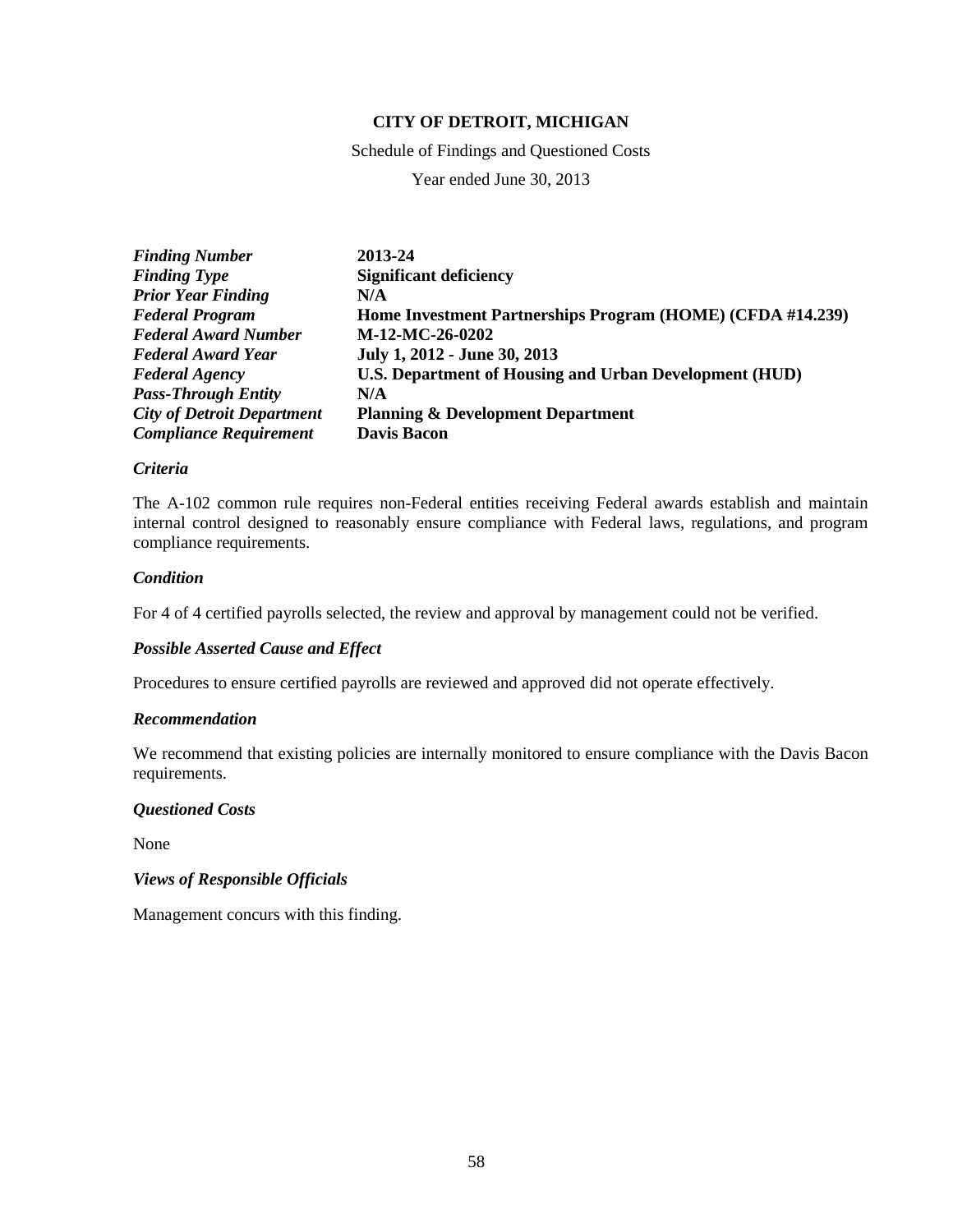Schedule of Findings and Questioned Costs

Year ended June 30, 2013

| <b>Finding Number</b>             | 2013-25                                                       |
|-----------------------------------|---------------------------------------------------------------|
| <b>Finding Type</b>               | Material noncompliance / material weakness                    |
| <b>Prior Year Finding</b>         | N/A                                                           |
| <b>Federal Program</b>            | Home Investment Partnerships Program (HOME) (CFDA #14.239)    |
| <b>Federal Award Number</b>       | M-12-MC-26-0202                                               |
| <b>Federal Award Year</b>         | July 1, 2012 - June 30, 2013                                  |
| <b>Federal Agency</b>             | <b>U.S. Department of Housing and Urban Development (HUD)</b> |
| <b>Pass-Through Entity</b>        | N/A                                                           |
| <b>City of Detroit Department</b> | <b>Planning &amp; Development Department</b>                  |
| <b>Compliance Requirement</b>     | <b>Procurement, Suspension and Debarment</b>                  |

#### *Criteria*

Per 2 CFR section 180.300, when you enter into a covered transaction with another person at the next lower tier, you must verify that the person with whom you intend to do business is not excluded or disqualified. Per the Federal Service Desk (www.fsd.gov), "any government, business, grantee or organization (known as an "Entity" in SAM) wishing to do business with the federal government under a Federal Acquisition Regulation (FAR)-based contract, or anyone applying for federal grants, cooperative agreements or other forms of federal financial assistance through Grants.gov, must be registered in SAM."

#### *Condition*

For 1 of 8 items tested, an incorrect EPLS search certification was included in the procurement file. The certification in the file was for a different company than the developer responsible for the project. Additionally, we noted 2 of 8 contractors could not be located in the System for Award Management (SAM) website.

#### *Possible Asserted Cause and Effect*

Management did not comply with suspension and debarment requirements.

#### *Recommendation*

We recommend that policies and procedures are monitored to ensure compliance with suspension and debarment requirements.

#### *Questioned Costs*

None

# *Views of Responsible Officials*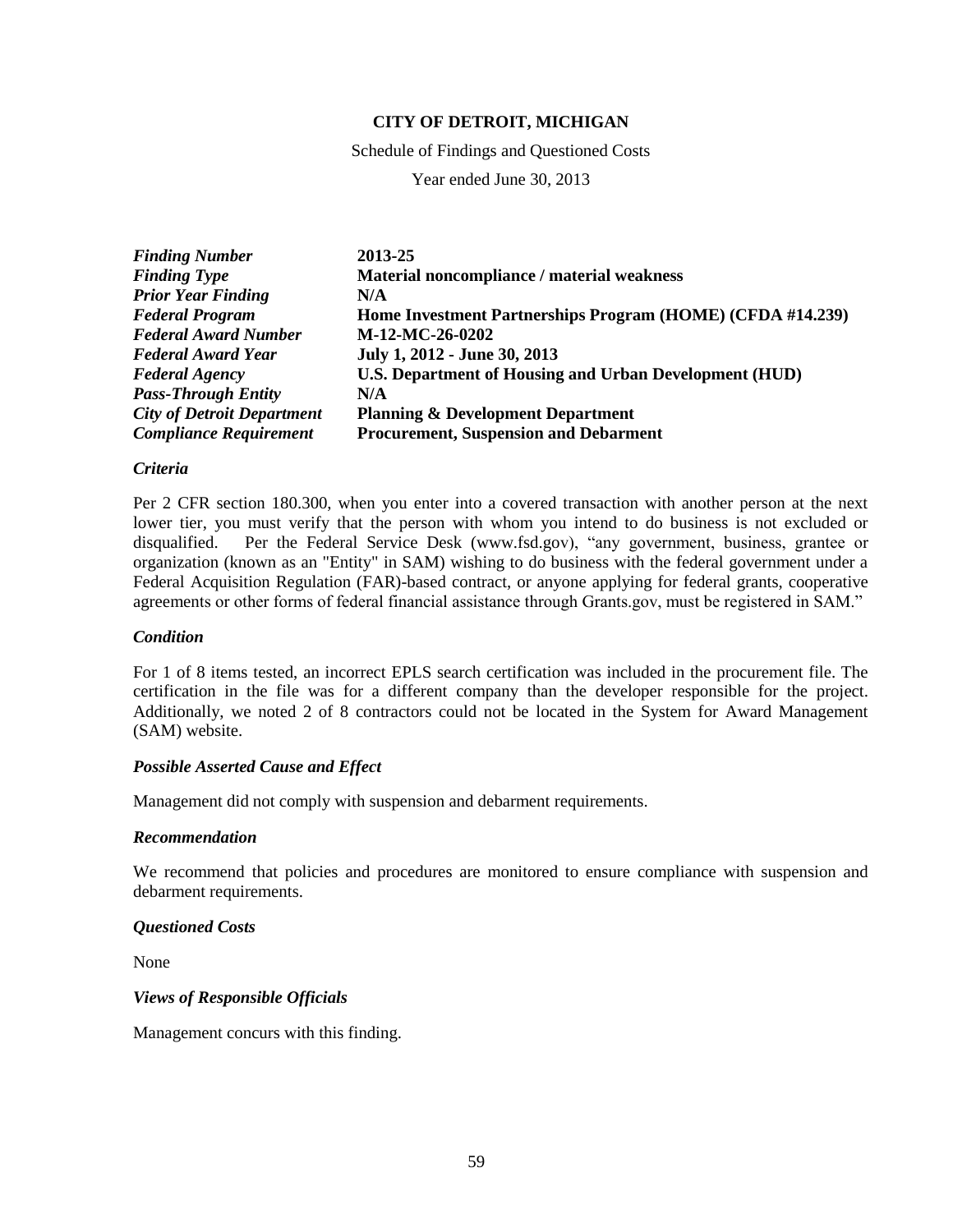Schedule of Findings and Questioned Costs

Year ended June 30, 2013

| <b>Finding Number</b>             | 2013-26                                                    |
|-----------------------------------|------------------------------------------------------------|
| <b>Finding Type</b>               | Material noncompliance / material weakness                 |
| <b>Prior Year Finding</b>         | 2012-24                                                    |
| <b>Federal Program</b>            | Home Investment Partnerships Program (HOME) (CFDA #14.239) |
| <b>Federal Award Number</b>       | M-12-MC-26-0202                                            |
| <b>Federal Award Year</b>         | July 1, 2012 - June 30, 2013                               |
| <b>Federal Agency</b>             | U.S. Department of Housing and Urban Development (HUD)     |
| <b>Pass-Through Entity</b>        | N/A                                                        |
| <b>City of Detroit Department</b> | <b>Planning &amp; Development Department</b>               |
| <b>Compliance Requirement</b>     | <b>Reporting</b>                                           |

#### *Criteria*

Per 24 CFR 135.90, each recipient which receives directly from HUD financial assistance that is subject to the requirements of this part shall submit to the Assistant Secretary an annual report in such form and with such information as the Assistant Secretary may request, for the purpose of determining the effectiveness of section 3. Where the program providing the section 3 covered assistance requires submission of an annual performance report, the section 3 report will be submitted with that annual performance report.

#### *Condition*

We obtained the HUD 60002, Section 3, Summary Report, and noted the following: 1) the total amount of the award does not agree to the amount in the grant agreement; 2) Part I Employement and Training was not completed; 3) Part II Contracts Awarded, 1.B. total dollar amount of construction contracts awarded to Section 3 businesses was not entered correctly; 4) the report was submitted 18 calendar days late (report was submitted on October 18, 2013 and the final submission due date was September 30, 2013).

#### *Possible Asserted Cause and Effect*

Procedures to ensure reports are prepared accurately and on time did not operate effectively.

#### *Recommendation*

We recommend that reporting policies and procedures to ensure that all reports are submitted timely with accurate data are developed and appropriately monitored.

#### *Questioned Costs*

None

*Views of Responsible Officials*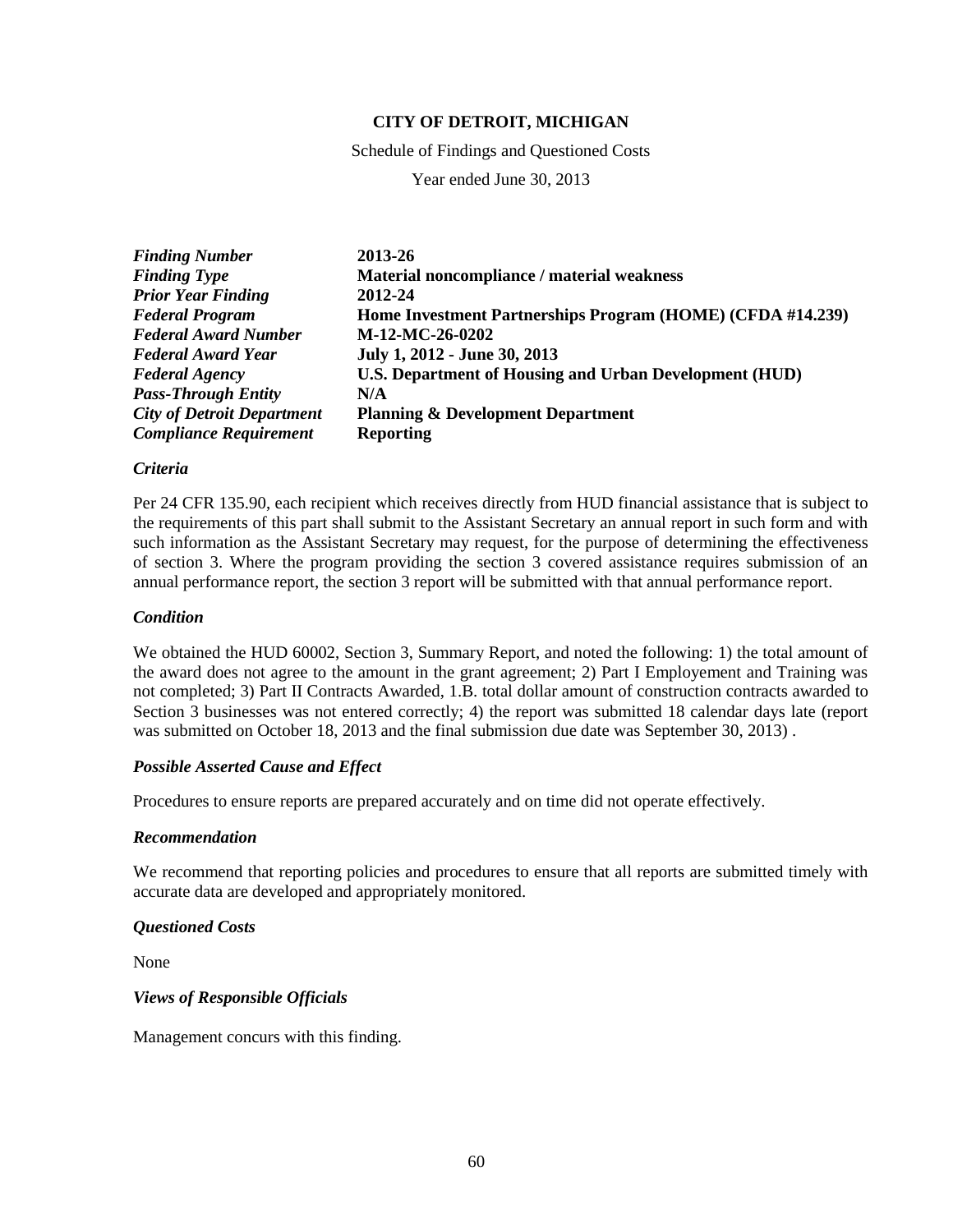Schedule of Findings and Questioned Costs

Year ended June 30, 2013

| <b>Finding Number</b>             | 2013-27                                                    |
|-----------------------------------|------------------------------------------------------------|
| <b>Finding Type</b>               | Noncompliance / significant deficiency                     |
| <b>Prior Year Finding</b>         | 2012-25                                                    |
| <b>Federal Program</b>            | Home Investment Partnerships Program (HOME) (CFDA #14.239) |
| <b>Federal Award Number</b>       | M-12-MC-26-0202                                            |
| <b>Federal Award Year</b>         | July 1, 2012 - June 30, 2013                               |
| <b>Federal Agency</b>             | U.S. Department of Housing and Urban Development (HUD)     |
| <b>Pass-Through Entity</b>        | N/A                                                        |
| <b>City of Detroit Department</b> | <b>Planning &amp; Development Department</b>               |
| <b>Compliance Requirement</b>     | <b>Reporting</b>                                           |

#### *Criteria*

The A-102 common rule requires non-Federal entities receiving Federal awards establish and maintain internal control designed to reasonably ensure compliance with Federal laws, regulations, and program compliance requirements. 2 CFR 170, Appendix A and Federal Funding Accountability and Transparency Act Subaward Reporting System- FSRS.gov website states: 1) the following data about sub-awards greater than \$25,000 must be reported: a) name of entity receiving award b) amount of award c) funding agency d) NAICS code for contracts/ CFDA program number for grants e) program source f) award title descriptive of the purpose of the funding action g) location of the entity (including congressional district) h) place of performance (including congressional district) i) unique identifier of the entity and its parent; and j) total compensation and names of top five executives (same thresholds as for primes). 2) The total compensation and names of top five executives must be reported if: a) more than 80% of annual gross revenues from the Federal government and those revenues are greater than \$25M annually and b) compensation information is not already available through reporting to the SEC.

#### *Condition*

The Transparency Act Report field for Subaward Number under the Subawardee Data section was incorrectly stated. Further, there were no identifiable controls in place over the preparation and submission of the data included in the Transparency Act Report.

## *Possible Asserted Cause and Effect*

Procedures to ensure reports are prepared accurately and on time did not exist or did not operate effectively.

## *Recommendation*

We recommend that reporting policies and procedures to ensure that all reports are submitted timely with accurate data are developed and appropriately monitored.

#### *Questioned Costs*

None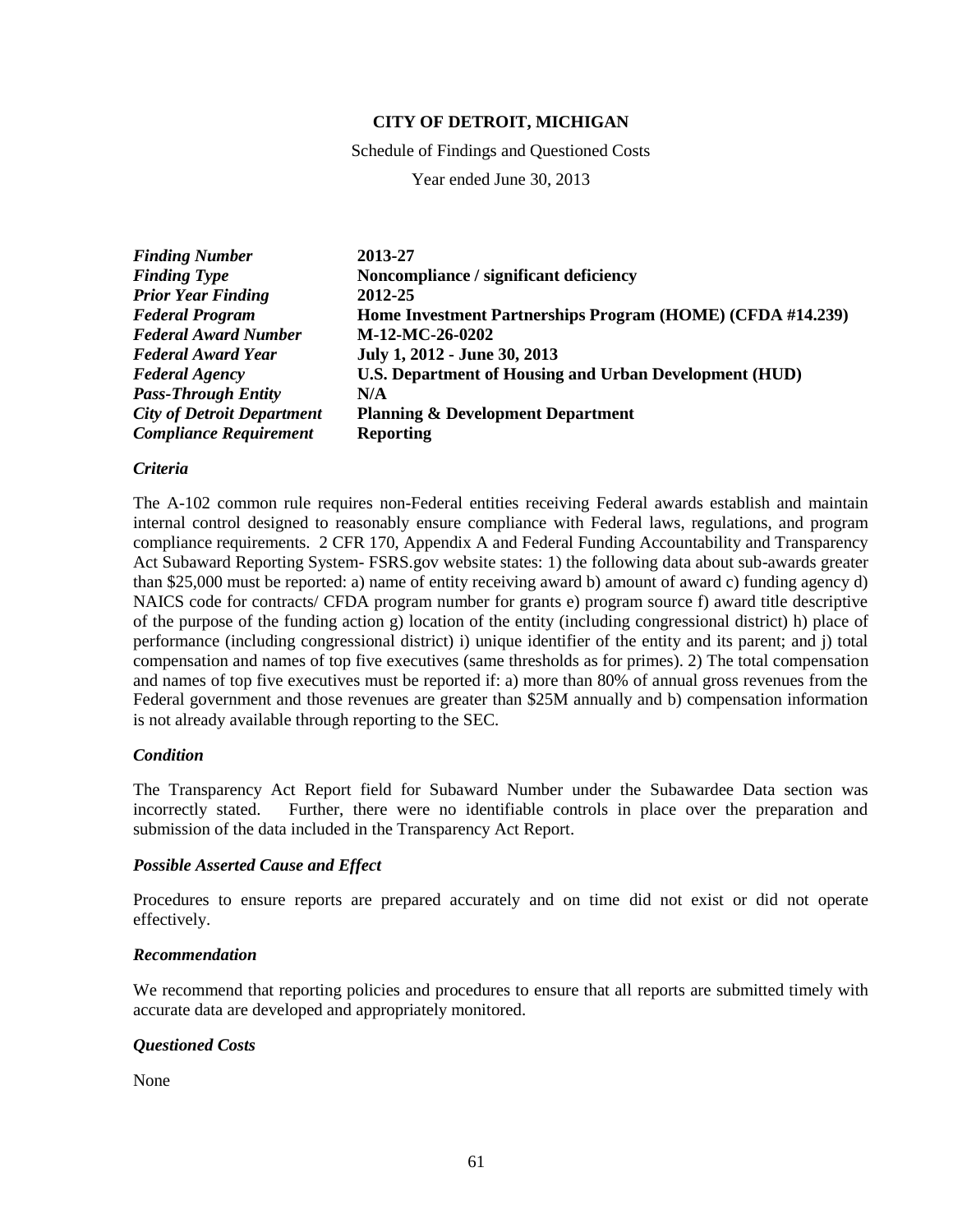Schedule of Findings and Questioned Costs Year ended June 30, 2013

*Views of Responsible Officials*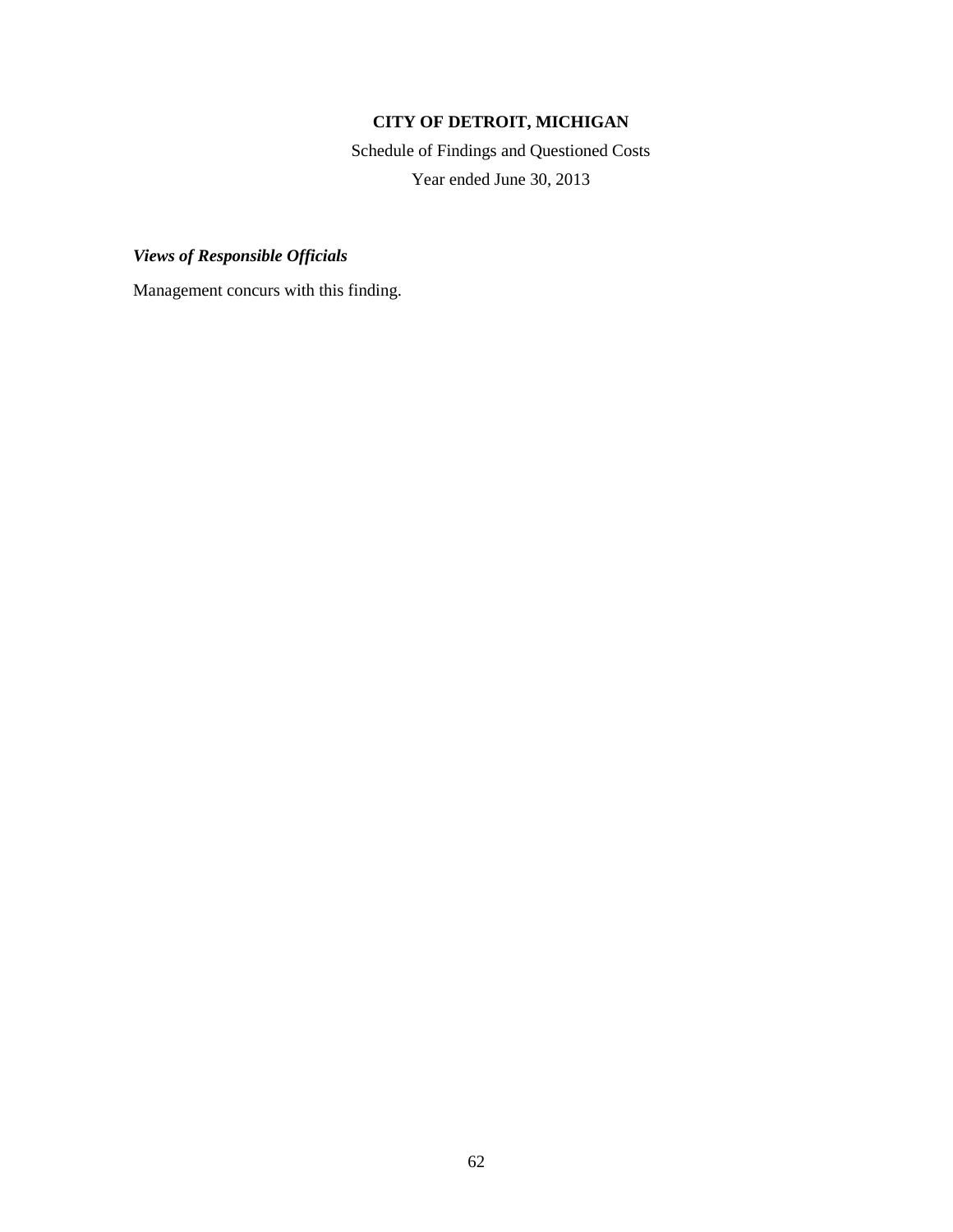Schedule of Findings and Questioned Costs

Year ended June 30, 2013

| <b>Finding Number</b>             | 2013-28                                                                    |
|-----------------------------------|----------------------------------------------------------------------------|
| <b>Finding Type</b>               | Material noncompliance / material weakness                                 |
| <b>Prior Year Finding</b>         | N/A                                                                        |
| <b>Federal Program</b>            | <b>Community Development Block Grant - Section 108</b>                     |
|                                   | Loan Guarantees Program (Section 108) (CFDA #14.248)                       |
| <b>Federal Award Number</b>       | N/A                                                                        |
| <b>Federal Award Year</b>         | July 1, 2012 - June 30, 2013                                               |
| <b>Federal Agency</b>             | U.S. Department of Housing and Urban Development (HUD)                     |
| <b>Pass-Through Entity</b>        | N/A                                                                        |
| <b>City of Detroit Department</b> | <b>Planning &amp; Development Department</b>                               |
| <b>Compliance Requirement</b>     | <b>Activities Allowed or Unallowed and Allowable Costs/Cost Principles</b> |

#### *Criteria*

The A-102 common rule requires non-Federal entities receiving Federal awards establish and maintain internal control designed to reasonably ensure compliance with Federal laws, regulations, and program compliance requirements. Per 24 CFR 570.703, "guaranteed loan funds may not be used to reimburse the CDBG program account or line of credit for costs incurred by the public entity or designated public agency and paid with CDBG grant funds or program income."

#### *Condition*

In June 2013, in relation to the New Amsterdam project, the remaining unused private lender funds of \$352,856 originally awarded to New Amsterdam were used to repay a portion of the outstanding loan amount due to the City.

#### *Possible Asserted Cause and Effect*

Management was not in compliance with activities allowed/allowable cost principles.

#### *Recommendation*

We recommend that management review expenditures to ensure that they are allowable prior to approving them.

#### *Questioned Costs*

\$352,856

## *Views of Responsible Officials*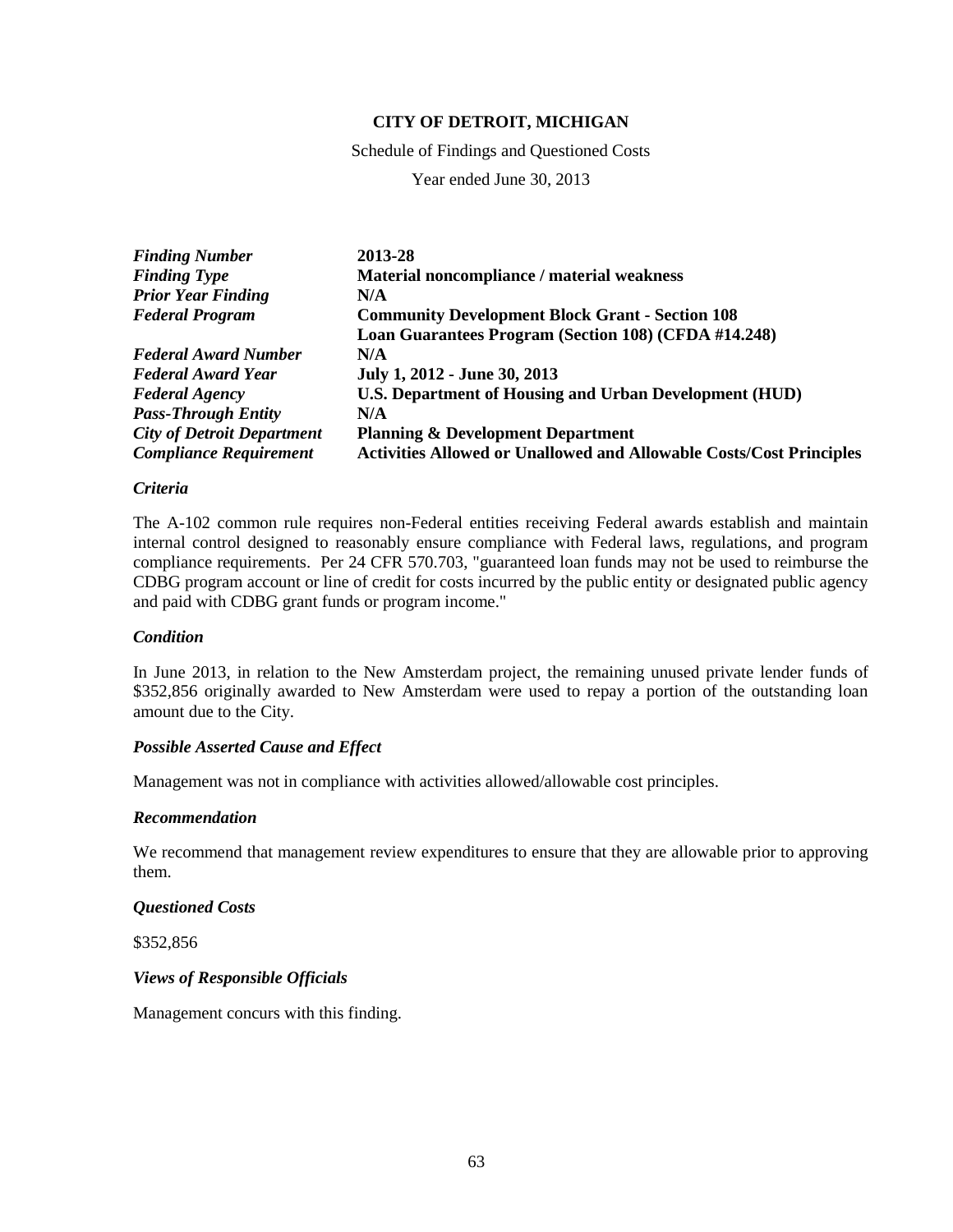Schedule of Findings and Questioned Costs

Year ended June 30, 2013

| <b>Finding Number</b>             | 2013-29                                                       |
|-----------------------------------|---------------------------------------------------------------|
| <b>Finding Type</b>               | Material noncompliance / material weakness                    |
| <b>Prior Year Finding</b>         | N/A                                                           |
| <b>Federal Program</b>            | <b>Community Development Block Grant - Section 108</b>        |
|                                   | Loan Guarantees Program (Section 108) (CFDA #14.248)          |
| <b>Federal Award Number</b>       | N/A                                                           |
| <b>Federal Award Year</b>         | July 1, 2012 - June 30, 2013                                  |
| <b>Federal Agency</b>             | <b>U.S. Department of Housing and Urban Development (HUD)</b> |
| <b>Pass-Through Entity</b>        | N/A                                                           |
| <b>City of Detroit Department</b> | <b>Planning &amp; Development Department</b>                  |
| <b>Compliance Requirement</b>     | <b>Cash Management</b>                                        |

#### *Criteria*

Per the Loan Guarantee contract entered into between the City and HUD, advance funds received by the City in excess of the FDIC insurance limit must be loaned to a developer or "fully and continuously invested in Government Obligations" (a "safekeeping" account) within 3 days of receiving the funds.

#### *Condition*

We reviewed the bank statements related to Section 108 Loan Funds and noted that funds held by the City were at-risk, violating cash management requirements. The City continuously failed to invest these funds in a safekeeping account within the required period of time. Some funds remained in the checking account for several months at a time.

# *Possible Asserted Cause and Effect*

The City did not comply with cash management requirements.

# *Recommendation*

We recommend that management establish policies and procedures to ensure compliance with cash management requirements.

#### *Questioned Costs*

None

# *Views of Responsible Officials*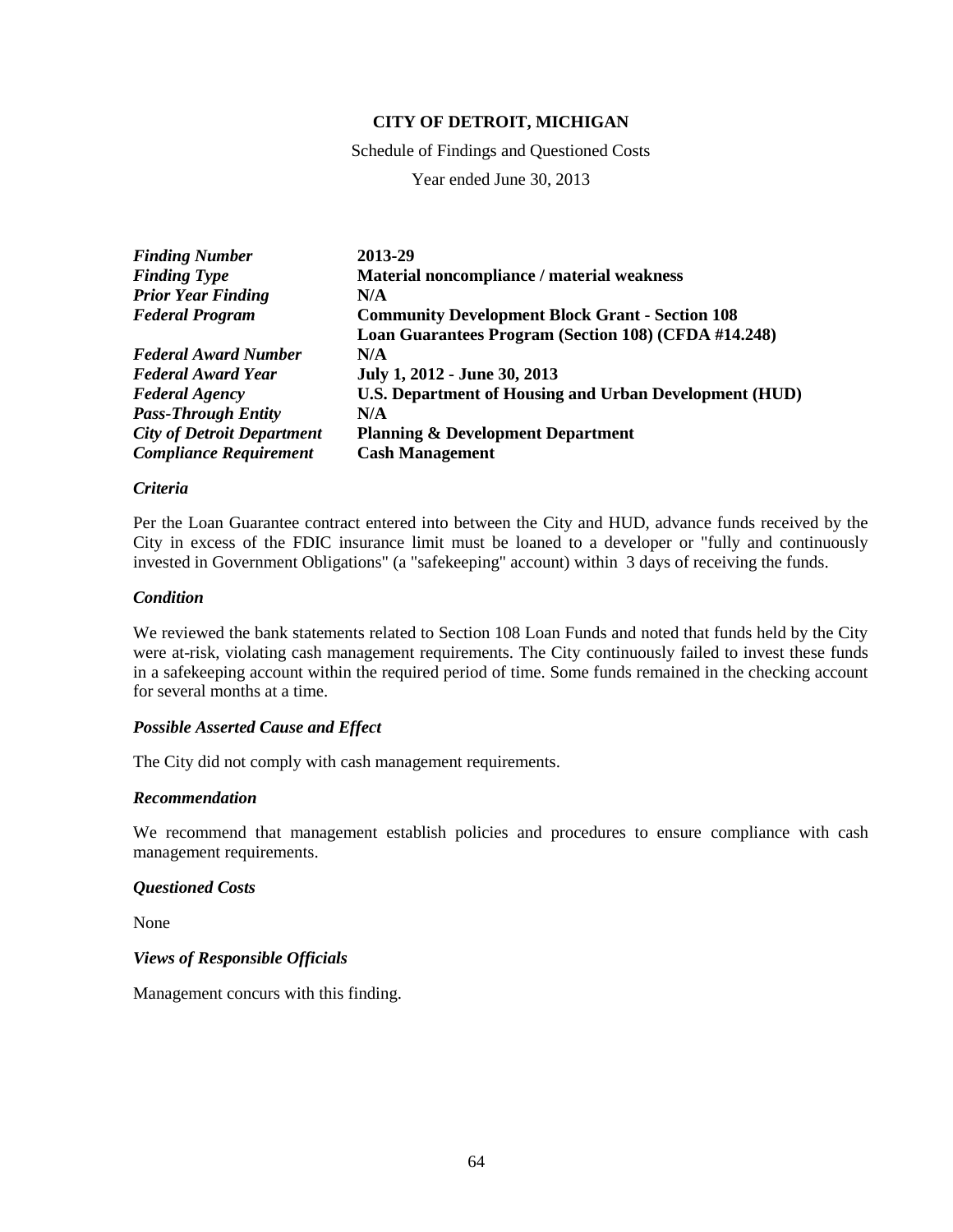Schedule of Findings and Questioned Costs

Year ended June 30, 2013

| <b>Finding Number</b>             | 2013-30                                                       |
|-----------------------------------|---------------------------------------------------------------|
| <b>Finding Type</b>               | Material noncompliance / material weakness                    |
| <b>Prior Year Finding</b>         | N/A                                                           |
| <b>Federal Program</b>            | <b>Community Development Block Grant - Section 108</b>        |
|                                   | Loan Guarantees Program (Section 108) (CFDA #14.248)          |
| <b>Federal Award Number</b>       | N/A                                                           |
| <b>Federal Award Year</b>         | July 1, 2012 - June 30, 2013                                  |
| <b>Federal Agency</b>             | <b>U.S. Department of Housing and Urban Development (HUD)</b> |
| <b>Pass-Through Entity</b>        | N/A                                                           |
| <b>City of Detroit Department</b> | <b>Planning &amp; Development Department</b>                  |
| <b>Compliance Requirement</b>     | <b>Procurement, Suspension and Debarment</b>                  |

#### *Criteria*

The A-102 common rule requires non-Federal entities receiving Federal awards establish and maintain internal control designed to reasonably ensure compliance with Federal laws, regulations, and program compliance requirements.

Per 2 CFR section 180.300, when you enter into a covered transaction with another person at the next lower tier, you must verify that the person with whom you intend to do business is not excluded or disqualified.

#### *Condition*

Per review of the Woodward Garden Theater Phase III loan agreement, we noted that a suspension and debarment clause was included, however the clause did not contain language related to the suspension and debarment status of the main developer. Additionally, we noted that Section 108 staff does not perform formal procedures to verify that a developer in a new contract is not suspended or debarred. Based on review of the SAM website, we noted that the vendor in question was not suspended or debarred.

# *Possible Asserted Cause and Effect*

Policies and procedures are not designed in a manner to ensure compliance with requirements.

#### *Recommendation*

We recommend that policies and procedures are developed to ensure compliance with suspension and debarment requirements.

#### *Questioned Costs*

None

# *Views of Responsible Officials*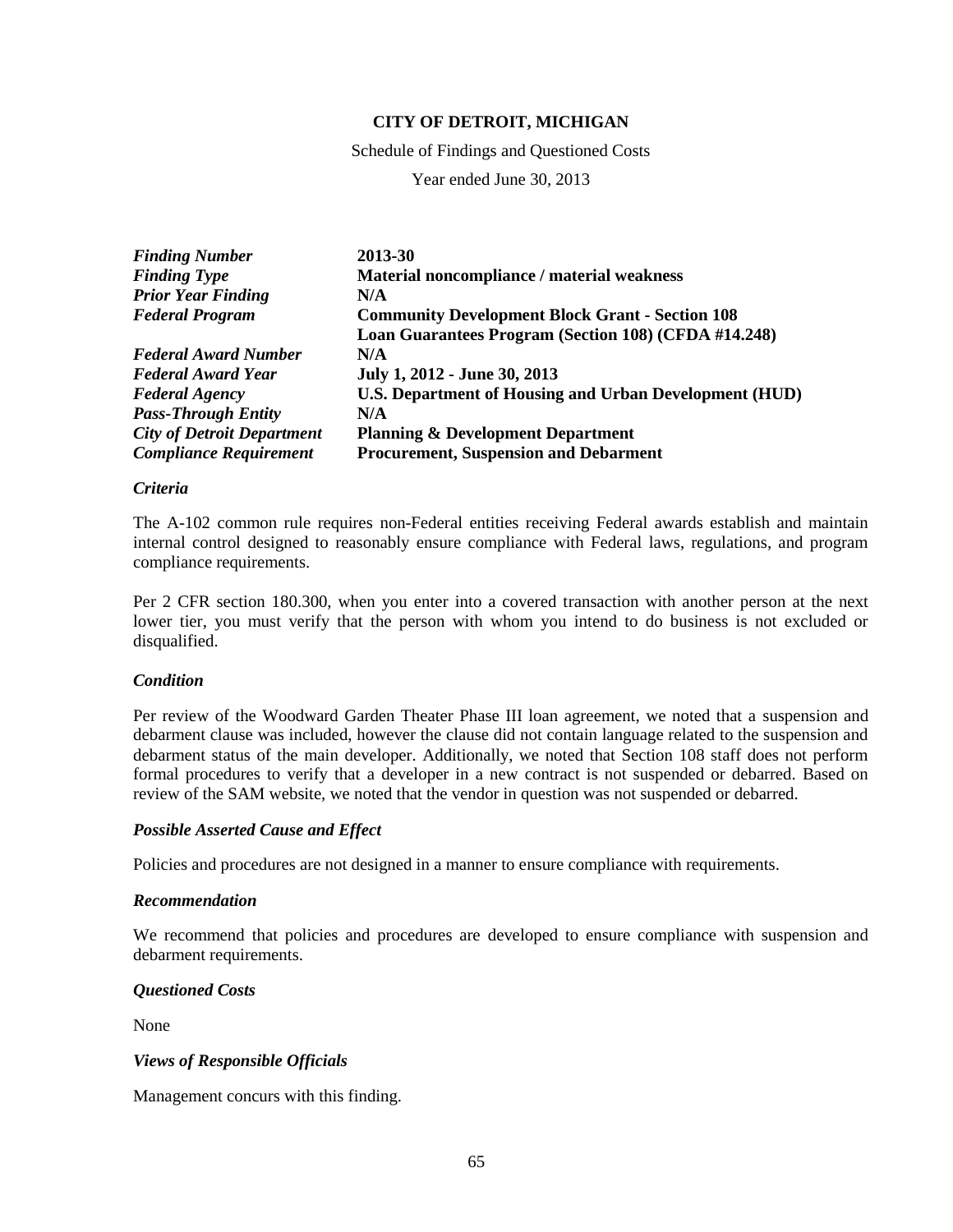Schedule of Findings and Questioned Costs

Year ended June 30, 2013

| <b>Finding Number</b>             | 2013-31                                                                    |
|-----------------------------------|----------------------------------------------------------------------------|
| <b>Finding Type</b>               | Material noncompliance / material weakness                                 |
| <b>Prior Year Finding</b>         | 2012-37                                                                    |
| <b>Federal Program</b>            | <b>Public Safety Partnership and Community Policing Grants (COPS)</b>      |
|                                   | (CFDA #16.710 - ARRA)                                                      |
| <b>Federal Award Number</b>       | 2009-RJ-WX-0053, 2009-CK-WX-0549, 2009-CK-WX-0557,<br><b>2010-</b>         |
|                                   | CK-WX-0506, 2011-UL-WX-0018                                                |
| <b>Federal Award Year</b>         | July 1, 2009 – December 31, 2013                                           |
| <b>Federal Agency</b>             | <b>U.S. Department of Justice (DOJ)</b>                                    |
| <b>Pass-Through Entity</b>        | N/A                                                                        |
| <b>City of Detroit Department</b> | <b>Police Department</b>                                                   |
| <b>Compliance Requirement</b>     | <b>Activities Allowed or Unallowed and Allowable Costs/Cost Principles</b> |

## *Criteria*

The A-102 common rule requires non-Federal entities receiving Federal awards establish and maintain internal control designed to reasonably ensure compliance with Federal laws, regulations, and program compliance requirements.

Code of Federal Regulations Part 225 Appendix B, paragraph 8(h)(3) states that: Where employees are expected to work solely on a single Federal award or cost objective, charges for their salaries and wages will be supported by periodic certifications that the employees worked solely on that program for the period covered by the certification. These certifications will be prepared at least semi annually and will be signed by the employee or supervisory official having firsthand knowledge of the work performed by the employee.

Additionally, to be allowable under Federal awards, costs must meet the following general criteria: be necessary and reasonable for proper and efficient performance and administration of Federal awards, be allocable to Federal awards under the provisions of this Circular, be authorized or not prohibited under State or local laws or regulations, conform to any limitations or exclusions set forth in these principles, Federal laws, terms and conditions of the Federal award, or other governing regulations as to types or amounts of cost items, be consistent with policies, regulations, and procedures that apply uniformly to both Federal awards and other activities of the governmental unit, be accorded consistent treatment. A cost may not be assigned to a Federal award as a direct cost if any other cost incurred for the same purpose in like circumstances has been allocated to the Federal award as an indirect cost. Except as otherwise provided for in this Circular, be determined in accordance with generally accepted accounting principles. Not be included as a cost or used to meet cost sharing or matching requirements of any other Federal award in either the current or a prior period, except as specifically provided by Federal law or regulation. Be the net of all applicable credits. Be adequately documented. (OMB Cost Circular A-87, attachment A, paragraph C).

# *Condition*

77 employees were selected for testing. The results of the tests are as follows:

The City did not require employees to perform the required Time Certifications.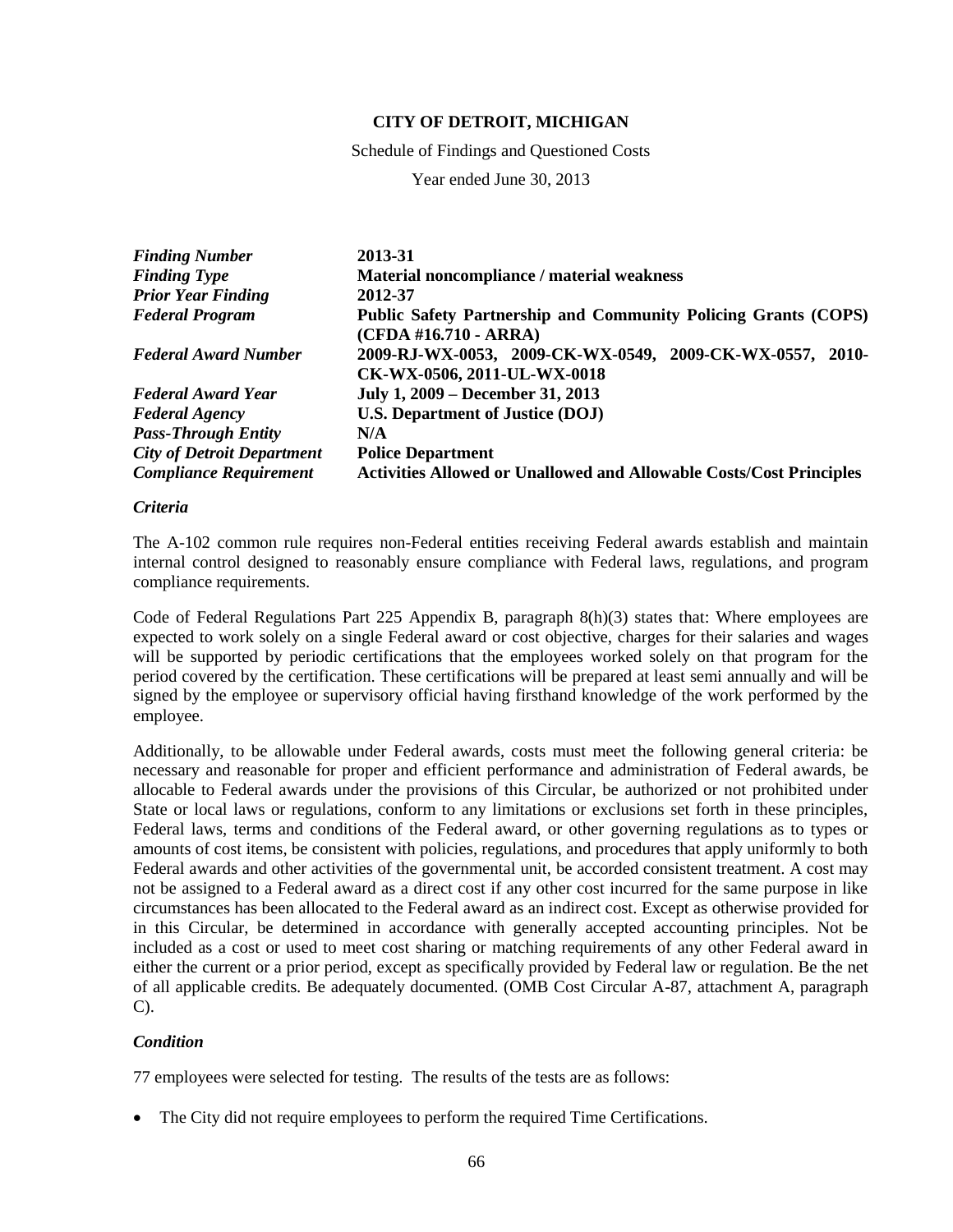Schedule of Findings and Questioned Costs

Year ended June 30, 2013

- for 1 of 77 employees, the City could not provide the required I-9 form.
- DPD requested reimbursement for payroll charges that were greater than the amount paid to officers. This was due to DPD overpaying officers and overcharging the grant in prior years, and subsequently recouping the amount from officers. Although DPD determined to recover \$100 per pay period from the officers, the entire amount that would have been paid out (including the \$100) was requested for reimbursement. We reviewed an interoffice payroll memorandum noting that officers were overpaid between December 2010 and January 2012. The costs were to be recouped in \$100 increments per pay period. The City was unable to quantify the amount of this difference.
- We selected a total of 9 officers for testing of the overtime charged to the COPS Technology Grant, testing one pay period for each officer. The City could not provide support for the overtime charged to the grant for 3 of the 9 officers selected.

# *Possible Asserted Cause and Effect*

Ineffective oversight existed of the COPS program by those charged with governance over compliance with Activities Allowed /Allowable Costs requirements. Policies and procedures were not designed to ensure compliance with the requirements of the grant and Circular A-87.

# *Recommendation*

We recommend that management understand the grant requirements and develop policies and procedures for grant administration that would result in compliance.

# *Questioned Costs*

\$1,751,500

# *Views of Responsible Officials*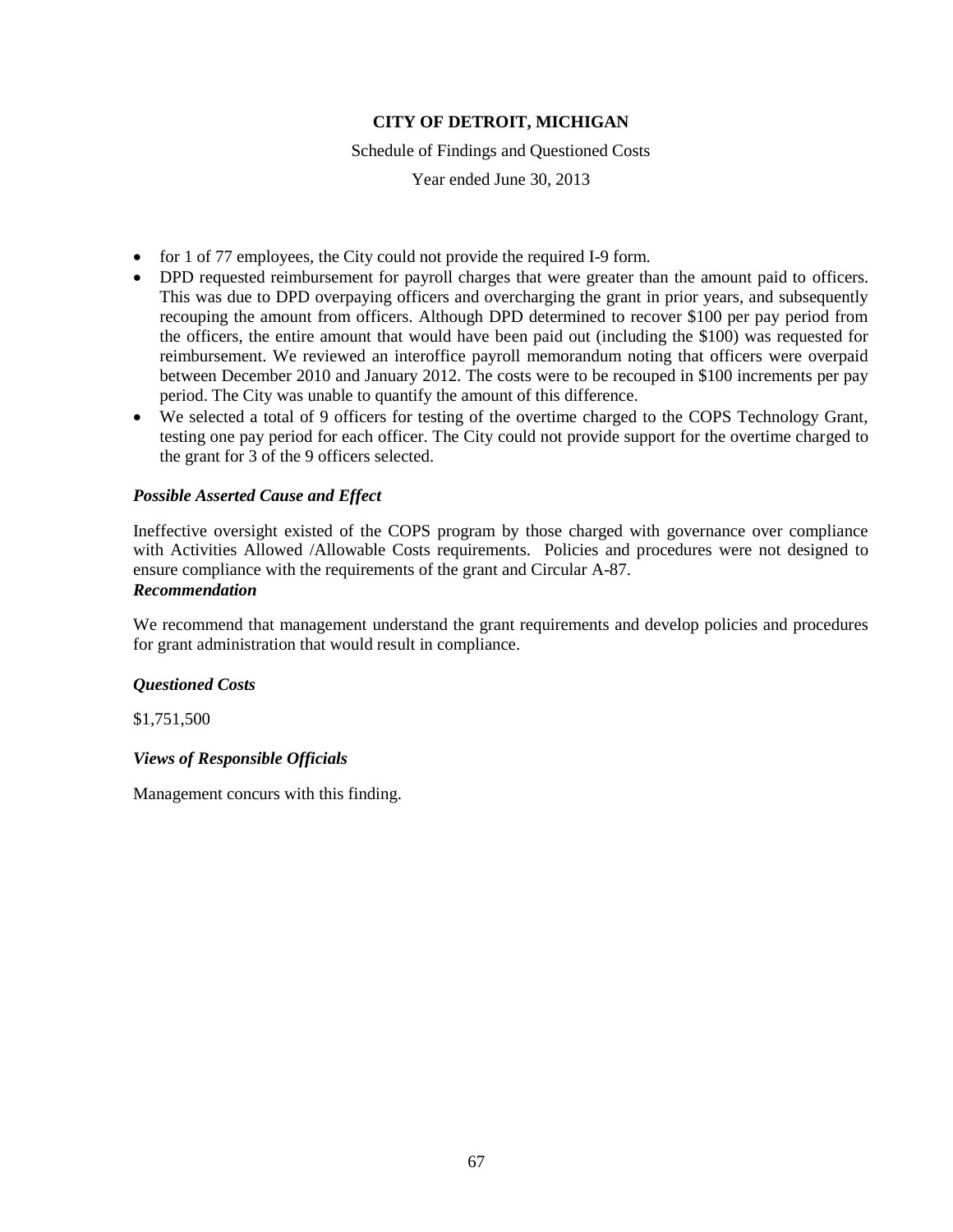Schedule of Findings and Questioned Costs

Year ended June 30, 2013

| <b>Finding Number</b>             | 2013-32                                                                                        |
|-----------------------------------|------------------------------------------------------------------------------------------------|
| <b>Finding Type</b>               | Noncompliance / significant deficiency                                                         |
| <b>Prior Year Finding</b>         | N/A                                                                                            |
| <b>Federal Program</b>            | <b>Public Safety Partnership and Community Policing Grants (COPS)</b><br>(CFDA #16.710 - ARRA) |
| <b>Federal Award Number</b>       | 2009-RJ-WX-0053, 2009-CK-WX-0549, 2009-CK-WX-0557,<br>-2010-<br>CK-WX-0506, 2011-UL-WX-0018    |
| <b>Federal Award Year</b>         | July 1, 2009 – December 31, 2013                                                               |
| <b>Federal Agency</b>             | <b>U.S. Department of Justice (DOJ)</b>                                                        |
| <b>Pass-Through Entity</b>        | N/A                                                                                            |
| <b>City of Detroit Department</b> | <b>Police Department</b>                                                                       |
| <b>Compliance Requirement</b>     | <b>Activities Allowed or Unallowed and Allowable Costs/Cost Principles</b>                     |

## *Criteria*

The A-102 common rule and OMB Circular A-110 (2 CFR Part 215) requires that non-Federal awards (i.e. auditee management) establish and maintain internal control designed to reasonably enssure compliance with federal laws, regulations, and program compliance requirements.

Per 28 CFR 66.30. (a) General. Grantees and subgrantees are permitted to rebudget within the approved direct cost budget to meet unanticipated requirementss and may make limited program changes to the approved project. However, unless waived by the awarding agency, certain types of post-award changes in budgets and projects shall require the prior written approval of the awarding agency. (c) Budget changes- (1) Nonconstruction projects. Except as stated in other regulations or an award document, grantees or subgrantees shall obtain the prior approval of the awarding agency whenever any of the following changes is anticipated under a nonconstruction award: (i) Any revision which would result in the need for additional funding (ii) Unless waived by the awarding agency, cumulative transfers among direct cost categories, or, if applicable, among separately budgeted programs, projects, functions, or activities which exceed or are expected to exceed ten percent of the current total approved budget, whenever the awarding agency's share exceeds \$100,000. (iii) Tranfer of funds allotted for training allowances (i.e., from direct payments to trainees to other expense categories).

# *Condition*

The City did not obtain prior approval from the COPS office before moving dollars that exceeded ten percent of the total approved budget between approved budget categories.

# *Possible Asserted Cause and Effect*

Internal controls did not operating effectively to ensure that the City is in compliance with the Allowable Costs/Cost Principles compliance requirements and the grant agreement.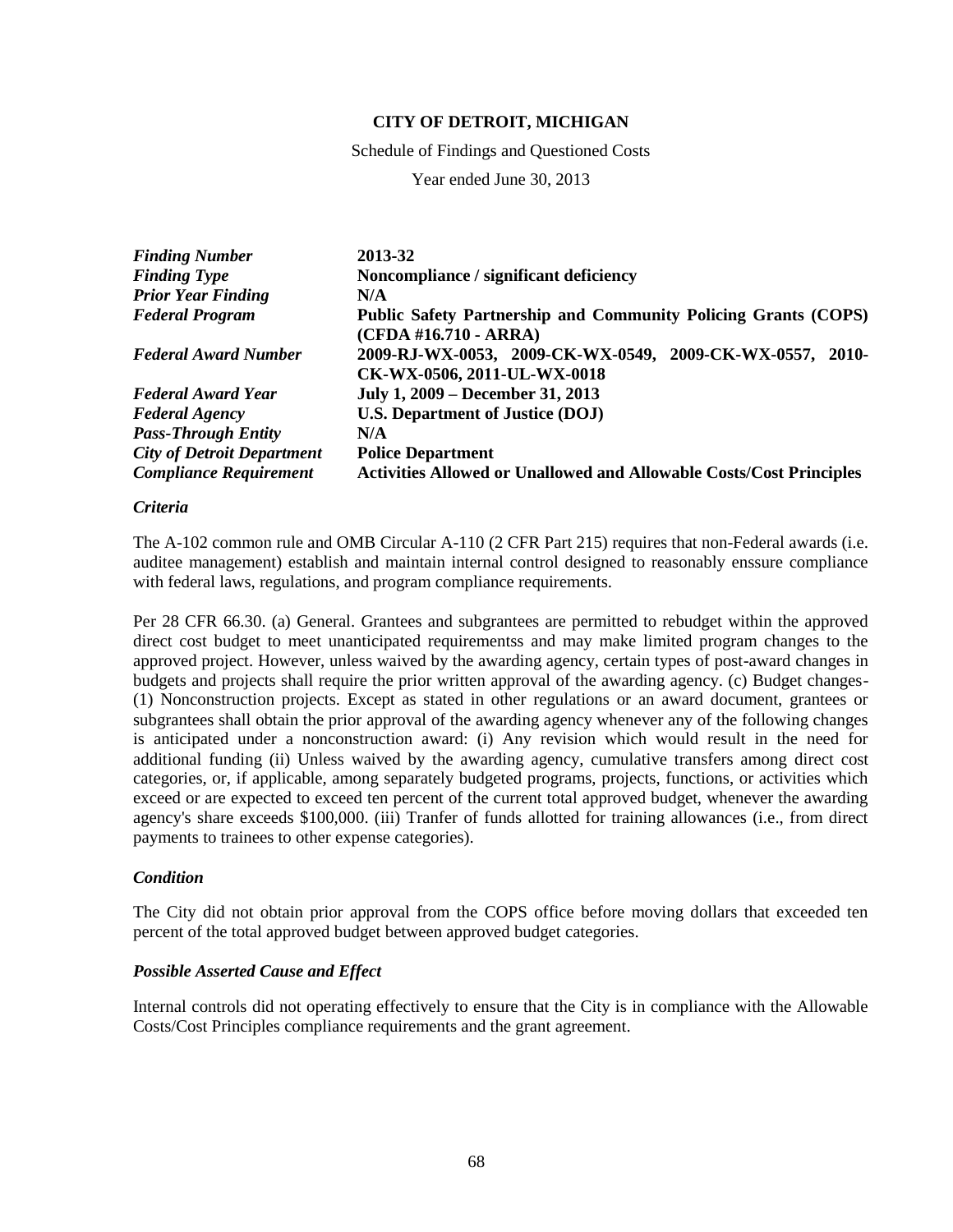Schedule of Findings and Questioned Costs Year ended June 30, 2013

## *Recommendation*

We recommend that policies and procedures are developed and monitored to ensure approvals and budget adherence in accordance with regulations and with the terms and conditions of the award.

# *Questioned Costs*

\$70,632

# *Views of Responsible Officials*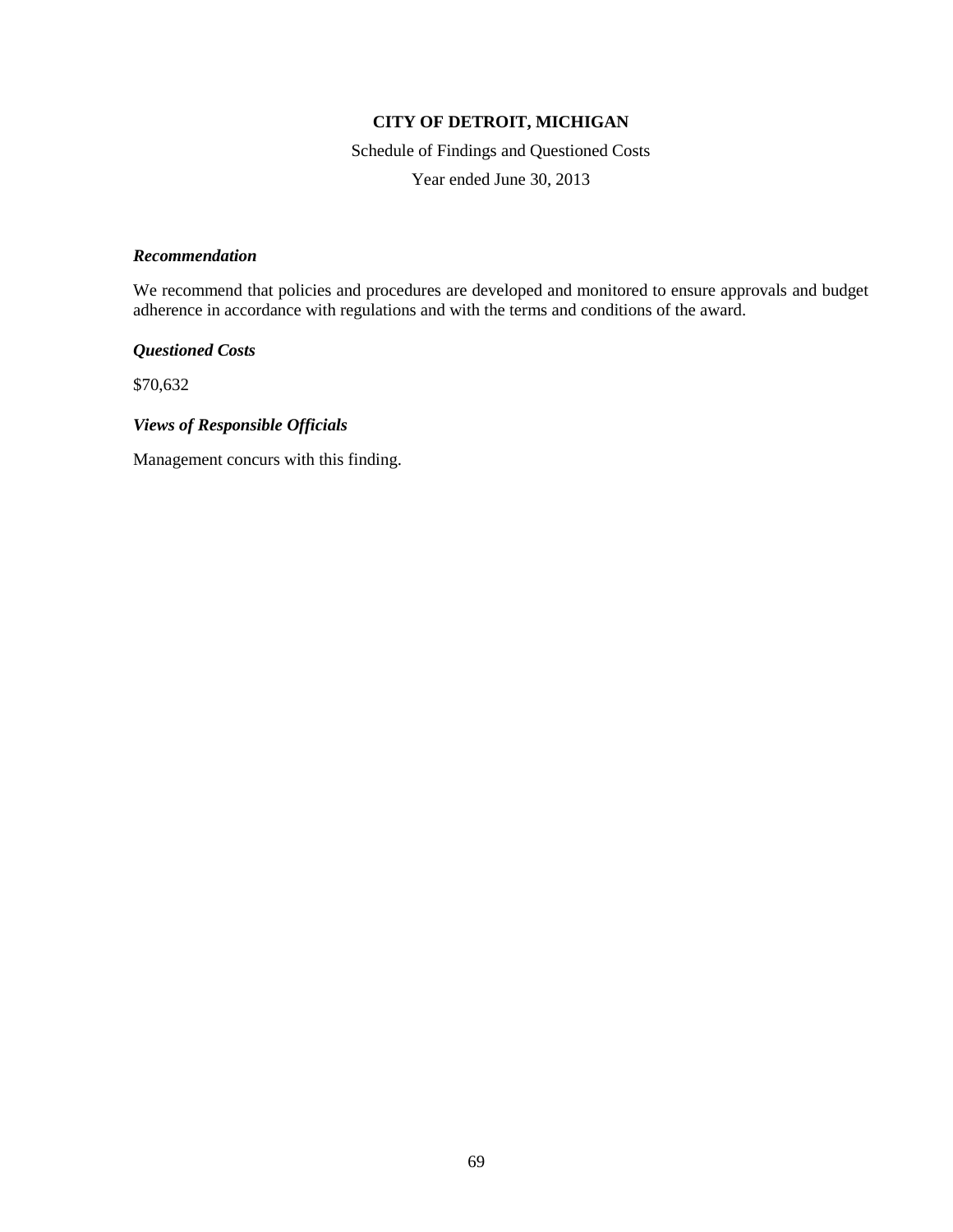Schedule of Findings and Questioned Costs

Year ended June 30, 2013

| <b>Finding Number</b>             | 2013-33                                                                    |
|-----------------------------------|----------------------------------------------------------------------------|
| <b>Finding Type</b>               | <b>Significant Deficiency</b>                                              |
| <b>Prior Year Finding</b>         | N/A                                                                        |
| <b>Federal Program</b>            | <b>Public Safety Partnership and Community Policing Grants (COPS)</b>      |
|                                   | (CFDA #16.710 - ARRA)                                                      |
| <b>Federal Award Number</b>       | 2009-RJ-WX-0053, 2009-CK-WX-0549, 2009-CK-WX-0557,<br>2010-                |
|                                   | CK-WX-0506, 2011-UL-WX-0018                                                |
| <b>Federal Award Year</b>         | July 1, 2009 – December 31, 2013                                           |
| <b>Federal Agency</b>             | <b>U.S. Department of Justice (DOJ)</b>                                    |
| <b>Pass-Through Entity</b>        | N/A                                                                        |
| <b>City of Detroit Department</b> | <b>Police Department</b>                                                   |
| <b>Compliance Requirement</b>     | <b>Activities Allowed or Unallowed and Allowable Costs/Cost Principles</b> |

## *Criteria*

The A-102 common rule and OMB Circular A-110 (2 CFR part 215) requires non-Federal entities receiving Federal awards (i.e. auditee management) establish and maintain internal control designed to reasonably ensure compliance with Federal laws, regulations, and program compliance requirements.

#### *Condition*

We selected 5 payments to vendors, totaling \$99,000, and noted that for 2 payments, totaling \$98,040, the associated journal entry was prepared and reviewed and approved by the same employee without an appropriate segregation of duties.

# *Possible Asserted Cause and Effect*

Internal control policies and procedures were not designed to ensure an appropriate segregation of duties.

#### *Recommendation*

We recommend that a management level review of journal entries is performed by a knowledgable supervisor with an appropriate segregation of duties.

#### *Questioned Costs*

None

# *Views of Responsible Officials*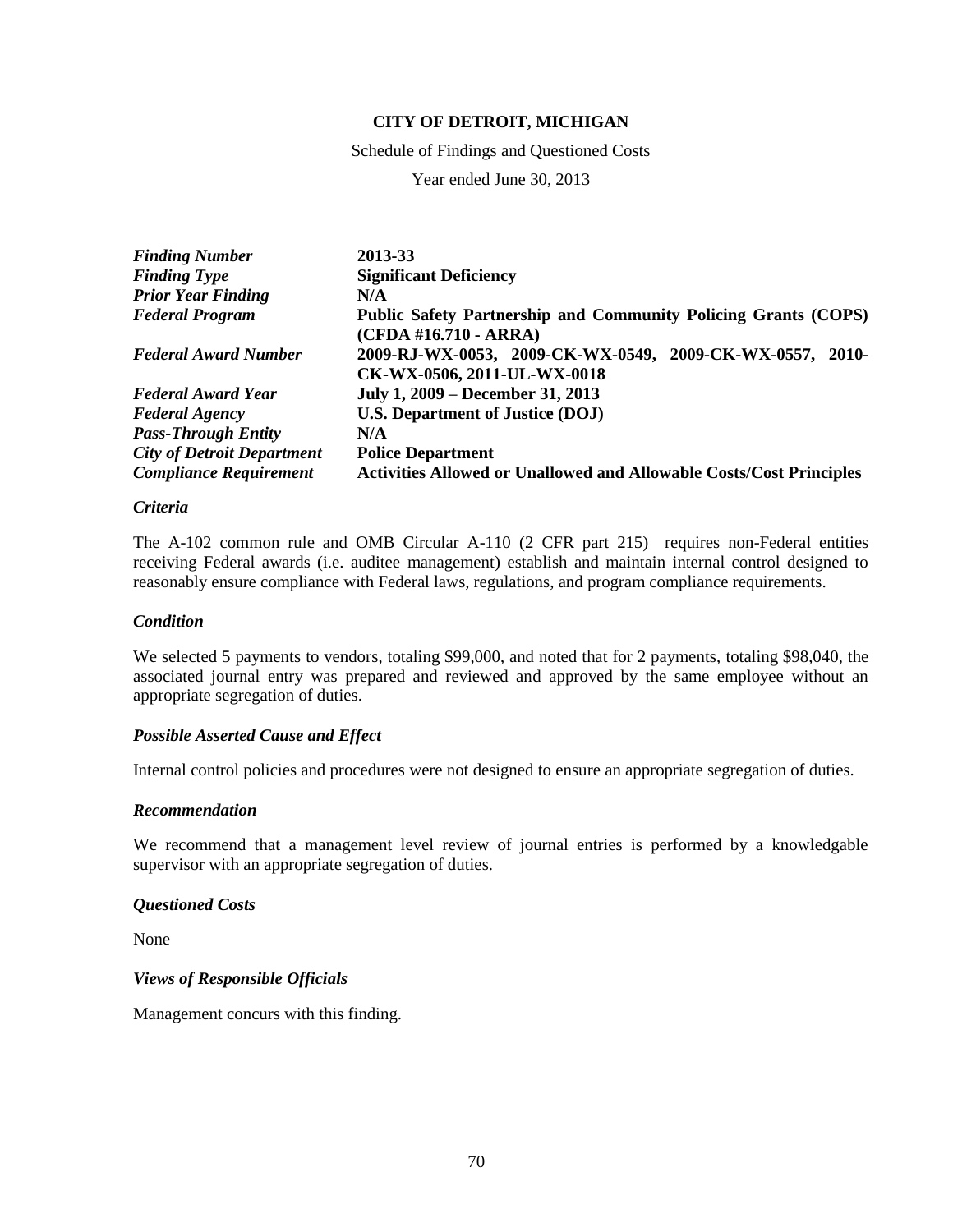Schedule of Findings and Questioned Costs

Year ended June 30, 2013

| <b>Finding Number</b>             | 2013-34                                                                                        |
|-----------------------------------|------------------------------------------------------------------------------------------------|
| <b>Finding Type</b>               | Scope limitation / material noncompliance / material weakness                                  |
| <b>Prior Year Finding</b>         | N/A                                                                                            |
| <b>Federal Program</b>            | <b>Public Safety Partnership and Community Policing Grants (COPS)</b><br>(CFDA #16.710 - ARRA) |
| <b>Federal Award Number</b>       | 2009-RJ-WX-0053, 2009-CK-WX-0549, 2009-CK-WX-0557,<br>2010-<br>CK-WX-0506, 2011-UL-WX-0018     |
| <b>Federal Award Year</b>         | July 1, 2009 – December 31, 2013                                                               |
| <b>Federal Agency</b>             | <b>U.S. Department of Justice (DOJ)</b>                                                        |
| <b>Pass-Through Entity</b>        | N/A                                                                                            |
| <b>City of Detroit Department</b> | <b>Police Department</b>                                                                       |
| <b>Compliance Requirement</b>     | <b>Activities Allowed or Unallowed and Allowable Costs/Cost Principles</b>                     |

#### *Criteria*

Per A-102 Common Rule, nonfederal entities receiving Federal awards must establish and maintain internal controls designed to reasonably ensure compliance with Federal laws, regulations and program compliance requirements.

Additionally, to be allowable under Federal awards, costs must meet the following general criteria: be necessary and reasonable for proper and efficient performance and administration of Federal awards, be allocable to Federal awards under the provisions of this Circular, be authorized or not prohibited under State or local laws or regulations, conform to any limitations or exclusions set forth in these principles, Federal laws, terms and conditions of the Federal award, or other governing regulations as to types or amounts of cost items, be consistent with policies, regulations, and procedures that apply uniformly to both Federal awards and other activities of the governmental unit, be accorded consistent treatment. A cost may not be assigned to a Federal award as a direct cost if any other cost incurred for the same purpose in like circumstances has been allocated to the Federal award as an indirect cost. Except as otherwise provided for in this Circular, be determined in accordance with generally accepted accounting principles. Not be included as a cost or used to meet cost sharing or matching requirements of any other Federal award in either the current or a prior period, except as specifically provided by Federal law or regulation. Be the net of all applicable credits. Be adequately documented. (OMB Cost Circular A-87, attachment A, paragraph C).

# *Condition*

The City was unable to provide supporting documentation for the fringe benefits charged to the grant.

# *Possible Asserted Cause and Effect*

Management relied on amounts charged to the general ledger for fringe benefits charged to the grant but were unable to provide supporting documentation for the associated fringe benefit costs to be audited.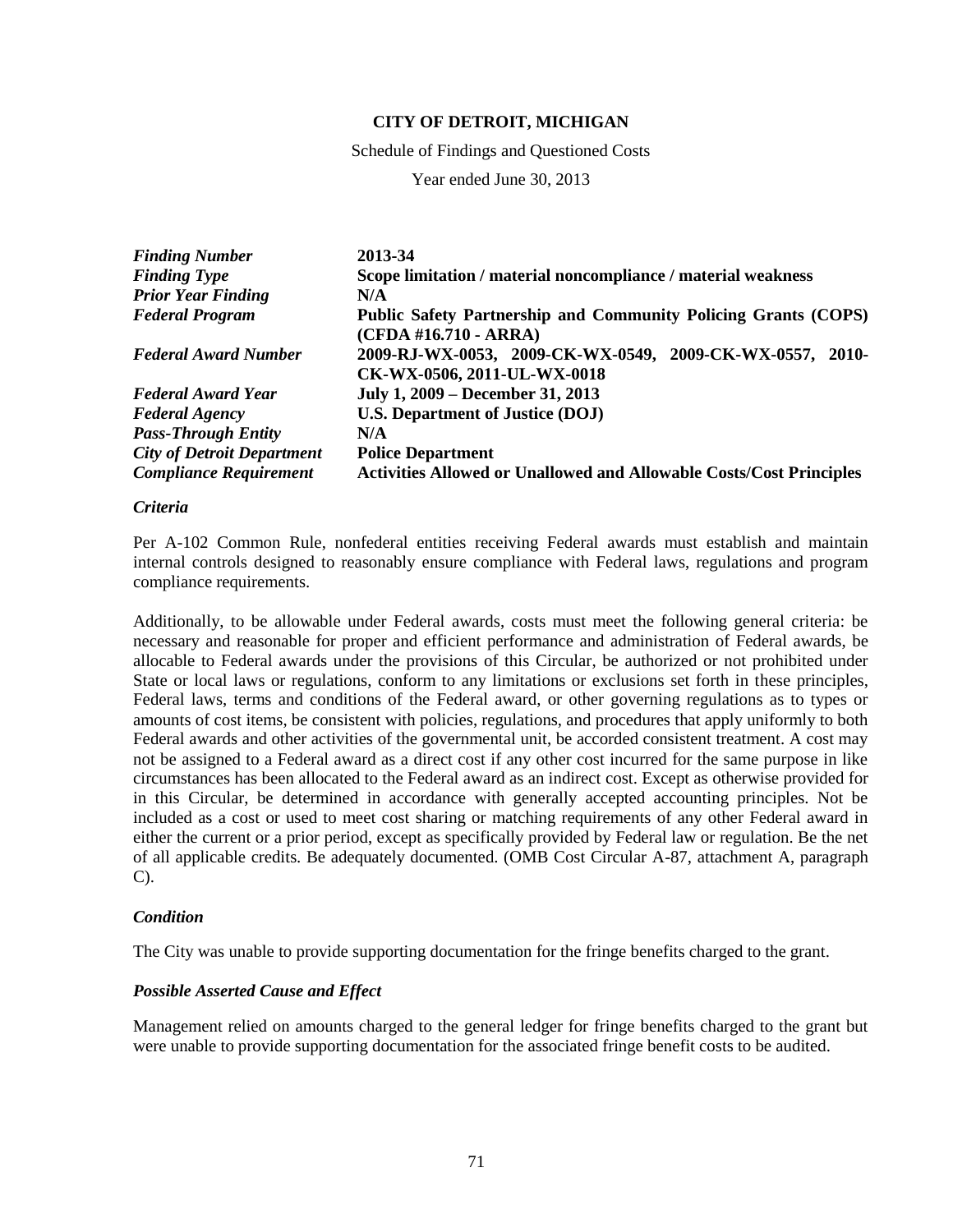Schedule of Findings and Questioned Costs Year ended June 30, 2013

#### *Recommendation*

We recommend that policies and procedures are developed that would result in all costs charged to the grant to be evidenced by supporting documentation.

## *Questioned Costs*

Indeterminable

## *Views of Responsible Officials*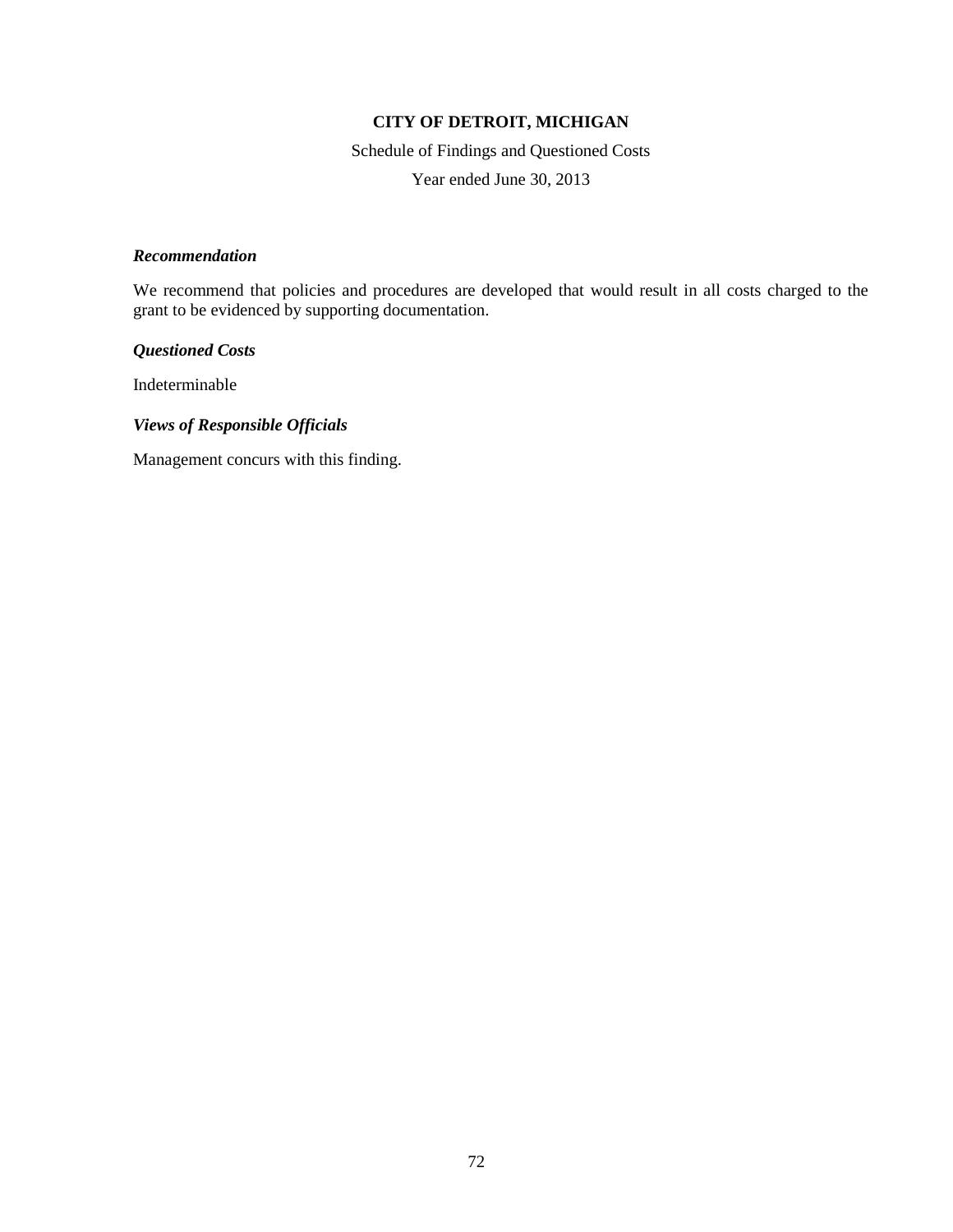Schedule of Findings and Questioned Costs

Year ended June 30, 2013

| <b>Finding Number</b>             | 2013-35                                                               |
|-----------------------------------|-----------------------------------------------------------------------|
| <b>Finding Type</b>               | Material noncompliance / material weakness                            |
| <b>Prior Year Finding</b>         | 2012-38                                                               |
| <b>Federal Program</b>            | <b>Public Safety Partnership and Community Policing Grants (COPS)</b> |
|                                   | (CFDA #16.710 - ARRA)                                                 |
| <b>Federal Award Number</b>       | 2009-RJ-WX-0053, 2009-CK-WX-0549, 2009-CK-WX-0557, 2010-              |
|                                   | CK-WX-0506, 2011-UL-WX-0018                                           |
| <b>Federal Award Year</b>         | July 1, 2009 – December 31, 2013                                      |
| <b>Federal Agency</b>             | U.S. Department of Justice (DOJ)                                      |
| <b>Pass-Through Entity</b>        | N/A                                                                   |
| <b>City of Detroit Department</b> | <b>Police Department</b>                                              |
| <b>Compliance Requirement</b>     | <b>Equipment and Real Property Management</b>                         |

## *Criteria*

According to 28 CFR section 66.32 (d) Management requirements. Procedures for managing equipment (including replacement equipment), whether acquired in whole or in part with grant funds, until disposition takes place will, as a minimum, meet the following requirements: (1) Property records must be maintained that include a description of the property, a serial number or other identification number, the source of property, who holds title, the acquisition date, and cost of the property, percentage of Federal participation in the cost of the property, the location, use and condition of the property, and any ultimate disposition data including the date of disposal and sale price of the property. (2) A physical inventory of the property must be taken and the results reconciled with the property records at least once every two years. (3) A control system must be developed to ensure adequate safeguards to prevent loss, damage, or theft of the property. Any loss, damage, or theft shall be investigated. (4) Adequate maintenance procedures must be developed to keep the property in good condition.

Per the March 2013 OMB Circular A-133 Compliance Supplement and the COPS Tech compliance requirement, "Equipment records shall be maintained, a physical inventory of equipment shall be taken at least once every 2 years and reconciled to the equipment records, an appropriate control system shall be used to safeguard equipment, and equipment shall be adequately maintained."

# *Condition*

The City did not maintain an equipment listing containing description, sources, who holds title, acquisition date and cost, percentage of federal participation in the cost, location, condition, and any ultimate disposition data including, the date of disposal and sales price or method used to determine current fair market value (if applicable). As a result, no physical inventory counts were/are being performed.

# *Possible Asserted Cause and Effect*

Equipment listings were not maintained in accordance with compliance requirements and physical inventory counts were not performed. Existig policies of the City were not appropriately followed.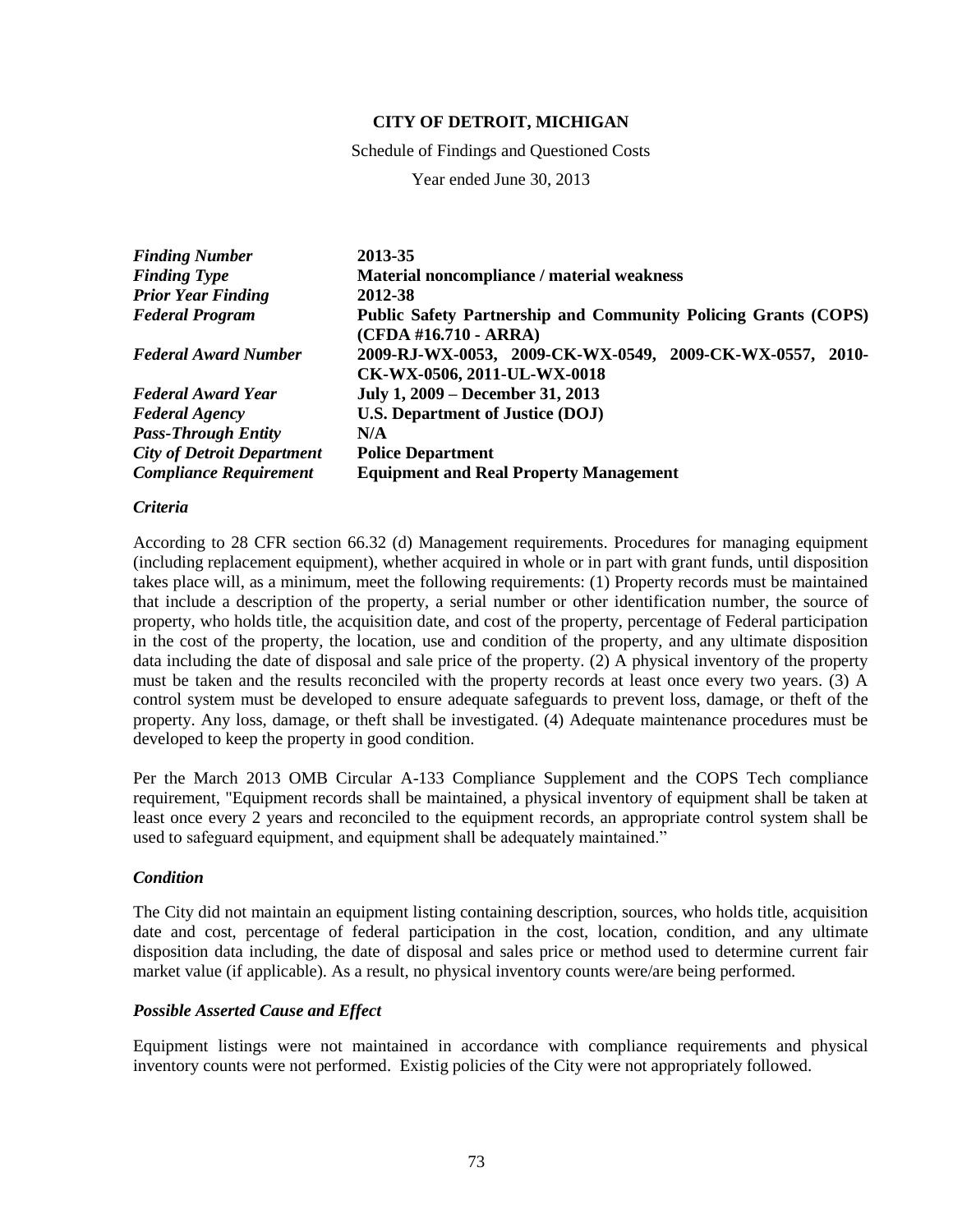Schedule of Findings and Questioned Costs Year ended June 30, 2013

#### *Recommendation*

We recommend that the City create an equipment listing and perform periodic inventory counts as required.

## *Questioned Costs*

None

## *Views of Responsible Officials*

The central Finance department does have written policies and procedures for Capital Assets Monitoring.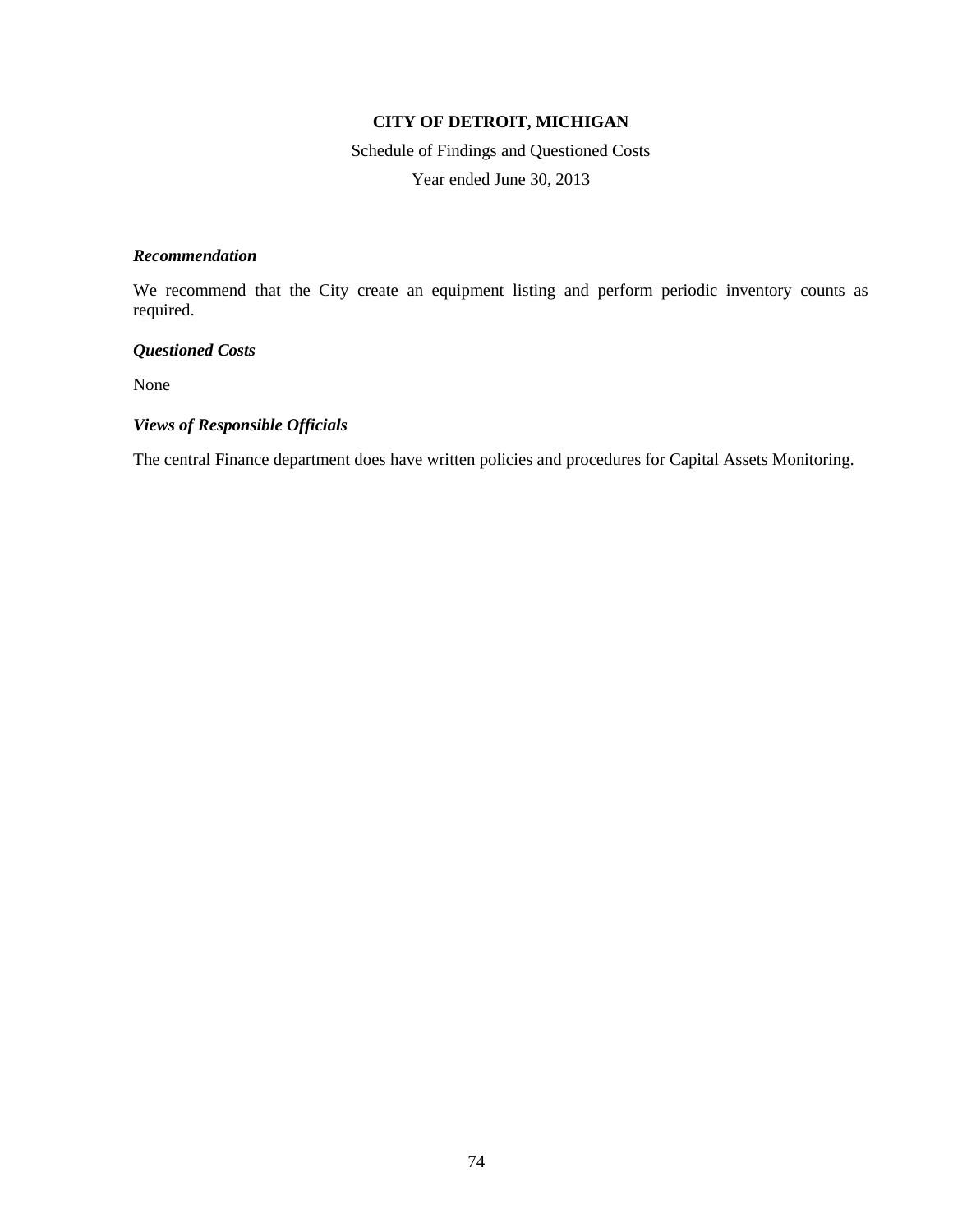Schedule of Findings and Questioned Costs

Year ended June 30, 2013

| <b>Finding Number</b>             | 2013-36                                                               |
|-----------------------------------|-----------------------------------------------------------------------|
| <b>Finding Type</b>               | Material noncompliance / material weakness                            |
| <b>Prior Year Finding</b>         | N/A                                                                   |
| <b>Federal Program</b>            | <b>Public Safety Partnership and Community Policing Grants (COPS)</b> |
| <b>Federal Award Number</b>       | (CFDA #16.710 - ARRA)                                                 |
|                                   | 2009-RJ-WX-0053, 2009-CK-WX-0549, 2009-CK-WX-0557,<br>2010-           |
|                                   | CK-WX-0506, 2011-UL-WX-0018                                           |
| <b>Federal Award Year</b>         | July 1, 2009 – December 31, 2013                                      |
| <b>Federal Agency</b>             | U.S. Department of Justice (DOJ)                                      |
| <b>Pass-Through Entity</b>        | N/A                                                                   |
| <b>City of Detroit Department</b> | <b>Police Department</b>                                              |
| <b>Compliance Requirement</b>     | Level of Effort - Supplement not supplant                             |

#### *Criteria*

The A-102 common rule and OMB Circular A-110 (2 CFR part 215) requires non-Federal entities receiving Federal awards (i.e. auditee management) establish and maintain internal control designed to reasonably ensure compliance with Federal laws, regulations, and program compliance requirements. Per the 2011 Hiring grant agreement( 2011-UL-WX-0018), State, local, or BOA funds budgeted to pay for sworn officer positions irrespective of CHP grant funds may not be reallocated to other purposes or refunded as a result of a CHP grant being awarded. Per the COPS Tech grant agreements, COPS Tech (2010-CK-EX-0506), COPS Tech (2009-CK-WX-0549), COPS Tech (2009-CK-WX-0557), State, local, and tribal governments must use Technology Program grant funds to supplement, and not supplant, state, local, or Bureau of Indian Affairs (BIA) funds that are already committed or otherwise would have been committed for grant purposes (hiring, training, purchases, and/or activities) during the grant period.

# *Condition*

The City does not have a process or procedures in place to address the Supplement not Supplant requirement for the COPS grants.

# *Possible Asserted Cause and Effect*

The Supplement not Supplant requirement is a significant requirement of the grant for which a process to ensure compliance was not put in place by the City.

#### *Recommendation*

We recommend the city put into place policies and procedures that ensure compliance with the supplement not supplant requirement.

#### *Questioned Costs*

None

#### *Views of Responsible Officials*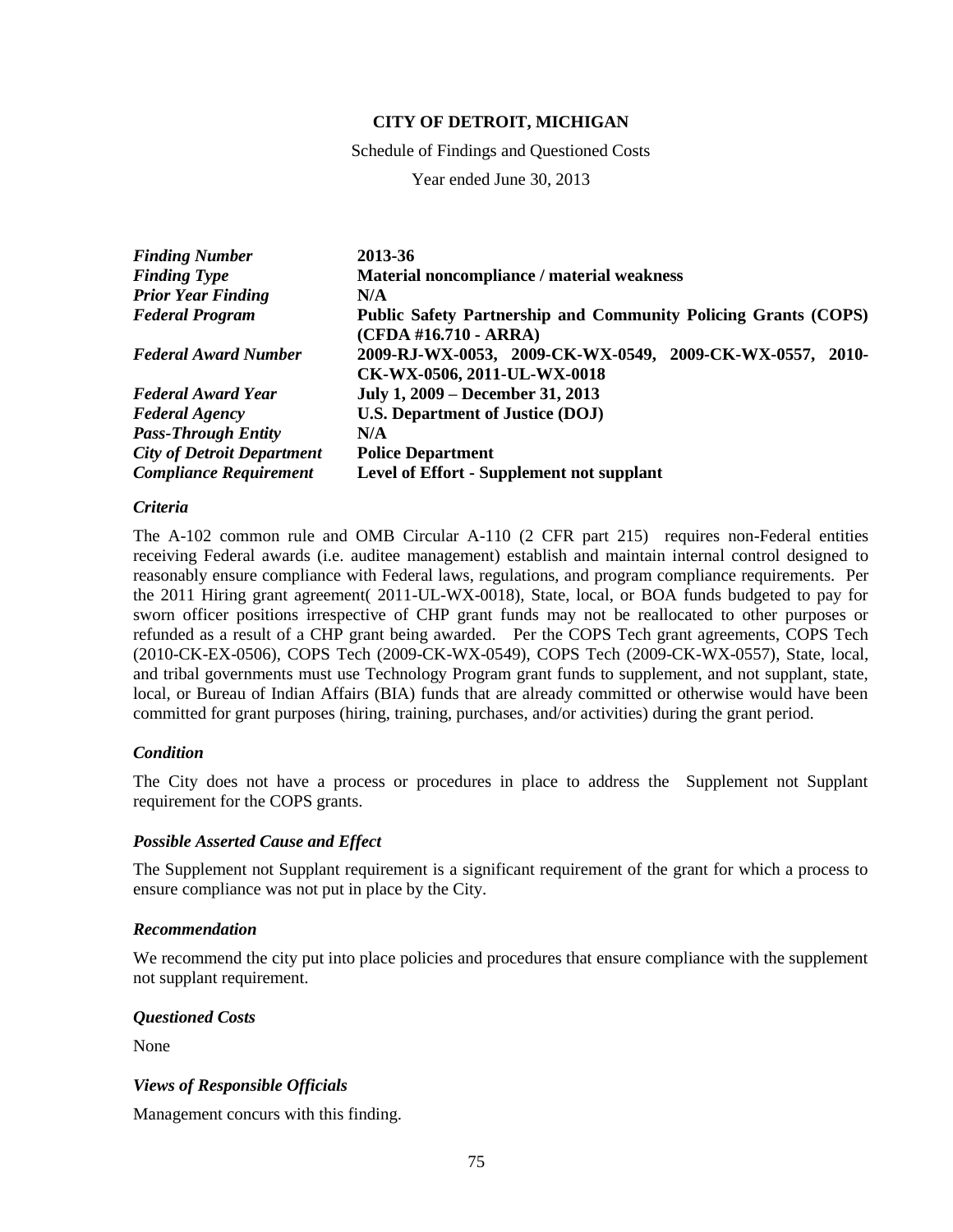Schedule of Findings and Questioned Costs

Year ended June 30, 2013

| <b>Finding Number</b>             | 2013-37                                                               |
|-----------------------------------|-----------------------------------------------------------------------|
| <b>Finding Type</b>               | <b>Significant deficiency</b>                                         |
| <b>Prior Year Finding</b>         | N/A                                                                   |
| <b>Federal Program</b>            | <b>Public Safety Partnership and Community Policing Grants (COPS)</b> |
|                                   | (CFDA #16.710 - ARRA)                                                 |
| <b>Federal Award Number</b>       | 2009-RJ-WX-0053, 2009-CK-WX-0549, 2009-CK-WX-0557,<br>-2010-          |
|                                   | CK-WX-0506, 2011-UL-WX-0018                                           |
| <b>Federal Award Year</b>         | July 1, 2009 – December 31, 2013                                      |
| <b>Federal Agency</b>             | <b>U.S. Department of Justice (DOJ)</b>                               |
| <b>Pass-Through Entity</b>        | N/A                                                                   |
| <b>City of Detroit Department</b> | <b>Police Department</b>                                              |
| <b>Compliance Requirement</b>     | <b>Reporting</b>                                                      |

#### *Criteria*

Per A-102 Common Rule, nonfederal entities receiving Federal awards must establish and maintain internal controls designed to reasonably ensure compliance with Federal laws, regulations and program compliance requirements.

#### *Condition*

Although DPD submitted the ARRA 1512 and performace reports in a timely manner, no verifiable evidence of approval before submission was maintained in the files for audit.

## *Possible Asserted Cause and Effect*

Existing document retention policies by the City were not followed.

#### *Recommendation*

We recommend that management review controls are auditable through the retention of documentation.

#### *Questioned Costs*

None

#### *Views of Responsible Officials*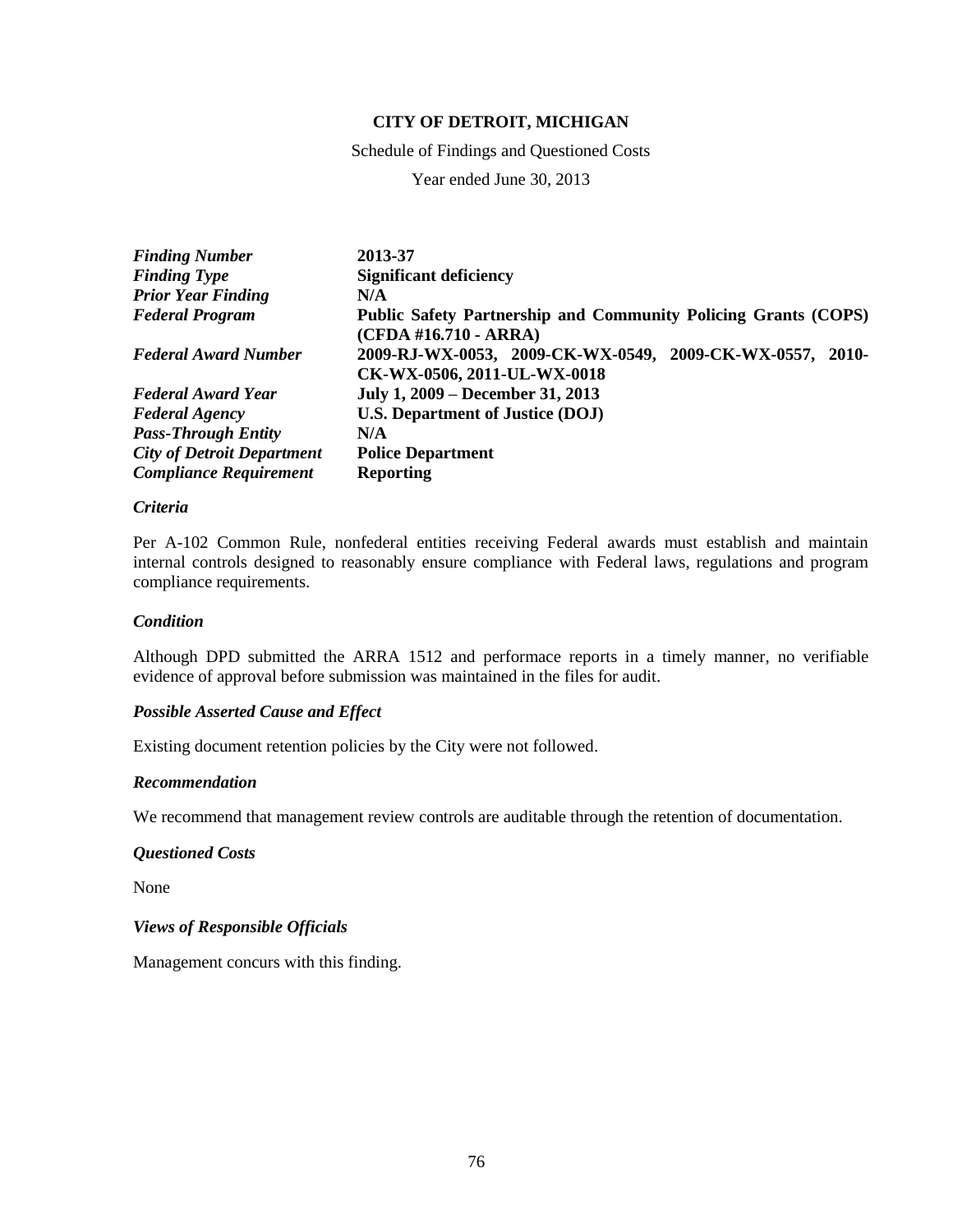Schedule of Findings and Questioned Costs

Year ended June 30, 2013

| <b>Finding Number</b>             | 2013-38                                                                    |
|-----------------------------------|----------------------------------------------------------------------------|
| <b>Finding Type</b>               | <b>Significant deficiency</b>                                              |
| <b>Prior Year Finding</b>         | N/A                                                                        |
| <b>Federal Program</b>            | Edward Byrne Memorial Justice Assistance Grant (JAG) (CFDA                 |
|                                   | $#16.738 - ARRA, 16.803 - ARRA)$                                           |
| <b>Federal Award Number</b>       | 2009-SB-B9-1422, 2009-DJ-BX-0788, 2010-DJ-BX-1068, 2011-DJ-BX-             |
|                                   | 2481, and 50001-1-09-B                                                     |
| <b>Federal Award Year</b>         | October 1, 2008 - September 30, 2013                                       |
| <b>Federal Agency</b>             | <b>U.S. Department of Justice (DOJ)</b>                                    |
| <b>Pass-Through Entity</b>        | <b>Michigan Department of Community Health</b>                             |
| <b>City of Detroit Department</b> | <b>Detroit Police Department and Detroit Fire Department</b>               |
| <b>Compliance Requirement</b>     | <b>Activities Allowed or Unallowed and Allowable Costs/Cost Principles</b> |

#### *Criteria*

The A-102 common rule and OMB Circular A-110 (2 CFR Part 215) requires that non-Federal entities receiving Federal awards (i.e. auditee management) establish and maintain internal control designed to reasonably ensure compliance with federal laws, regulations, and program compliance requirements.

#### *Condition*

For 5 of 34 expenditures selected for testing, the City was unable to provide evidence that the invoice and purchase order was reviewed by the Program Director.

# *Possible Asserted Cause and Effect*

The internal control was not properly executed to ensure effectiveness and compliance with A-102.

#### *Recommendation*

We recommend that internal controls policies are followed as designed and that appropriate documentation is maintained to support the operation of the control.

# *Questioned Costs*

None

# *Views of Responsible Officials*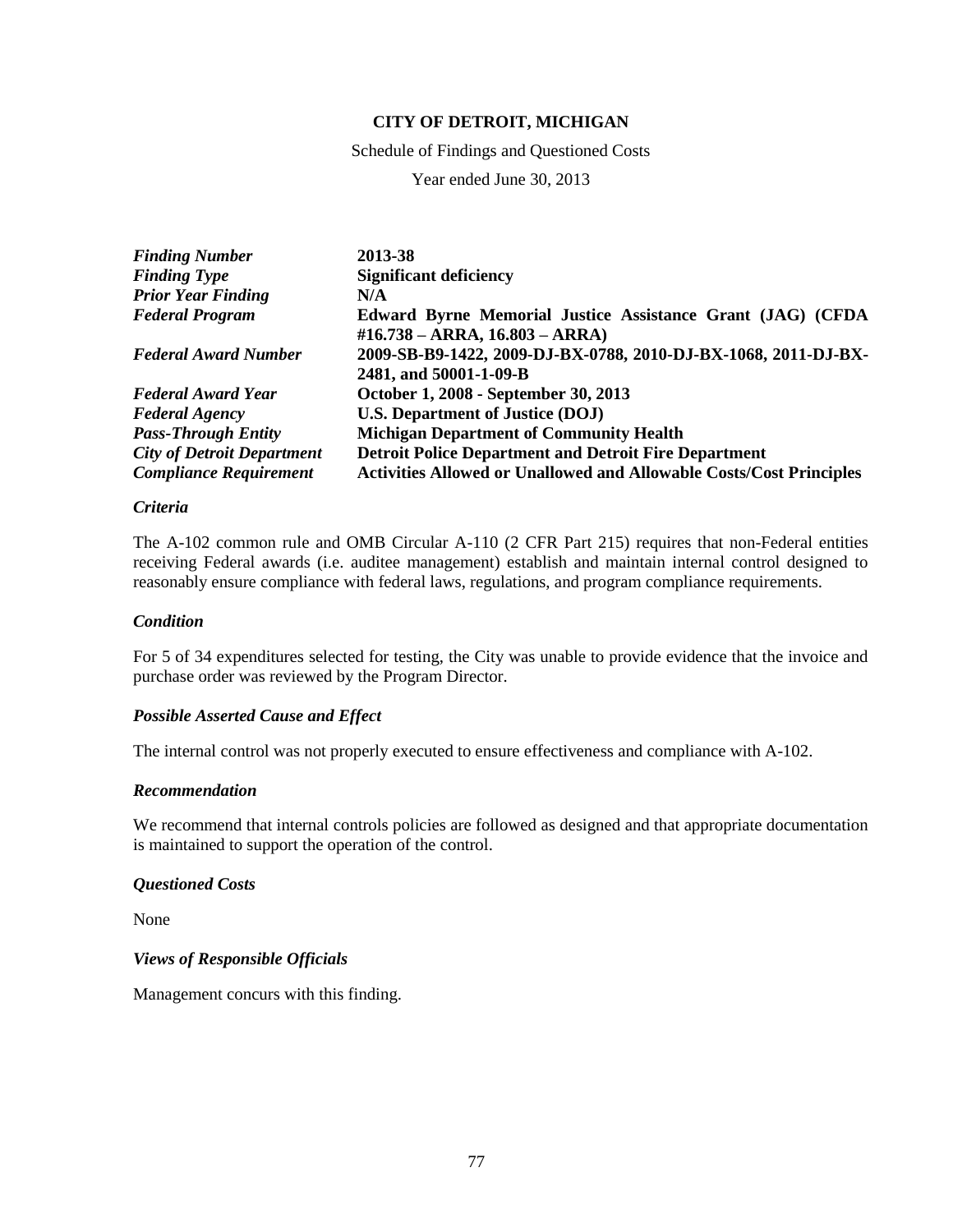Schedule of Findings and Questioned Costs

Year ended June 30, 2013

| <b>Finding Number</b>             | 2013-39                                                                                        |
|-----------------------------------|------------------------------------------------------------------------------------------------|
| <b>Finding Type</b>               | Noncompliance / significant deficiency                                                         |
| <b>Prior Year Finding</b>         | N/A                                                                                            |
| <b>Federal Program</b>            | Edward Byrne Memorial Justice Assistance Grant (JAG) (CFDA<br>$#16.738 - ARRA, 16.803 - ARRA)$ |
| <b>Federal Award Number</b>       | 2009-SB-B9-1422, 2009-DJ-BX-0788, 2010-DJ-BX-1068, 2011-DJ-BX-<br>2481, and 50001-1-09-B       |
| <b>Federal Award Year</b>         | October 1, 2008 - September 30, 2013                                                           |
| <b>Federal Agency</b>             | <b>U.S. Department of Justice (DOJ)</b>                                                        |
| <b>Pass-Through Entity</b>        | <b>Michigan Department of Community Health</b>                                                 |
| <b>City of Detroit Department</b> | <b>Detroit Police Department and Detroit Fire Department</b>                                   |
| <b>Compliance Requirement</b>     | <b>Cash Management</b>                                                                         |

#### *Criteria*

The A-102 common rule and OMB Circular A-110 (2 CFR Part 215) requires that non-Federal entities receiving Federal awards (i.e. auditee management) establish and maintain internal control designed to reasonably ensure compliance with federal laws, regulations, and program compliance requirements. Per section 3.02 of the JAG grant agreement, "The Municipality must establish a trust fund to deposit its share of JAG funds."

# *Condition*

The City did not create separate trust fund to deposit its share of JAG funds.

# *Possible Asserted Cause and Effect*

Grant rules required separate accounts to be used for JAG funds, however JAG funds were comingled with other funds.

## *Recommendation*

We recommend the City analyze grant terms upon the acceptance and establishment of a grant to ensure appropriate accounts are established.

### *Questioned Costs*

None

# *Views of Responsible Officials*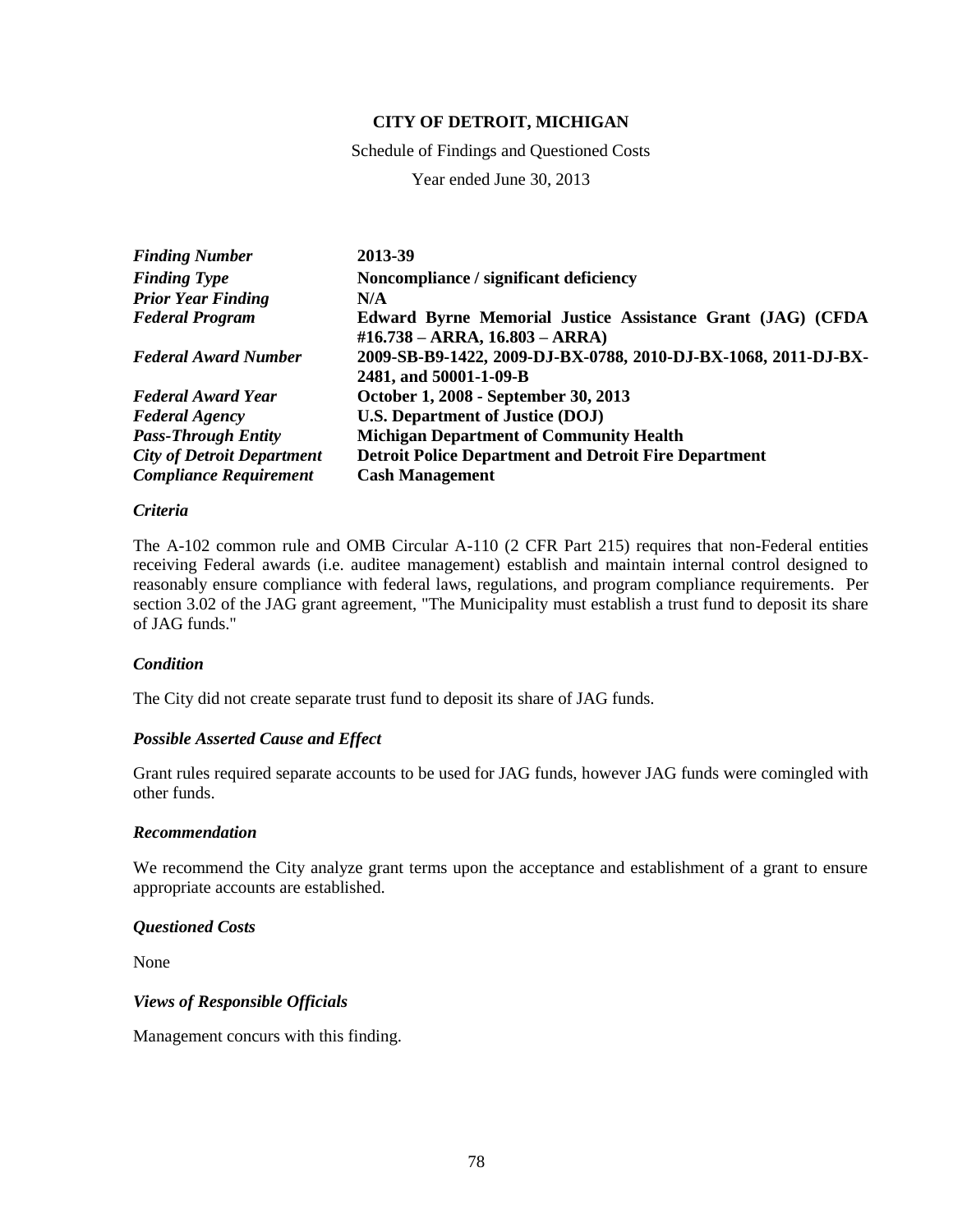Schedule of Findings and Questioned Costs

Year ended June 30, 2013

| <b>Finding Number</b>             | 2013-40                                                        |
|-----------------------------------|----------------------------------------------------------------|
| <b>Finding Type</b>               | Material noncompliance / material weakness                     |
| <b>Prior Year Finding</b>         | 2012-40                                                        |
| <b>Federal Program</b>            | Edward Byrne Memorial Justice Assistance Grant (JAG) (CFDA     |
|                                   | $#16.738 - ARRA, 16.803 - ARRA)$                               |
| <b>Federal Award Number</b>       | 2009-SB-B9-1422, 2009-DJ-BX-0788, 2010-DJ-BX-1068, 2011-DJ-BX- |
|                                   | 2481, and 50001-1-09-B                                         |
| <b>Federal Award Year</b>         | October 1, 2008 - September 30, 2013                           |
| <b>Federal Agency</b>             | U.S. Department of Justice (DOJ)                               |
| <b>Pass-Through Entity</b>        | <b>Michigan Department of Community Health</b>                 |
| <b>City of Detroit Department</b> | <b>Detroit Police Department and Detroit Fire Department</b>   |
| <b>Compliance Requirement</b>     | <b>Equipment and Real Property Management</b>                  |

## *Criteria*

Per 28 CFR 66.32 (d) and (e),

(d)Management requirements. Procedures for managing equipment (including replacement equipment), whether acquired in whole or in part with grant funds, until disposition takes place will, as a minimum, meet the following requirements:

(1) Property records must be maintained that include a description of the property, a serial number or other identification number, the source of property, who holds title, the acquisition date, and cost of the property, percentage of Federal participation in the cost of the property, the location, use and condition of the property, and any ultimate disposition data including the date of disposal and sale price of the property.

(2) A physical inventory of the property must be taken and the results reconciled with the property records at least once every two years.

(3) A control system must be developed to ensure adequate safeguards to prevent loss, damage, or theft of the property. Any loss, damage, or theft shall be investigated.

(4) Adequate maintenance procedures must be developed to keep the property in good condition.

(5) If the grantee or subgrantee is authorized or required to sell the property, proper sales procedures must be established to ensure the highest possible return.

(e) Disposition. When original or replacement equipment acquired under a grant or subgrant is no longer needed for the original project or program or for other activities currently or previously supported by a Federal agency, disposition of the equipment will be made as follows:

(1) Items of equipment with a current per-unit fair market value of less than \$5,000 may be retained, sold or otherwise disposed of with no further obligation to the awarding agency.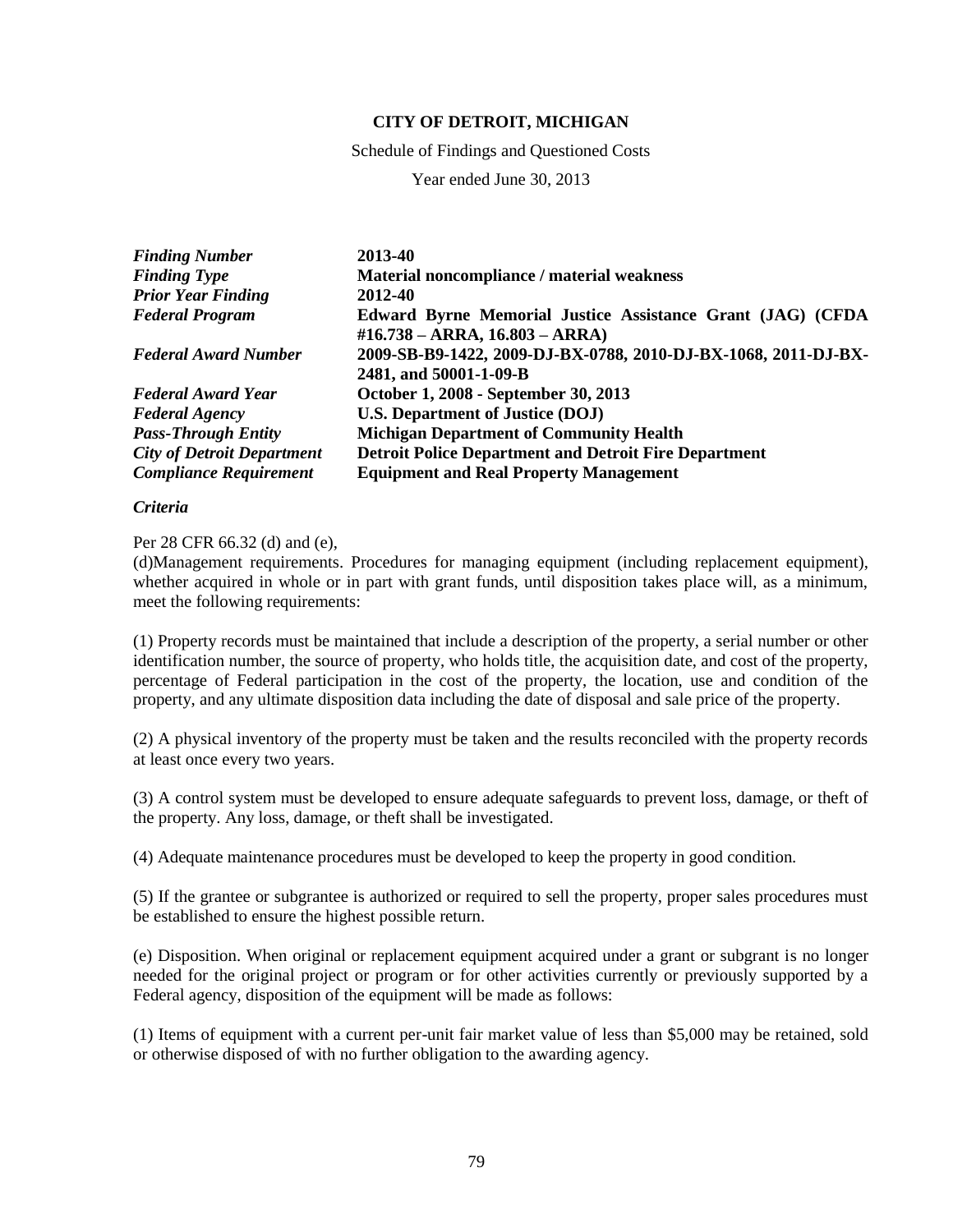Schedule of Findings and Questioned Costs

Year ended June 30, 2013

(2) Items of equipment with a current per unit fair market value in excess of \$5,000 may be retained or sold and the awarding agency shall have a right to an amount calculated by multiplying the current market value or proceeds from sale by the awarding agency's share of the equipment.

#### *Condition*

The City did not maintain an equipment listing containing description, sources, who holds title, acquisition date and cost, percentage of federal participation in the cost, location, condition, and any ultimate disposition data including the date of disposal and sale price or method used to determine current fair market value (if applicable). Additioally, no physical inventory counts were performed. Also, City tag numbers were not assigned or affixed to 12 out of the 49 items selected for testing.

## *Possible Asserted Cause and Effect*

Existing City policies were not followed. Additionally, no internal monitoring took place to ascertain whether policies were being followed.

## *Recommendation*

We recommend that the City create an equipment listing with required information and perform periodic inventory counts as required. The City should also consider additional control procedures necessary to ensure equipment purchases with federal funds are appropriately safeguarded and that internal monitoring of control activities takes place.

# *Questioned Costs*

None

# *Views of Responsible Officials*

The central Finance department does have written policies and procedures for Capital Assets Monitoring.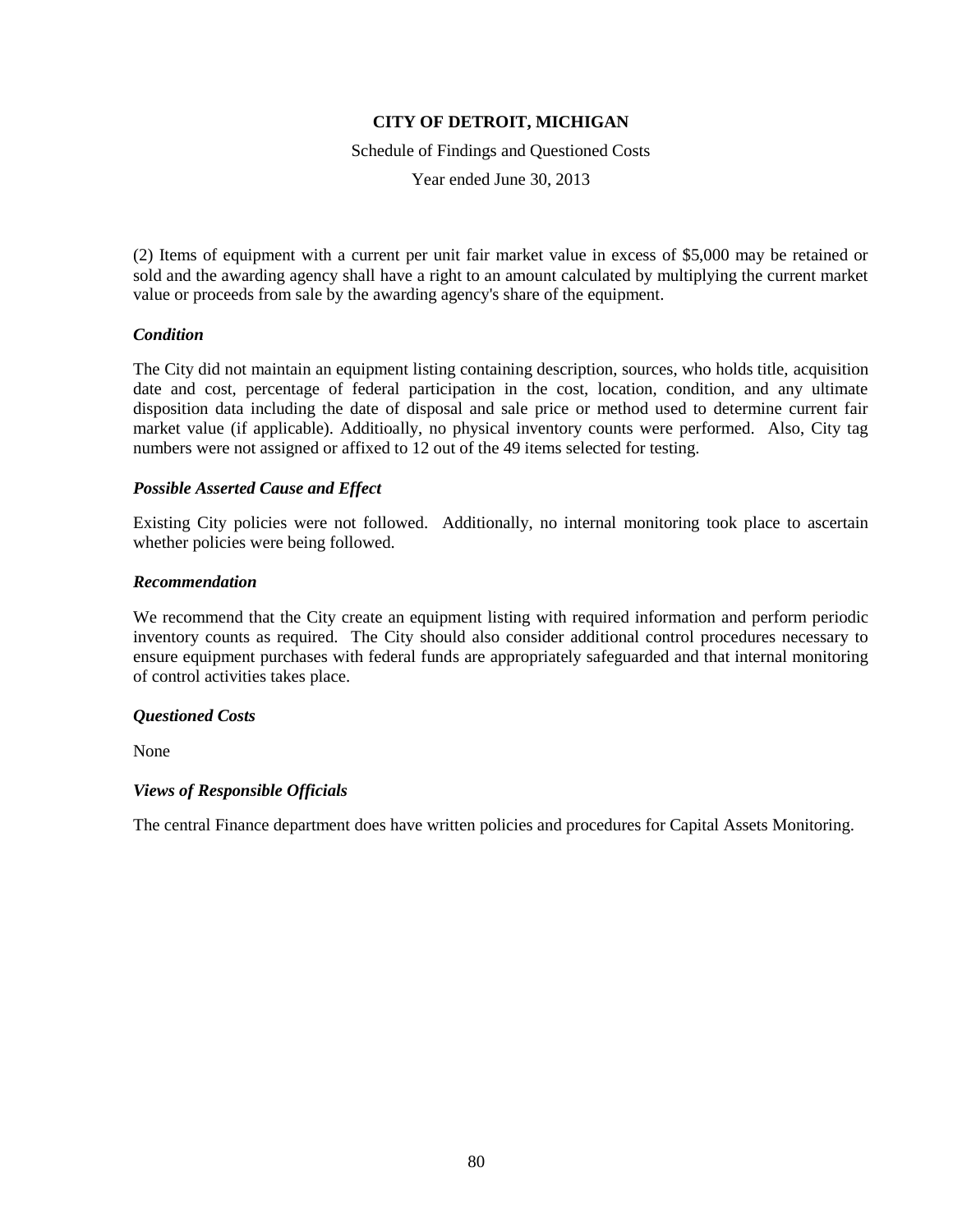Schedule of Findings and Questioned Costs

Year ended June 30, 2013

| <b>Finding Number</b>             | 2013-41                                                        |
|-----------------------------------|----------------------------------------------------------------|
| <b>Finding Type</b>               | Material noncompliance / material weakness                     |
| <b>Prior Year Finding</b>         | 2012-41                                                        |
| <b>Federal Program</b>            | Edward Byrne Memorial Justice Assistance Grant (JAG) (CFDA     |
| <b>Federal Award Number</b>       | $#16.738 - ARRA, 16.803 - ARRA)$                               |
|                                   | 2009-SB-B9-1422, 2009-DJ-BX-0788, 2010-DJ-BX-1068, 2011-DJ-BX- |
|                                   | 2481, and 50001-1-09-B                                         |
| <b>Federal Award Year</b>         | October 1, 2008 - September 30, 2013                           |
| <b>Federal Agency</b>             | <b>U.S. Department of Justice (DOJ)</b>                        |
| <b>Pass-Through Entity</b>        | <b>Michigan Department of Community Health</b>                 |
| <b>City of Detroit Department</b> | <b>Detroit Police Department and Detroit Fire Department</b>   |
| <b>Compliance Requirement</b>     | <b>Procurement, Suspension and Debarment</b>                   |

#### *Criteria*

Per 2 CFR 180.300, when you enter into a covered transaction with another person at the next lower tier, you must verify that the person with whom you intend to do business is not excluded or disqualified. Additionally, per 2 CFR 215.4, procurement records and files for purchase in excess of the small purchase threshold shall include the following at a minimum: (a) Basis for cotractor selection; (b) Justification for lack of competition when competitive bids or offers are not obtained; and (c) Basis for award cost or price.

#### *Condition*

For 2 of 2 contracts selected for testwork, the City did not contain a certification within the contract that the vendor and its principals were not suspended or debarred nor was there evidence that the City verified that the contractor was not suspended or debarred by checking the EPLS website. Also, the City could not provide a complete contract file including documentation for the basis of contractor selection and the basis for the award cost.

# *Possible Asserted Cause and Effect*

Procedures did not exist to ensure that appropriate steps were taken in regard to suspension and debarment. Also, procurement files were not maintained in accordance with the City's record retention policies.

#### *Recommendation*

We recommend that management obtain suspension and debarment certifications from all subrecipients and vendors. Additionally, procurement files should be maintained in accordance with record retention policies.

# *Questioned Costs*

None

# *Views of Responsible Officials*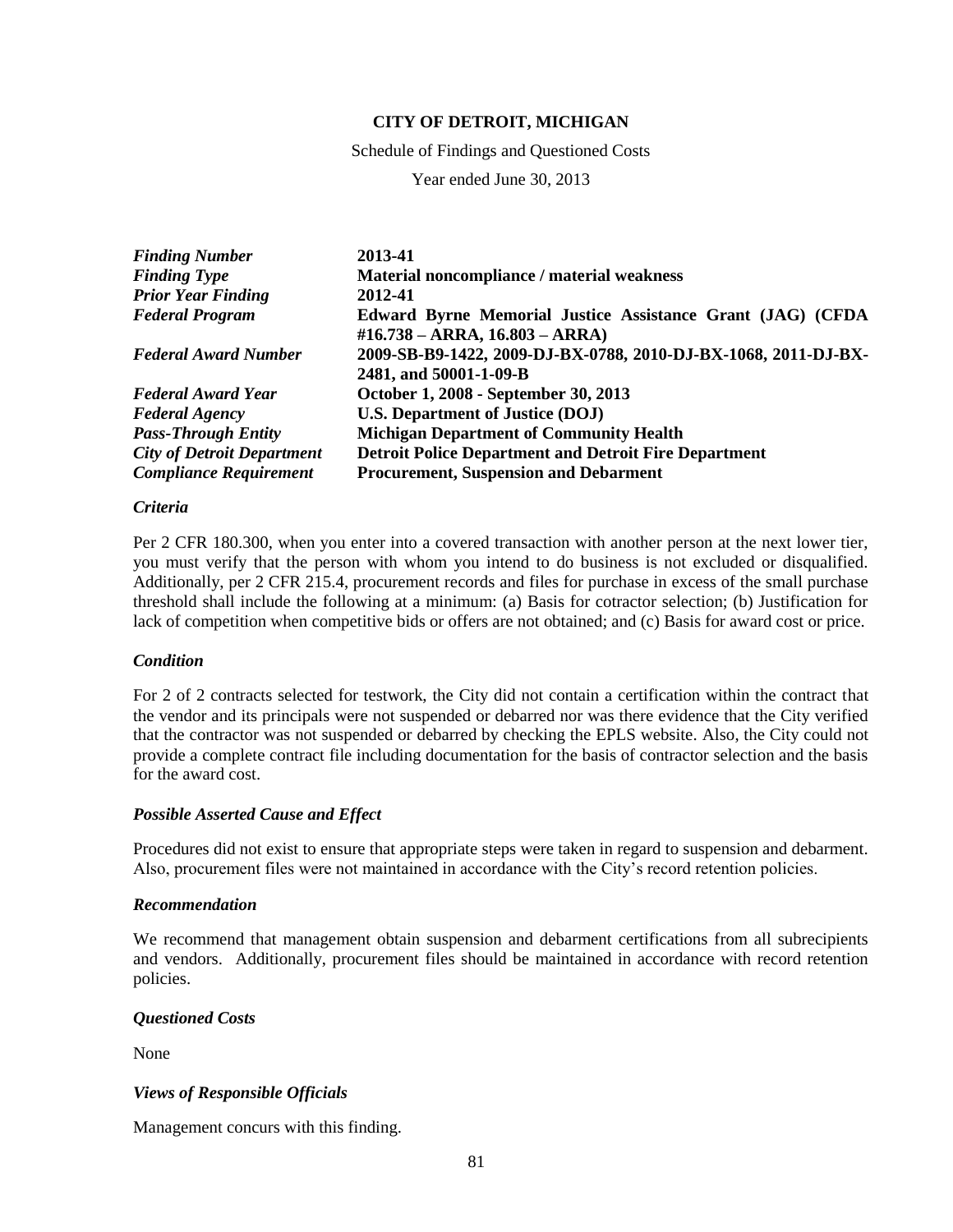Schedule of Findings and Questioned Costs

Year ended June 30, 2013

| <b>Finding Number</b>             | 2013-42                                                        |
|-----------------------------------|----------------------------------------------------------------|
| <b>Finding Type</b>               | Material noncompliance / material weakness                     |
| <b>Prior Year Finding</b>         | N/A                                                            |
| <b>Federal Program</b>            | Edward Byrne Memorial Justice Assistance Grant (JAG) (CFDA     |
|                                   | $#16.738 - ARRA, 16.803 - ARRA)$                               |
| <b>Federal Award Number</b>       | 2009-SB-B9-1422, 2009-DJ-BX-0788, 2010-DJ-BX-1068, 2011-DJ-BX- |
|                                   | 2481, and 50001-1-09-B                                         |
| <b>Federal Award Year</b>         | October 1, 2008 - September 30, 2013                           |
| <b>Federal Agency</b>             | U.S. Department of Justice (DOJ)                               |
| <b>Pass-Through Entity</b>        | <b>Michigan Department of Community Health</b>                 |
| <b>City of Detroit Department</b> | <b>Detroit Police Department and Detroit Fire Department</b>   |
| <b>Compliance Requirement</b>     | <b>Reporting</b>                                               |

#### *Criteria*

Per the grant agreement Part II (IV)(E): A Final Obligation report, based on annual guidelines, must be submitted by the due date using the format provided by the Department's Accounting Division. The Contractor must provide an estmiate of total expenditures for the entire agreement period. The information on the report will be used to record the Department's year-end accounts payable and receivables for this agreement.

#### *Condition*

The City did not prepare or submit the Final obligation report for Grant 50001-1-09.

# *Possible Asserted Cause and Effect*

Because the City was unable to provide the report it is not in compliance with this requirement.

#### *Recommendation*

We recommend that the City establish policies and procedures to ensure that the City is in compliance with all agreed upon contract terms.

#### *Questioned Costs*

None

# *Views of Responsible Officials*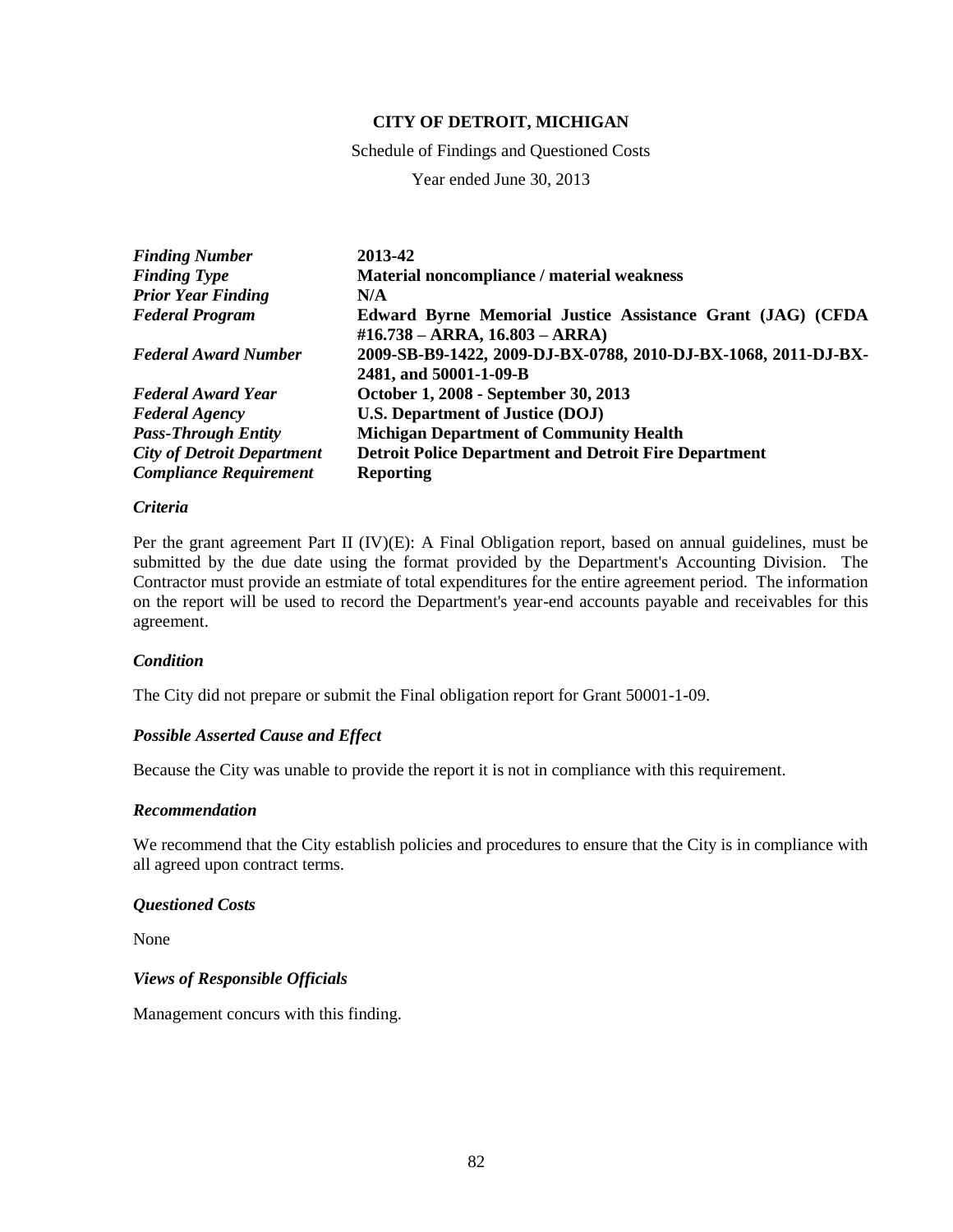Schedule of Findings and Questioned Costs

Year ended June 30, 2013

| <b>Finding Number</b>             | 2013-43                                                        |
|-----------------------------------|----------------------------------------------------------------|
| <b>Finding Type</b>               | Material noncompliance / material weakness                     |
| <b>Prior Year Finding</b>         | 2012-42                                                        |
| <b>Federal Program</b>            | Edward Byrne Memorial Justice Assistance Grant (JAG) (CFDA     |
| <b>Federal Award Number</b>       | $#16.738 - ARRA, 16.803 - ARRA)$                               |
|                                   | 2009-SB-B9-1422, 2009-DJ-BX-0788, 2010-DJ-BX-1068, 2011-DJ-BX- |
|                                   | 2481, and 50001-1-09-B                                         |
| <b>Federal Award Year</b>         | October 1, 2008 - September 30, 2013                           |
| <b>Federal Agency</b>             | <b>U.S. Department of Justice (DOJ)</b>                        |
| <b>Pass-Through Entity</b>        | <b>Michigan Department of Community Health</b>                 |
| <b>City of Detroit Department</b> | <b>Detroit Police Department and Detroit Fire Department</b>   |
| <b>Compliance Requirement</b>     | <b>Subrecipient Monitoring</b>                                 |

## *Criteria*

The A-102 common rule requires non-federal entities receiving federal awards to establish and maintain internal control designed to resaonably ensure compliance with Federal Laws, regulations, and program compliance requirements. Per 31 USC  $7502(f)(2)$  each pass-through entity shall— (A)provide such subrecipient the program names (and any identifying numbers) from which such assistance is derived, and the Federal requirements which govern the use of such awards and the requirements of this chapter;

(B)monitor the subrecipient's use of Federal awards through site visits, limited scope audits, or other means;

(C)review the audit of a subrecipient as necessary to determine whether prompt and appropriate corrective action has been taken with respect to audit findings, as defined by the Director, pertaining to Federal awards provided to the subrecipient by the pass-through entity.

# *Condition*

- The City did not have a formal policy for monitoring subrecipients.
- For 2 of 2 subrecipients tested the City did not have documentation of the review of A-133 reports received from the subrecipients
- The City did not maintain adequate documentation of its process to track and follow-up with subrecipients when the OMB Circular A-133 reports have not been received in a timely manner.
- The City did not have procedures to perform or document the monitoring of subrecipients through site vists and regular contact.

# *Possible Asserted Cause and Effect*

Failure to obtain and adequately review subrecipient OMB Circular A-133 audit reports, and issue management decisions on subrecipient findings within the required timeframe results in noncompliance with OMB Circular A-133 and may result in subrecipients not properly administering federal programs in accordance with laws, regulations, and the grant agreement.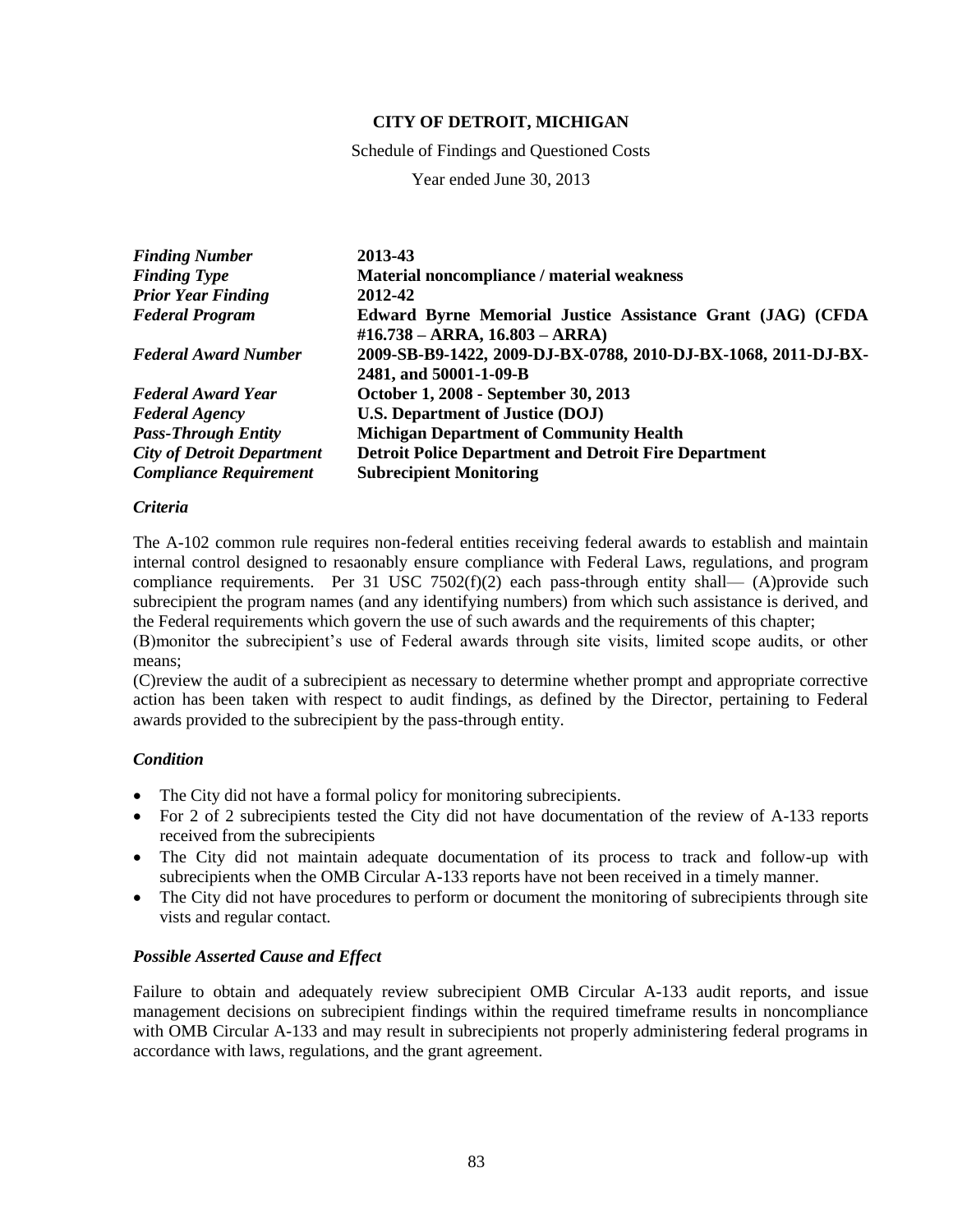Schedule of Findings and Questioned Costs Year ended June 30, 2013

#### *Recommendation*

We recommend the City establish procedures to ensure that: (1) expenditures passed through to subrecipients per the City's records are reconciled to the schedule of expenditures of federal awards submitted in the subrecipients' OMB Circular A-133 audit reports, (2) follow-up procedures are performed for all delinquent OMB Circular A-133 reports, (3) desk reviews are performed on a timely basis, and (4) management decisions are issued within six months after receipt of the subrecipients' OMB Circular A-133 audit reports and corrective action plans are obtained. Additionally, the City should establish procedures to formally document the monitoring process over subrecipients to ensure that subrecipients are using the Federal awards for authorized purposes in compliance with laws, regulations, and the provisions of grant agreements.

## *Questioned Costs*

None

#### *Views of Responsible Officials*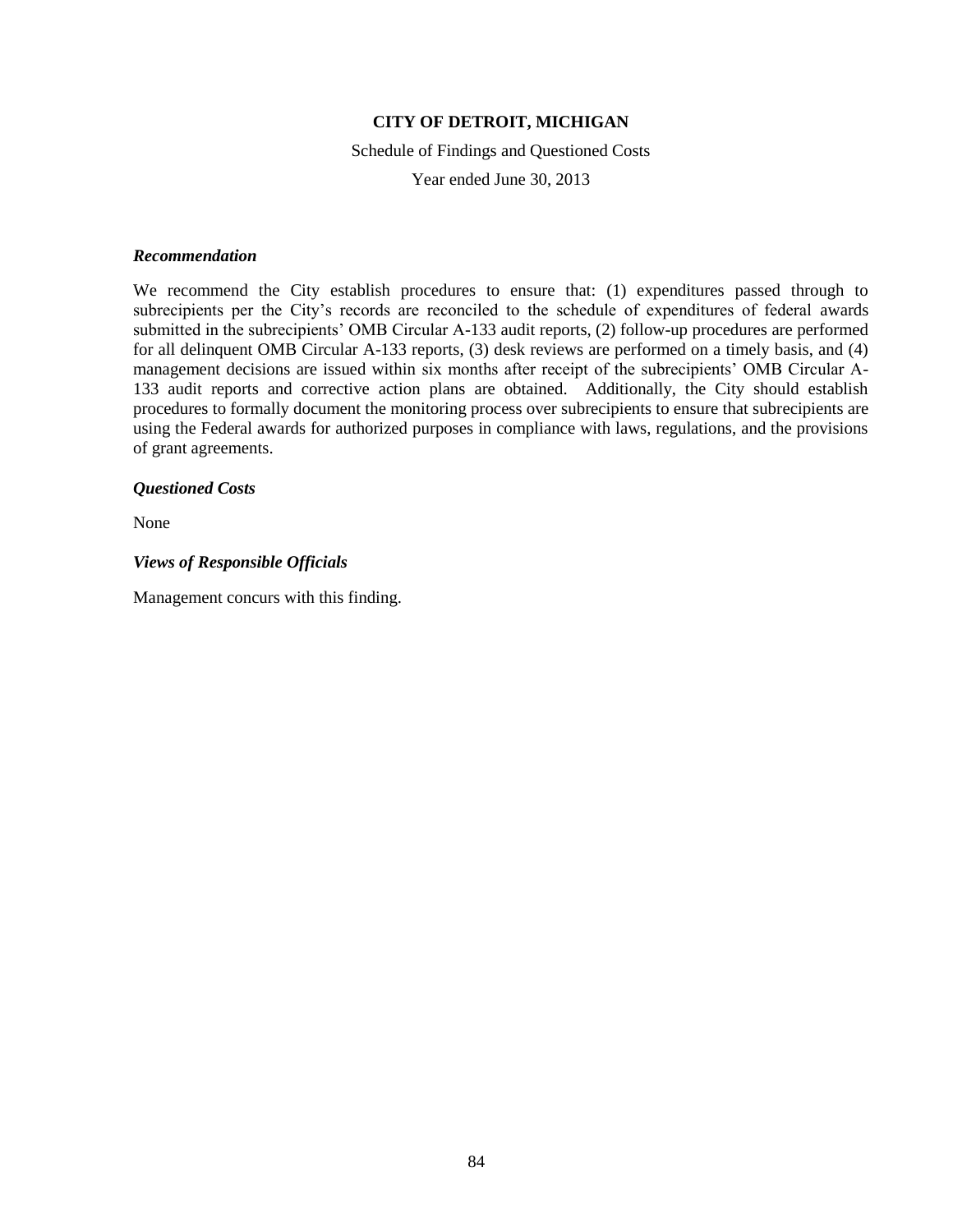Schedule of Findings and Questioned Costs

Year ended June 30, 2013

| <b>Finding Number</b>             | 2013-44                                                              |
|-----------------------------------|----------------------------------------------------------------------|
| <b>Finding Type</b>               | Scope limitation / material noncompliance / material weakness        |
| <b>Prior Year Finding</b>         | N/A                                                                  |
| <b>Federal Program</b>            | Workforce Investment Act (WIA) (CFDA #17.258, 17.259, 17.278)        |
| <b>Federal Award Number</b>       | AA214021155A26, AA202001055A26, AA221101155A26,                      |
|                                   | AA186470955                                                          |
| <b>Federal Award Year</b>         | July 1, 2012 – June 30, 2013                                         |
| <b>Federal Agency</b>             | <b>U.S. Department of Labor</b>                                      |
| <b>Pass-Through Entity</b>        | <b>Workforce Development Agency State of Michigan</b>                |
| <b>City of Detroit Department</b> | <b>Detroit Workforce Development Department</b>                      |
| <b>Compliance Requirement</b>     | Activities Allowed or Unallowed and Allowable Costs/Cost Principles, |
|                                   | <b>Cash Management, and Subrecipient Monitoring</b>                  |

#### *Criteria*

Per the Governance Agreement between the Mayor of the City of Detroit, The City of Detroit Workforce Development Board, and Detroit Employment Solutions Corporation (DESC), effective June 28, 2012, paragraph 3.1 states, "The City of Detroit is the Grant Recipient under the Act and will carry out the roles and responsibilities associated with this function for the local workforce development area." Further, paragraph 3.2 states, "The City of Detroit as the Grant Recipient is financially responsible and accountable for the management of all workforce funds available to the Board."

Also, per the Workforce Development Agency, State of Michigan (WDASOM) policy issues located at http://web.michworks.org/OWD/index\_wp.htm, the City of Detroit is the grant recipient for the WIA program. These policy issuances are considered grant agreements for all intents and purposes of the Single Audit.

OMB Circular A-87 establishes principles and standards for determining costs for Federal awards carried out through grants, cost reimbursement contracts, and other agreements with State and local governments and federally recognized Indian tribal governments (governmental units). Per OMB Circular A-87, Section 2(a), "The application of these principles is based on the fundamental premises that:

1) Governmental units are responsible for the efficient and effective administration of Federal awards through the application of sound management practices.

2) Governmental units assume responsibility to administering Federal funds in a manner consistent with underlying agreements, program objectives, and the terms and conditions of the Federal award.

3) Each governmental unit, in recognition of its own unique combination of staff, facilities, and experience, will have the primary responsibility for employing whatever form of organization and management techniques may be necessary to assure proper and efficient administration of Federal awards."

OMB Circular A-133, Section 300 states, "The auditee shall:

1) Identify, in its accounts, all Federal awards received and expended and the Federal programs under which they were received. Federal program and award identification shall include, as applicable, the CFDA title and number, award number and year, name of the Federal agency, and name of the passthrough entity.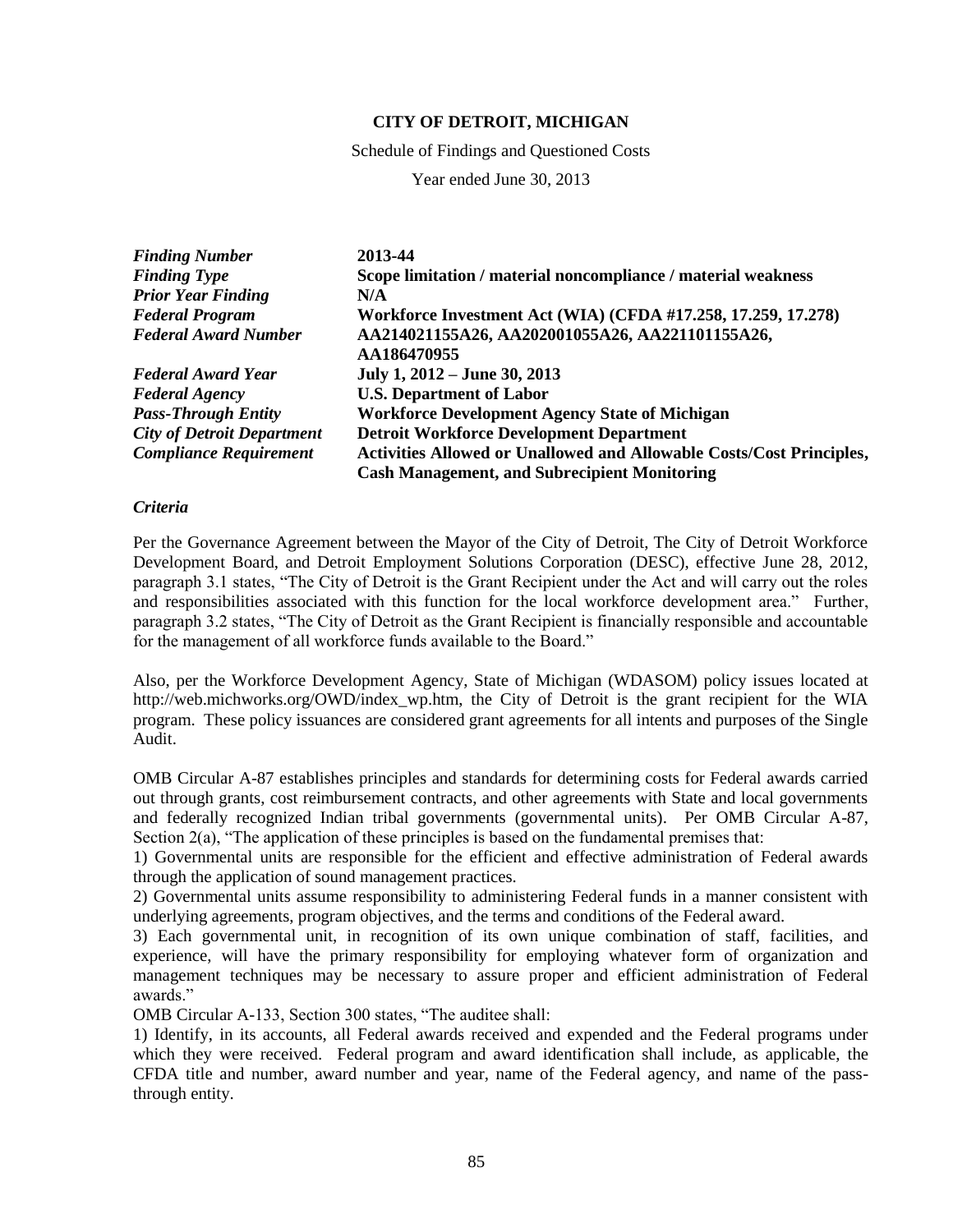Schedule of Findings and Questioned Costs

Year ended June 30, 2013

2) Maintain internal control over Federal programs that provides reasonable assurance that the auditee is managing Federal awards in compliance with laws, regulations, and the provisions of contracts or grant agreements that could have a material effect on each of its Federal programs.

3) Comply with laws, regulations, and the provisions of contracts or grant agreements related to each of its Federal programs."

OMB Circular A-87 (A-87) establishes principles and standards for determining allowable direct and indirect costs for Federal awards.

Per the WDASOM policy issuance dated July 1, 2012, "The Michigan Works Agency must have on file appropriate documentation to support each cash draw."

Per OMB Circular A-133, "A pass-through entity is responsible for:

1) Award Identification - At the time of the award, identifying to the subrecipient the Federal award information (e.g., CFDA title and number, award name and number; if the award is research and development; and name of Federal awarding agency) and applicable compliance requirements.

2) During-the-Award Monitoring - Monitoring the subrecipient's use of Federal awards through reporting, site visits, regular contact, or other means to provide reasonable assurance that the subrecipient administers Federal awards in compliance with laws, regulations, and the provisions of contracts or grant agreements and that performance goals are achieved.

3) Subrecipient Audits – (1) Ensuring that subrecipients expending \$500,000 or more in Federal awards during the subrecipient's fiscal year for fiscal years ending after December 31, 2003 as provided in OMB Circular A-133 have met the audit requirements of OMB Circular A-133 and that the required audits are completed within 9 months of the end of the subrecipient's audit period; (2) issuing a management decision on audit findings within 6 months after receipt of the subrecipient's audit report; and (3) ensuring that the subrecipient takes timely and appropriate corrective action on all audit findings. In cases of continued inability or unwillingness of a subrecipient to have the required audits, the pass-through entity shall take appropriate action using sanctions.

4) Pass-Through Entity Impact - Evaluating the impact of subrecipient activities on the pass-through entity's ability to comply with applicable Federal regulations."

# *Condition*

The Detroit Employmet Solutions Corporation (DESC) is a legally separate entity from the City of Detroit. Its bylaws were adopted on June 14, 2012. Per the Governance Agreement noted above, The City of Detroit was the Grant Recipient, and DESC was the Administrative and Fiscal Agent that was responsible for the management and administration of the grants identified above for fiscal year 2013. DESC was a subrecipient to the City of Detroit for the WIA grants. City of Detroit management was aware that the grants were being managed by DESC starting July 1, 2012; however, they were unaware that the City was still the Grant Recipient until after the end of fiscal year 2013. During fiscal year 2013, DESC drew down the federal funds directly from WDASOM; the federal funds did not flow through the City of Detroit. The funds requested by DESC from WDASOM were directly deposited into DESC's bank account. This process was still in place as of Dec. 4, 2014.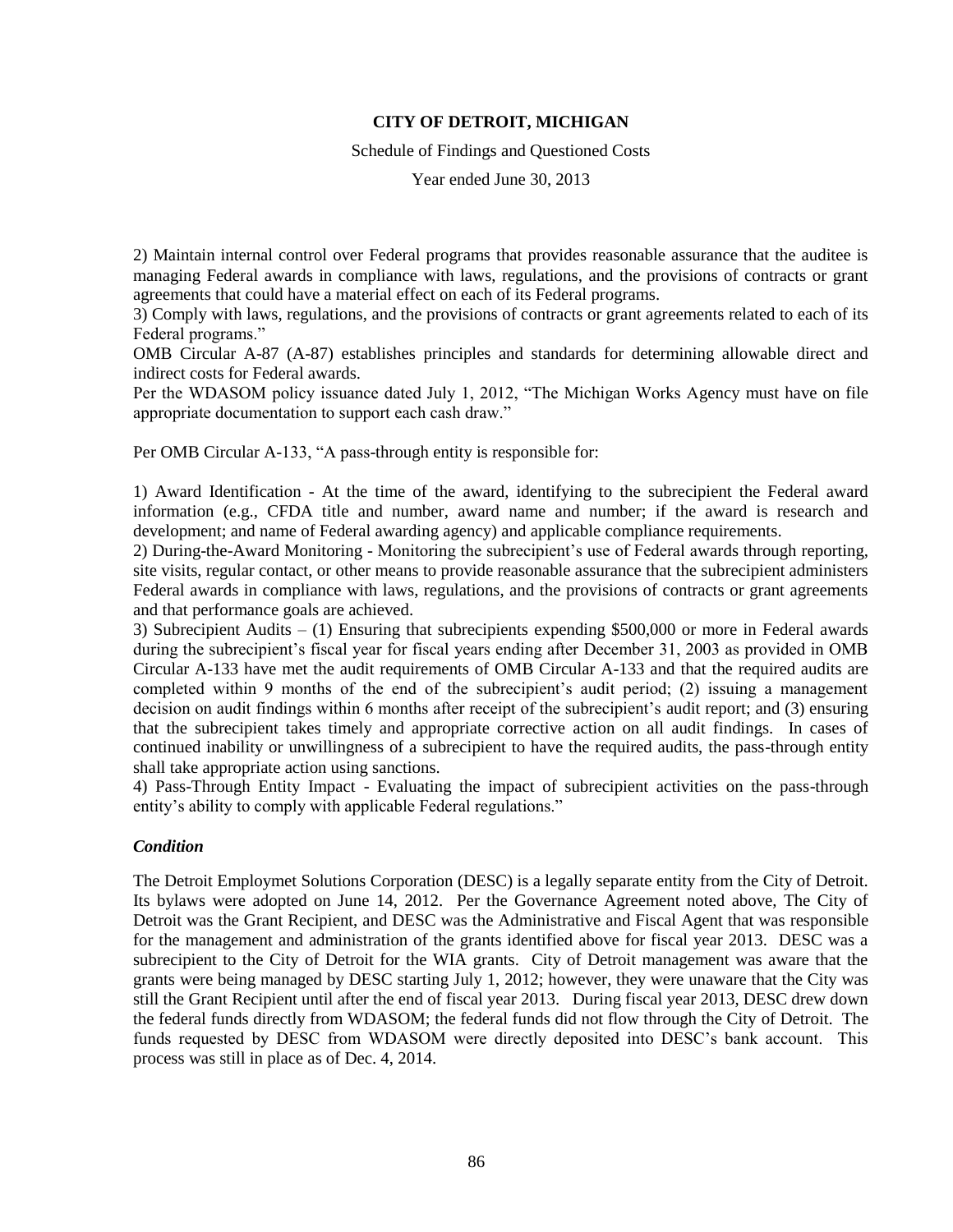Schedule of Findings and Questioned Costs

Year ended June 30, 2013

The City of Detroit did not perform any subrecipient monitoring procedures during fiscal year 2013. Subsequent to fiscal year 2013, the City of Detroit began limited subrecipient monitoring procedures. City of Detroit management began following up with DESC in order to obtain their audited financial statements and audited OMB A-133 report. Once the reports were obtained, City management reviewed the reports and noted no findings or questioned costs related to the WIA grants.

The Governance Agreement between the City of Detroit and DESC did not clearly communicate the CFDA title and number; amount of award; award name; name of Federal agency; requirements imposed by laws, regulations, and the provisions of the contract or grant agreements; allowable activities; and the requirement to have OMB Circular A-133 audit. Further, the City of Detroit did not perform any Duringthe-Award Monitoring, as defined above.

In addition to the expenditures of \$16,594,000 that were spent by DESC, the City of Detroit also had \$1,033,466 of close out costs during fiscal year 2013 related to the WIA grants. The City of Detroit was unable to provide documents to support the allowability of the close out expenditures.

## *Possible Asserted Cause and Effect*

Procedures did not exist at the City to appropriately identify its responsibilities as a pass through agency.

#### *Recommendation*

We recommend that all grant agreements that the City is a party to be assessed for compliance requirements pertinent to the City.

# *Questioned Costs*

\$1,033,466

#### *Views of Responsible Officials*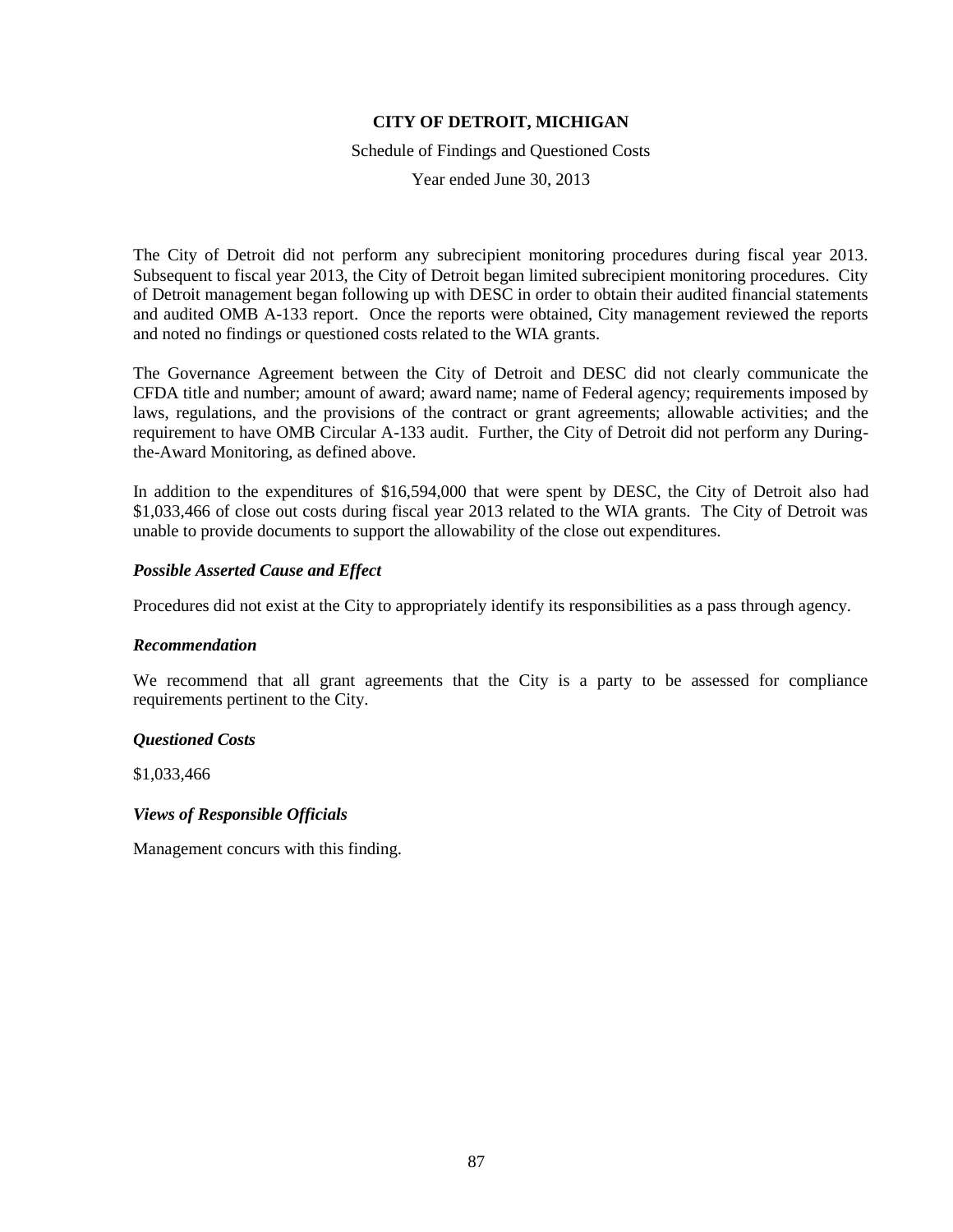Schedule of Findings and Questioned Costs

Year ended June 30, 2013

| <b>Finding Number</b>             | 2013-45                                                     |
|-----------------------------------|-------------------------------------------------------------|
| <b>Finding Type</b>               | Material noncompliance / material weakness                  |
| <b>Prior Year Finding</b>         | 2012-55                                                     |
| <b>Federal Program</b>            | Federal Transit Cluster (FTC) (CFDA #20.500, 20.507 - ARRA) |
| <b>Federal Award Number</b>       | MI-04-0054, MI-90-X374, MI-90-X563, MI-90-X604, MI-90-X605, |
|                                   | MI-95-X023, MI-95-X062, MI-96-X011                          |
| <b>Federal Award Year</b>         | October 1, 2011 - September 30, 2013                        |
| <b>Federal Agency</b>             | <b>U.S. Department of Transportation</b>                    |
| <b>Pass-Through Entity</b>        | <b>Federal Transit Administration</b>                       |
| <b>City of Detroit Department</b> | <b>Detroit Department of Transportation</b>                 |
| <b>Compliance Requirement</b>     | <b>Davis Bacon</b>                                          |

#### *Criteria*

Per the compliance supplement for the Davis-Bacon Act, Nonfederal entities shall include in their construction contracts subject to the Davis-Bacon Act a requirement that the contractor or subcontractor comply with the requirements of the Davis Bason Act and the DOL regulations (29 CFR part 5) This includes a requirement for the contractor or subcontractor to submit to the non-Federal entity weekly, for each week in which any contract work is performed, a copy of the payroll and a statement of compliance (certified payrolls) are to be prepared by the payroll administrator and reviewed by the Development specialist, as evidenced by a signature (29 CFR Sections 5.5 and 5.6).

#### *Condition*

We performed test work over three contracts, noting the payrolls were not submitted each week by the vendors for all three contracts. Further, we noted the payrolls submitted had no evidence of review performed to ensure compliance with the Davis Bacon requirements.

# *Possible Asserted Cause and Effect*

Internal controls were not properly designed, executed, or monitored to ensure effectiveness. As a result, management did not comply with the Davis Bacon requirement.

#### *Recommendation*

We recommend internal controls be evaluated to prevent future noncompliance.

#### *Questioned Costs*

None

#### *Views of Responsible Officials*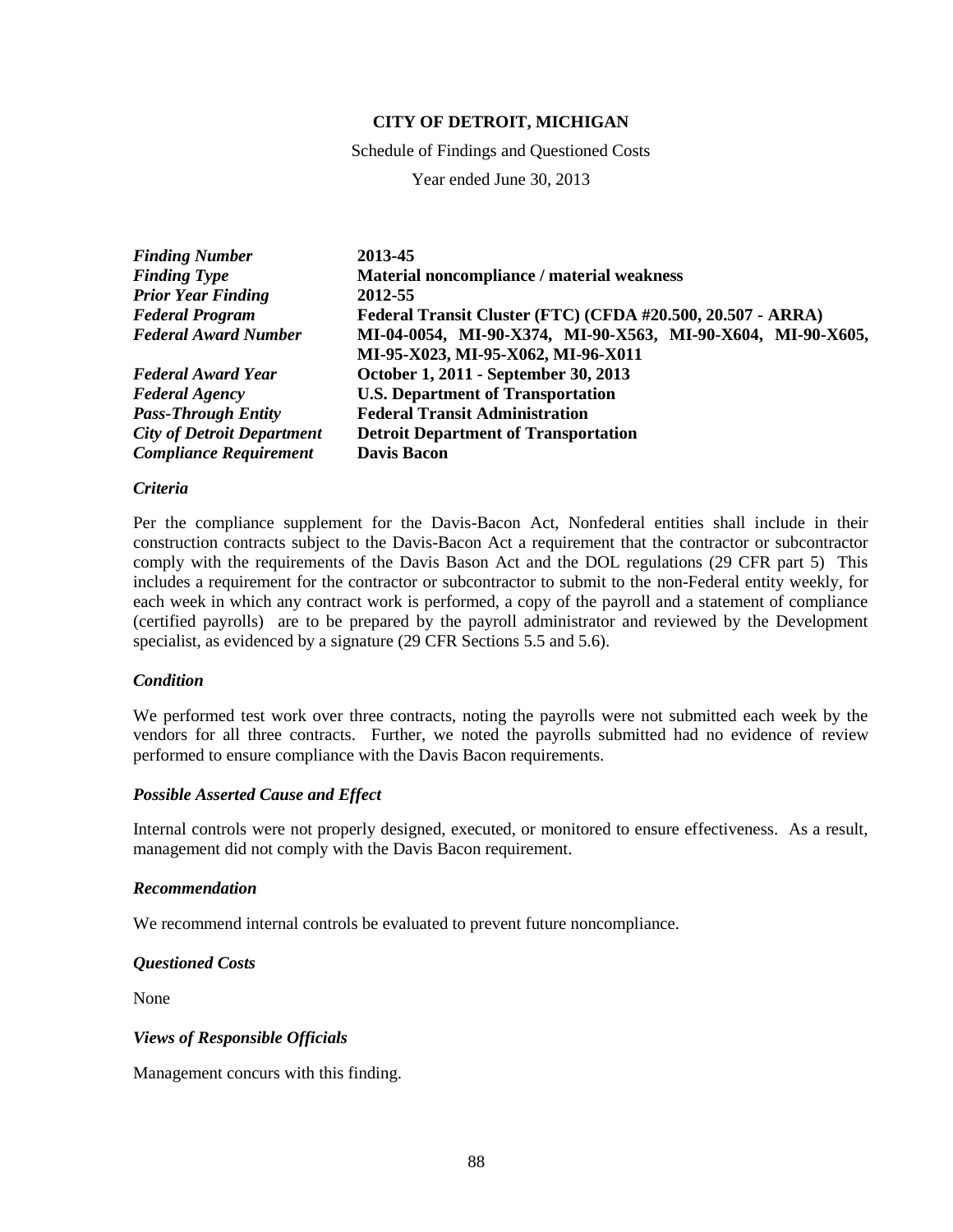Schedule of Findings and Questioned Costs

Year ended June 30, 2013

| <b>Finding Number</b>             | 2013-46                                                     |
|-----------------------------------|-------------------------------------------------------------|
| <b>Finding Type</b>               | Material noncompliance / material weakness                  |
| <b>Prior Year Finding</b>         | 2012-56                                                     |
| <b>Federal Program</b>            | Federal Transit Cluster (FTC) (CFDA #20.500, 20.507 - ARRA) |
| <b>Federal Award Number</b>       | MI-04-0054, MI-90-X374, MI-90-X563, MI-90-X604, MI-90-X605, |
|                                   | MI-95-X023, MI-95-X062, MI-96-X011                          |
| <b>Federal Award Year</b>         | October 1, 2011 - September 30, 2013                        |
| <b>Federal Agency</b>             | <b>U.S. Department of Transportation</b>                    |
| <b>Pass-Through Entity</b>        | <b>Federal Transit Administration</b>                       |
| <b>City of Detroit Department</b> | <b>Detroit Department of Transportation</b>                 |
| <b>Compliance Requirement</b>     | <b>Procurement, Suspension and Debarment</b>                |

#### *Criteria*

The A-102 common rule requires non-Federal entities receiving Federal awards establish and maintain internal control designed to reasonably ensure compliance with Federal laws, regulations, and program compliance requirements.

Per 2 CFR 180.300, when you enter into a covered transaction with another person at the next lower tier, you must verifiy that the person with whom you intend to do business is not excluded or disqualified.

#### *Condition*

We performed test work over eight procurement files, noting six did not contain a certification that the vendor was not suspended or debarred, nor was there evidence that the City verified the contractor was not suspended or debarred by checking the EPLS website.

#### *Possible Asserted Cause and Effect*

Internal controls were not properly designed, executed, or monitored to ensure effectiveness. As a result, management did not comply with the Procurement, Suspension and Debarment requirements.

#### *Recommendation*

We recommend evaluating current procurement practices to identify areas where internal controls could be strengthened to include monitoring of compliance with procurement standards. Additionally, we recommend that management obtain suspension and debarment certifications from all vendors.

#### *Questioned Costs*

None

#### *Views of Responsible Officials*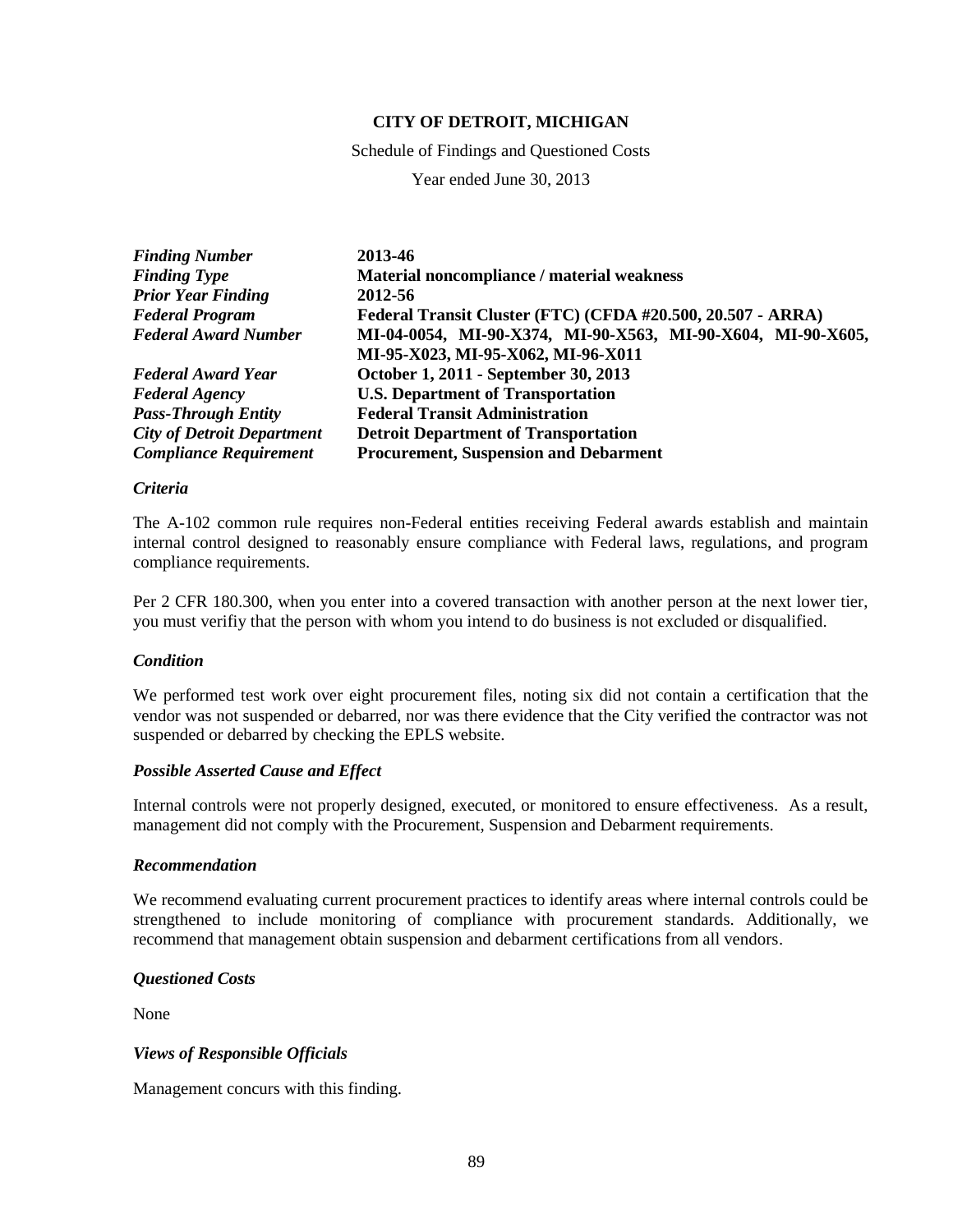Schedule of Findings and Questioned Costs

Year ended June 30, 2013

| <b>Finding Number</b>             | 2013-47                                                                       |
|-----------------------------------|-------------------------------------------------------------------------------|
| <b>Finding Type</b>               | Scope limitation / material noncompliance / material weakness                 |
| <b>Prior Year Finding</b>         | N/A                                                                           |
| <b>Federal Program</b>            | Temporary Assistance for Needy Families (TANF) (CFDA #93.558)                 |
| <b>Federal Award Number</b>       | G-1102MITANF, G-1202MITANF                                                    |
| <b>Federal Award Year</b>         | October 1, 2011 - September 30, 2012, October 1, 2012 - September<br>30, 2013 |
| <b>Federal Agency</b>             | <b>U.S. Department of Health and Human Services</b>                           |
| <b>Pass-Through Entity</b>        | <b>Workforce Development Agency State of Michigan</b>                         |
| <b>City of Detroit Department</b> | <b>Detroit Workforce Development Department</b>                               |
| <b>Compliance Requirement</b>     | <b>Cash Management and Subrecipient Monitoring</b>                            |

#### *Criteria*

Per the Governance Agreement between the Mayor of the City of Detroit, The City of Detroit Workforce Development Board, and Detroit Employment Solutions Corporation, effective June 28, 2012, paragraph 3.1 states, "The City of Detroit is the Grant Recipient under the Act and will carry out the roles and responsibilities associated with this function for the local workforce development area." Further, paragraph 3.2 states, "The City of Detroit as the Grant Recipient is financially responsible and accountable for the management of all workforce funds available to the Board."

Also, per the Workforce Development Agency, State of Michigan (WDASOM) policy issues located at http://web.michworks.org/OWD/index\_wp.htm, the City of Detroit is the grant recipient for the TANF grants. These policy issuances are considered grant agreements for all intents and purposes of the Single Audit.

#### Criteria

OMB Circular A-87 establishes principles and standards for determining costs for Federal awards carried out through grants, cost reimbursement contracts, and other agreements with State and local governments and federally recognized Indian tribal governments (governmental units). Per OMB Circular A-87, Section 2(a), "The application of these principles is based on the fundamental premises that:

1) Governmental units are responsible for the efficient and effective administration of Federal awards through the application of sound management practices.

2) Governmental units assume responsibility to administering Federal funds in a manner consistent with underlying agreements, program objectives, and the terms and conditions of the Federal award.

3) Each governmental unit, in recognition of its own unique combination of staff, facilities, and experience, will have the primary responsibility for employing whatever form of organization and management techniques may be necessary to assure proper and efficient administration of Federal awards."

OMB Circular A-133, Section 300 states, "The auditee shall:

1) Identify, in its accounts, all Federal awards received and expended and the Federal programs under which they were received. Federal program and award identification shall include, as applicable, the CFDA title and number, award number and year, name of the Federal agency, and name of the passthrough entity.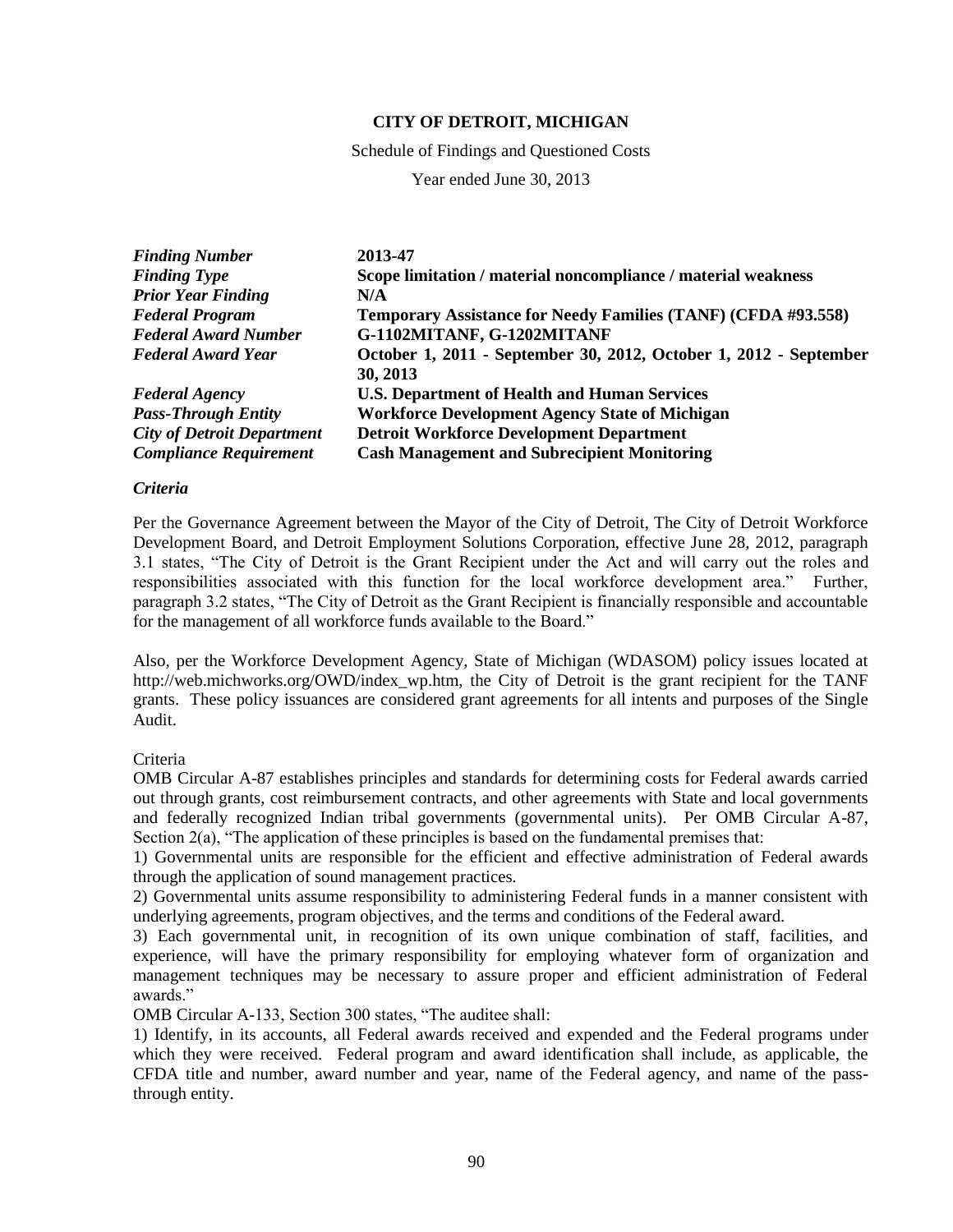Schedule of Findings and Questioned Costs

Year ended June 30, 2013

2) Maintain internal control over Federal programs that provides reasonable assurance that the auditee is managing Federal awards in compliance with laws, regulations, and the provisions of contracts or grant agreements that could have a material effect on each of its Federal programs.

3) Comply with laws, regulations, and the provisions of contracts or grant agreements related to each of its Federal programs."

Per OMB Circular A-133, "A pass-through entity is responsible for:

1) Award Identification - At the time of the award, identifying to the subrecipient the Federal award information (e.g., CFDA title and number, award name and number; if the award is research and development; and name of Federal awarding agency) and applicable compliance requirements.

2) During-the-Award Monitoring - Monitoring the subrecipient's use of Federal awards through reporting, site visits, regular contact, or other means to provide reasonable assurance that the subrecipient administers Federal awards in compliance with laws, regulations, and the provisions of contracts or grant agreements and that performance goals are achieved.

3) Subrecipient Audits – (1) Ensuring that subrecipients expending \$500,000 or more in Federal awards during the subrecipient's fiscal year for fiscal years ending after December 31, 2003 as provided in OMB Circular A-133 have met the audit requirements of OMB Circular A-133 and that the required audits are completed within 9 months of the end of the subrecipient's audit period; (2) issuing a management decision on audit findings within 6 months after receipt of the subrecipient's audit report; and (3) ensuring that the subrecipient takes timely and appropriate corrective action on all audit findings. In cases of continued inability or unwillingness of a subrecipient to have the required audits, the pass-through entity shall take appropriate action using sanctions.

4) Pass-Through Entity Impact - Evaluating the impact of subrecipient activities on the pass-through entity's ability to comply with applicable Federal regulations."

#### *Condition*

Detroit Employment Solutions Corporationn (DESC) is a legally separate entity from the City of Detroit. Its bylaws were adopted on June 14, 2012. Per the Governance Agreement noted above, The City of Detroit was the Grant Recipient, and DESC was the Administrative and Fiscal Agent that was responsible for the management and administration of the grants identified above for fiscal year 2013. DESC was a subrecipient to the City of Detroit for the TANF grants. City of Detroit management was aware that the grants were being managed by DESC starting July 1, 2012; however, they were unaware that the City was still the Grant Recipient until after the end of fiscal year 2013. As such, the City of Detroit was not incompliance with applicable laws and regulations during fiscal year 2013. During fiscal year 2013, DESC drew down the federal funds directly from WDASOM; the federal funds did not flow through the City of Detroit. The funds requested by DESC from WDASOM were directly deposited into DESC's bank account. This process was still in place as of Dec. 4, 2014. The City of Detroit did not perform any subrecipiet monitoring procedures during fiscal year 2013. Subsequent to fiscal year 2013, the City of Detroit began limited subrecipient monitoring procedures. City of Detroit management began following up with DESC in order to obtain their audited financial statements and audited OMB A-133 report. Once the reports were obtained, City management reviewed the reports and noted no findings or questioned costs related to the TANF grants. The Governance Agreement between the City of Detroit and DESC did not clearly communicate the CFDA title and number; amount of award; award name; name of Federal agency; requirements imposed by laws, regulations, and the provisions of the contract or grant agreements;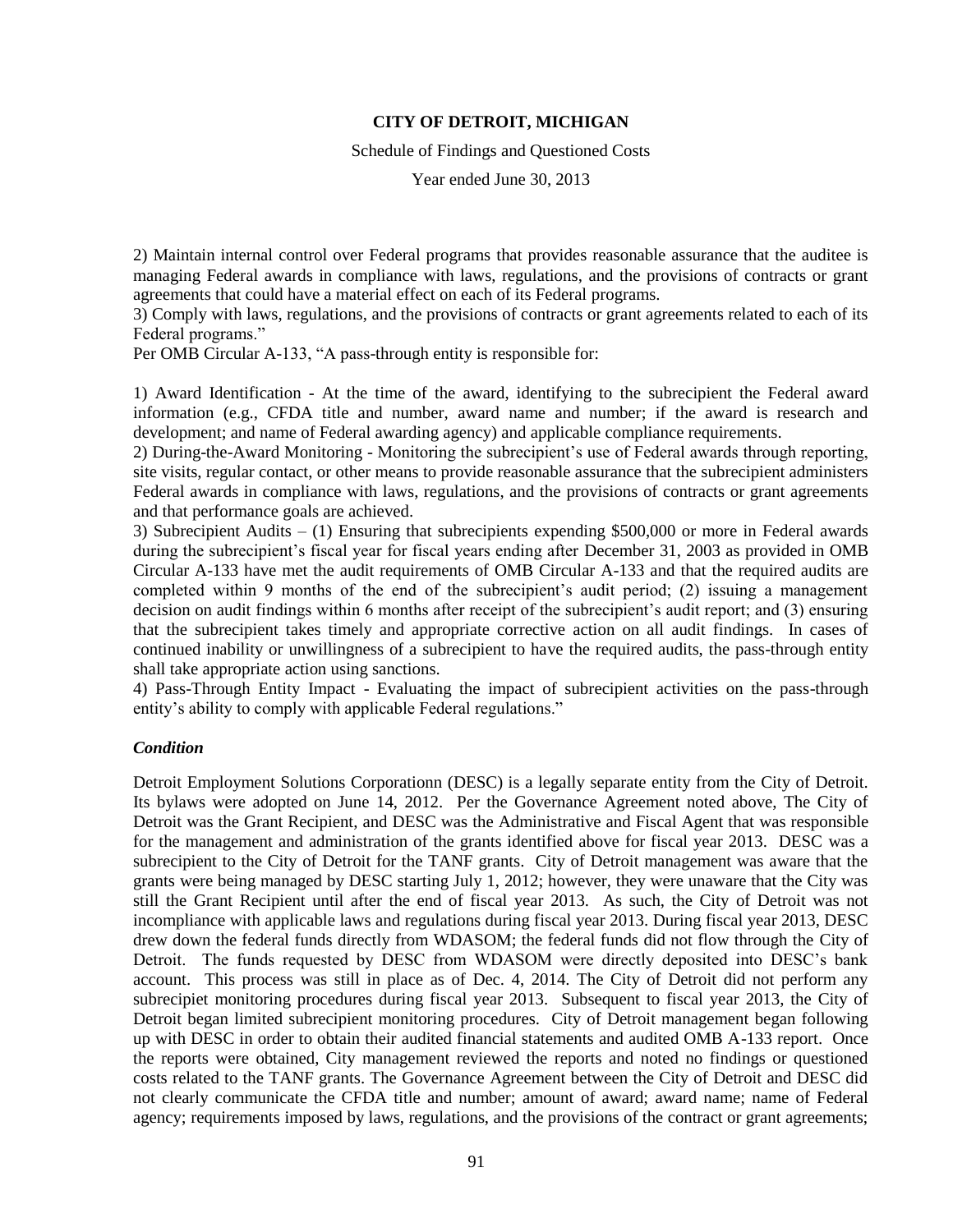Schedule of Findings and Questioned Costs Year ended June 30, 2013

allowable activities; and the requirement to have OMB Circular A-133 audit. Further, the City of Detroit did not perform any During-the-Award Monitoring, as defined above.

## *Possible Asserted Cause and Effect*

Procedures did not exist at the City to appropriately identify its responsibilities as a pass through agency.

## *Recommendation*

We recommend that all grant agreements that the City is a party to be assessed for compliance requirements pertinent to the City.

## *Questioned Costs*

None

## *Views of Responsible Officials*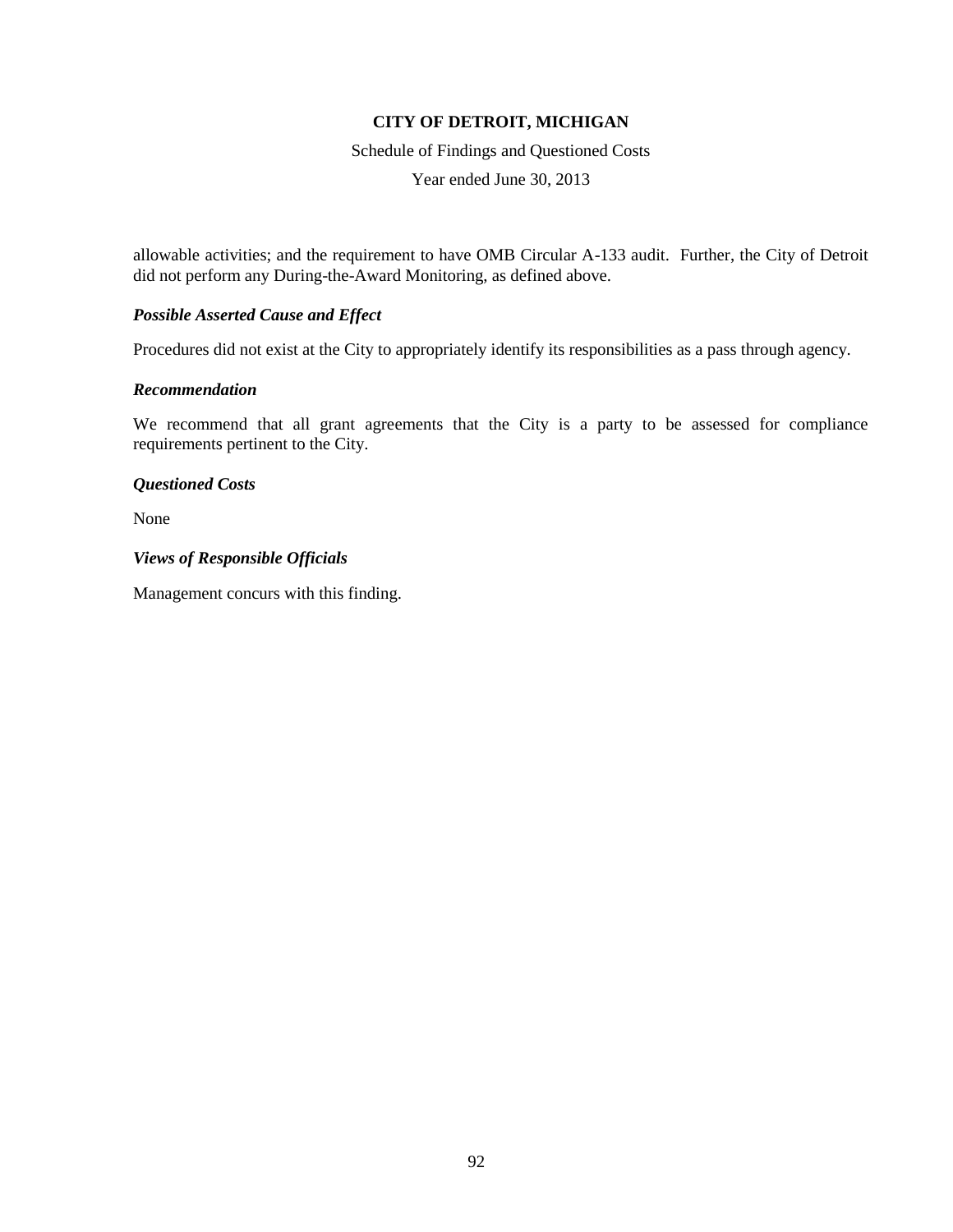Schedule of Findings and Questioned Costs

Year ended June 30, 2013

| <b>Finding Number</b>             | 2013-48                                                                    |
|-----------------------------------|----------------------------------------------------------------------------|
| <b>Finding Type</b>               | Material noncompliance / material weakness                                 |
| <b>Prior Year Finding</b>         | 2012-76                                                                    |
| <b>Federal Program</b>            | <b>Community Services Block Grant (CFDA #93.569)</b>                       |
| <b>Federal Award Number</b>       | CSBG-10-82007                                                              |
| <b>Federal Award Year</b>         | October 1, 2009 - September 30, 2012                                       |
| <b>Federal Agency</b>             | <b>U.S. Department of Health and Human Services</b>                        |
| <b>Pass-Through Entity</b>        | <b>Michigan Department of Human Services</b>                               |
| <b>City of Detroit Department</b> | <b>Department of Human Services</b>                                        |
| <b>Compliance Requirement</b>     | <b>Activities Allowed or Unallowed and Allowable Costs/Cost Principles</b> |

#### *Criteria*

The A-102 common rule requires non-Federal entities receiving Federal awards establish and maintain internal control designed to reasonably ensure compliance with Federal laws, regulations, and program compliance requirements.

According to OMB Circular A-87, attachment B, charges to Federal awards for salaries and wages, whether treated as direct or indirect costs, will be based on payrolls documented in accordance with generally accepted practice of the governmental unit and approved by a responsible official(s) of the governmental unit. No further documentation is required for the salaries and wages of employees who work in a single indirect cost activity. Where employees are expected to work solely on a single Federal award or cost objective, charges for their salaries and wages will be supported by periodic certifications that the employees worked solely on that program for the period covered by the certification. These certifications will be prepared at least semiannually and will be signed by the employee or supervisory official having firsthand knowledge of the work performed by the employee.

### *Condition*

For 11 of 35 employees selected for testing, salaries were not within the appropriate range from the City approved White Book. For annual salaries that exceeded the maximum White Book range, the total variance was \$103,548. Of the \$103,548, \$56,378 is also included in the \$586,517 amount below. Therefore, the questioned costs for the White Book exceptions equal \$47,170. Also, the City did not provide 11 of 35 required payroll certifications. The total annual salary for those employees was \$586,517. Lastly, for 1 out of 35 selections, the City unable to provide the personnel file for an employee who received a pay check in the amount of \$3,215 that was charged to the grant.

# *Possible Asserted Cause and Effect*

Procedures were not established and followed consistently to ensure compliance with A-87.

#### *Recommendation*

We recommend that Department of Human Services establish policies and procedures to ensure that time certifications are signed for the appropriate pay periods, personnel files are maintained, and employees' salaries fall within the White Book guidelines.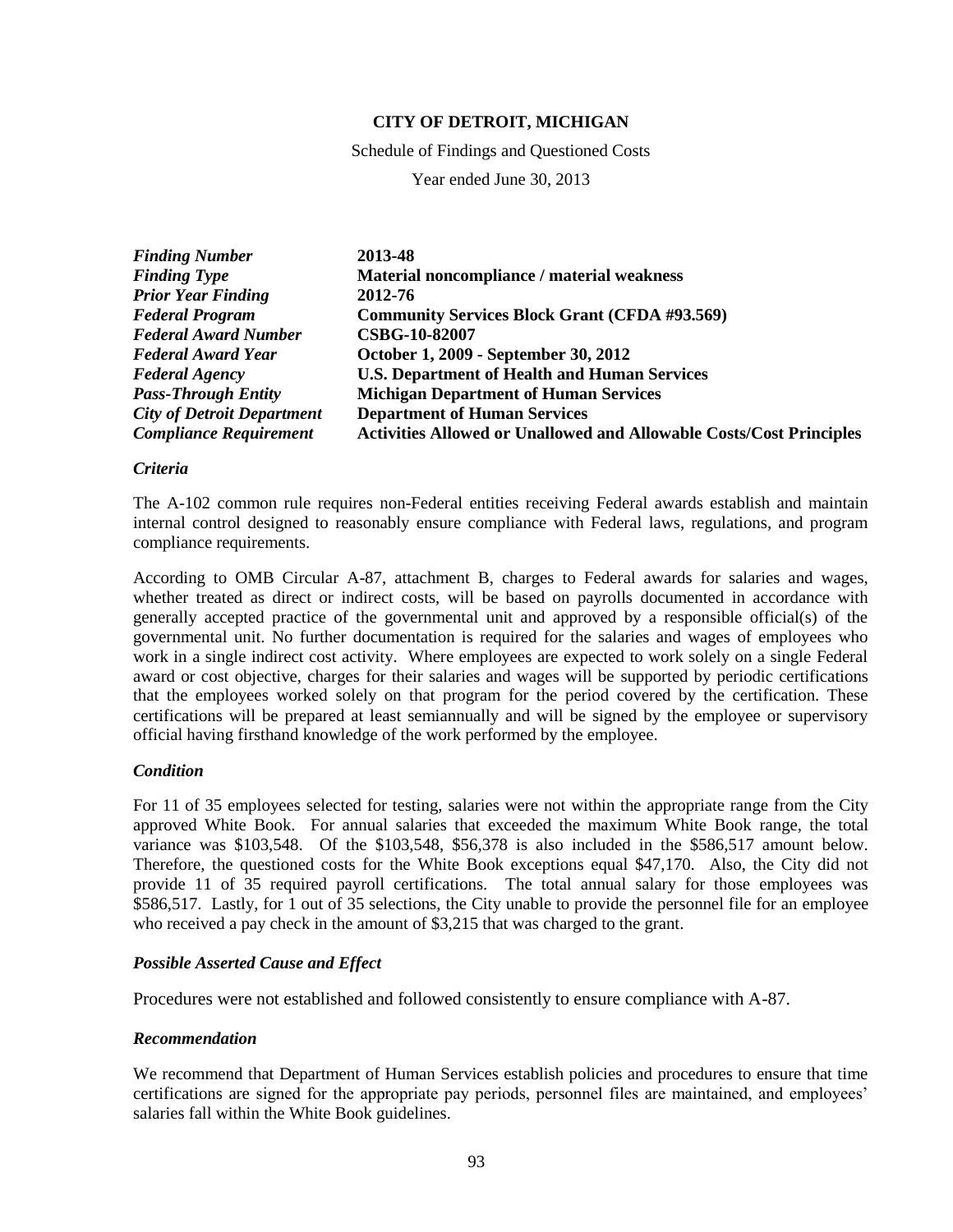Schedule of Findings and Questioned Costs Year ended June 30, 2013

*Questioned Costs*

\$139,028

*Views of Responsible Officials*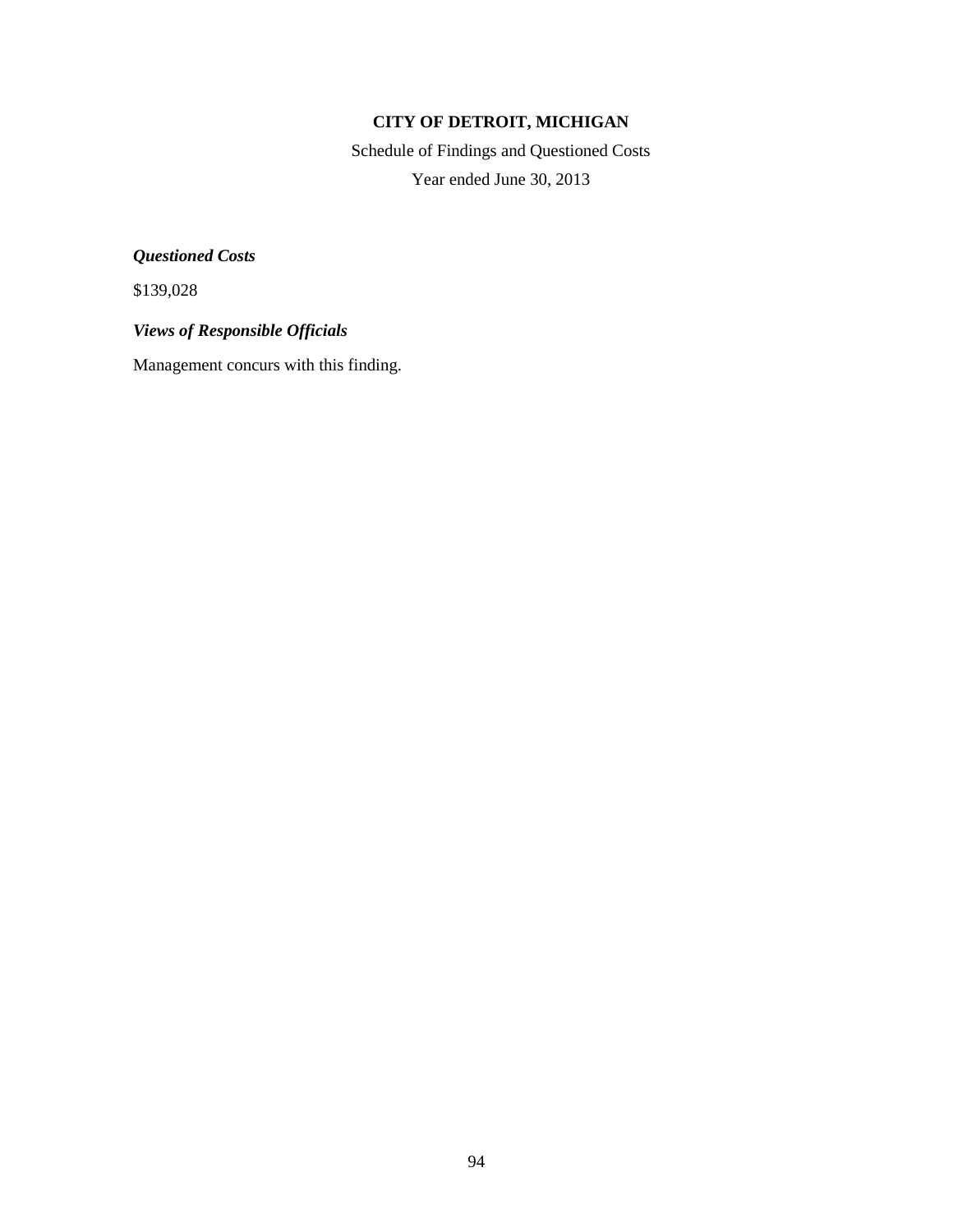Schedule of Findings and Questioned Costs

Year ended June 30, 2013

| <b>Finding Number</b>             | 2013-49                                                                    |
|-----------------------------------|----------------------------------------------------------------------------|
| <b>Finding Type</b>               | Scope limitation / material noncompliance / material weakness              |
| <b>Prior Year Finding</b>         | N/A                                                                        |
| <b>Federal Program</b>            | <b>Community Services Block Grant (CFDA #93.569)</b>                       |
| <b>Federal Award Number</b>       | CSBG-10-82007                                                              |
| <b>Federal Award Year</b>         | October 1, 2009 - September 30, 2012                                       |
| <b>Federal Agency</b>             | <b>U.S. Department of Health and Human Services</b>                        |
| <b>Pass-Through Entity</b>        | <b>Michigan Department of Human Services</b>                               |
| <b>City of Detroit Department</b> | <b>Department of Human Services</b>                                        |
| <b>Compliance Requirement</b>     | <b>Activities Allowed or Unallowed and Allowable Costs/Cost Principles</b> |

#### *Criteria*

The A-102 Common Rule and OMB Circular A-110 (2 CFR part 215) requires that non-Federal entities receiving Federal awards (i.e., auditee management) establish and maintain internal control designed to reasonably ensure compliance with Federal laws, regulations, and program compliance requirements.

42 USC 9901, 42 USC 9908(b), and 42 USC 9920(a) and 45 CFR section 1050.3(a)(1) state that subgrantees may use CSBG funds for any programs, services or other activities related to achieving the broad goals of the CSBG programs, such as reducing poverty, revitalizing low-income communities, and assisting low-income individuals and families. Funds may be used to: (1) Promote economic selfsufficiency, employment, education and literacy, housing and civic participation. (2) Support community youth development programs. (3) Fill gaps in services through information dissemination, referrals, and case management. (4) Provide emergency assistance through grants and loans, and provision of supplies, services and food stuffs. (5) Secure more active involvement of the private sector, faith-based institutions, neighborhood-based organizations, and charitable groups. (6) Plan, coordinate, and develop linkages among public (Federal, States and local), private, and non-profit resources, including religious organizations, to improve their combined effectiveness in ameliorating poverty.

Additionally the agreement between the State of Michigan Department of Human Services (MDHS) and the City of Detroit Department of Human Services (DHS- the grantee) requires that the grantee submit a monthy Statement of Expenditures to MDHS. The SOE shall accurately indicate actual expenditures incurred in the performance of this agreement for the period being billed. The SOE shall be submitted to MDHS within thirty (30) days from the end of the monthly billing period.

#### *Condition*

We performed test work over 43 vendor payment expenditures totaling \$84,808. The City was unable to provide supporting documentation (invoice, check request form, and/or cancelled checks/bank statements) for 6 of the expenditures sampled, for a total amount of \$1,883.

# *Possible Asserted Cause and Effect*

Existing policies and procedures of the City were not followed and therefore appropriate documentation supporting the expenditures was not retained.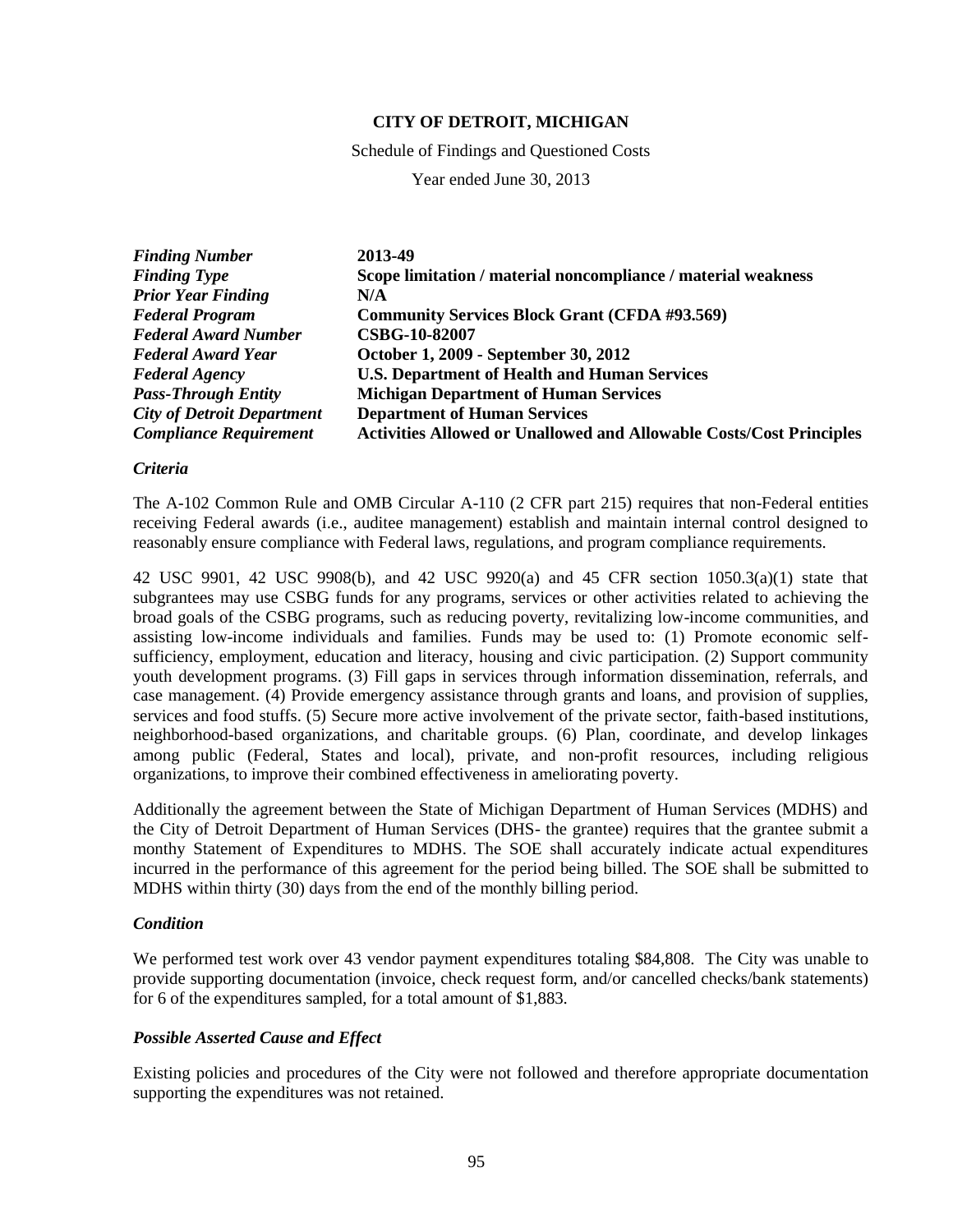Schedule of Findings and Questioned Costs Year ended June 30, 2013

# *Recommendation*

We recommend that document retention policies are followed.

# *Questioned Costs*

\$1,883

# *Views of Responsible Officials*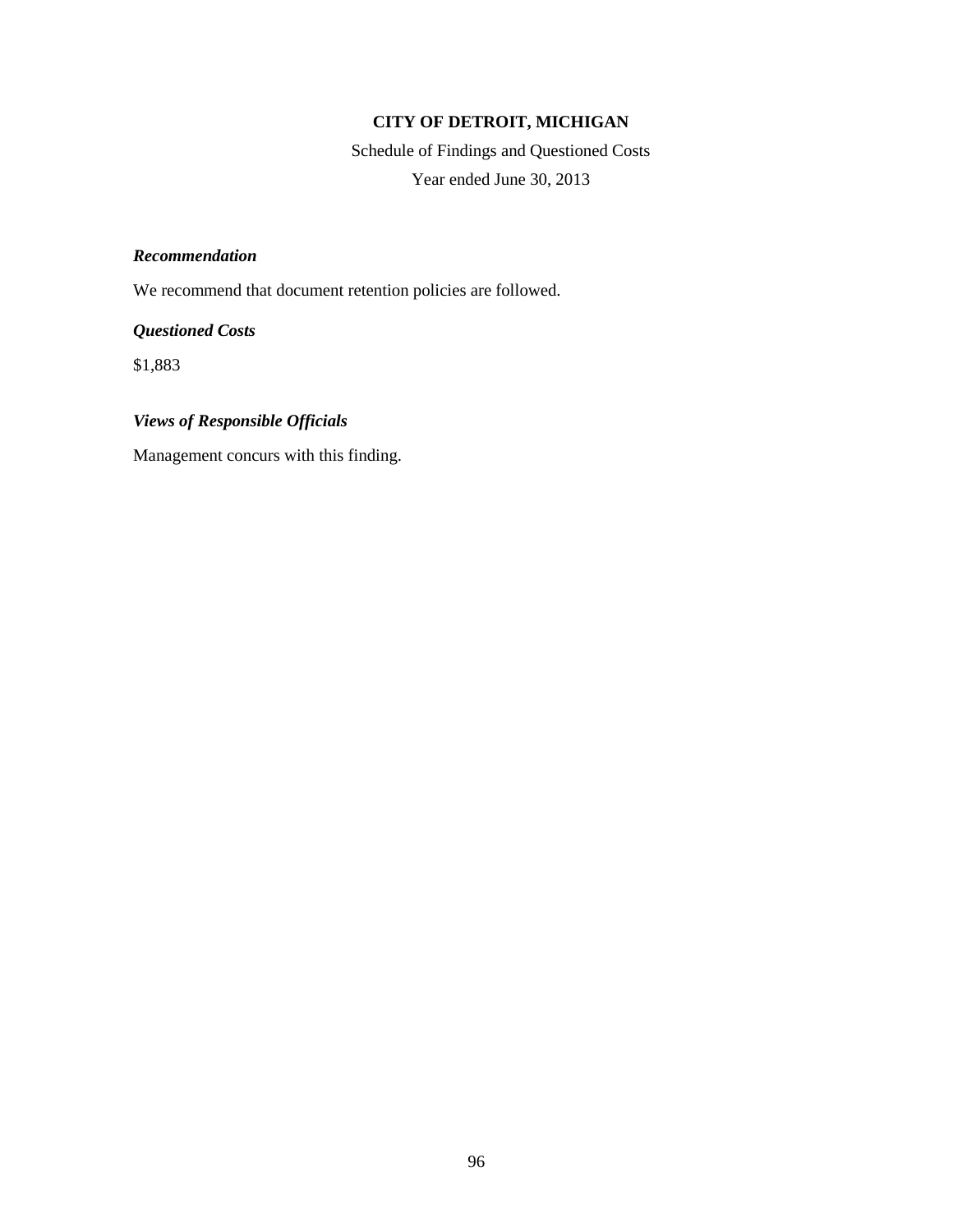Schedule of Findings and Questioned Costs

Year ended June 30, 2013

| <b>Finding Number</b>             | 2013-50                                                                    |
|-----------------------------------|----------------------------------------------------------------------------|
| <b>Finding Type</b>               | Scope limitation / material noncompliance / material weakness              |
| <b>Prior Year Finding</b>         | N/A                                                                        |
| <b>Federal Program</b>            | <b>Community Services Block Grant (CFDA #93.569)</b>                       |
| <b>Federal Award Number</b>       | CSBG-10-82007                                                              |
| <b>Federal Award Year</b>         | October 1, 2009 - September 30, 2012                                       |
| <b>Federal Agency</b>             | <b>U.S. Department of Health and Human Services</b>                        |
| <b>Pass-Through Entity</b>        | <b>Michigan Department of Human Services</b>                               |
| <b>City of Detroit Department</b> | <b>Department of Human Services</b>                                        |
| <b>Compliance Requirement</b>     | <b>Activities Allowed or Unallowed and Allowable Costs/Cost Principles</b> |

#### *Criteria*

The A-102 common rule requires non-Federal entities receiving Federal awards establish and maintain internal control designed to reasonably ensure compliance with Federal laws, regulations, and program compliance requirements. According to OMB Circular A-87, attachment B, charges to Federal awards for salaries and wages, whether treated as direct or indirect costs, will be based on payrolls documented in accordance with generally accepted practice of the governmental unit and approved by a responsible official(s) of the governmental unit. No further documentation is required for the salaries and wages of employees who work in a single indirect cost activity. Where employees are expected to work solely on a single Federal award or cost objective, charges for their salaries and wages will be supported by periodic certifications that the employees worked solely on that program for the period covered by the certification. These certifications will be prepared at least semiannually and will be signed by the employee or supervisory official having firsthand knowledge of the work performed by the employee.

# *Condition*

The City was unable to provide adequate documentation in order to sufficiently support the population of fringe benefits in the amount of \$467,609.

#### *Possible Asserted Cause and Effect*

Management relied on amounts charged to the general ledger for fringe benefits charged to the grant but were unable to provide supporting documentation for the associated fringe benefit costs to be audited.

#### *Recommendation*

We recommend that policies and procedures are developed that would result in all costs charged to the grant to be evidenced by supporting documentation.

#### *Questioned Costs*

Indeterminable

#### *Views of Responsible Officials*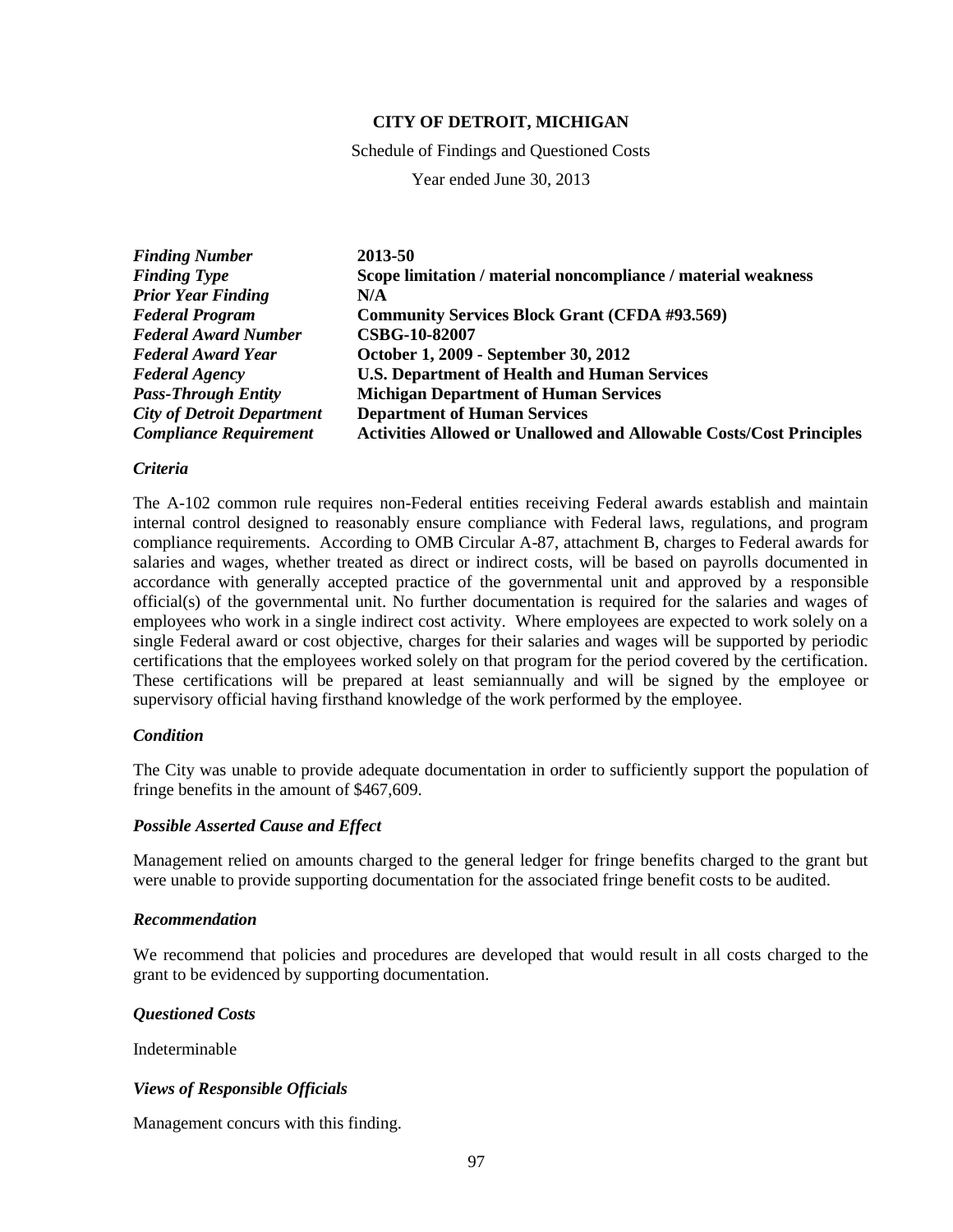Schedule of Findings and Questioned Costs

Year ended June 30, 2013

| <b>Finding Number</b>             | 2013-51                                                                    |
|-----------------------------------|----------------------------------------------------------------------------|
| <b>Finding Type</b>               | Material noncompliance / material weakness                                 |
| <b>Prior Year Finding</b>         | 2012-75                                                                    |
| <b>Federal Program</b>            | <b>Community Services Block Grant (CFDA #93.569)</b>                       |
| <b>Federal Award Number</b>       | <b>CSBG-10-82007</b>                                                       |
| <b>Federal Award Year</b>         | October 1, 2009 - September 30, 2012                                       |
| <b>Federal Agency</b>             | <b>U.S. Department of Health and Human Services</b>                        |
| <b>Pass-Through Entity</b>        | <b>Michigan Department of Human Services</b>                               |
| <b>City of Detroit Department</b> | <b>Department of Human Services</b>                                        |
| <b>Compliance Requirement</b>     | <b>Activities Allowed or Unallowed and Allowable Costs/Cost Principles</b> |

#### *Criteria*

The A-102 Common Rule and OMB Circular A-110 (2 CFR part 215) requires that non-Federal entities receiving Federal awards (i.e., auditee management) establish and maintain internal control designed to reasonably ensure compliance with Federal laws, regulations, and program compliance requirements.

42 USC 9901, 42 USC 9908(b), and 42 USC 9920(a) and 45 CFR section 1050.3(a)(1) state that subgrantees may use CSBG funds for any programs, services or other activities related to achieving the broad goals of the CSBG programs, such as reducing poverty, revitalizing low-income communities, and assisting low-income individuals and families. Funds may be used to: (1) Promote economic selfsufficiency, employment, education and literacy, housing and civic participation. (2) Support community youth development programs. (3) Fill gaps in services through information dissemination, referrals, and case management. (4) Provide emergency assistance through grants and loans, and provision of supplies, services and food stuffs. (5) Secure more active involvement of the private sector, faith-based institutions, neighborhood-based organizations, and charitable groups. (6) Plan, coordinate, and develop linkages among public (Federal, States and local), private, and non-profit resources, including religious organizations, to improve their combined effectiveness in ameliorating poverty.

Additionally the agreement between the State of Michigan Department of Human Services (MDHS) and the City of Detroit Department of Human Services (DHS- the grantee) requires that the grantee submit a monthy Statement of Expenditures to MDHS. The SOE shall accurately indicate actual expenditures incurred in the performance of this agreement for the period being billed. The SOE shall be submitted to MDHS within thirty (30) days from the end of the monthly billing period.

#### *Condition*

During testwork we noted differences between the general ledger and Statement of Expenditures (SOE). The amount reported on the SOE's to the State of Michigan totaled \$3,502,213, which is greater than the \$3,341,883 reported in the general ledger. The City was unable to reconcile the two amounts, and as such, the \$160,330 difference that was over reported to the State are questioned costs.

# *Possible Asserted Cause and Effect*

Existing control processes were not followed to ensure federal grant expenditures are based on amounts in the general ledger.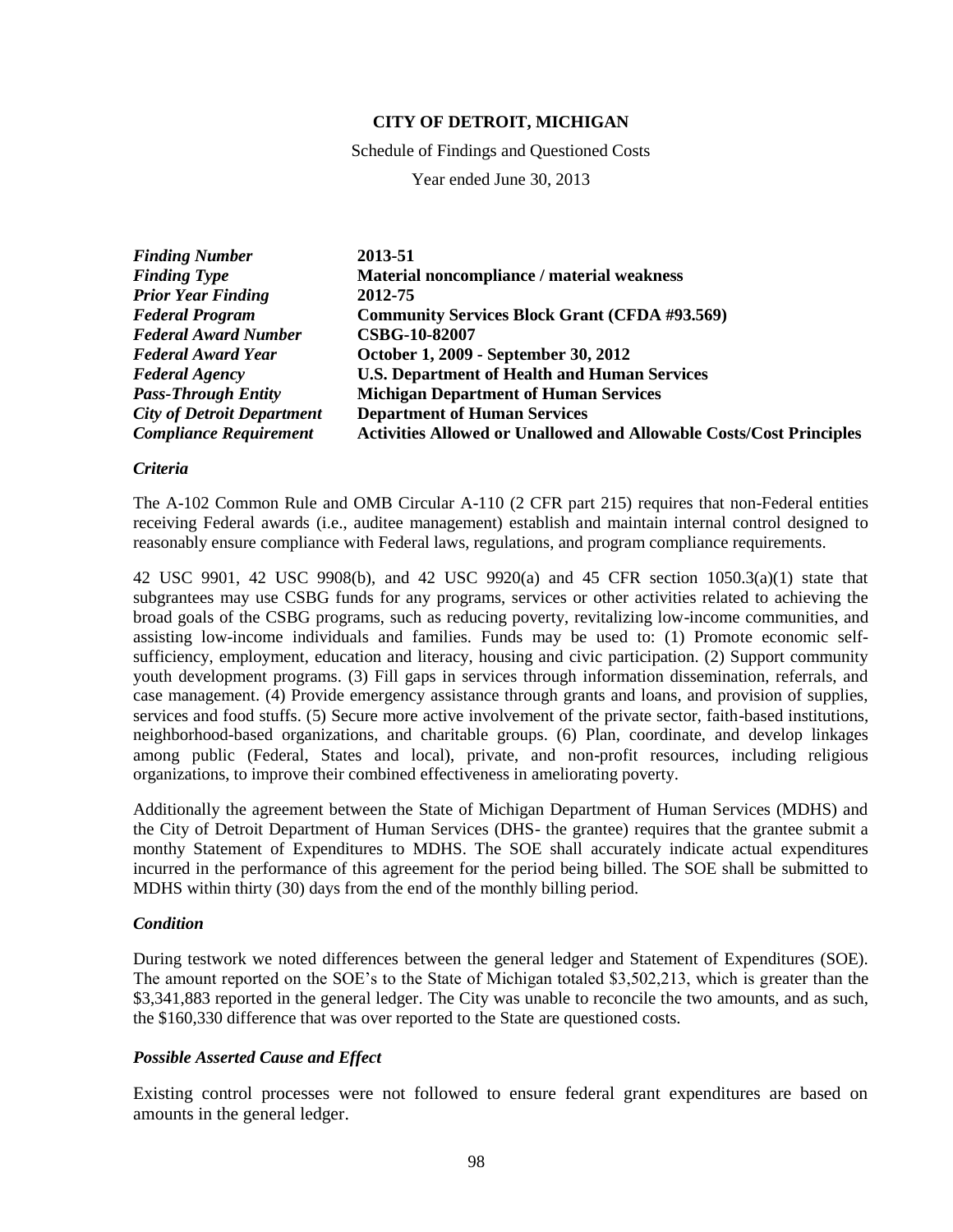Schedule of Findings and Questioned Costs Year ended June 30, 2013

## *Recommendation*

We recommend that amounts charged to grants are reconciled completely and timely to the general ledger.

# *Questioned Costs*

\$160,330

# *Views of Responsible Officials*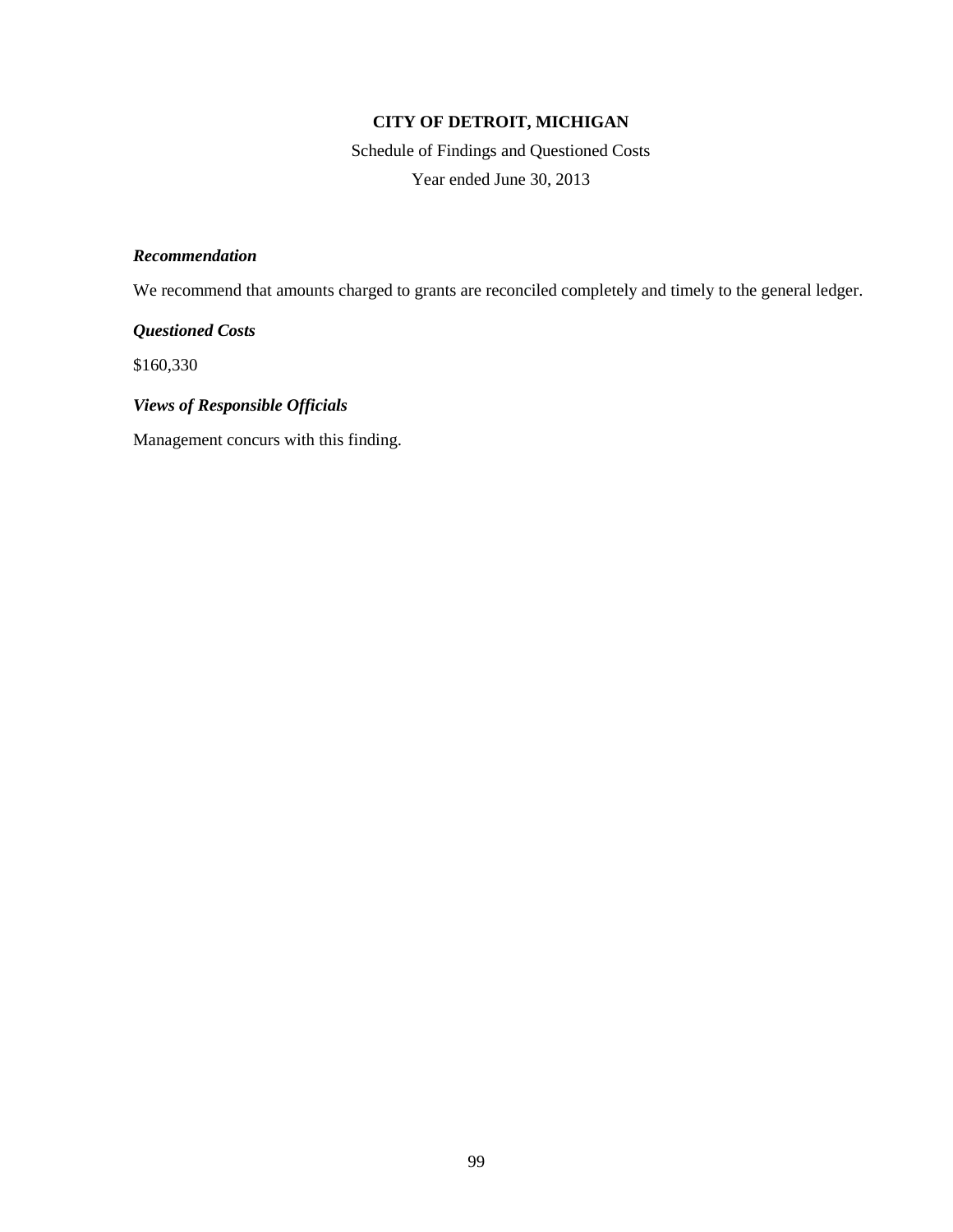Schedule of Findings and Questioned Costs

Year ended June 30, 2013

| <b>Finding Number</b>             | 2013-52                                                       |
|-----------------------------------|---------------------------------------------------------------|
| <b>Finding Type</b>               | Scope limitation / material noncompliance / material weakness |
| <b>Prior Year Finding</b>         | 2012-77                                                       |
| <b>Federal Program</b>            | <b>Community Services Block Grant (CFDA #93.569)</b>          |
| <b>Federal Award Number</b>       | <b>CSBG-10-82007</b>                                          |
| <b>Federal Award Year</b>         | October 1, 2009 - September 30, 2012                          |
| <b>Federal Agency</b>             | <b>U.S. Department of Health and Human Services</b>           |
| <b>Pass-Through Entity</b>        | <b>Michigan Department of Human Services</b>                  |
| <b>City of Detroit Department</b> | <b>Department of Human Services</b>                           |
| <b>Compliance Requirement</b>     | <b>Cash Management and Reporting</b>                          |

#### *Criteria*

31 CFR 205.12 (b)(5) states that reimbursable funding means that a Federal Program Agency transfers Federal funds to a State after that State has already paid out the funds for Federal assistance program purposes. Additionally, 24 CFR 85.21 (d), sub part C- Post Award Requirements, notes that reimbursement shall be the preferred method of payment. OMB Circular A-133 documents that when entities are funded on a reimbursement basis, program costs must be paid for by entity funds before reimbursement is requested from the Federal Government.

## *Condition*

The City of Detroit was unable to provide adequate documentation to evidence whether payments made were incurred before the cash drawdown date for 7 of 9 samples selected. Per review of documentation and correspondence in relation to the State of Michigan review process, unpaid invoices in the amount of \$27,125 were included on the Statement of Expenditures, but were not reimbursed by the State of Michigan as they had deemed the costs unsupported. This indicates that DHS had not paid the expense before requesting reimbursement. Additionally, 3 of 18 subrecipient payments samples, in the amount of \$21,871, were requested for reimbursement from the State prior to being paid by the City of Detroit.

#### *Possible Asserted Cause and Effect*

Procedures designed to ensure compliance with cash management principles are not effective.

#### *Recommendation*

We recommend the City establish effective control activities over compliance with cash management requirements.

#### *Questioned Costs*

\$21,871

#### *Views of Responsible Officials*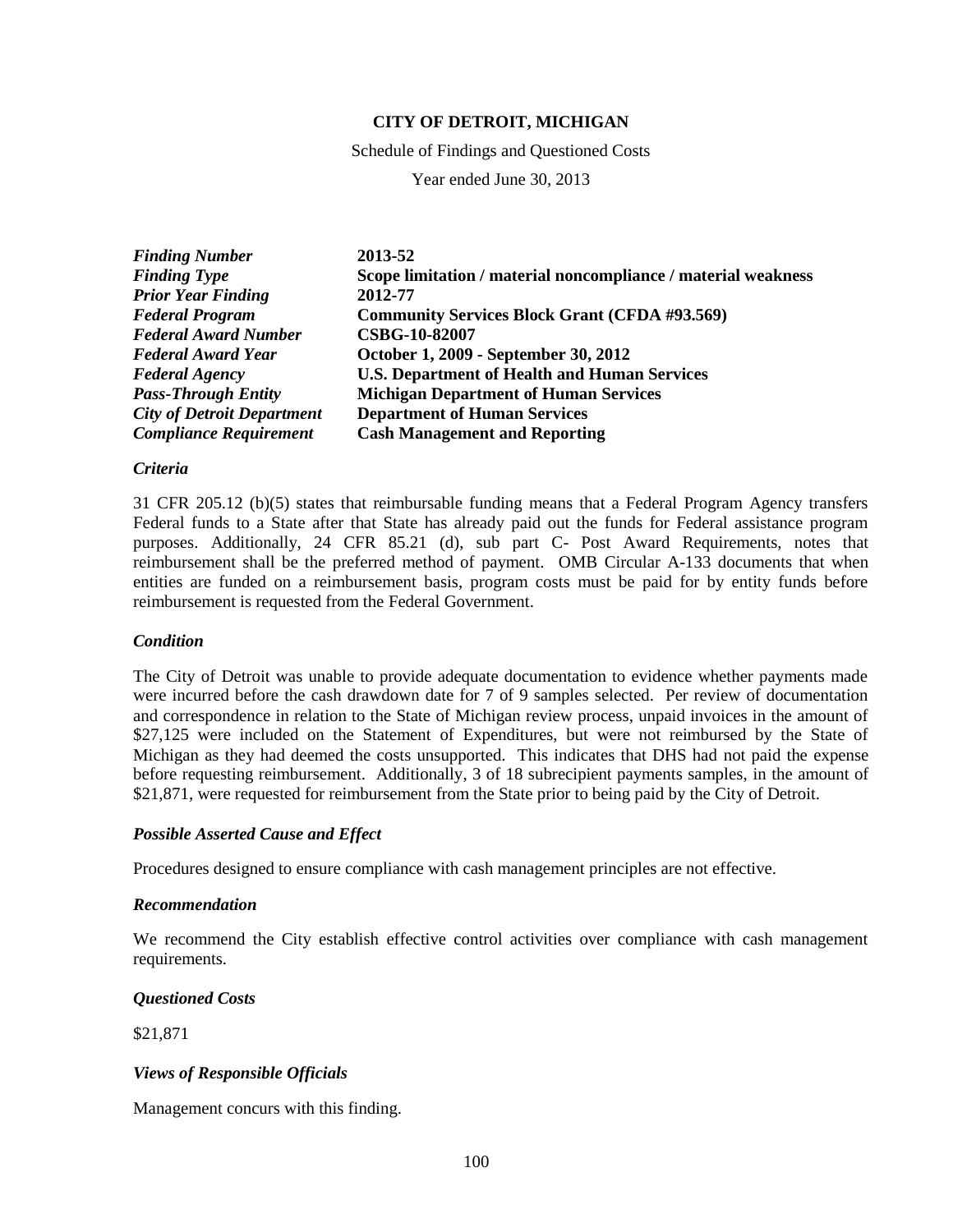Schedule of Findings and Questioned Costs

Year ended June 30, 2013

| <b>Finding Number</b>             | 2013-53                                              |
|-----------------------------------|------------------------------------------------------|
| <b>Finding Type</b>               | Material noncompliance / material weakness           |
| <b>Prior Year Finding</b>         | N/A                                                  |
| <b>Federal Program</b>            | <b>Community Services Block Grant (CFDA #93.569)</b> |
| <b>Federal Award Number</b>       | <b>CSBG-10-82007</b>                                 |
| <b>Federal Award Year</b>         | October 1, 2009 - September 30, 2012                 |
| <b>Federal Agency</b>             | <b>U.S. Department of Health and Human Services</b>  |
| <b>Pass-Through Entity</b>        | <b>Michigan Department of Human Services</b>         |
| <b>City of Detroit Department</b> | <b>Department of Human Services</b>                  |
| <b>Compliance Requirement</b>     | Procurement                                          |

#### *Criteria*

The A-102 Common Rule and OMB Circular A-110 (2 CFR part 215) requires that non-Federal entities receiving Federal awards (i.e., auditee management) establish and maintain internal control designed to reasonably ensure compliance with Federal laws, regulations, and program compliance requirements.

The contract (The Agreement) between the State of Michigan Department of Human Services (MDHS) and the City of Detroit Department of Human Services (DHS – the grantee) requires that the grantee not assign the Agreement or subcontract the Agreement to other parties without obtaining prior written approval of the DHS Office of Contracts and Rate Setting. DHS, as a condition of granting such approval, shall require that such assignees or subcontractors shall be subject to all conditions and provisions of the Agreement.

## *Condition*

The City of Detroit was unable to provide adequate documentation to provide evidence that DHS had requested approval from MDHS prior to the initiation of the subrecipient contracts with Detroit Rescue Mission and Salvation Army.

#### *Possible Asserted Cause and Effect*

Procedures to obtain approval for subcontracts were not established.

#### *Recommendation*

We recommend that the Department of Human Services establish policies and procedures to ensure that DHS is in compliance with all agreed upon contract terms related to subcontractors.

#### *Questioned Costs*

None

#### *Views of Responsible Officials*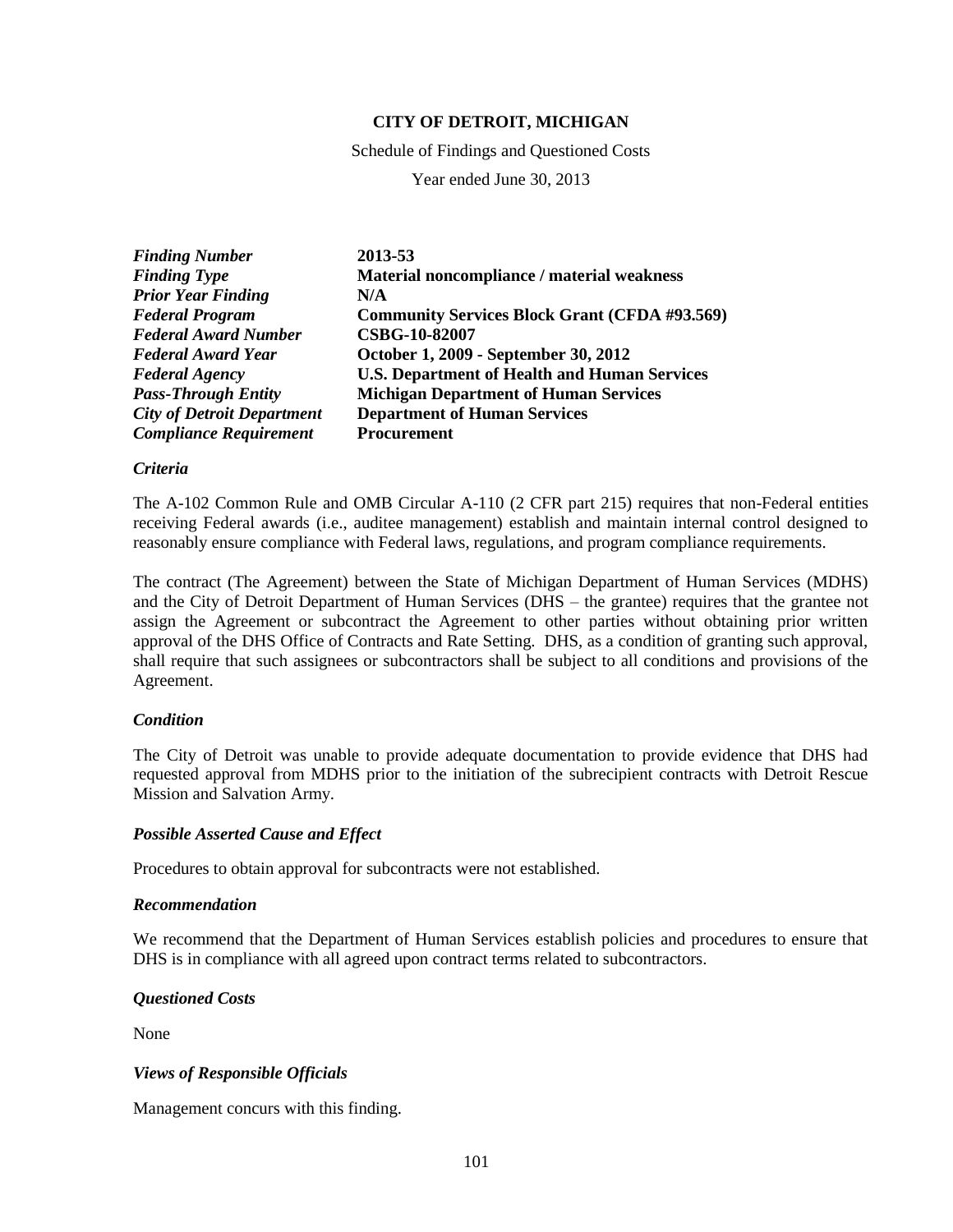Schedule of Findings and Questioned Costs

Year ended June 30, 2013

| <b>Finding Number</b>             | 2013-54                                              |
|-----------------------------------|------------------------------------------------------|
| <b>Finding Type</b>               | Material noncompliance / material weakness           |
| <b>Prior Year Finding</b>         | 2012-81                                              |
| <b>Federal Program</b>            | <b>Community Services Block Grant (CFDA #93.569)</b> |
| <b>Federal Award Number</b>       | <b>CSBG-10-82007</b>                                 |
| <b>Federal Award Year</b>         | October 1, 2009 - September 30, 2012                 |
| <b>Federal Agency</b>             | <b>U.S. Department of Health and Human Services</b>  |
| <b>Pass-Through Entity</b>        | <b>Michigan Department of Human Services</b>         |
| <b>City of Detroit Department</b> | <b>Department of Human Services</b>                  |
| <b>Compliance Requirement</b>     | <b>Reporting</b>                                     |

#### *Criteria*

The agreement between the State of Michigan Department of Human Services (MDHS) and the City of Detroit Department of Human Services (DHS) requires that the grantee submit a monthly Statement of Expenditures (SOE) to MDHS. The SOE shall accurately indicate actual expenditures incurred in the performance of this agreement for the period being billed. The SOE shall be submitted to MDHS within 30 days from the end of the monthly billing period. For the month of September, billings shall be submitted as reasonably directed by the Grant Administrator to meet fiscal year and closing deadlines.

### *Condition*

2 of 4 monthly Statement of Expenditures selected for testing were not submitted to the State of Michigan in a timely manner.

## *Possible Asserted Cause and Effect*

Existing policies related to filing of reports timely were not followed.

# *Recommendation*

We recommend that internal monitoring procedures be established to ascertain whether policies are being followed.

#### *Questioned Costs*

None

#### *Views of Responsible Officials*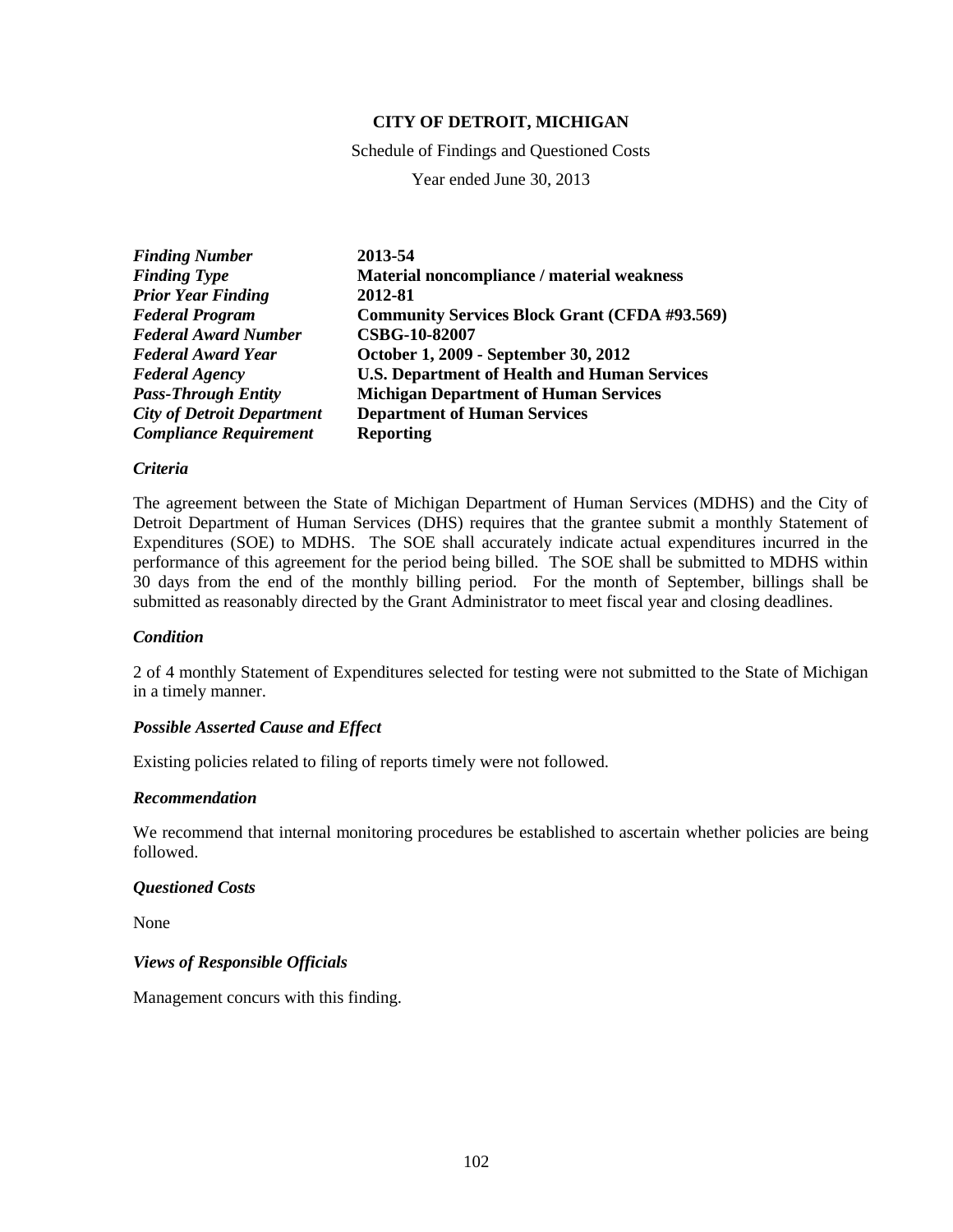Schedule of Findings and Questioned Costs

Year ended June 30, 2013

| <b>Finding Number</b>             | 2013-55                                                       |
|-----------------------------------|---------------------------------------------------------------|
| <b>Finding Type</b>               | Scope limitation / material noncompliance / material weakness |
| <b>Prior Year Finding</b>         | N/A                                                           |
| <b>Federal Program</b>            | <b>Community Services Block Grant (CFDA #93.569)</b>          |
| <b>Federal Award Number</b>       | <b>CSBG-10-82007</b>                                          |
| <b>Federal Award Year</b>         | October 1, 2009 - September 30, 2012                          |
| <b>Federal Agency</b>             | <b>U.S. Department of Health and Human Services</b>           |
| <b>Pass-Through Entity</b>        | <b>Michigan Department of Human Services</b>                  |
| <b>City of Detroit Department</b> | <b>Department of Human Services</b>                           |
| <b>Compliance Requirement</b>     | <b>Reporting</b>                                              |

#### *Criteria*

The A-102 Common Rule and OMB Circular A-110 (2 CFR part 215) requires that non-Federal entities receiving Federal awards (i.e., auditee management) establish and maintain internal control designed to reasonably ensure compliance with Federal laws, regulations, and program compliance requirements. The contract (The Agreement) between the State of Michigan Department of Human Services (MDHS) and the City of Detroit Department of Human Services (DHS – the grantee) requires that the grantee shall submit a CSBG-IS (CSBG-Information System) Survey Report on the forms and in the manner identified by DHS.

## *Condition*

The City of Detroit was unable to provide adequate documentation to support the amounts reported within the 9/30/12 CSBG-IS Survey.

# *Possible Asserted Cause and Effect*

Existing policies related to document retention were not followed.

#### *Recommendation*

We recommend the City establishes internal monitoring to ascertain whether policies are being followed.

#### *Questioned Costs*

None

#### *Views of Responsible Officials*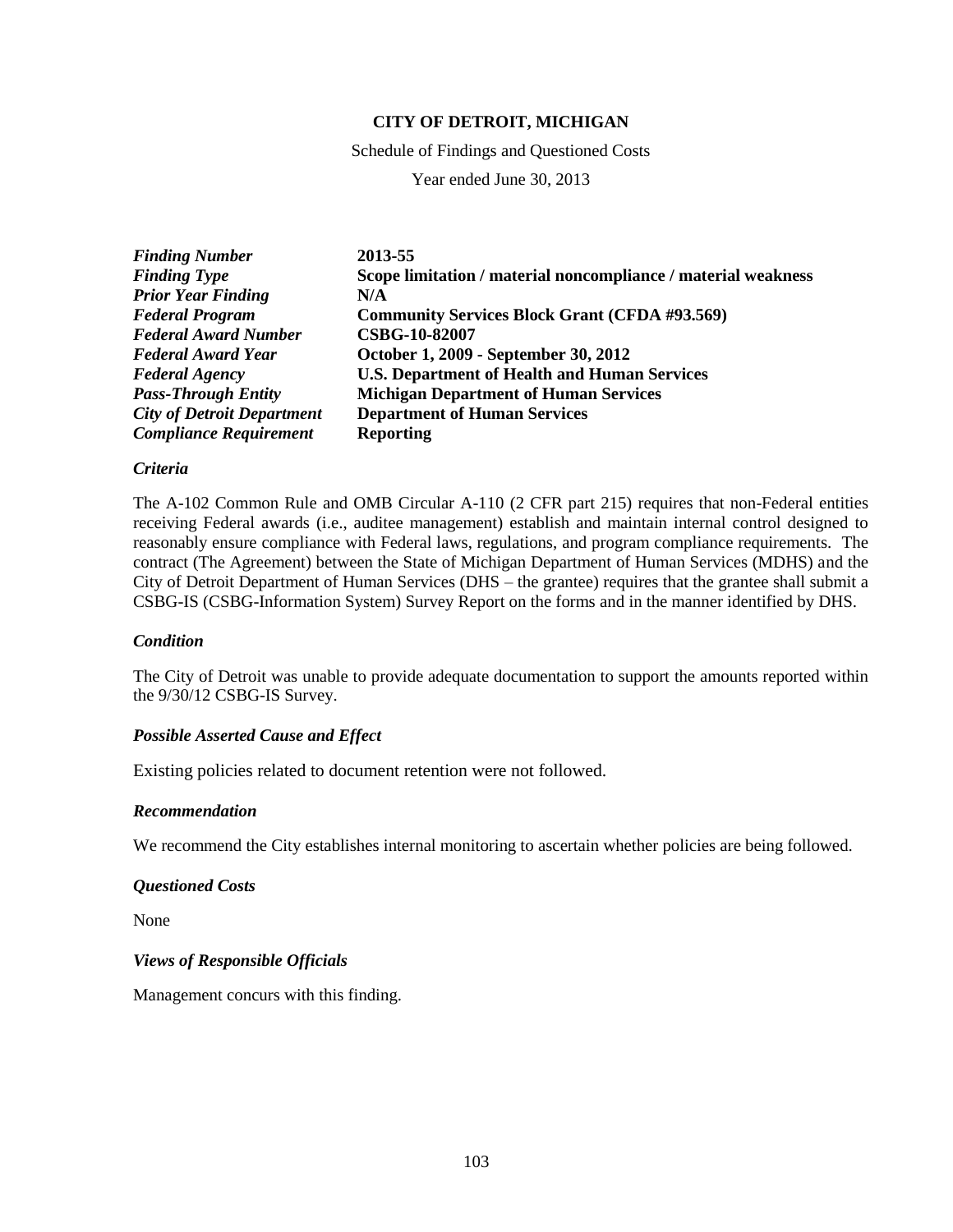Schedule of Findings and Questioned Costs

Year ended June 30, 2013

| <b>Finding Number</b>             | 2013-56                                              |
|-----------------------------------|------------------------------------------------------|
| <b>Finding Type</b>               | Material noncompliance / material weakness           |
| <b>Prior Year Finding</b>         | 2012-80                                              |
| <b>Federal Program</b>            | <b>Community Services Block Grant (CFDA #93.569)</b> |
| <b>Federal Award Number</b>       | CSBG-10-82007-2                                      |
| <b>Federal Award Year</b>         | October 1, 2009 - September 30, 2012                 |
| <b>Federal Agency</b>             | <b>U.S. Department of Health and Human Services</b>  |
| <b>Pass-Through Entity</b>        | <b>Michigan Department of Human Services</b>         |
| <b>City of Detroit Department</b> | <b>Department of Human Services</b>                  |
| <b>Compliance Requirement</b>     | <b>Period of Availability</b>                        |

#### *Criteria*

The A-102 Common Rule and OMB Circular A-110 (2 CFR part 215) requires that non-Federal entities receiving Federal awards (i.e., auditee management) establish and maintain internal control designed to reasonably ensure compliance with Federal laws, regulations, and program compliance requirements.

Grantees will use the FFR to report the status of funds for all non-construction grants, for construction grants or grants which include both construction and non-construction activities as determined by HUD. HUD shall prescribe whether the FFR shall be on a cash or accrual basis. If HUD requires accrual information and the grantee's accounting records are not normally kept on the accrual basis, the grantee shall not be required to convert its accounting system but shall develop such accrual information through an analysis of the documentation on hand. HUD shall determine the frequency of the FFR for each project or program, considering the size and complexity of the particular project or program. However, the report will not be required more frequently than quarterly or less frequently than annually. The reporting period end dates shall be March 31, June 30, September 30 or December 31. A final FFR shall be required at the completion of the award agreement and shall use the end date of the project or grant period as the reporting end date. HUD requires recipients to submit the FFR (original and two copies), not later than 30 days after the end of each specified reporting period for quarterly and semiannual reports and 90 days for annual reports. Final reports shall be submitted no later than 90 days after the expiration or termination of grant support.

Additionally the agreement between the State of Michigan Department of Human Services (MDHS) and the City of Detroit Department of Human Services (DHS- the grantee) requires that the grantee submit a monthy Statement of Expenditures to MDHS. The SOE shall accurately indicate actual expenditures incurred in the performance of this agreement for the period being billed. The SOE shall be submitted to MDHS within thirty (30) days from the end of the monthly billing period.

#### *Condition*

DHS did not record all its expenses within the correct reporting period. 3 of 18 Subrecipient selected for testing, in the amount of \$27,971 were for services performed in a prior fiscal year period before the period of availability. 16 of 43 vendor payment selected for testing, in the amount of \$7,597, were for services/expenditures incurred in a prior fiscal year period before the period of availability.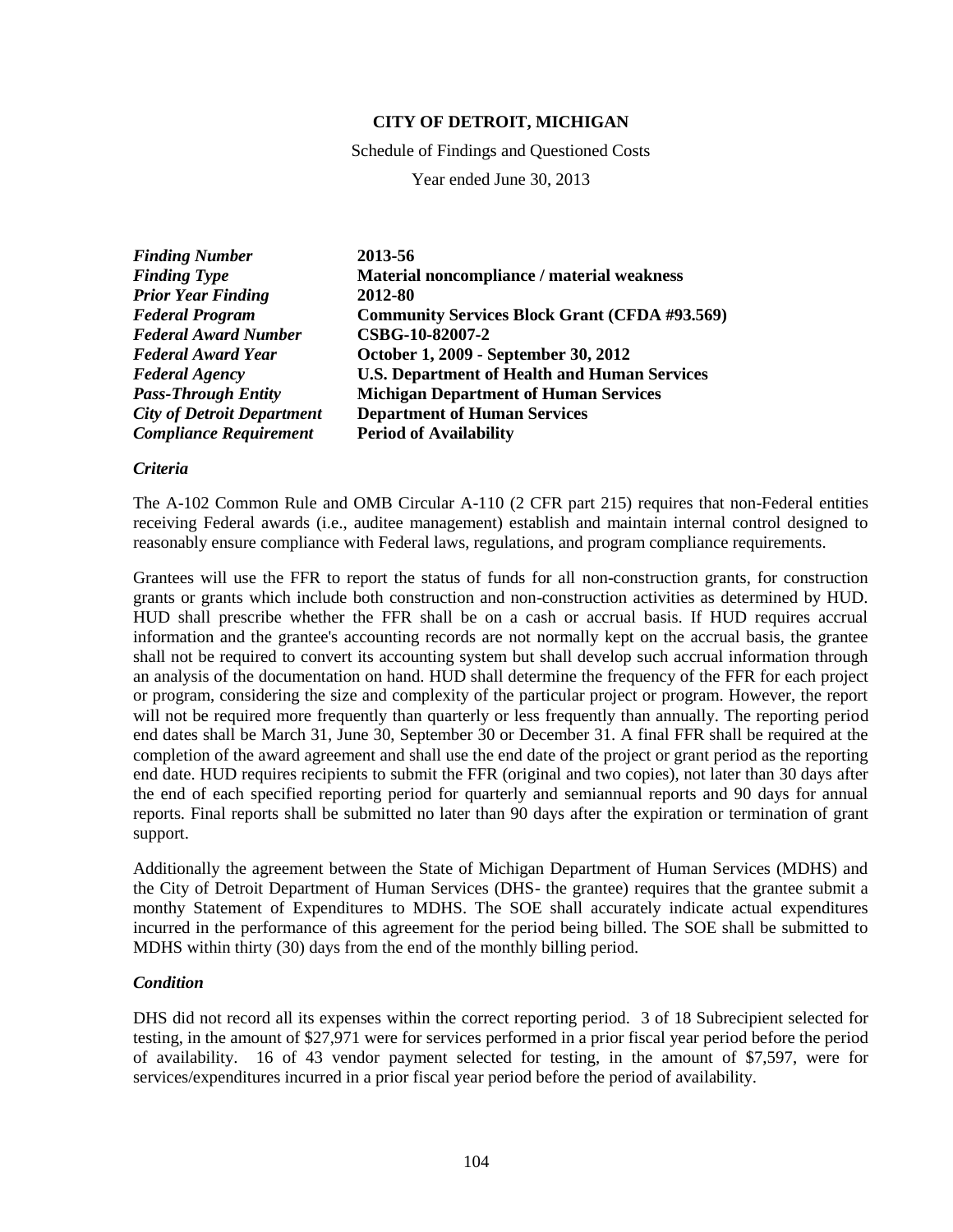Schedule of Findings and Questioned Costs Year ended June 30, 2013

## *Possible Asserted Cause and Effect*

Cash management issues hindered the department towards the end of FY11 through FY13. Central City allocations were not recorded and charged to the grant on a timely basis. As such, DHS did not comply with period of availability requirements

## *Recommendation*

We recommend that Department of Human Services establish policies and procedures to ensure that expenses are reported in the fiscal period that they incur.

## *Questioned Costs*

\$35,568

## *Views of Responsible Officials*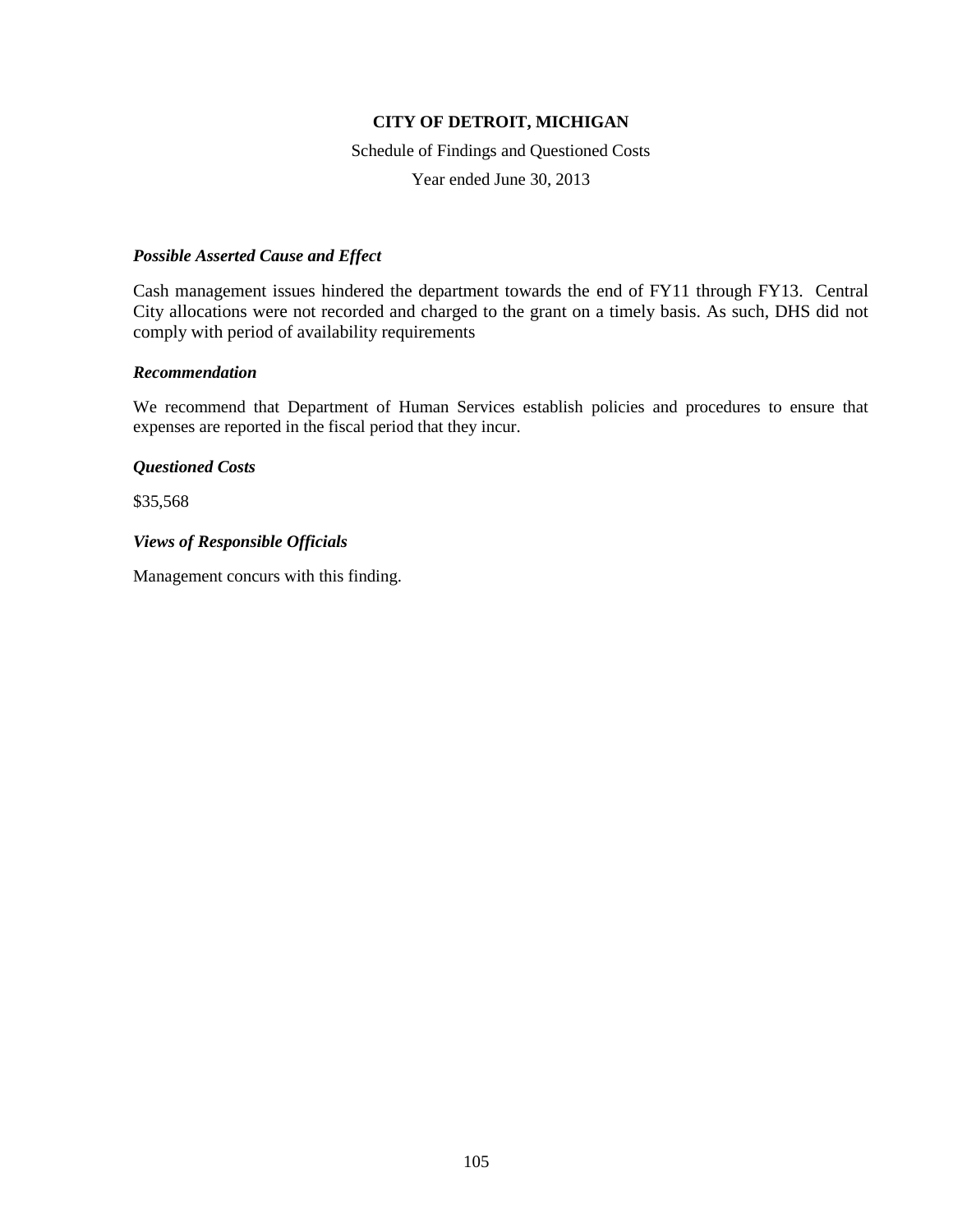Schedule of Findings and Questioned Costs

Year ended June 30, 2013

| <b>Finding Number</b>             | 2013-57                                                      |
|-----------------------------------|--------------------------------------------------------------|
| <b>Finding Type</b>               | Material noncompliance / material weakness                   |
| <b>Prior Year Finding</b>         | N/A                                                          |
| <b>Federal Program</b>            | <b>Community Services Block Grant (CFDA #93.569)</b>         |
| <b>Federal Award Number</b>       | CSBG-10-82007-2                                              |
| Federal Award Year                | October 1, 2009 - September 30, 2012                         |
| <b>Federal Agency</b>             | <b>U.S. Department of Health and Human Services</b>          |
| <b>Pass-Through Entity</b>        | <b>Michigan Department of Human Services</b>                 |
| <b>City of Detroit Department</b> | <b>Department of Human Services</b>                          |
| <b>Compliance Requirement</b>     | Reporting, Activities Allowed or Unallowed,<br>and Allowable |
|                                   | <b>Costs/Cost Principles</b>                                 |

#### *Criteria*

The A-102 Common Rule and OMB Circular A-110 (2 CFR part 215) requires that non-Federal entities receiving Federal awards (i.e., auditee management) establish and maintain internal control designed to reasonably ensure compliance with Federal laws, regulations, and program compliance requirements.

42 USC 9901, 42 USC 9908(b), and 42 USC 9920(a) and 45 CFR section 1050.3(a)(1) state that subgrantees may use CSBG funds for any programs, services or other activities related to achieving the broad goals of the CSBG programs, such as reducing poverty, revitalizing low-income communities, and assisting low-income individuals and families. Funds may be used to: (1) Promote economic selfsufficiency, employment, education and literacy, housing and civic participation. (2) Support community youth development programs. (3) Fill gaps in services through information dissemination, referrals, and case management. (4) Provide emergency assistance through grants and loans, and provision of supplies, services and food stuffs. (5) Secure more active involvement of the private sector, faith-based institutions, neighborhood-based organizations, and charitable groups. (6) Plan, coordinate, and develop linkages among public (Federal, States and local), private, and non-profit resources, including religious organizations, to improve their combined effectiveness in ameliorating poverty.

Additionally the agreement between the State of Michigan Department of Human Services (MDHS) and the City of Detroit Department of Human Services (DHS- the grantee) requires that the grantee submit a monthy Statement of Expenditures to MDHS. The SOE shall accurately indicate actual expenditures incurred in the performance of this agreement for the period being billed. The SOE shall be submitted to MDHS within thirty (30) days from the end of the monthly billing period.

#### *Condition*

The original Statement of Expenditures (SOE's), submitted by the City of Detroit for expense reimbursement from the State, included unsupported costs that were disallowed during the State of Michigan review process. The final revised SOE's subsequent to the State audits appropriately excluded the unsupported costs.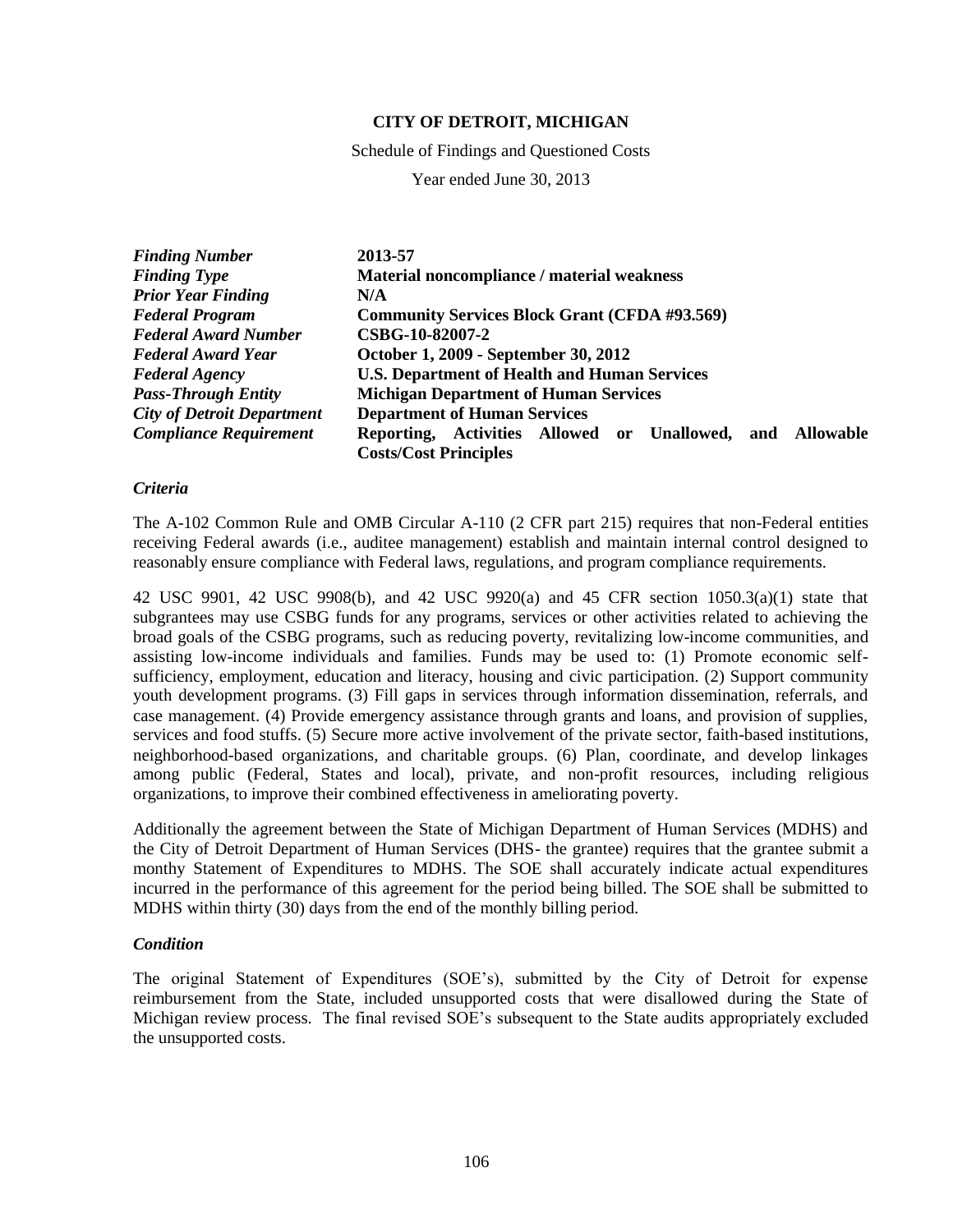Schedule of Findings and Questioned Costs Year ended June 30, 2013

# *Possible Asserted Cause and Effect*

Ineffective oversight of the Department of Human Services programs by those charged with governance over compliance with reporting expenses for reimbursement where the activity is subject to the type of compliance requirement. As such, DHS did not comply with activities allowed or unallowed, allowable costs/cost principals and reporting requirements.

#### *Recommendation*

We recommend that Department of Human Services establish policies and procedures to ensure that activities allowed, allowable costs, and reporting requirements are met.

#### *Questioned Costs*

Indeterminable

# *Views of Responsible Officials*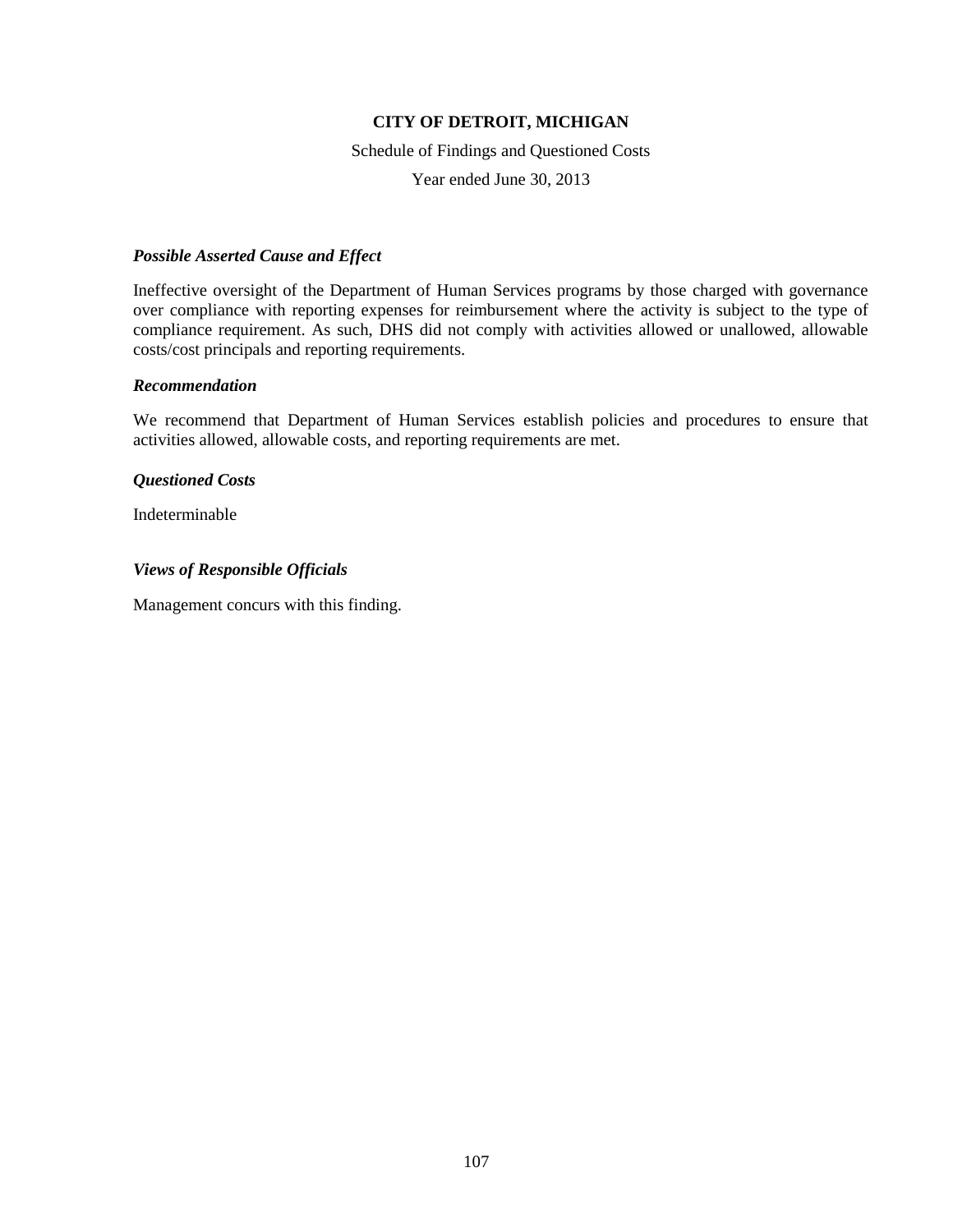Schedule of Findings and Questioned Costs

Year ended June 30, 2013

| <b>Finding Number</b>             | 2013-58                                                       |
|-----------------------------------|---------------------------------------------------------------|
| <b>Finding Type</b>               | Scope limitation / material noncompliance / material weakness |
| <b>Prior Year Finding</b>         | 2012-82                                                       |
| <b>Federal Program</b>            | <b>Community Services Block Grant (CFDA #93.569)</b>          |
| <b>Federal Award Number</b>       | CSBG-10-82007-2                                               |
| <b>Federal Award Year</b>         | October 1, 2009 - September 30, 2012                          |
| <b>Federal Agency</b>             | <b>U.S. Department of Health and Human Services</b>           |
| <b>Pass-Through Entity</b>        | <b>Michigan Department of Human Services</b>                  |
| <b>City of Detroit Department</b> | <b>Department of Human Services</b>                           |
| <b>Compliance Requirement</b>     | <b>Subrecipient Monitoring</b>                                |

#### *Criteria*

The A-102 Common Rule and OMB Circular A-110 (2 CFR part 215) requires that non-Federal entities receiving Federal awards (i.e., auditee management) establish and maintain internal control designed to reasonably ensure compliance with Federal laws, regulations, and program compliance requirements.

45 CFR 92.40 (1)(2) states, grantees shall submit annual performance reports unless the awarding agency requires quarterly or semi-annual reports. However, performance reports will not be required more frequently than quarterly. Annual reports shall be due 90 days after the grant year, quarterly or semi-annual reports shall be due 30 days after the reporting period. The final performance report will be due 90 days after the expiration or termination of grant support. If a justified request is submitted by a grantee, the Federal agency may extend the due date for any performance report. Additionally, requirements for unnecessary performance reports may be waived by the Federal agency. Performance reports will contain, for each grant, brief information on the following: (i) a comparison of actual accomplishments to the objectives established for the period. Where the output of the project can be quantified, a computation of the cost per unit of output may be required if that information will be useful; (ii) the reasons for slippage if established objectives were not met; (iii) additional pertinent information including, when appropriate, analysis and explanation of cost overruns or high unit costs.

Additionally, 42 USC 9914 (a) and 42 USC 9915 states that, states must conduct full on-site reviews of each eligible subgrantee once every 3 years to check conformity with performance goals, administrative standards, financial management rules, and other requirements. States must conduct an onsite review of each newly designated entity immediately after the completion of the first year in which such entity receives CSBG funding. Follow-up reviews, including prompt return visits to eligible entities and their programs, are required for entities that fail to meet the goals, standards, and requirements established by the State. If a State finds a need for corrective action, the State must (1) inform the subgrantee of the deficiency and require correction; (2) offer training and technical assistance and report to OCS on that assistance, or explain why providing such assistance was not appropriate; (3) and receive an improvement plan from the subgrantee within 60 days, and approve. If the subgrantee fails to remedy the deficiency, the State may initiate proceedings to terminate the subgrantees eligibility or reduce its funding.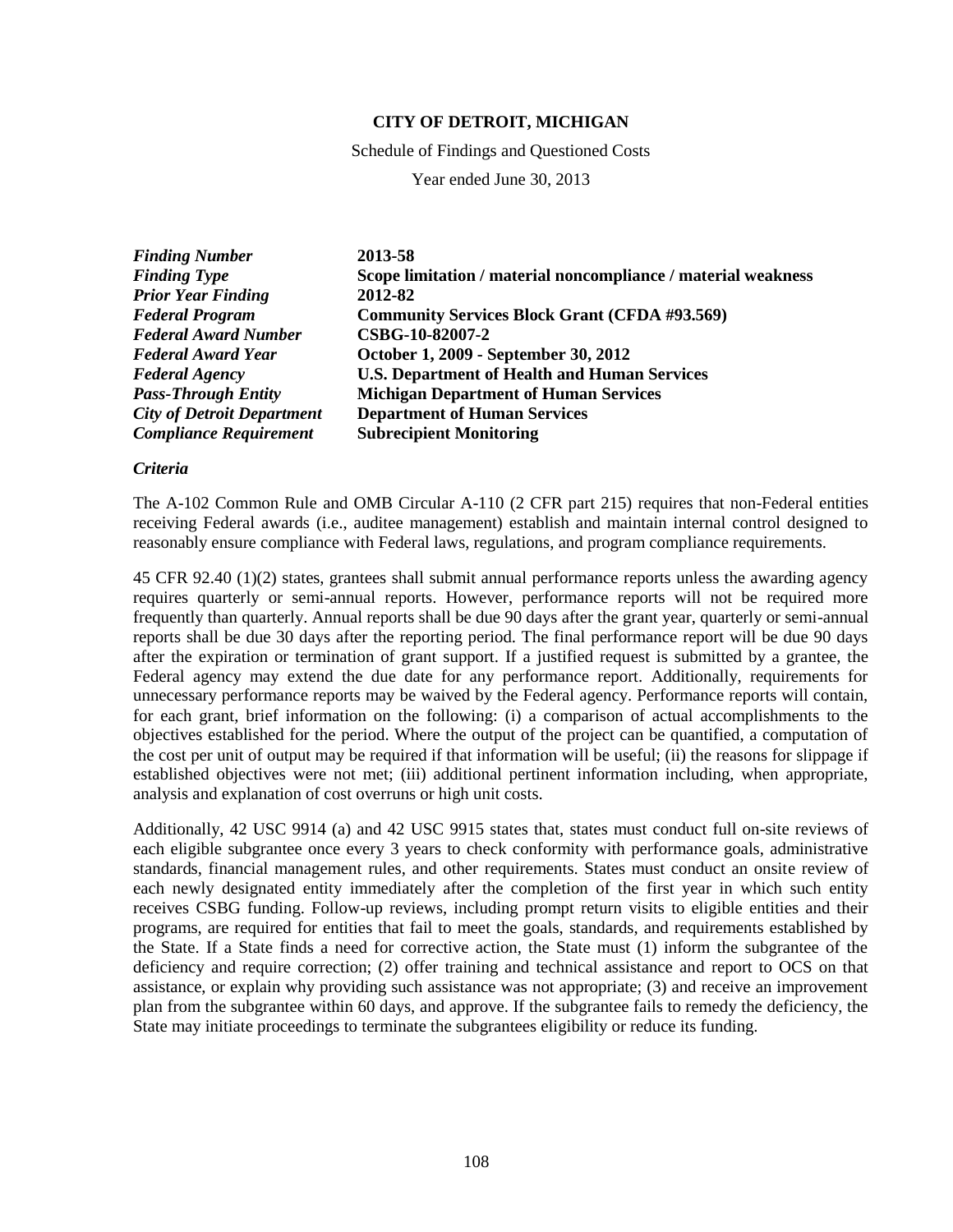Schedule of Findings and Questioned Costs Year ended June 30, 2013

#### *Condition*

The City could not provide monitoring files for 2 of 2 selected subrecipients (Detroit Rescue Mission Ministries and Salvation Army), and therefore we were unable to determine if an effective monitoring process was in place. The City also could not provide documentation that a review process took place upon the City's receipt of the subrecipient A-133 reports. In addition, neither of the subrecipient contracts for Detroit Rescue Mission Ministries and Salvation Army included the requirement that subrecipients must have an A-133 audit performed.

#### *Possible Asserted Cause and Effect*

Subrecipient monitoring procedures were not developed nor implemented.

#### *Recommendation*

We recommend that subrecipient monitoring procedures be established and conducted on a regular basis. Additionally, internal monitoring should take place to ensure that subrecipient monitoring activities are taking place.

#### *Questioned Costs*

None

#### *Views of Responsible Officials*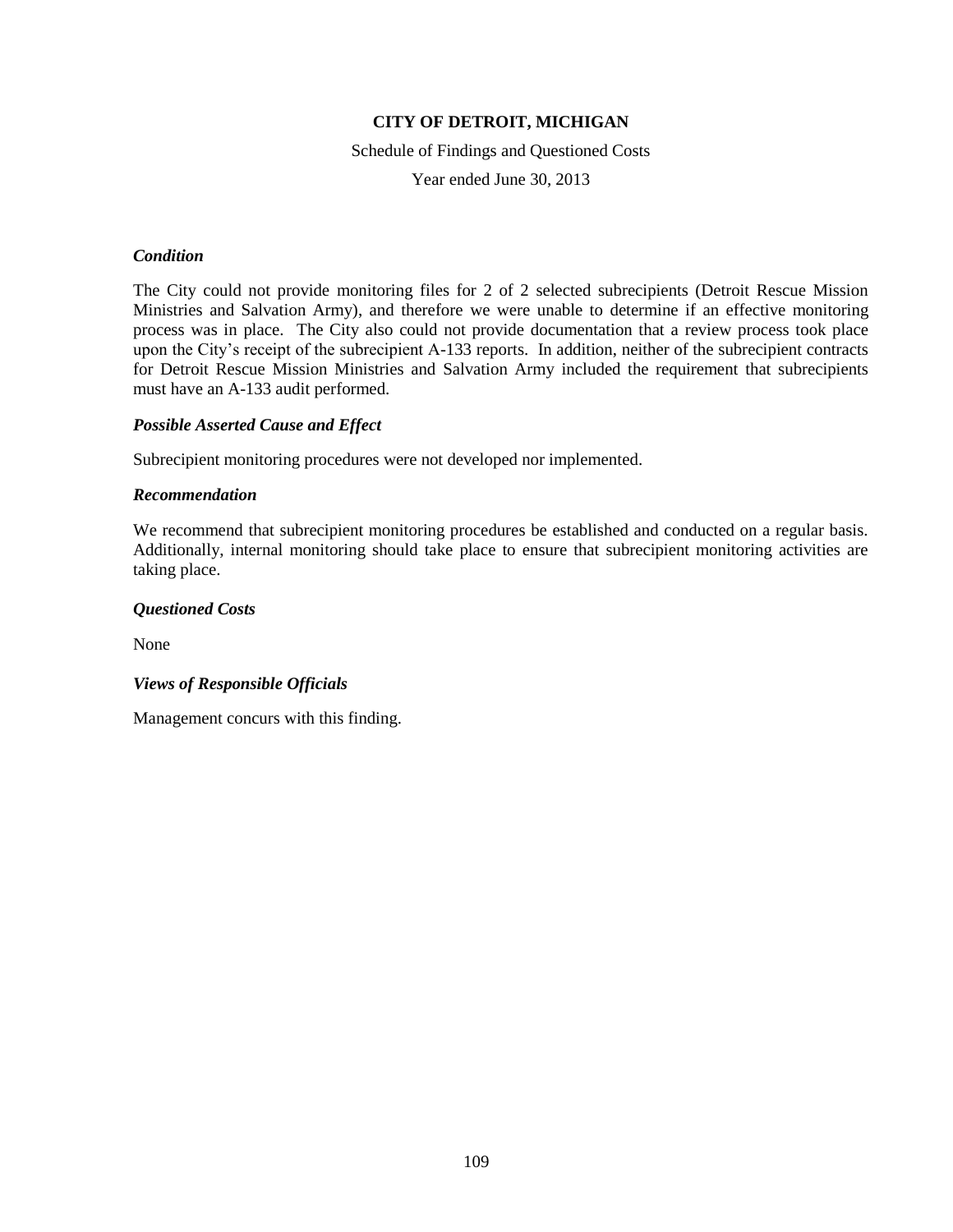Schedule of Findings and Questioned Costs

Year ended June 30, 2013

| <b>Finding Number</b>             | 2013-59                                                                 |
|-----------------------------------|-------------------------------------------------------------------------|
| <b>Finding Type</b>               | Material noncompliance / material weakness                              |
| <b>Prior Year Finding</b>         | N/A                                                                     |
| <b>Federal Program</b>            | <b>HIV Emergency Relief (CFDA #93.914)</b>                              |
| <b>Federal Award Number</b>       | <b>H89HA00021</b>                                                       |
| <b>Federal Award Year</b>         | March 1, 2011 - February 29, 2012, March 1, 2012 - February 28,<br>2013 |
| <b>Federal Agency</b>             | <b>U.S. Department of Health and Human Services</b>                     |
| <b>Pass-Through Entity</b>        | N/A                                                                     |
| <b>City of Detroit Department</b> | Department of Health & Wellness Promotion                               |
| <b>Compliance Requirement</b>     | <b>Procurement, Suspension and Debarment</b>                            |

#### *Criteria*

Per §\_\_\_\_.36(b)(9) and 2 CFR section 215.46, §\_\_\_\_.36(b)(1) and (d)(4); and 2 CFR sections 215.43 and 215.44(e), and §\_\_\_\_.36(f) and 2 CFR section 215.45, contract files should contain documentation that includes the significant history of the procurement, including the rationale for the method of procurement, selection of contract type, contractor selection or rejection, the basis of contract price, the rationale to limit competition in those cases where competition was limited and ascertain if the limitation was justified, and cost or price analyses performed in connection with procurement actions, including contract modifications supporting the procurement action.

#### *Condition*

The City was unable to provide documentation to support the selection of the SEMHA contract over other contracts that were submitted for the RFP.

#### *Possible Asserted Cause and Effect*

Because no documentation was provided, we were not able to verify that there was no bias in the selection of the SEMHA contract and that appropriate procurement procedures were followed.

#### *Recommendation*

We recommend that management establish policies and procedures to ensure that procurement procedures are followed and that pertinent procurement documents are maintained.

#### *Questioned Costs*

None

#### *Views of Responsible Officials*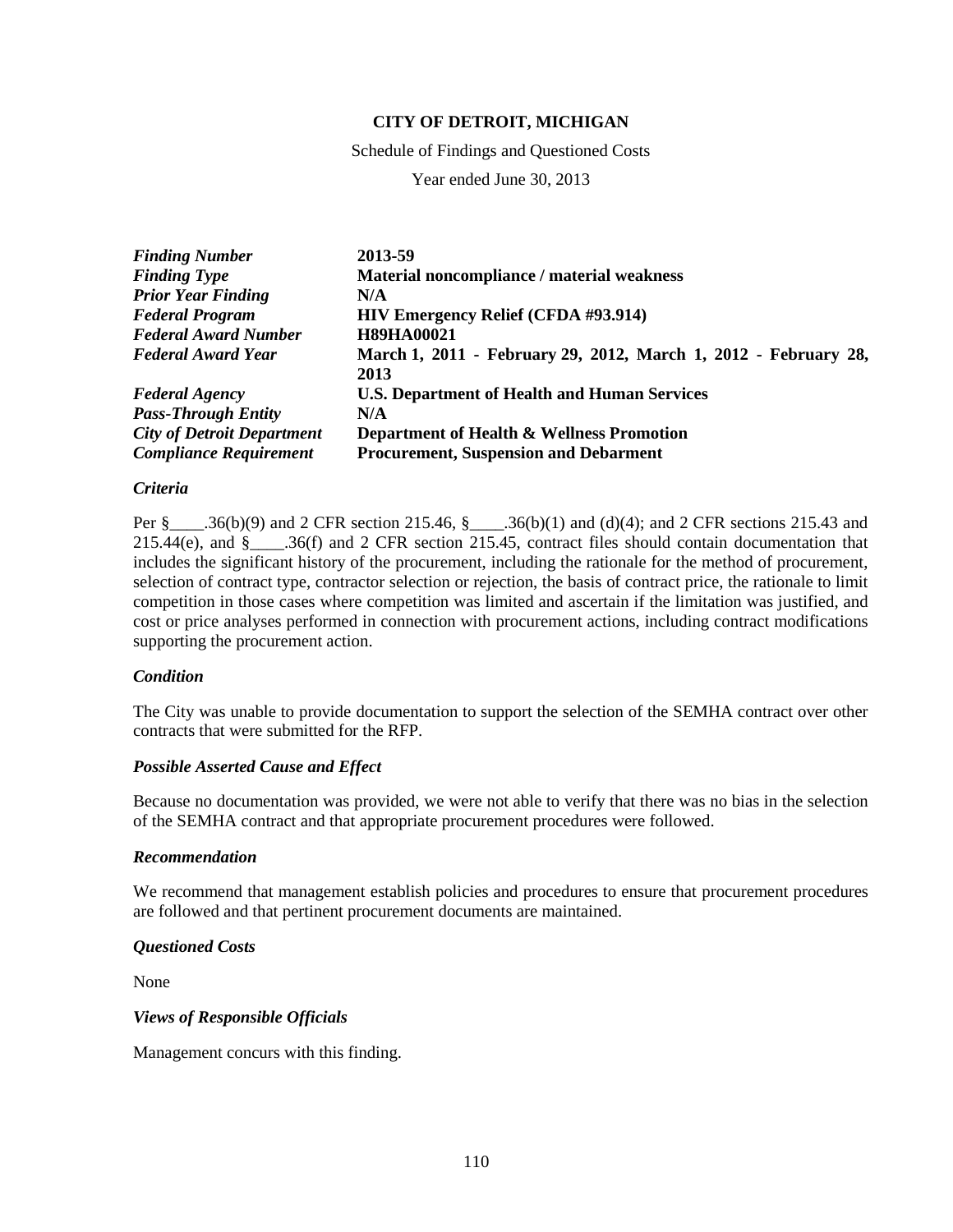Schedule of Findings and Questioned Costs

Year ended June 30, 2013

| <b>Finding Number</b>             | 2013-60                                                                 |
|-----------------------------------|-------------------------------------------------------------------------|
| <b>Finding Type</b>               | Material noncompliance / material weakness                              |
| <b>Prior Year Finding</b>         | 2012-93                                                                 |
| <b>Federal Program</b>            | <b>HIV Emergency Relief (CFDA #93.914)</b>                              |
| <b>Federal Award Number</b>       | <b>H89HA00021</b>                                                       |
| <b>Federal Award Year</b>         | March 1, 2011 - February 29, 2012, March 1, 2012 - February 28,<br>2013 |
| <b>Federal Agency</b>             | <b>U.S. Department of Health and Human Services</b>                     |
| <b>Pass-Through Entity</b>        | N/A                                                                     |
| <b>City of Detroit Department</b> | <b>Department of Health &amp; Wellness Promotion</b>                    |
| <b>Compliance Requirement</b>     | <b>Procurement, Suspension and Debarment</b>                            |

#### *Criteria*

OMB Circular A-87 requires non-Federal entities receiving Federal awards establish and maintain internal controls designed to reasonably ensure compliance with Federal laws, regulations, and program compliance requirements.

#### *Condition*

We performed test work over two contracts, noting both contracts were approved after the effective date of the contract. One of the contracts was approved four months after its effective date, and the other contract was approved two months after its effective date.

#### *Possible Asserted Cause and Effect*

Both the March 2012 and March 2013 contracts between the City and SEMHA were approved in June 2012 and May 2013, respectively, which is after the start of the grant year. This allowed SEMHA to operate without an approved contract for 4 and 2 months, respectively.

#### *Recommendation*

We recommend that management establish policies and procedures to ensure that all contracts are submitted and approved before the effective date of the contract.

#### *Questioned Costs*

None

#### *Views of Responsible Officials*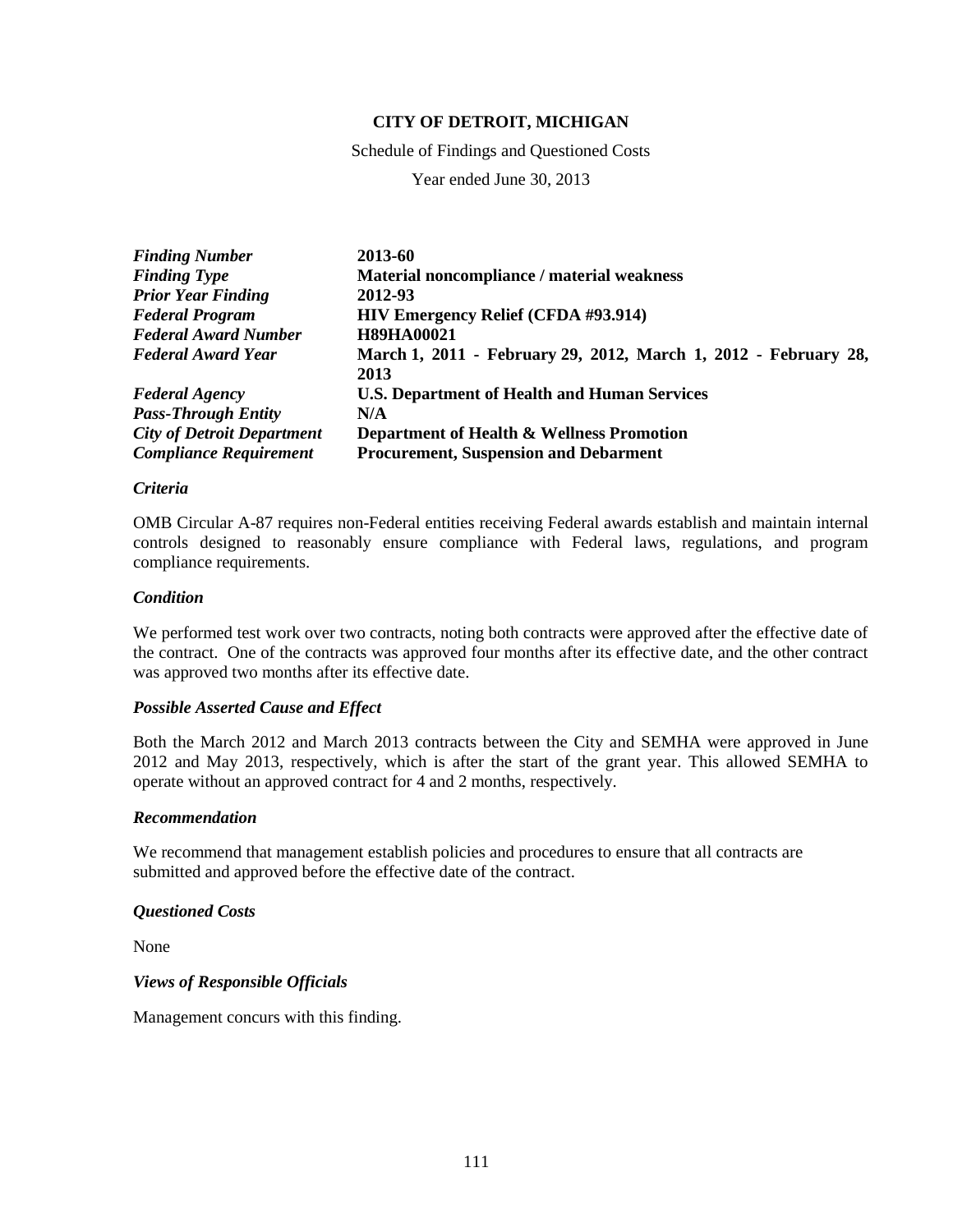Schedule of Findings and Questioned Costs

Year ended June 30, 2013

| <b>Finding Number</b>             | 2013-61                                                                 |
|-----------------------------------|-------------------------------------------------------------------------|
| <b>Finding Type</b>               | Material noncompliance / material weakness                              |
| <b>Prior Year Finding</b>         | N/A                                                                     |
| <b>Federal Program</b>            | <b>HIV Emergency Relief (CFDA #93.914)</b>                              |
| <b>Federal Award Number</b>       | <b>H89HA00021</b>                                                       |
| <b>Federal Award Year</b>         | March 1, 2011 - February 29, 2012, March 1, 2012 - February 28,<br>2013 |
| <b>Federal Agency</b>             | U.S. Department of Health and Human Services                            |
| <b>Pass-Through Entity</b>        | N/A                                                                     |
| <b>City of Detroit Department</b> | <b>Department of Health &amp; Wellness Promotion</b>                    |
| <b>Compliance Requirement</b>     | <b>Subrecipient Monitoring</b>                                          |

#### *Criteria*

Governmental subrecipients are subject to the A-102 common rule, which requires non-Federal entities receiving Federal Awards to establish and maintain internal controls designed to reasonably ensure compliance with laws, regulations and program compliance requirements.

# *Condition*

We obtained the SEMHA subrecipient monitoring file, noting there is no evidence that SEMHA OMB Circular A-133 reports were reviewed in a timely manner. No evidence was provided by the City to support when the SEMHA OMB Circular A-133 report was received by the City, whether the City followed up with SEMHA on reported findings, whether the City issued a management decision within six months after receipt of the report, and whether SEMHA took appropriate and timely corrective actions to address reported findings.

#### *Possible Asserted Cause and Effect*

Because no supporting documentation was provided by the City, we were not able to verify that there was no bias in the selection of the SEMHA contract and that compliance procedures were followed.

#### *Recommendation*

We recommend that management establish policies and procedures to ensure that procurement rules are followed and pertinent procurement documents are maintained.

#### *Questioned Costs*

None

*Views of Responsible Officials*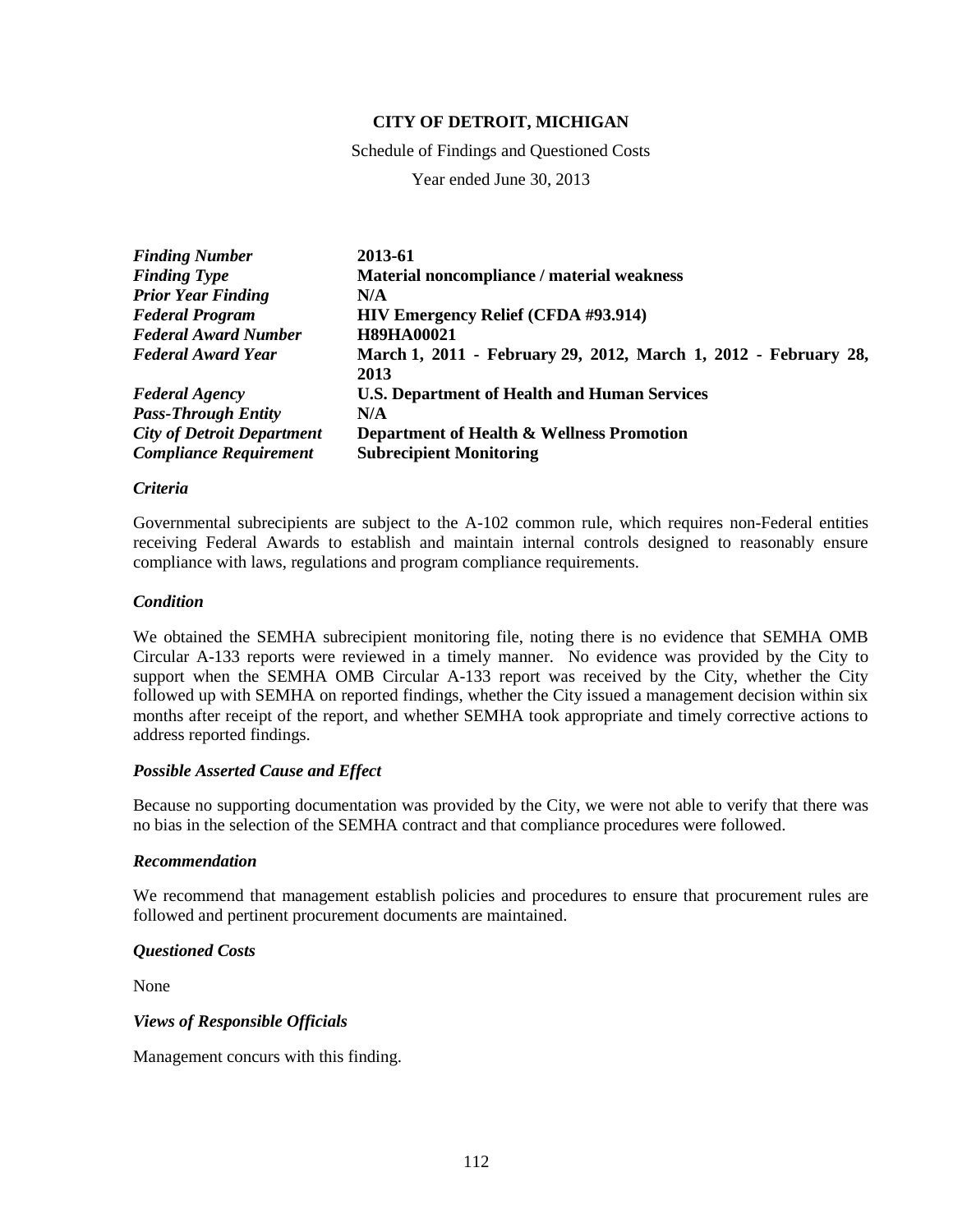Schedule of Findings and Questioned Costs

Year ended June 30, 2013

| <b>Finding Number</b>             | 2013-62                                                                     |
|-----------------------------------|-----------------------------------------------------------------------------|
| <b>Finding Type</b>               | Material noncompliance / material weakness                                  |
| <b>Prior Year Finding</b>         | N/A                                                                         |
| <b>Federal Program</b>            | Homeland Security Grant Program (CFDA #97.067)                              |
| <b>Federal Award Number</b>       | 2009-SS-T9-0060, 2010-SS-T0-0009                                            |
| <b>Federal Award Year</b>         | September 1, 2008 - July 31, 2012, August 1, 2009 - October 31, 2012,       |
|                                   | <b>August 1, 2010 - April 30, 2013</b>                                      |
| <b>Federal Agency</b>             | <b>U.S. Department of Homeland Security</b>                                 |
| <b>Pass-Through Entity</b>        | Michigan Department of State Police, Emergency Management and               |
|                                   | <b>Homeland Security Division</b>                                           |
| <b>City of Detroit Department</b> | <b>Homeland Security and Emergency Management</b>                           |
| <b>Compliance Requirement</b>     | <b>Activities Allowed or Unallowed, and Allowable Costs/Cost Principles</b> |

#### *Criteria*

A-102 Common Rule and OMB Circular A-110 (2 CFR part 215) requires nonfederal entities receiving Federal Awards (i.e., auditee management) to establish and maintain internal controls designed to ensure reasonable compliance with laws, regulations and program compliance requirements.

Per the HSGP grant agreement, "The subgrantee agrees to follow all responsibilities of Section V (Responsibilities of the Subgrantee) of the grant agreement". Under this agreement, "The Subgrantee agrees to comply with all applicable federal and state regulations, including the following":

Submit an Allowable Cost Justification (ACJ) form for all costs that are part of approved projects prior to the encumbering of the cost. If an ACJ is not submitted, the Subgrantee will be held responsible for all costs determined to be ineligible by the Subgrantor of DHS.

Comply with applicable financial and administrative requirements set forth in the current edition of 44 CFR, part 13 including the following provision:

Retain all financial records, supporting documents, statistical records, and all other records pertinent to the FYxx HSGP for at least three year after the close-out date of this grant program, for purposes of federal and/or state examination and audit.

# *Condition*

The City failed to maintain the ACJ records in accordance with established record retention policies and therefore was unable to provide a copy of the required ACJ forms for 19 out of 65 expenditure items selected for testing. The ACJ form is required to be submitted to the Region II UASI Board for proposed projects and costs for approval prior to encumbering any cost for the Homeland Security Grant Program. In addition, for 1 out of the 65 expenditure items selected, the City was unable to provide either a bank statement or a cancelled check showing proof of expenditure. Additionally for 2 of 65 expenditure items selected for testing the expenditure amount on the invoice exceeded the approved ACJ amount. The Invoiced amount exceeded the amount per the ACJ by \$1,294.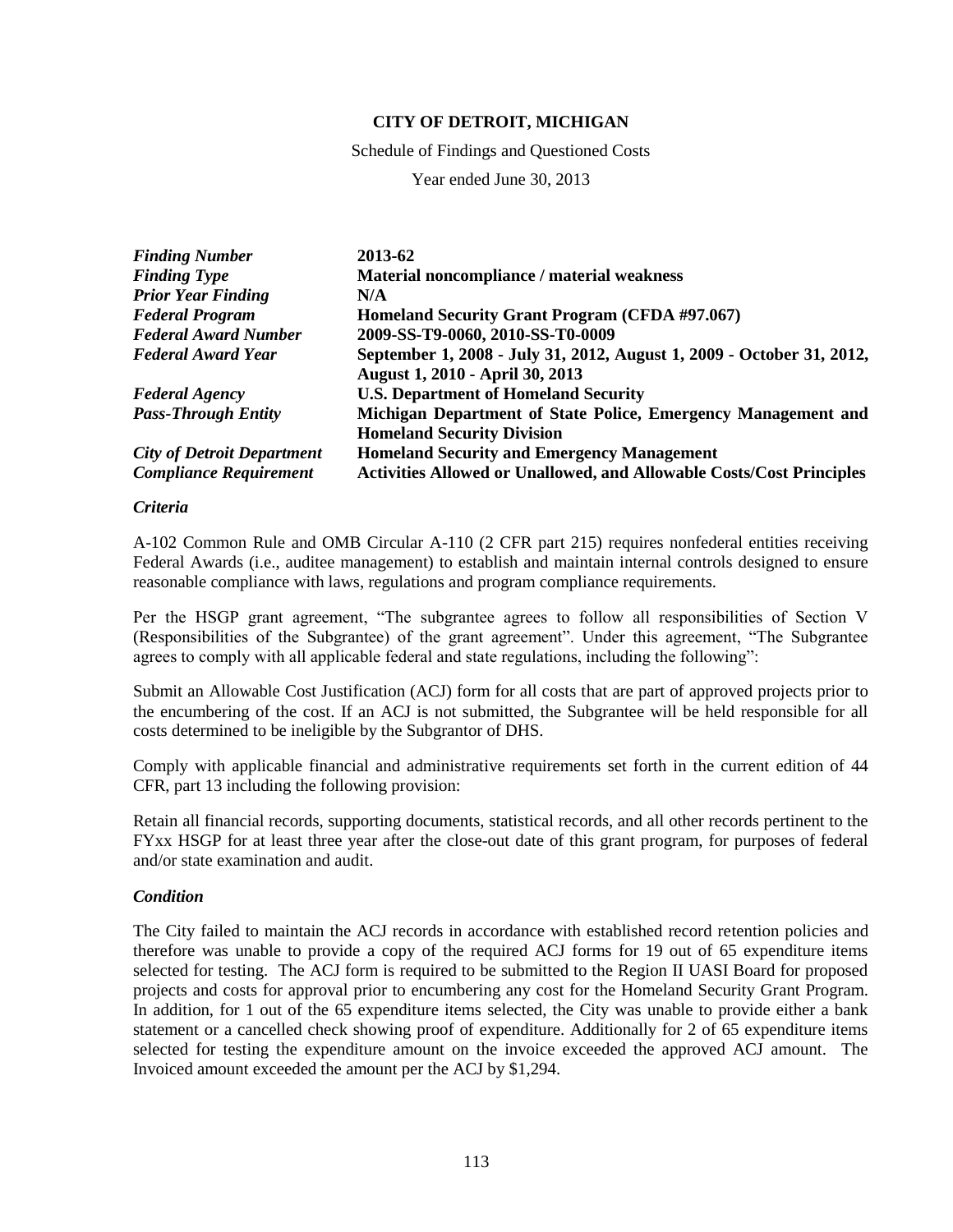Schedule of Findings and Questioned Costs Year ended June 30, 2013

# *Possible Asserted Cause and Effect*

Existing document retention policies were not followed

# *Recommendation*

We recommend documentation be maintained in accordance with the City's document retention policies and with applicable federal financial and administrative requirements.

# *Questioned Costs*

\$1,294

# *Views of Responsible Officials*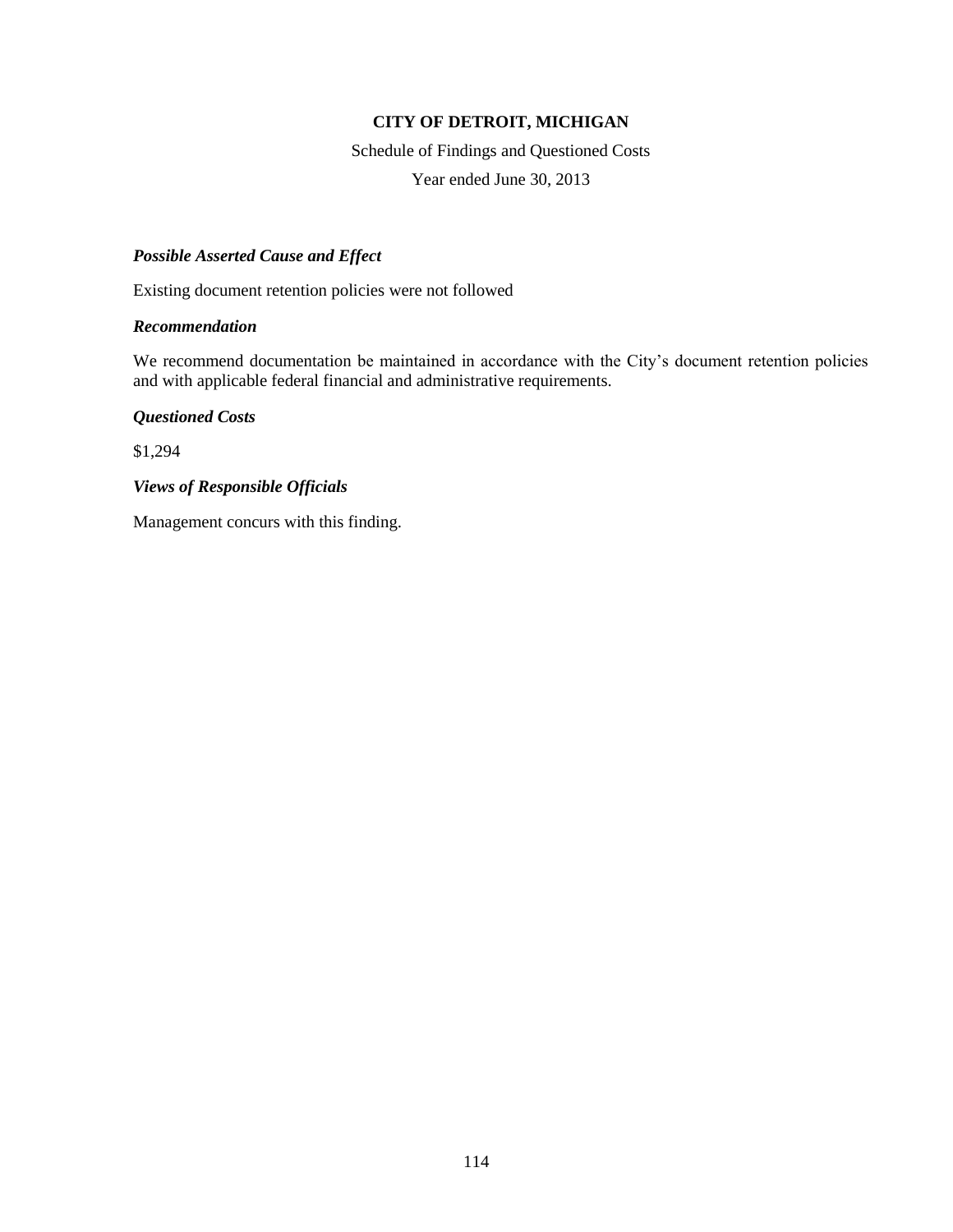Schedule of Findings and Questioned Costs

Year ended June 30, 2013

| <b>Finding Number</b>             | 2013-63                                                            |
|-----------------------------------|--------------------------------------------------------------------|
| <b>Finding Type</b>               | Scope limitation / material noncompliance / material weakness      |
| <b>Prior Year Finding</b>         | N/A                                                                |
| <b>Federal Program</b>            | Homeland Security Grant Program (CFDA #97.067)                     |
| <b>Federal Award Number</b>       | 2009-SS-T9-0060, 2010-SS-T0-0009                                   |
| <b>Federal Award Year</b>         | August 1, 2009 - October 31, 2012, August 1, 2010 - April 30, 2013 |
| <b>Federal Agency</b>             | <b>U.S. Department of Homeland Security</b>                        |
| <b>Pass-Through Entity</b>        | Michigan Department of State Police, Emergency Management and      |
|                                   | <b>Homeland Security Division</b>                                  |
| <b>City of Detroit Department</b> | <b>Homeland Security and Emergency Management</b>                  |
| <b>Compliance Requirement</b>     | <b>Cash Management</b>                                             |

#### *Criteria*

A-102 Common Rule and OMB Circular A-110 (2 CFR part 215) requires nonfederal entities receiving Federal Awards (i.e., auditee management) to establish and maintain internal controls designed to ensure reasonable compliance with laws, regulations and program compliance requirements. Per the HSGP grant agreement, "The subgrantee agrees to follow all responsibilities of Section V (Responsibilities of the Subgrantee) of the grant agreement". Under this agreement, "The Subgrantee agrees to comply with all applicable federal and state regulations, including the following": Comply with applicable financial and administrative requirements set forth in the current edition of 44 CFR, part 13 including the following provision: Retain all financial records, supporting documents, statistical records, and all other records pertinent to the FYxx HSGP for at least three year after the close-out date of this grant program, for purposes of federal and/or state examination and audit.

# *Condition*

The City failed to maintain the check request forms in accordance with established record retention policies and therefore, the City did not provide the auditor with a check request form for 33 out of 65 expenditure items selected for testing. We also noted that for 2 of 65 expenditure items selected for testing the date of the invoice did not agree to the invoice date on the check request.

# *Possible Asserted Cause and Effect*

Existing document retention policies were not followed.

#### *Recommendation*

We recommend that internal monitoring procedures be established to ascertain whether

#### *Questioned Costs*

None

#### *Views of Responsible Officials*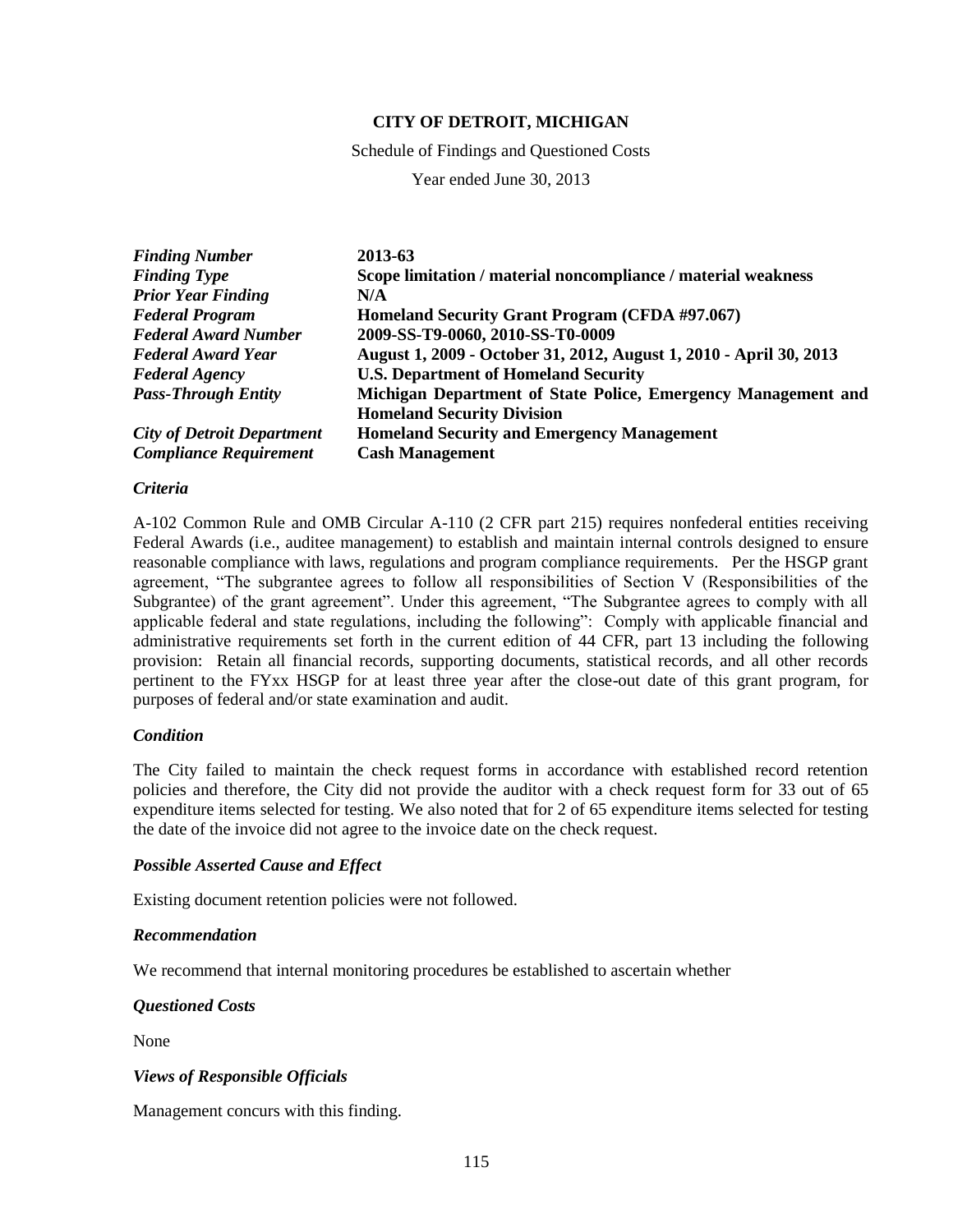Schedule of Findings and Questioned Costs

Year ended June 30, 2013

| <b>Finding Number</b>             | 2013-64                                                              |
|-----------------------------------|----------------------------------------------------------------------|
| <b>Finding Type</b>               | Scope limitation / material noncompliance / material weakness        |
| <b>Prior Year Finding</b>         | N/A                                                                  |
| <b>Federal Program</b>            | Homeland Security Grant Program (CFDA #97.067)                       |
| <b>Federal Award Number</b>       | 2009-SS-T9-0060, 2010-SS-T0-0009                                     |
| <b>Federal Award Year</b>         | September 1, 2008 – July 31, 2012, August 1, 2009 - October 31, 2012 |
| <b>Federal Agency</b>             | <b>U.S. Department of Homeland Security</b>                          |
| <b>Pass-Through Entity</b>        | Michigan Department of State Police, Emergency Management and        |
|                                   | <b>Homeland Security Division</b>                                    |
| <b>City of Detroit Department</b> | <b>Homeland Security and Emergency Management</b>                    |
| <b>Compliance Requirement</b>     | <b>Cash Management</b>                                               |

#### *Criteria*

A-102 Common Rule, Grants and Cooperative agreements with State and Local Governments attachment (1)(a), agency methods and procedures for transferring funds shall minimize the time elapsing between transfer to recipients of grants and cooperative agreements and the recipients need for the funds. Per the HSGP grant agreements, Part VII. Payment Procedures, "The subgrantee agrees to prepare the Reimbursement Cover Sheet (EMD-054) and all required attached documentation, including all required authorized signatures, and submit it to the Subgrantor at a minimum at the end of each quarter (or more frequently, as needed)". Per the HSGP grant agreements, Part VII Drawdown of Funds in advance: Subgrantees may request funds (for purchases of \$25,000 or more) up to 120 days prior to expenditure. All of the following requirements must be met to obtain advanced funds: 1) The Subgrantee must complete a letter stating the reason they are requesting an advance; 2) The Subgrantee must submit a copy of an approved purchase order showing the delivery date for the items ordered to be within 120 days of the purchase order date; 3) these funds must be placed in an interest-bearing account (2CFR, part 215.22k).

# *Condition*

We selected 65 payments charged to the grant, totaling \$2,091,909 and noted that for 18 of the expenditure items selected, totaling \$80,373, the City failed to retain the cost reimbursement form (cash draw down request) in accordance with the City's record retention policies. Additionally, for 23 of the expenditures, totaling \$235,321, the City did not minimize the time lapse between draw down and payment to 3 business days or less, as required. 9 expenditures exceeded the time lapse by 72-95 days; 5 expenditures exceeded the time lapse by 55-66 days; 3 expenditures exceeded the time lapse by 42 days; 4 expenditures exceeded the time lapse by 22 days; 2 expenditures exceeded the time lapse by 8 days.

Lastly, the City failed to provide proof that it complied with the requirements of Section VII of the HSGP grant agreements for all 23 advance drawdown of funds noted above, which would allow a time lapse between draw down and payment to be greater than 3 days. Additionally, funds received at the Department of Homeland Security are not placed in interest bearing accounts.

# *Possible Asserted Cause and Effect*

Procedures were not established to comply with the cash management requirements.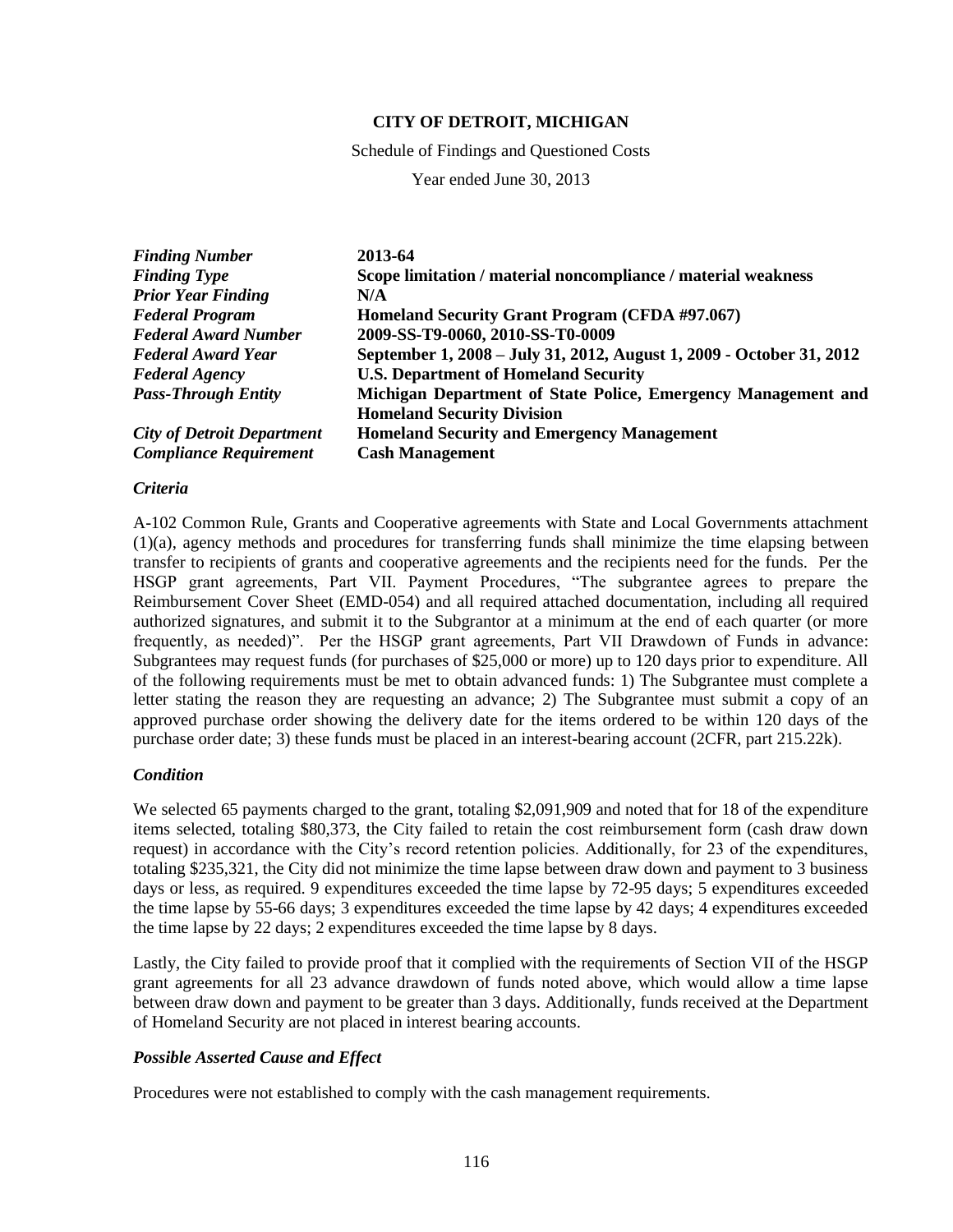Schedule of Findings and Questioned Costs Year ended June 30, 2013

# *Recommendation*

We recommend that policies and procedures to ensure compliance with cash management requirements be established.

# *Questioned Costs*

None

*Views of Responsible Officials*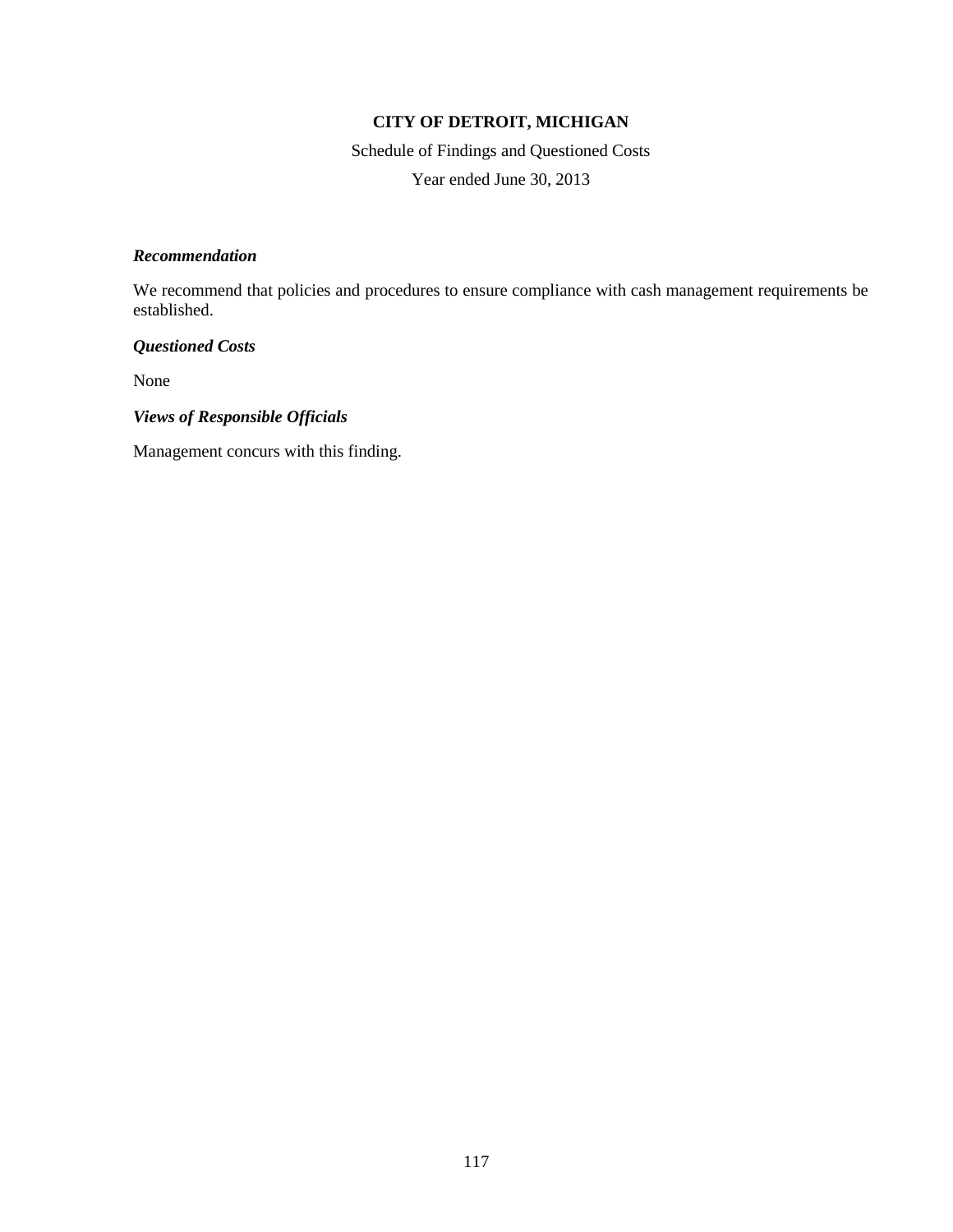Schedule of Findings and Questioned Costs

Year ended June 30, 2013

| <b>Finding Number</b>             | 2013-65                                                              |
|-----------------------------------|----------------------------------------------------------------------|
| <b>Finding Type</b>               | Material noncompliance / material weakness                           |
| <b>Prior Year Finding</b>         | N/A                                                                  |
| <b>Federal Program</b>            | Homeland Security Grant Program (CFDA #97.067)                       |
| <b>Federal Award Number</b>       | 2009-SS-T9-0060                                                      |
| <b>Federal Award Year</b>         | September 1, 2008 – July 31, 2012, August 1, 2009 - October 31, 2012 |
| <b>Federal Agency</b>             | <b>U.S. Department of Homeland Security</b>                          |
| <b>Pass-Through Entity</b>        | Michigan Department of State Police, Emergency Management and        |
|                                   | <b>Homeland Security Division</b>                                    |
| <b>City of Detroit Department</b> | <b>Homeland Security and Emergency Management</b>                    |
| <b>Compliance Requirement</b>     | <b>Earmarking</b>                                                    |

#### *Criteria*

A-102 requires nonfederal entities receiving Federal Awards to establish and maintain internal controls designed to ensure reasonable compliance with laws, regulations and program compliance requirements. Per Part IV, General HSGP Allowable Costs Guidance of the HSGP Grant guidance and Application Kit, DHS funding priorities for 2008 HSGP are focused on risk-based funding and capability-based planning. HSGP identifies three objectives as its highest priorities. These three objectives are: 1. Measuring progress in achieving the National Preparedness Guidelines. 2. Strengthening improvised explosive device (IED) attack deference, prevention, and protection capabilities. 3. Strengthening preparedness planning. In addition, for 2008, at least 25 percent (25%) of UASI award funds must be dedicated towards law enforcement terrorism prevention-oriented planning, organization, training, exercise, and equipment activities (LETPP).

# *Condition*

The City does not have policies and procedures in place that allows management to ensure compliance with the earmarking requirements set forth by the HSGP grant agreements. For the 2009 UASI grant program (during fiscal year 2013), the City spent 2% of its expenditures on LETPP programs instead of the required 25%. The City was unable to provide a listing of transactions to support the amounts the City indicated it spent on LETPP to verify proper classification of expenditures to meet the earmarking requirements.

# *Possible Asserted Cause and Effect*

The City failed to measure its compliance with the earmarking requirements.

# *Recommendation*

We recommend that management establish policies and procedures to ensure that funds are expended in accordance with regulations or the terms and conditions of the award.

# *Questioned Costs*

None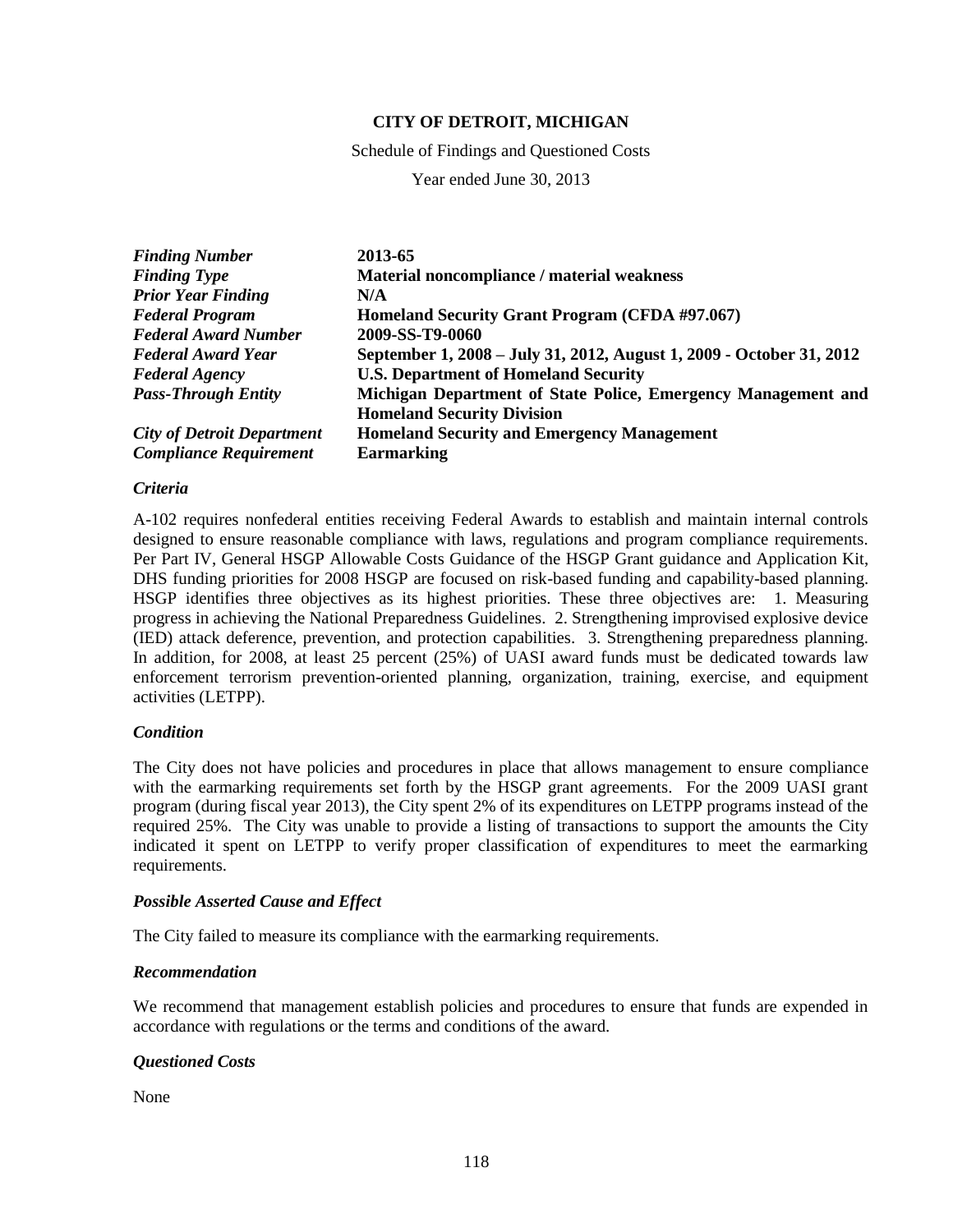Schedule of Findings and Questioned Costs Year ended June 30, 2013

*Views of Responsible Officials*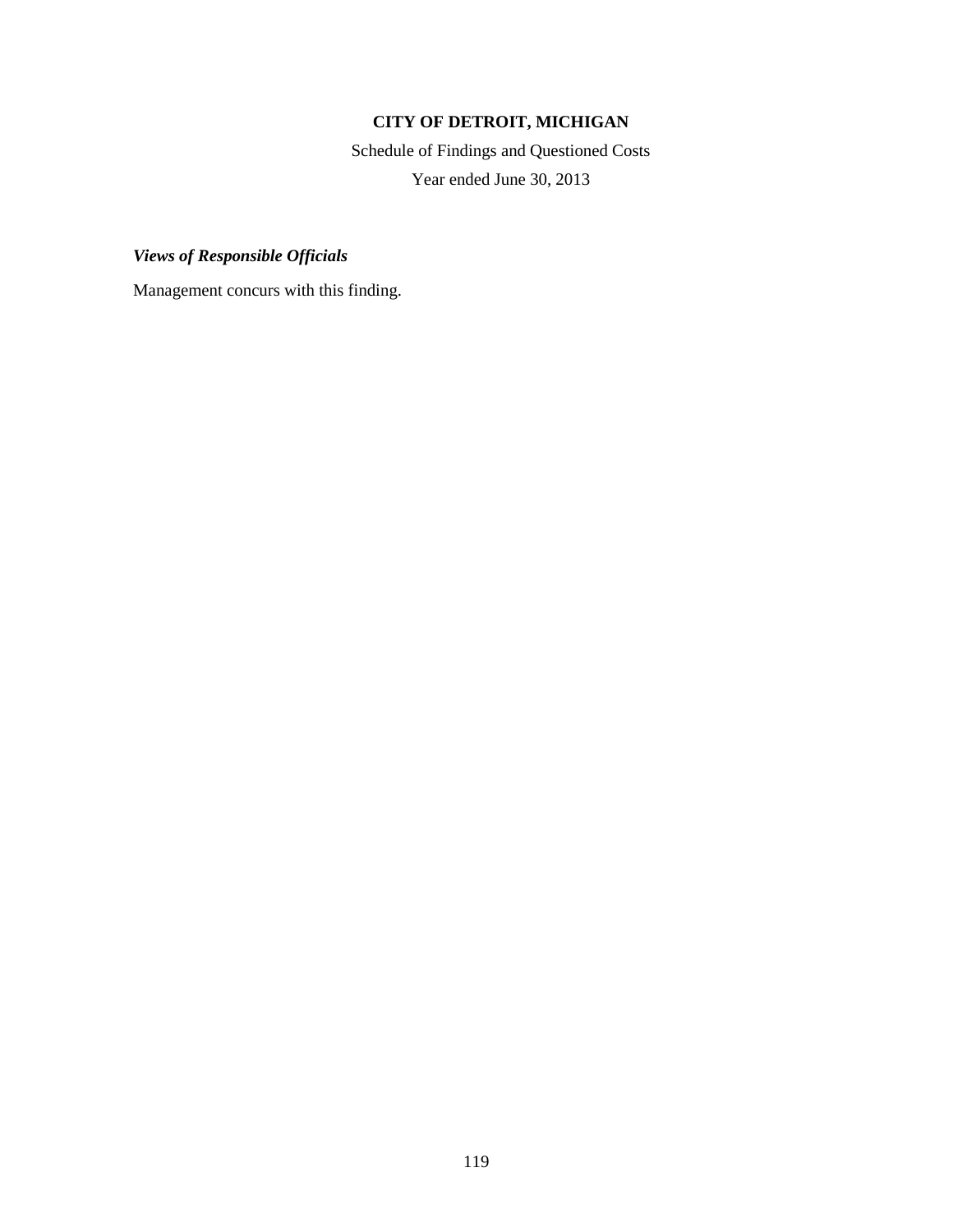Schedule of Findings and Questioned Costs

Year ended June 30, 2013

| <b>Finding Number</b>             | 2013-66                                                                                                  |
|-----------------------------------|----------------------------------------------------------------------------------------------------------|
| <b>Finding Type</b>               | Scope Limitation / material noncompliance / material weakness                                            |
| <b>Prior Year Finding</b>         | N/A                                                                                                      |
| <b>Federal Program</b>            | Homeland Security Grant Program (CFDA #97.067)                                                           |
| <b>Federal Award Number</b>       | 2009-SS-T9-0060, 2010-SS-T0-0009                                                                         |
| <b>Federal Award Year</b>         | September 1, 2008 – July 31, 2012, August 1, 2009 - October 31, 2012,<br>August 1, 2010 – April 30, 2013 |
| <b>Federal Agency</b>             | <b>U.S. Department of Homeland Security</b>                                                              |
| <b>Pass-Through Entity</b>        | Michigan Department of State Police, Emergency Management and                                            |
|                                   | <b>Homeland Security Division</b>                                                                        |
| <b>City of Detroit Department</b> | <b>Homeland Security and Emergency Management</b>                                                        |
| <b>Compliance Requirement</b>     | <b>Equipment and Real Property Management</b>                                                            |

#### *Criteria*

A-102 requires nonfederal entities receiving Federal Awards to establish and maintain internal controls designed to ensure reasonable compliance with laws, regulations and program compliance requirements.

Per the HSGP grant agreement, "The subgrantee agrees to follow all responsibilities of Section V (Responsibilities of the Subgrantee) of the grant agreement". Under this agreement, "The Subgrantee agrees to comply with all applicable federal and state regulations, including the following":

Create and maintain an inventory of all HSGP equipment purchases that lists, at minimum, the piece of equipment, the cost of equipment, what agency the equipment is assigned to and the physical location of the equipment for the grant period and at least three years after the grant is closed. Any equipment purchased with HSGP funds must be prominently marked as purchased with funds provided by the U.S. Department of Homeland Security.

Per 44 CFR 13.32 (d) and (e):

(d)Management requirements. Procedures for managing equipment (including replacement equipment), whether acquired in whole or in part with grant funds, until disposition takes place will, as a minimum, meet the following requirements:

(1) Property records must be maintained that include a description of the property, a serial number or other identification number, the source of property, who holds title, the acquisition date, and cost of the property, percentage of Federal participation in the cost of the property, the location, use and condition of the property, and any ultimate disposition data including the date of disposal and sale price of the property.

(2) A physical inventory of the property must be taken and the results reconciled with the property records at least once every two years.

(3) A control system must be developed to ensure adequate safeguards to prevent loss, damage, or theft of the property. Any loss, damage, or theft shall be investigated.

(4) Adequate maintenance procedures must be developed to keep the property in good condition.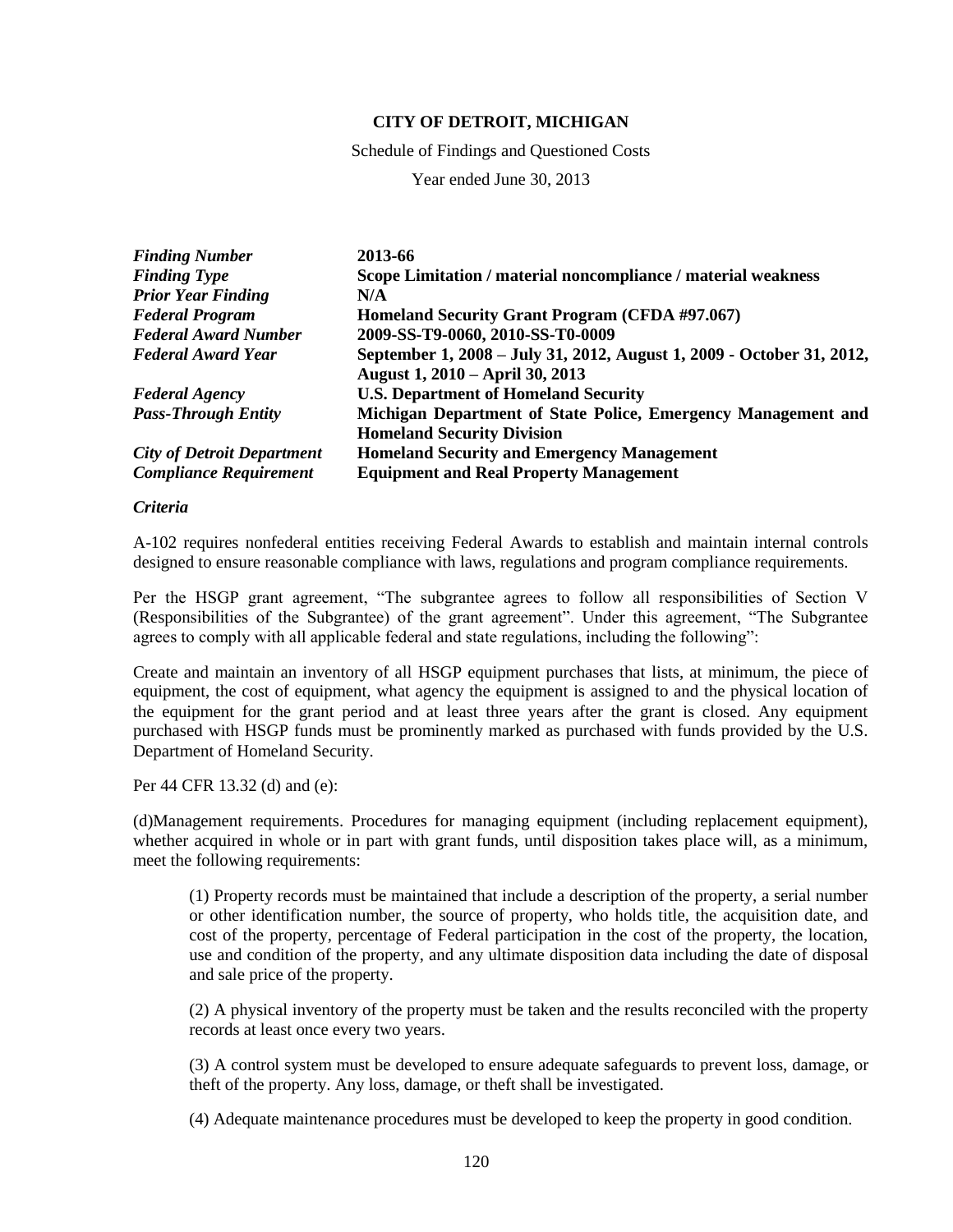Schedule of Findings and Questioned Costs

Year ended June 30, 2013

(5) If the grantee or subgrantee is authorized or required to sell the property, proper sales procedures must be established to ensure the highest possible return.

(e)Disposition. When original or replacement equipment acquired under a grant or subgrant is no longer needed for the original project or program or for other activities currently or previously supported by a Federal agency, disposition of the equipment will be made as follows:

(1) Items of equipment with a current per-unit fair market value of less than \$5,000 may be retained, sold or otherwise disposed of with no further obligation to the awarding agency.

(2) Items of equipment with a current per unit fair market value in excess of \$5,000 may be retained or sold and the awarding agency shall have a right to an amount calculated by multiplying the current market value or proceeds from sale by the awarding agency's share of the equipment.

(3) In cases where a grantee or subgrantee fails to take appropriate disposition actions, the awarding agency may direct the grantee or subgrantee to take excess and disposition actions.

#### *Condition*

The City did not follow its existing policies and procedures for the management of equipment purchased with Federal funds. Further, the City was unable to provide a listing of equipment disposals and acquisitions during the fiscal year ended June 30, 2013. Also, the City did not properly track and manage equipment purchased with Federal funds, nor did the City perform an appropriate physical inventory of the equipment purchased with Federal Funds.

#### *Possible Asserted Cause and Effect*

Existing policies were not followed.

#### *Recommendation*

We recommend that internal monitoring procedures are established to ascertain whether established policies are being followed.

#### *Questioned Costs*

None

#### *Views of Responsible Officials*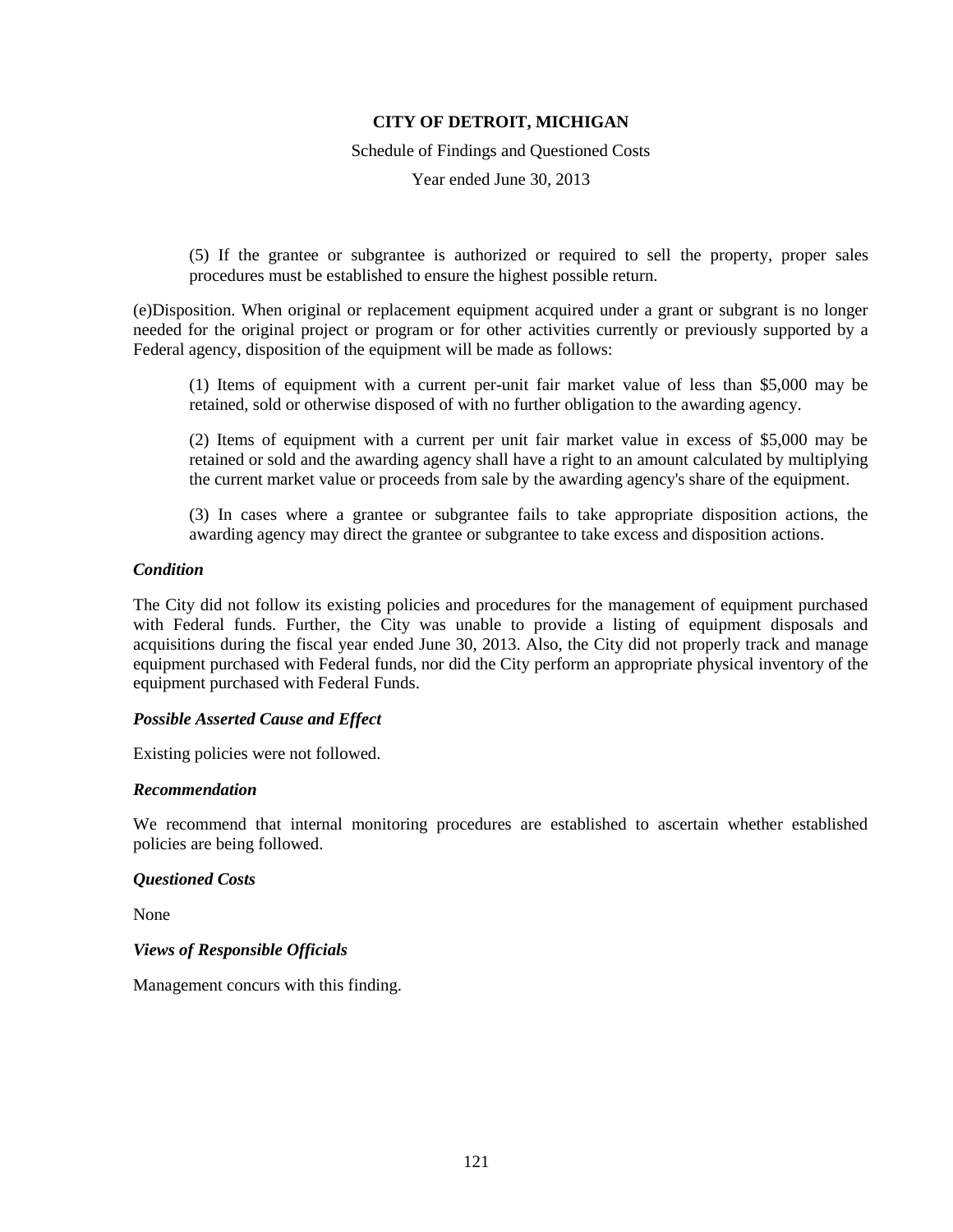Schedule of Findings and Questioned Costs

Year ended June 30, 2013

| <b>Finding Number</b>             | 2013-67                                                              |
|-----------------------------------|----------------------------------------------------------------------|
| <b>Finding Type</b>               | <b>Material weakness</b>                                             |
| <b>Prior Year Finding</b>         | N/A                                                                  |
| <b>Federal Program</b>            | Homeland Security Grant Program (CFDA #97.067)                       |
| <b>Federal Award Number</b>       | 2009-SS-T9-0060, 2010-SS-T0-0009                                     |
| Federal Award Year                | September 1, 2008 – July 31, 2012, August 1, 2009 - October 31, 2012 |
| <b>Federal Agency</b>             | <b>U.S. Department of Homeland Security</b>                          |
| <b>Pass-Through Entity</b>        | Michigan Department of State Police, Emergency Management and        |
|                                   | <b>Homeland Security Division</b>                                    |
| <b>City of Detroit Department</b> | <b>Homeland Security and Emergency Management</b>                    |
| <b>Compliance Requirement</b>     | <b>Period of Availability</b>                                        |

#### *Criteria*

A-102 requires nonfederal entities receiving Federal Awards to establish and maintain internal controls designed to ensure reasonable compliance with laws, regulations and program compliance requirements.

#### *Condition*

The Homeland Security Department did not have adequate management review controls in place to ensure expenditures were incurred in the period of availability set forth by the HSGP grant agreements.

# *Possible Asserted Cause and Effect*

The established policies and procedures did not include a level of supervisory review.

# *Recommendation*

We recommend that a supervisory level review be conducted to determine the appropriate period of availability.

#### *Questioned Costs*

None

# *Views of Responsible Officials*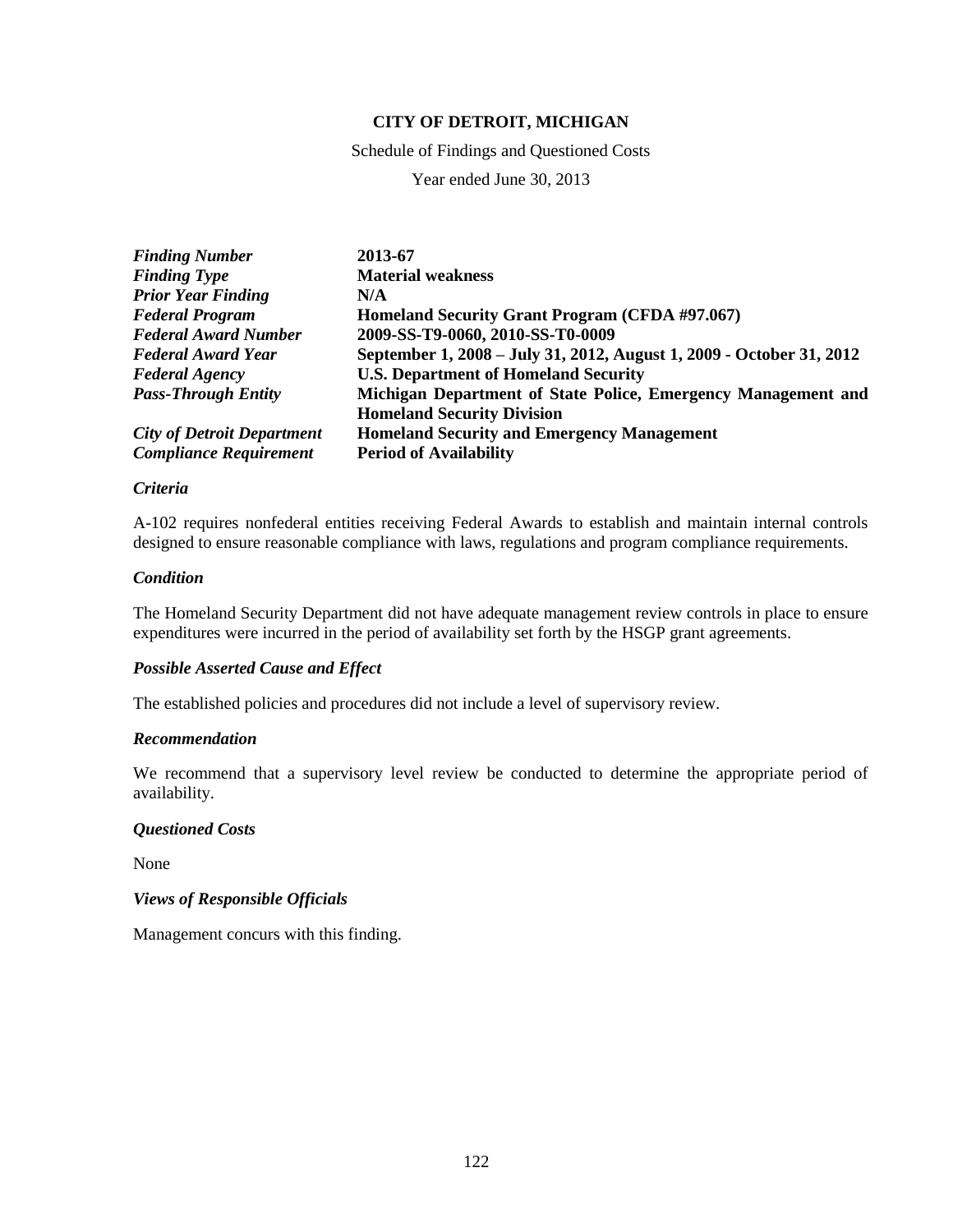Schedule of Findings and Questioned Costs

Year ended June 30, 2013

| <b>Finding Number</b>             | 2013-68                                                              |
|-----------------------------------|----------------------------------------------------------------------|
| <b>Finding Type</b>               | Scope Limitation / material noncompliance / material weakness        |
| <b>Prior Year Finding</b>         | N/A                                                                  |
| <b>Federal Program</b>            | Homeland Security Grant Program (CFDA #97.067)                       |
| <b>Federal Award Number</b>       | 2009-SS-T9-0060, 2010-SS-T0-0009                                     |
| <b>Federal Award Year</b>         | September 1, 2008 – July 31, 2012, August 1, 2009 - October 31, 2012 |
| <b>Federal Agency</b>             | <b>U.S. Department of Homeland Security</b>                          |
| <b>Pass-Through Entity</b>        | Michigan Department of State Police, Emergency Management and        |
|                                   | <b>Homeland Security Division</b>                                    |
| <b>City of Detroit Department</b> | <b>Homeland Security and Emergency Management</b>                    |
| <b>Compliance Requirement</b>     | <b>Reporting</b>                                                     |

#### *Criteria*

A-102 Common Rule and OMB Circular A-110 (2 CFR part 215) requires nonfederal entities receiving Federal Awards (i.e., auditee management) to establish and maintain internal controls designed to ensure reasonable compliance with laws, regulations and program compliance requirements. Per the HSGP grant agreement, the reporting requirements are designed to provide the Emergency Management and Homeland Security Division with sufficient information to monitor project activities.

#### *Condition*

The City was unable to locate the submitted Quarterly Progress Reports and Biannual Strategy Implementation Reports for the fiscal year-ended June 30, 2013. Therefore, we were unable to verify whether the reports were prepared accurately and submitted timely.

#### *Possible Asserted Cause and Effect*

Existing document retention policies were not followed.

#### *Recommendation*

We recommend that document retention policies are followed.

#### *Questioned Costs*

None

*Views of Responsible Officials*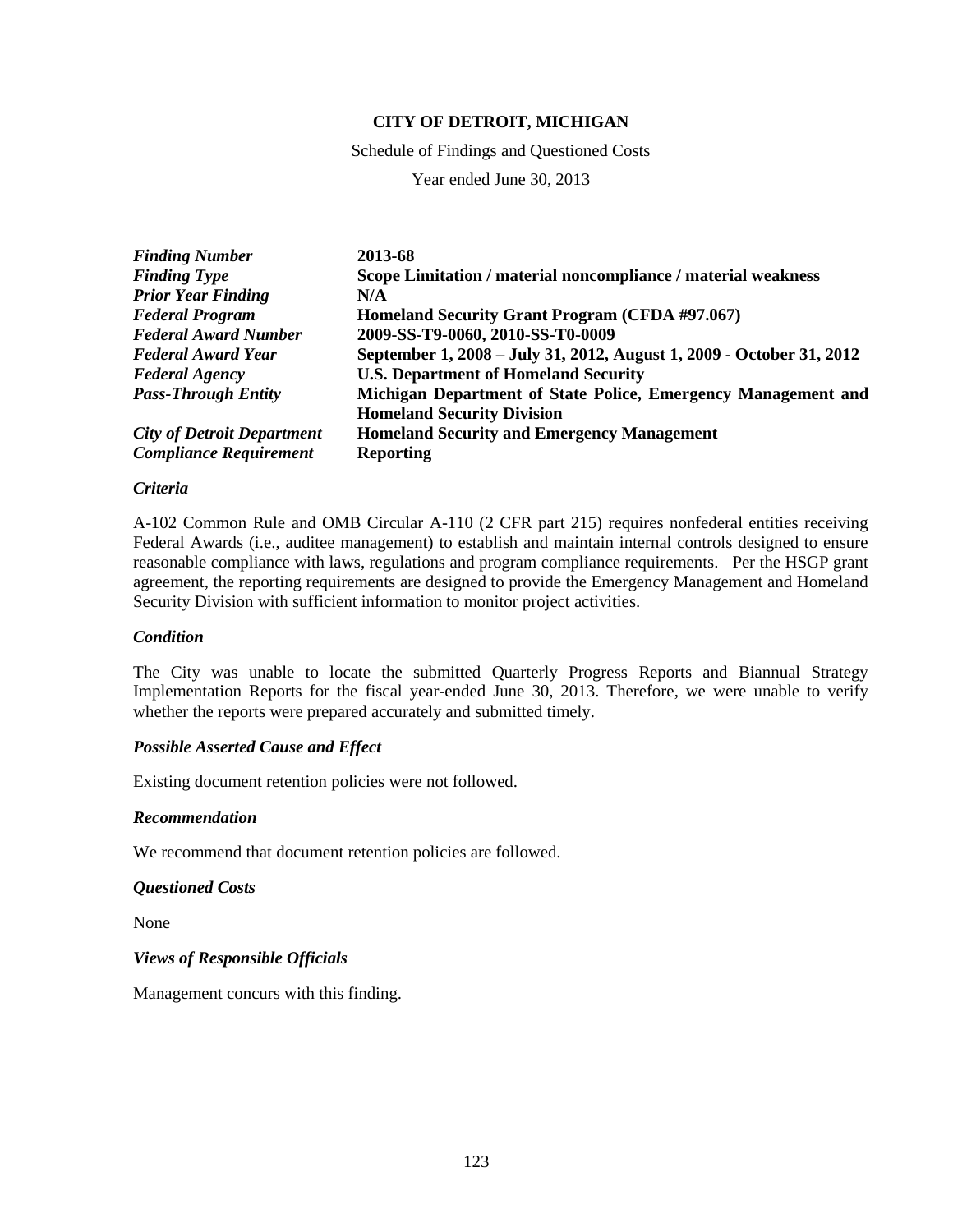Schedule of Findings and Questioned Costs

Year ended June 30, 2013

| <b>Finding Number</b>             | 2013-69                                                                     |
|-----------------------------------|-----------------------------------------------------------------------------|
| <b>Finding Type</b>               | Scope limitation / material noncompliance / material weakness               |
| <b>Prior Year Finding</b>         | N/A                                                                         |
| <b>Federal Program</b>            | Staffing for Adequate Fire and Emergency Response (CFDA #97.083)            |
| <b>Federal Award Number</b>       | EMW-2011-FH-00489, EMW-2012-FH-00665                                        |
| <b>Federal Award Year</b>         | September 22, 2012 – December 29, 2014                                      |
| <b>Federal Agency</b>             | <b>U.S. Department of Homeland Security</b>                                 |
| <b>Pass-Through Entity</b>        | N/A                                                                         |
| <b>City of Detroit Department</b> | <b>Detroit Fire Department</b>                                              |
| <b>Compliance Requirement</b>     | <b>Activities Allowed or Unallowed, and Allowable Costs/Cost Principles</b> |

#### *Criteria*

To be allowable under Federal awards, costs must meet the following general criteria: be necessary and reasonable for proper and efficient performance and administration of Federal awards, be allocable to Federal awards under the provisions of this Circular, be authorized or not prohibited under State or local laws or regulations, conform to any limitations or exclusions set forth in these principles, Federal laws, terms and conditions of the Federal award, or other governing regulations as to types or amounts of cost items, be consistent with policies, regulations, and procedures that apply uniformly to both Federal awards and other activities of the governmental unit, be accorded consistent treatment. Costs be adequately documented. (OMB Cost Circular A-87, attachment A, paragraph C).

#### *Condition*

The City was unable to provide supporting documentation for the fringe benefits charged to the grant.

#### *Possible Asserted Cause and Effect*

Management relied on amounts charged to the general ledger for fringe benefits charged to the grant but were unable to provide supporting documentation for the associated fringe benefit costs to be audited.

#### *Recommendation*

We recommend that policies and procedures are developed that would result in all costs charged to the grant to be evidenced by supporting documentation.

#### *Questioned Costs*

Indeterminable

#### *Views of Responsible Officials*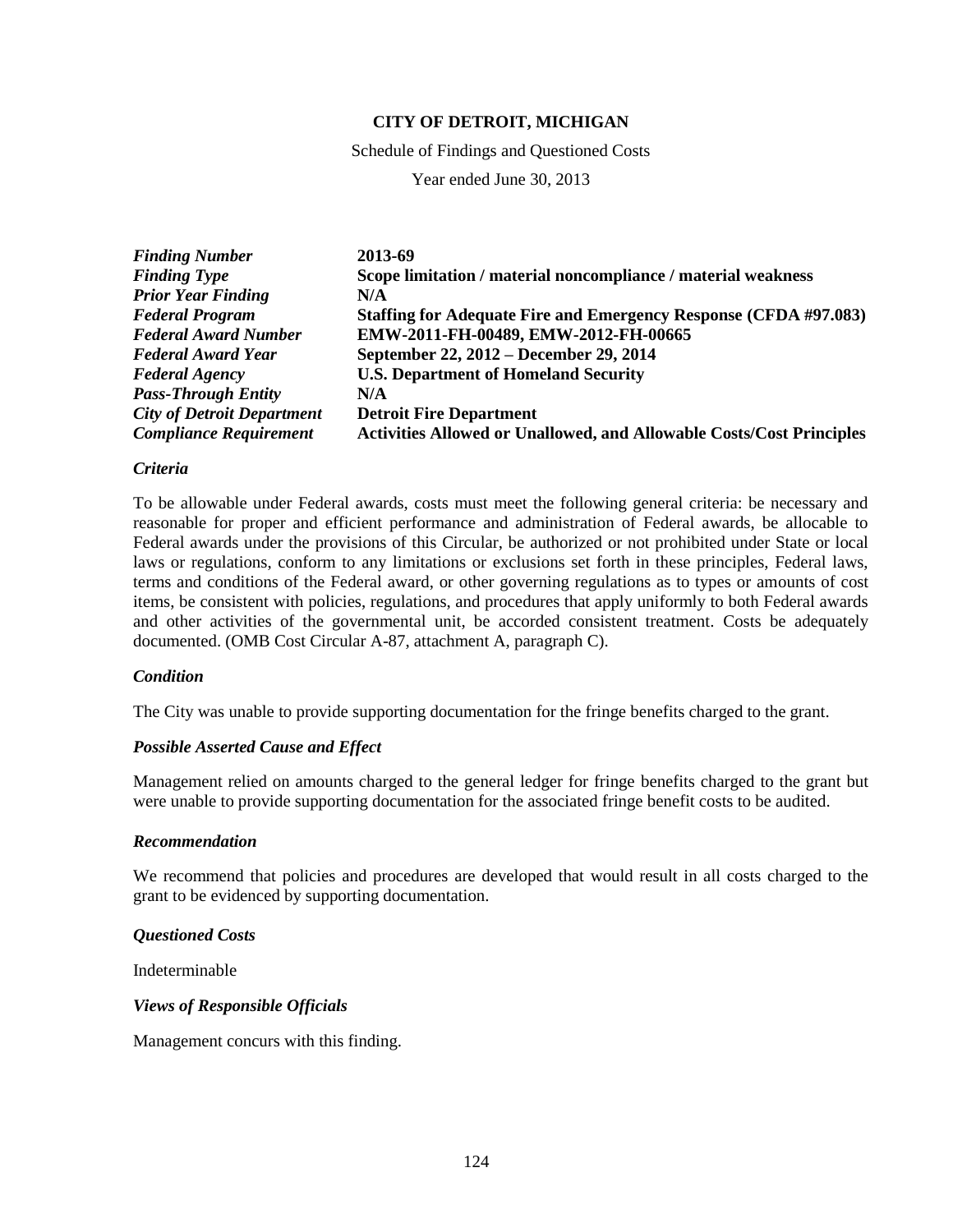Schedule of Findings and Questioned Costs

Year ended June 30, 2013

| <b>Finding Number</b>             | 2013-70                                                                     |
|-----------------------------------|-----------------------------------------------------------------------------|
| <b>Finding Type</b>               | Material noncompliance / material weakness                                  |
| <b>Prior Year Finding</b>         | N/A                                                                         |
| <b>Federal Program</b>            | Staffing for Adequate Fire and Emergency Response (CFDA #97.083)            |
| <b>Federal Award Number</b>       | EMW-2011-FH-00489, EMW-2012-FH-00665                                        |
| <b>Federal Award Year</b>         | September 22, 2012 – December 29, 2014                                      |
| <b>Federal Agency</b>             | <b>U.S. Department of Homeland Security</b>                                 |
| <b>Pass-Through Entity</b>        | N/A                                                                         |
| <b>City of Detroit Department</b> | <b>Detroit Fire Department</b>                                              |
| <b>Compliance Requirement</b>     | <b>Activities Allowed or Unallowed, and Allowable Costs/Cost Principles</b> |

#### *Criteria*

Per A-102 Common Rule, nonfederal entities receiving Federal awards must establish and maintain internal controls designed to reasonably ensure compliance with Federal laws, regulations and program compliance requirements.

Additionally, to be allowable under Federal awards, costs must meet the following general criteria: be necessary and reasonable for proper and efficient performance and administration of Federal awards, be allocable to Federal awards under the provisions of this Circular, be authorized or not prohibited under State or local laws or regulations, conform to any limitations or exclusions set forth in these principles, Federal laws, terms and conditions of the Federal award, or other governing regulations as to types or amounts of cost items, be consistent with policies, regulations, and procedures that apply uniformly to both Federal awards and other activities of the governmental unit, be accorded consistent treatment. A cost may not be assigned to a Federal award as a direct cost if any other cost incurred for the same purpose in like circumstances has been allocated to the Federal award as an indirect cost. Except as otherwise provided for in this Circular, be determined in accordance with generally accepted accounting principles. Not be included as a cost or used to meet cost sharing or matching requirements of any other Federal award in either the current or a prior period, except as specifically provided by Federal law or regulation. Be the net of all applicable credits. Be adequately documented. (OMB Cost Circular A-87, attachment A, paragraph  $C$ ).

#### *Condition*

We selected a total of 65 out of 135 firefighters, totaling \$127,672 to test the Allowable activities / Allowable costs compliance requirement and noted the following:

For 13 of 65 items sampled, totaling \$24,474, the salary/payroll amount charged to the grant was greater than the amount paid to the employee;

For 4 out of 65 items selected we noted that the time entered into the timesheet did not agree to the time paid per the pay register and the City was unable to explain the difference. For three of the four timesheets with discrepancies, the exceptions were related to classification differences. The classifications in question are paid at the same rate. The hours worked in total for each of the three employees noted on the timesheet agreed to the pay register, and therefore, there is no monetary difference. For one of the four, the timesheet did not reflect any holiday overtime worked, however the pay register reflected 8 hours of holiday overtime paid at a rate of \$38.39/hour, totaling \$307.14.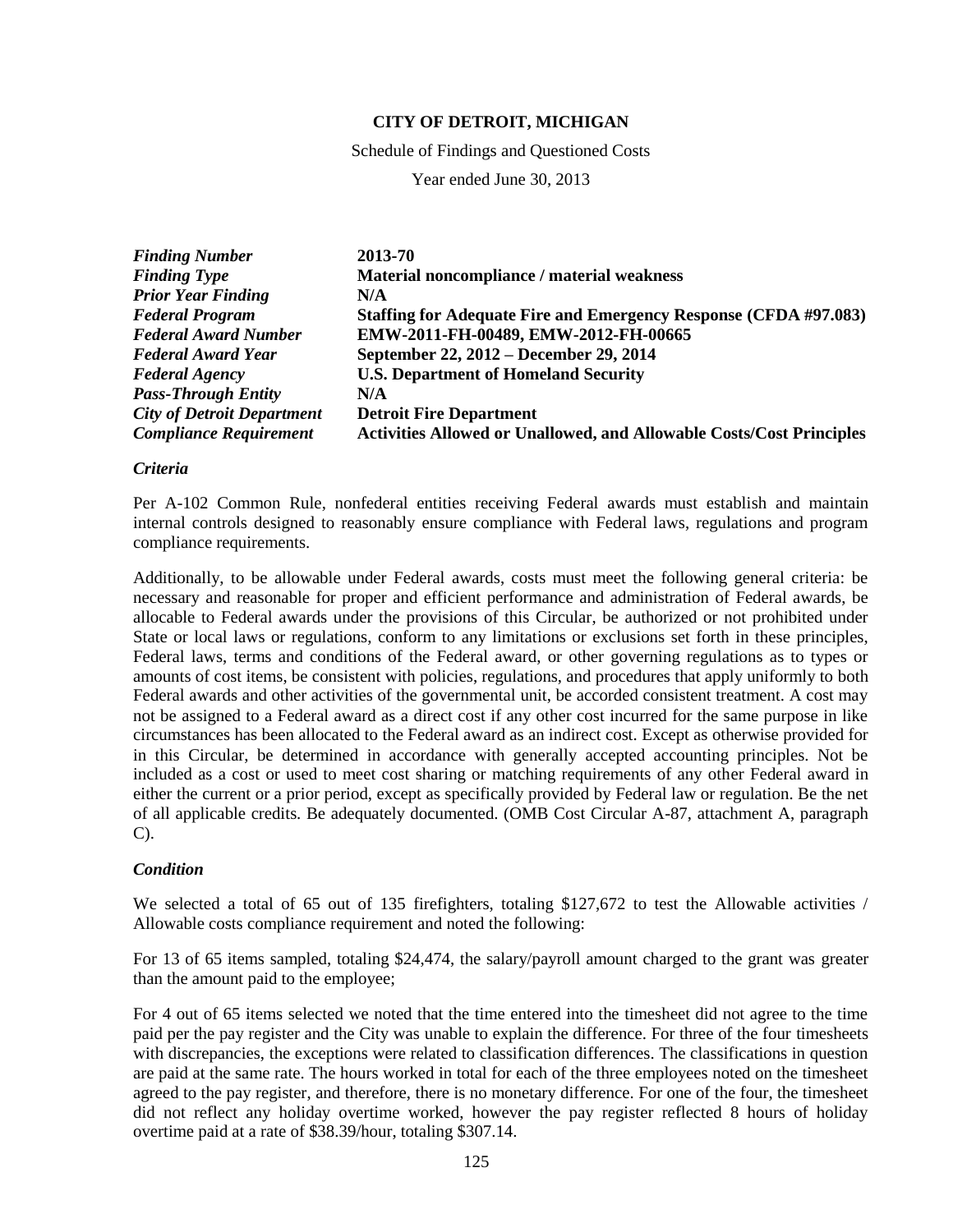Schedule of Findings and Questioned Costs Year ended June 30, 2013

# *Possible Asserted Cause and Effect*

Established control procedures over payroll did not operate as intended.

#### *Recommendation*

We recommend that the City perform a review of the payroll information before it is entered into the "Salary and Fringe by pay date" spreadsheet to ensure the data in the timesheet and pay register agrees. Furthermore, we recommend a management level review to ensure that the amount that is submitted for reimbursement agrees to the amount that was paid to the firefighters.

# *Questioned Costs*

\$24,781

# *Views of Responsible Officials*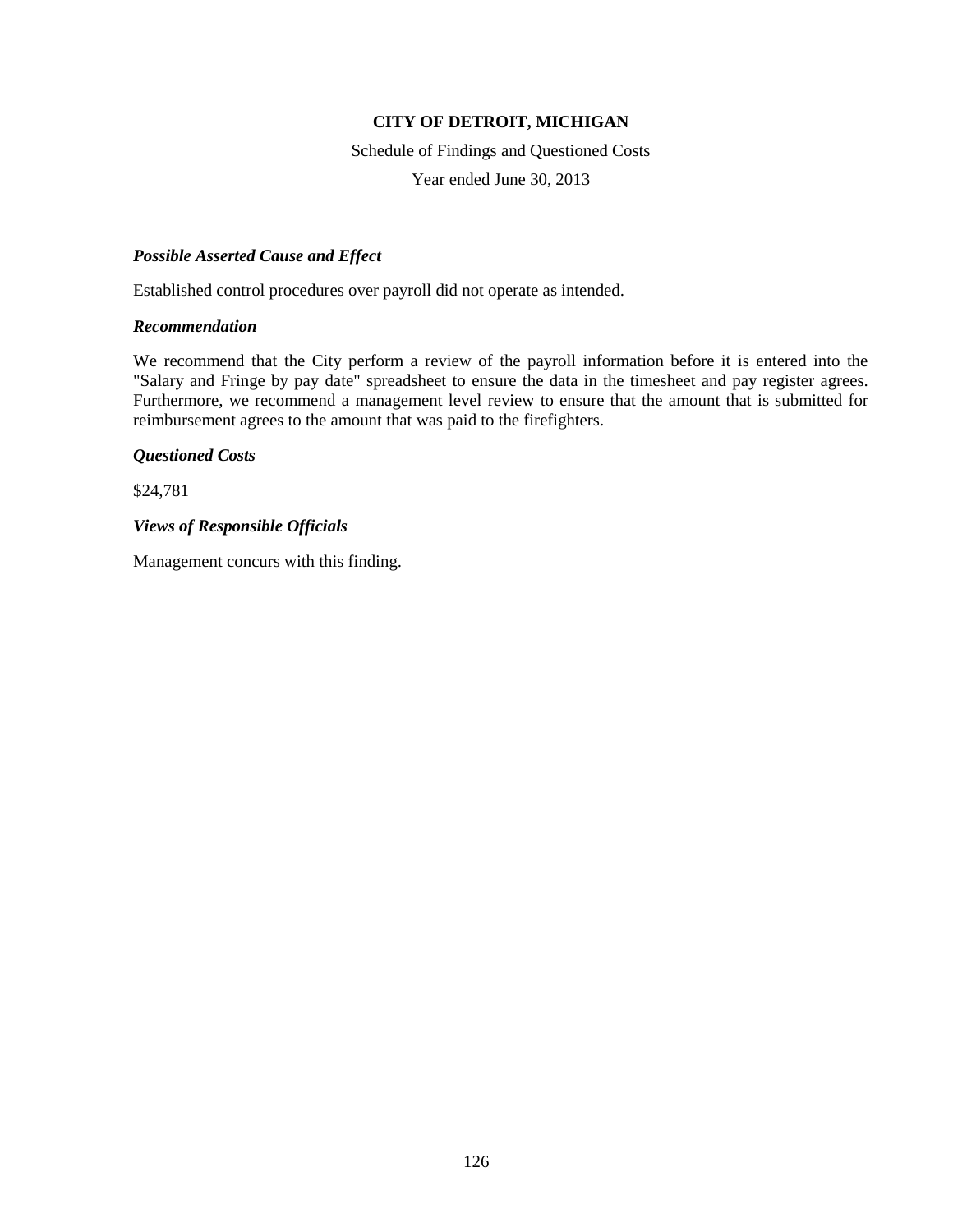Schedule of Findings and Questioned Costs

Year ended June 30, 2013

| <b>Finding Number</b>             | 2013-71                                                                     |
|-----------------------------------|-----------------------------------------------------------------------------|
| <b>Finding Type</b>               | Noncompliance / significant deficiency                                      |
| <b>Prior Year Finding</b>         | N/A                                                                         |
| <b>Federal Program</b>            | Staffing for Adequate Fire and Emergency Response (CFDA #97.083)            |
| <b>Federal Award Number</b>       | EMW-2011-FH-00489, EMW-2012-FH-00665                                        |
| <b>Federal Award Year</b>         | September 22, 2012 – December 29, 2014                                      |
| <b>Federal Agency</b>             | <b>U.S. Department of Homeland Security</b>                                 |
| <b>Pass-Through Entity</b>        | N/A                                                                         |
| <b>City of Detroit Department</b> | <b>Detroit Fire Department</b>                                              |
| <b>Compliance Requirement</b>     | <b>Activities Allowed or Unallowed, and Allowable Costs/Cost Principles</b> |

#### *Criteria*

Code of Federal Regulations Part 225 Appendix B, paragraph 8(h)(3) states that: Where employees are expected to work solely on a single Federal award or cost objective, charges for their salaries and wages will be supported by periodic certifications that the employees worked solely on that program for the period covered by the certification. These certifications will be prepared at least semiannually and will be signed by the employee or supervisory official having firsthand knowledge of the work performed by the employee. The A-102 common rule requires non-Federal entities receiving Federal awards establish and maintain internal control designed to reasonably ensure compliance with Federal laws, regulations, and program compliance requirements.

#### *Condition*

We noted that all employees charged to the grant were not originally supported with a time certification. The total payroll costs were \$6,708,405. Management provided time certifications for the employees that were missing certifications 18 months after year end. The certifications were not performed timely for employees charged to the SAFER grant.

# *Possible Asserted Cause and Effect*

Management was unaware of the requirement to prepare time certifications.

#### *Recommendation*

We recommend that management attain a full understanding of the grant requirements and complete payroll certifications in a timely manner.

#### *Questioned Costs*

None

#### *Views of Responsible Officials*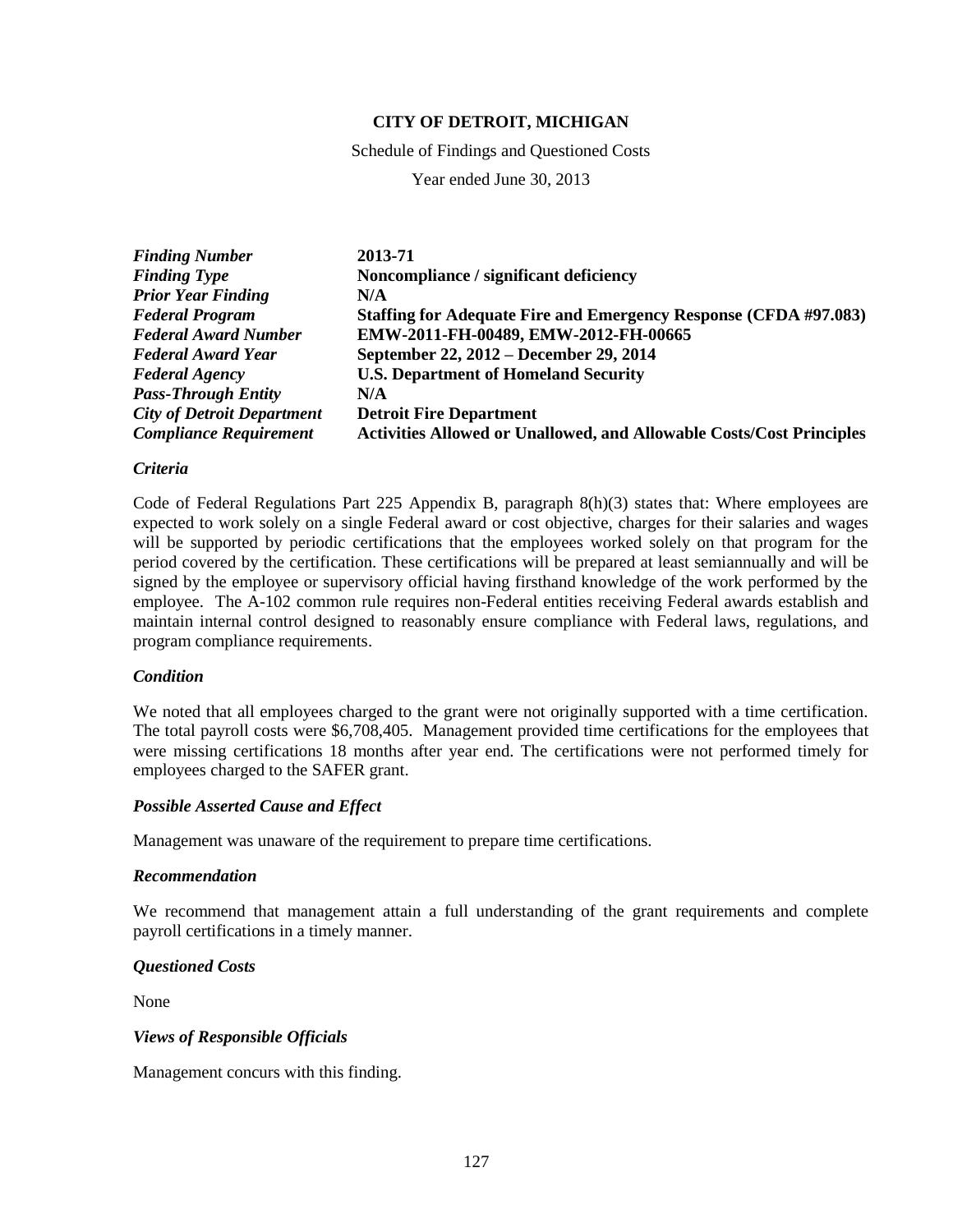Schedule of Findings and Questioned Costs

Year ended June 30, 2013

| <b>Finding Number</b>             | 2013-72                                                                     |
|-----------------------------------|-----------------------------------------------------------------------------|
| <b>Finding Type</b>               | <b>Material weakness</b>                                                    |
| <b>Prior Year Finding</b>         | N/A                                                                         |
| <b>Federal Program</b>            | Staffing for Adequate Fire and Emergency Response (CFDA #97.083)            |
| <b>Federal Award Number</b>       | EMW-2011-FH-00489, EMW-2012-FH-00665                                        |
| <b>Federal Award Year</b>         | September 22, 2012 – December 29, 2014                                      |
| <b>Federal Agency</b>             | <b>U.S. Department of Homeland Security</b>                                 |
| <b>Pass-Through Entity</b>        | N/A                                                                         |
| <b>City of Detroit Department</b> | <b>Detroit Fire Department</b>                                              |
| <b>Compliance Requirement</b>     | <b>Activities Allowed or Unallowed, and Allowable Costs/Cost Principles</b> |

#### *Criteria*

The A-102 common rule requires non-Federal entities receiving Federal awards establish and maintain internal control designed to reasonably ensure compliance with Federal laws, regulations, and program compliance requirements.

#### *Condition*

There is no formal policy and procedure in place to review the salary and fringe information from the payroll system before the information is entered into the "Salary and Fringe by pay date" spreadsheet, which is used to request reimbursement from FEMA. We noted that the journal entries related to the SAFER grant were prepared and approved by one employee. Furthermore, there is no reconciliation completed between the payroll reports and the information entered into the system to FEMA. There is no management review process over the "Salary and Fringe by pay date" spreadsheet used to track the SAFER Grant expenditures and submit requests to FEMA. Lastly, there is no formal review/approval process for the cash draw down requests.

#### *Possible Asserted Cause and Effect*

Internal controls were not properly designed, executed, ad monitored to ensure effectiveness.

#### *Recommendation*

We recommend the City implement procedures to have separate individuals review and approve the payroll information that is entered in the "Salary and Fringe by pay date" spreadsheet, the "Salary and Fringe by pay date" spreadsheet, journal entries, and cash draw down requests. Furthermore, we recommend that management complete a reconciliation between the payroll reports and the information that is entered into the spreadsheet and subsequently submitted to FEMA for cash draw down requests.

#### *Questioned Costs*

None

#### *Views of Responsible Officials*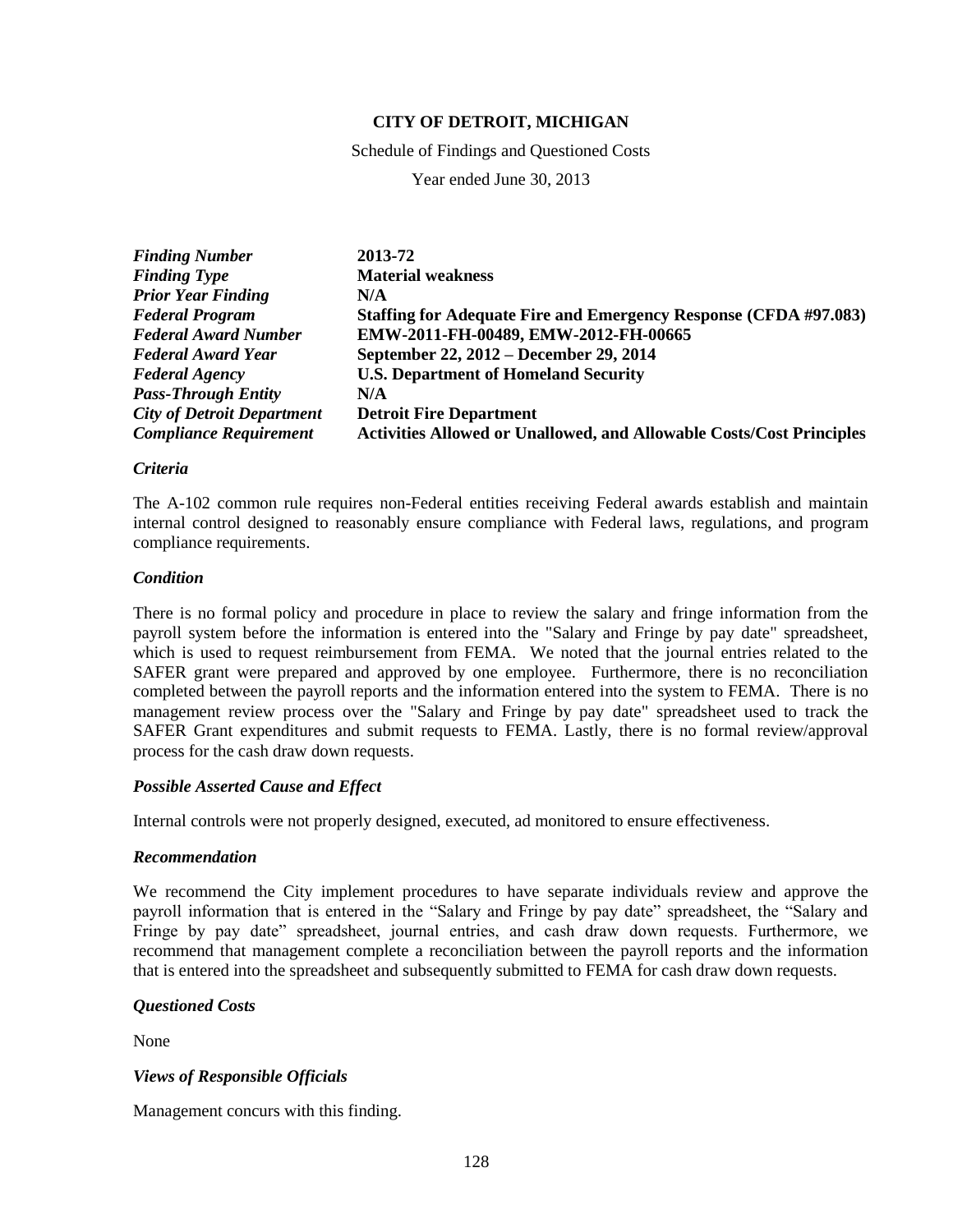Schedule of Findings and Questioned Costs

Year ended June 30, 2013

| <b>Finding Number</b>             | 2013-73                                                                     |
|-----------------------------------|-----------------------------------------------------------------------------|
| <b>Finding Type</b>               | Material noncompliance / material weakness                                  |
| <b>Prior Year Finding</b>         | N/A                                                                         |
| <b>Federal Program</b>            | Staffing for Adequate Fire and Emergency Response (CFDA #97.083)            |
| <b>Federal Award Number</b>       | EMW-2011-FH-00489, EMW-2012-FH-00665                                        |
| <b>Federal Award Year</b>         | September 22, 2012 – December 29, 2014                                      |
| <b>Federal Agency</b>             | <b>U.S. Department of Homeland Security</b>                                 |
| <b>Pass-Through Entity</b>        | N/A                                                                         |
| <b>City of Detroit Department</b> | <b>Detroit Fire Department</b>                                              |
| <b>Compliance Requirement</b>     | <b>Activities Allowed or Unallowed, and Allowable Costs/Cost Principles</b> |

#### *Criteria*

Per A-102 Common Rule, nonfederal entities receiving Federal awards must establish and maintain internal controls designed to reasonably ensure compliance with Federal laws, regulations and program compliance requirements.

Additionally, to be allowable under Federal awards, costs must meet the following general criteria: be necessary and reasonable for proper and efficient performance and administration of Federal awards, be allocable to Federal awards under the provisions of this Circular, be authorized or not prohibited under State or local laws or regulations, conform to any limitations or exclusions set forth in these principles, Federal laws, terms and conditions of the Federal award, or other governing regulations as to types or amounts of cost items, be consistent with policies, regulations, and procedures that apply uniformly to both Federal awards and other activities of the governmental unit, be accorded consistent treatment. A cost may not be assigned to a Federal award as a direct cost if any other cost incurred for the same purpose in like circumstances has been allocated to the Federal award as an indirect cost. Except as otherwise provided for in this Circular, be determined in accordance with generally accepted accounting principles. Not be included as a cost or used to meet cost sharing or matching requirements of any other Federal award in either the current or a prior period, except as specifically provided by Federal law or regulation. Be the net of all applicable credits. Be adequately documented. (OMB Cost Circular A-87, attachment A, paragraph  $C$ ).

#### *Condition*

We noted that the City charged the grant \$2,646,547 related to pension contributions. Upon review of documentation it was noted that the City did not actually make pension contributions during the year under audit. The City subsequently corrected this entry and removed the expenditures from the SEFA.

#### *Possible Asserted Cause and Effect*

Drawdowns were not adjusted when pension contributions were not made as originally contemplated in the budget.

#### *Recommendation*

We recommend that the City assess the impact of changing circumstances to grant programs to determine if adjustments to drawdowns are warranted.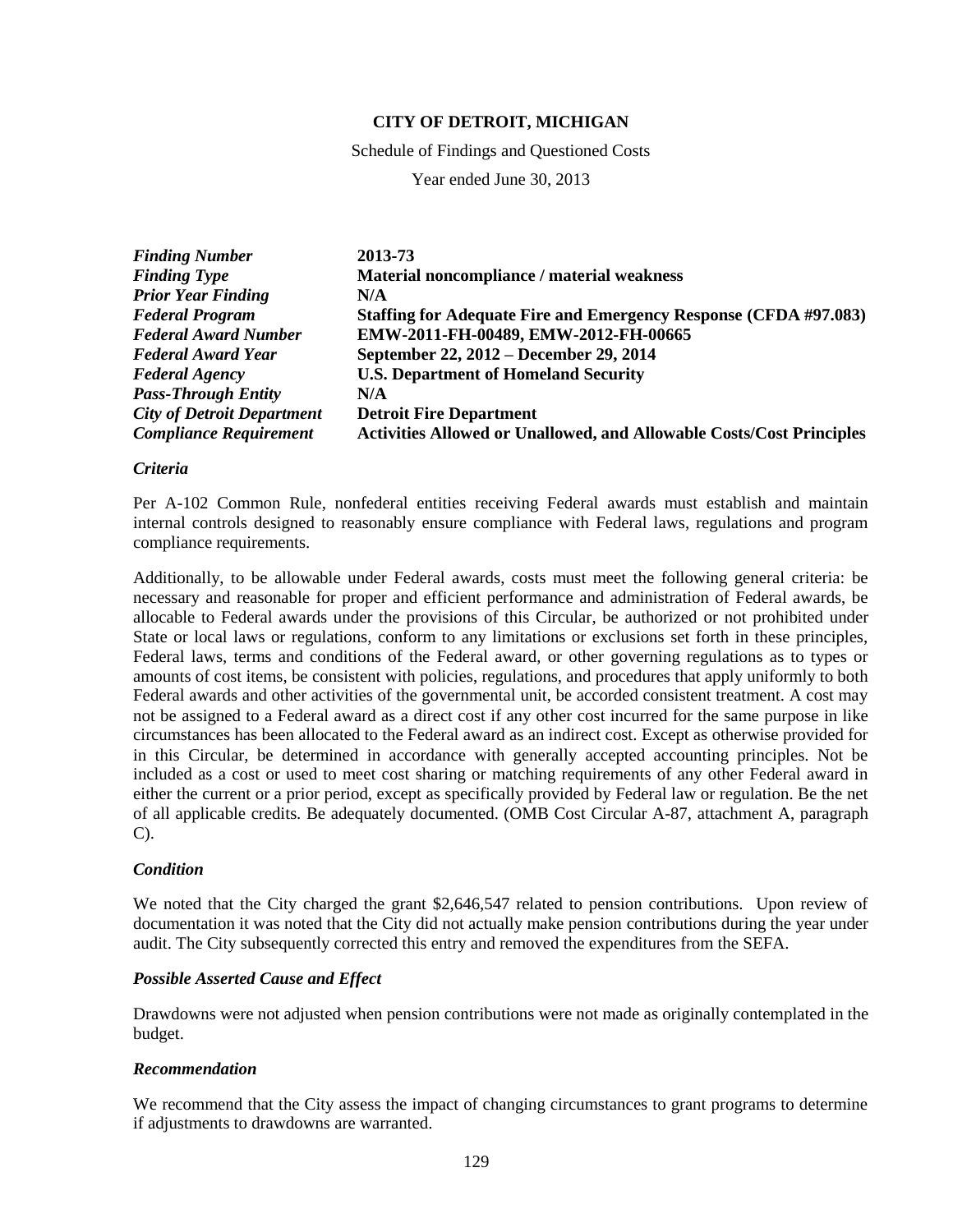Schedule of Findings and Questioned Costs Year ended June 30, 2013

*Questioned Costs*

\$2,646,547

*Views of Responsible Officials*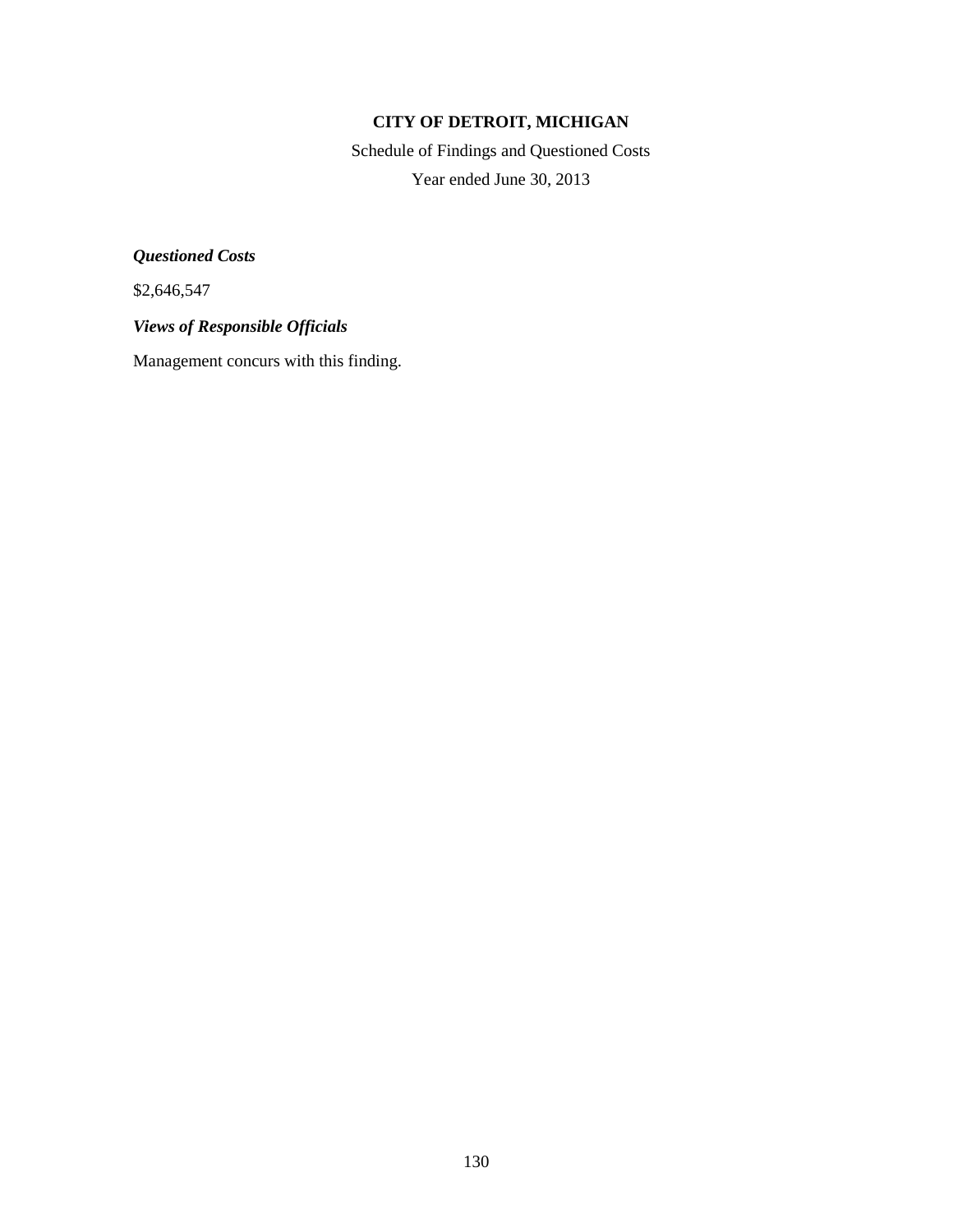Schedule of Findings and Questioned Costs

Year ended June 30, 2013

| <b>Finding Number</b>             | 2013-74                                                          |
|-----------------------------------|------------------------------------------------------------------|
| <b>Finding Type</b>               | Noncompliance / significant deficiency                           |
| <b>Prior Year Finding</b>         | N/A                                                              |
| <b>Federal Program</b>            | Staffing for Adequate Fire and Emergency Response (CFDA #97.083) |
| <b>Federal Award Number</b>       | EMW-2011-FH-00489, EMW-2012-FH-00665                             |
| <b>Federal Award Year</b>         | September 22, 2012 – December 29, 2014                           |
| <b>Federal Agency</b>             | <b>U.S. Department of Homeland Security</b>                      |
| <b>Pass-Through Entity</b>        | N/A                                                              |
| <b>City of Detroit Department</b> | <b>Detroit Fire Department</b>                                   |
| <b>Compliance Requirement</b>     | <b>Reporting</b>                                                 |

#### *Criteria*

Per A-102 Common Rule, nonfederal entities receiving Federal awards must establish and maintain internal controls designed to reasonably ensure compliance with Federal laws, regulations and program compliance requirements.

Per Appendix II (D)(1) of the SAFER 2012 of the Grant Guidance and application kit, Recipients of any SAFER grants awarded on or after October 1, 2009 are required to submit a semi-annual Federal Financial Report (FFR, SF-425). The FFR, to be submitted using the online e-Grant system, will be due semiannually based on the calendar year beginning with the period after the award is made. Grant recipients will be required to submit a FFR throughout the entire period of performance of the grant.

Reporting deadlines and due dates are January 1 - June 30; Due July 30; July 1 - December 31; Due January 30.

Additionally, to be allowable under Federal awards, costs must meet the following general criteria: be necessary and reasonable for proper and efficient performance and administration of Federal awards, be allocable to Federal awards under the provisions of this Circular, be authorized or not prohibited under State or local laws or regulations, conform to any limitations or exclusions set forth in these principles, Federal laws, terms and conditions of the Federal award, or other governing regulations as to types or amounts of cost items, be consistent with policies, regulations, and procedures that apply uniformly to both Federal awards and other activities of the governmental unit, be accorded consistent treatment. A cost may not be assigned to a Federal award as a direct cost if any other cost incurred for the same purpose in like circumstances has been allocated to the Federal award as an indirect cost. Except as otherwise provided for in this Circular, be determined in accordance with generally accepted accounting principles. Not be included as a cost or used to meet cost sharing or matching requirements of any other Federal award in either the current or a prior period, except as specifically provided by Federal law or regulation. Be the net of all applicable credits. Be adequately documented. (OMB Cost Circular A-87, attachment A, paragraph C).

# *Condition*

During our testwork over the Reporting compliance requirement we selected 2 SF-425's and 2 quarterly performance reports for testing and noted the following: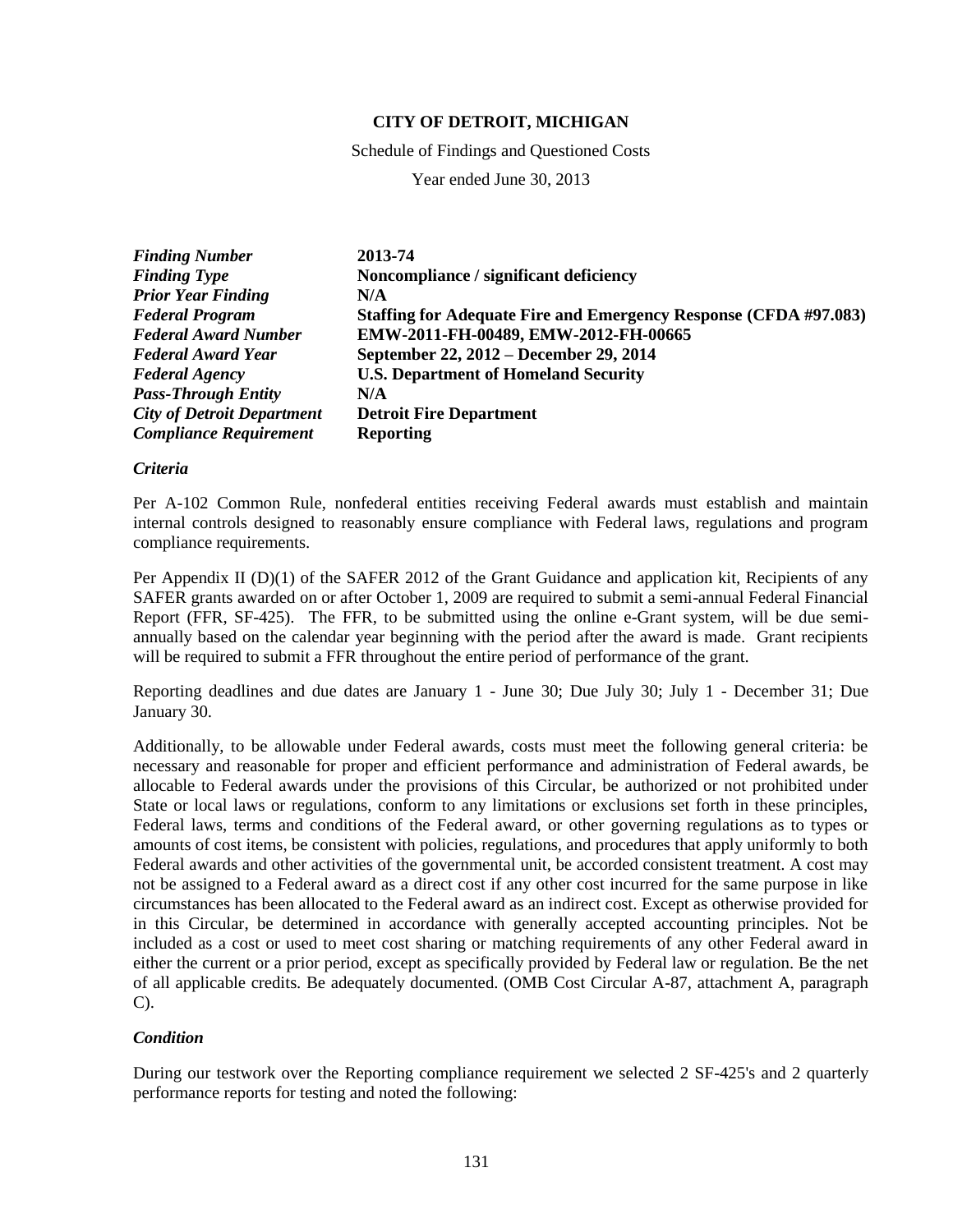Schedule of Findings and Questioned Costs

Year ended June 30, 2013

The SAFER 2011 grant (EMW-2011-FH-00489) report for the period ended June 30, 2013 was submitted on August 30, 2013, 31 days after the due date of July 30 2013.

The SAFER 2012 grant (EMW-2012-FH-00665) report for the period ended June 30, 2013 was submitted on August 30, 2013, 31 days after the due date of July 30, 2013

The same employee prepared and submitted the SF-425's and there is no procedure in place to have a supervisor review and approve the reports before submission to FEMA.

The same employee prepared and submitted the quarterly performance reports and there is no procedure in place to have a supervisor review and approve the reports before submission to FEMA.

# *Possible Asserted Cause and Effect*

The City's policy to submit reports timely was not followed. Additionally, an appropriate segregation of duties did not exist.

# *Recommendation*

We recommend that DFD/grant management implement procedures to have separate individuals review and approve the SF-425 reports, and submit the reports by the required date.

# *Questioned Costs*

None

# *Views of Responsible Officials*